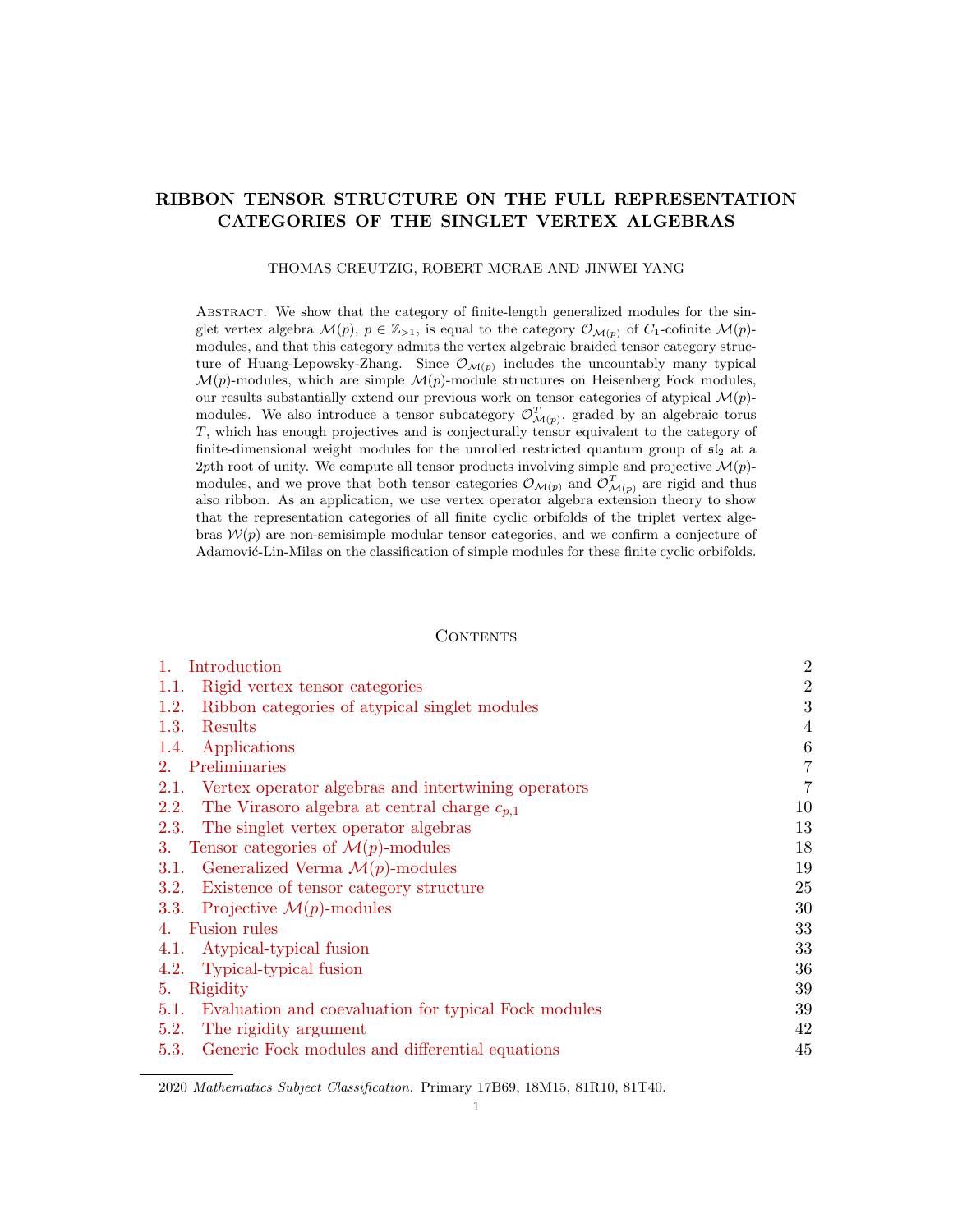| 5.4. Proof of Theorem 5.3                                  |    |
|------------------------------------------------------------|----|
| 6. Application to cyclic orbifolds of the triplet algebras |    |
| References                                                 | 60 |

#### 1. INTRODUCTION

<span id="page-1-0"></span>Besides being a rich subject in its own right, the representation theory of vertex (operator) algebras has applications to a variety of branches of mathematics and physics. Here we study the singlet vertex algebras  $\mathcal{M}(p), p \in \mathbb{Z}_{\geq 1}$ , using and substantially extending our previous partial results in [\[CMY2\]](#page-60-0). These algebras were among the first examples of chiral algebras of logarithmic conformal field theory, and their representation theory is currently used to obtain new invariants of three-manifolds and three-dimensional topological and even quantum field theories. The applications to low-dimensional topology require ribbon tensor categories, so we start by sketching the state of the art of such categories associated to vertex operator algebras. We will describe the applications of our results in more detail at the end of the introduction.

<span id="page-1-1"></span>1.1. Rigid vertex tensor categories. Representation categories of general classes of vertex operator algebras are expected to admit natural braided ribbon (and in particular rigid) tensor category structure. This is a celebrated theorem of Huang for the class of rational  $C_2$ cofinite vertex operator algebras, in which case the representation categories are semisimple modular tensor categories [\[Hu2\]](#page-61-0). However, vertex operator algebras are rarely rational or  $C<sub>2</sub>$ -cofinite, and their representation categories are rarely semisimple or finite.

The first non-rational examples appeared three decades ago in physics in the context of low-dimensional topology and logarithmic conformal field theory, namely the WZW theory of the Lie superalgebra  $\mathfrak{gl}_{1|1}$  [\[RS\]](#page-62-0) and the singlet algebras  $\mathcal{M}(p)$  [\[Ka\]](#page-62-1). By now, it is understood that affine vertex algebras (and their W-algebras) at almost all levels admit uncountably many inequivalent simple modules [\[KR\]](#page-62-2) and should also admit logarithmic modules (which are indecomposable but reducible modules on which the Virasoro zeromode  $L(0)$  acts non-semisimply). Even the construction of logarithmic modules is a difficult task: for affine vertex operator (super)algebras, this is achieved only for those associated to  $\mathfrak{sl}_2$ ,  $\mathfrak{osp}_{1|2}$ ,  $\mathfrak{sl}_3$ , and  $\mathfrak{gl}_{1|1}$  [\[Ad3,](#page-59-1) [ACG,](#page-59-2) [CMY3\]](#page-61-1). Among these, the complete ribbon (super)category of modules is currently understood only in the case of  $\mathfrak{gl}_{1|1}$  [\[CMY3\]](#page-61-1), and the only additional completely-understood example of a non-finite, non-semisimple tensor category of representations for a vertex operator algebra is the  $\beta\gamma$ -system [\[AW\]](#page-60-1).

By 'understanding' a tensor category, we mean finding both its abelian and monoidal structures. Understanding the abelian structure especially includes classifying simple and projective modules and determining the structure of all projective modules, for example their Loewy diagrams. Understanding the monoidal structure means first establishing its existence (for representation categories of vertex operator algebras, this is the vertex tensor category structure of  $[HLZ1]$ - $[HLZ8]$ . Then we want to compute fusion rules, or more precisely, prove formulas for the tensor products of at least the simple and projective objects. The final goal is to prove rigidity; once this is done for a vertex algebraic tensor category, we immediately get ribbon category structure since we always have a natural ribbon twist. The main result of the present work is an understanding in this sense of the category of  $C_1$ -cofinite grading-restricted generalized  $\mathcal{M}(p)$ -modules.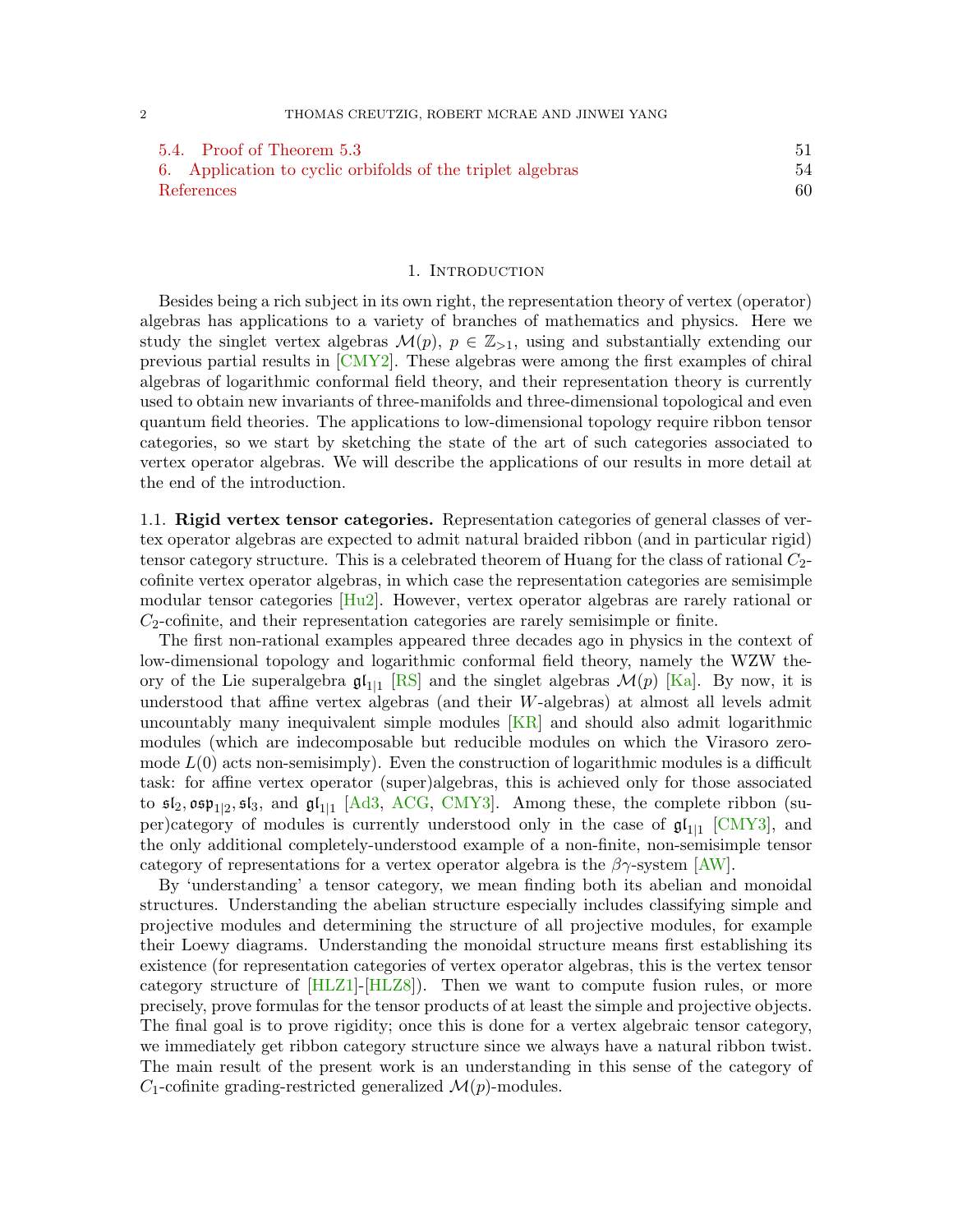<span id="page-2-0"></span>1.2. Ribbon categories of atypical singlet modules. The singlet algebra  $\mathcal{M}(p)$ ,  $p \in$  $\mathbb{Z}_{>1}$ , is a subalgebra of the rank-one Heisenberg vertex algebra  $\mathcal{H}$ , with a modified conformal vector giving it central charge  $1 - 6 \frac{(p-1)^2}{p}$  $\frac{(n-1)^2}{p}$ . Irreducible (N-gradable)  $\mathcal{M}(p)$ -modules were classified by Adamović [\[Ad1\]](#page-59-3): every Fock H-module  $\mathcal{F}_{\lambda}$ , where  $\lambda \in \mathbb{C}$  is the eigenvalue of the Heisenberg zero-mode  $h(0)$ , restricts to an  $\mathcal{M}(p)$ -module, and simple  $\mathcal{M}(p)$ -modules are in one-to-one correspondence with Fock modules. Generically,  $\mathcal{F}_{\lambda}$  remains irreducible as an  $\mathcal{M}(p)$ -module, with countably many exceptions. More precisely, for  $r \in \mathbb{Z}$  and  $s \in \{1, 2, \ldots p\}$ , introduce

$$
\alpha_{r,s} = \frac{1-r}{2}\alpha_+ + \frac{1-s}{2}\alpha_-, \qquad \alpha_+ = \sqrt{2p}, \qquad \alpha_- = -\sqrt{2/p},
$$

as well as the lattice  $L = \mathbb{Z}\alpha_+$  whose dual is  $L^{\circ} = \mathbb{Z}\frac{\alpha_-}{2}$  $\frac{\kappa}{2}$ . So  $L^{\circ}$  consists of all  $\alpha_{r,s}$  for  $r \in \mathbb{Z}$ and  $1 \leq s \leq p$ . Then the Fock module  $\mathcal{F}_{\lambda}$  is simple as an  $\mathcal{M}(p)$ -module for  $\lambda \in \mathbb{C} \setminus L^{\circ}$ , while the simple  $\mathcal{M}(p)$ -module corresponding to  $\mathcal{F}_{\alpha_{r,s}}$  is its socle, which we denote  $\mathcal{M}_{r,s}$ . For  $s = p$ ,  $\mathcal{M}_{r,p}$  is still equal to  $\mathcal{F}_{\alpha_{r,p}}$ , but for  $1 \leq s \leq p-1$ ,  $\mathcal{M}_{r,s}$  is characterized by the non-split exact sequence

$$
0 \longrightarrow \mathcal{M}_{r,s} \longrightarrow \mathcal{F}_{\alpha_{r,s}} \longrightarrow \mathcal{M}_{r+1,p-s} \longrightarrow 0.
$$

A simple  $\mathcal{M}(p)$ -module is called *typical* if it is a Fock module, and *atypical* otherwise.

In  $\lbrack \text{CMY2}\rbrack$ , we used the existence of tensor structure on the category of  $C_1$ -cofinite modules for the Virasoro algebra at central charge  $1-6\frac{(p-1)^2}{n}$  $\frac{(-1)^n}{p}$  (proved in [\[CJORY\]](#page-60-2)) to construct a vertex algebraic tensor category  $\mathcal{C}_{\mathcal{M}(p)}$  of  $\mathcal{M}(p)$ -modules containing all atypical modules. More precisely,  $\mathcal{C}_{\mathcal{M}(p)}$  consists of all finite-length  $\mathcal{M}(p)$ -modules whose composition factors come from the modules  $\mathcal{M}_{r,s}$  for  $r \in \mathbb{Z}$ ,  $1 \leq s \leq p$ ; this category does not include the typical Fock modules  $\mathcal{F}_{\lambda}$  for  $\lambda \in \mathbb{C} \setminus L^{\circ}$ , since these are not sums of  $C_1$ -cofinite Virasoro modules.

No non-zero  $\mathcal{M}(p)$ -module is projective in  $\mathcal{C}_{\mathcal{M}(p)}$ , but there is a tensor subcategory  $\mathcal{C}^0_{\mathcal{M}(p)}$ that does have enough projectives. This subcategory is most practically defined to consist of objects M having trivial monodromy with  $\mathcal{M}_{3,1}$ , that is, the double braiding

$$
\mathcal{R}_{\mathcal{M}_{3,1},M}^2:\mathcal{M}_{3,1}\boxtimes M\longrightarrow M\boxtimes \mathcal{M}_{3,1}\longrightarrow \mathcal{M}_{3,1}\boxtimes M
$$

is the identity. In [\[CMY2\]](#page-60-0), we showed that the typical modules  $\mathcal{M}_{r,p} = \mathcal{F}_{\alpha_{r,p}}$  are projective in  $\mathcal{C}^0_{\mathcal{M}(p)}$ , while for  $1 \leq s \leq p-1$ ,  $\mathcal{M}_{r,s}$  has a length-four projective cover  $\mathcal{P}_{r,s}$  in  $\mathcal{C}^0_{\mathcal{M}(p)}$  with Loewy diagram



We also showed that both tensor categories  $\mathcal{C}_{\mathcal{M}(p)}$  and  $\mathcal{C}_{\mathcal{M}(p)}^0$  are rigid, and we computed all tensor products involving the modules  $\mathcal{M}_{r,s}$  and  $\mathcal{P}_{r,s}$  for  $r \in \mathbb{Z}$  and  $1 \leq s \leq p$ .

Recently in [\[GN\]](#page-61-3), Gannon and Negron used our results in [\[CMY2\]](#page-60-0) to show that  $\mathcal{C}^0_{\mathcal{M}(p)}$  is ribbon tensor equivalent to a certain category of weight modules (with a suitable braiding and ribbon structure) for the unrolled restricted quantum group of  $\mathfrak{sl}_2$  at  $q = e^{\pi i/p}$ . However,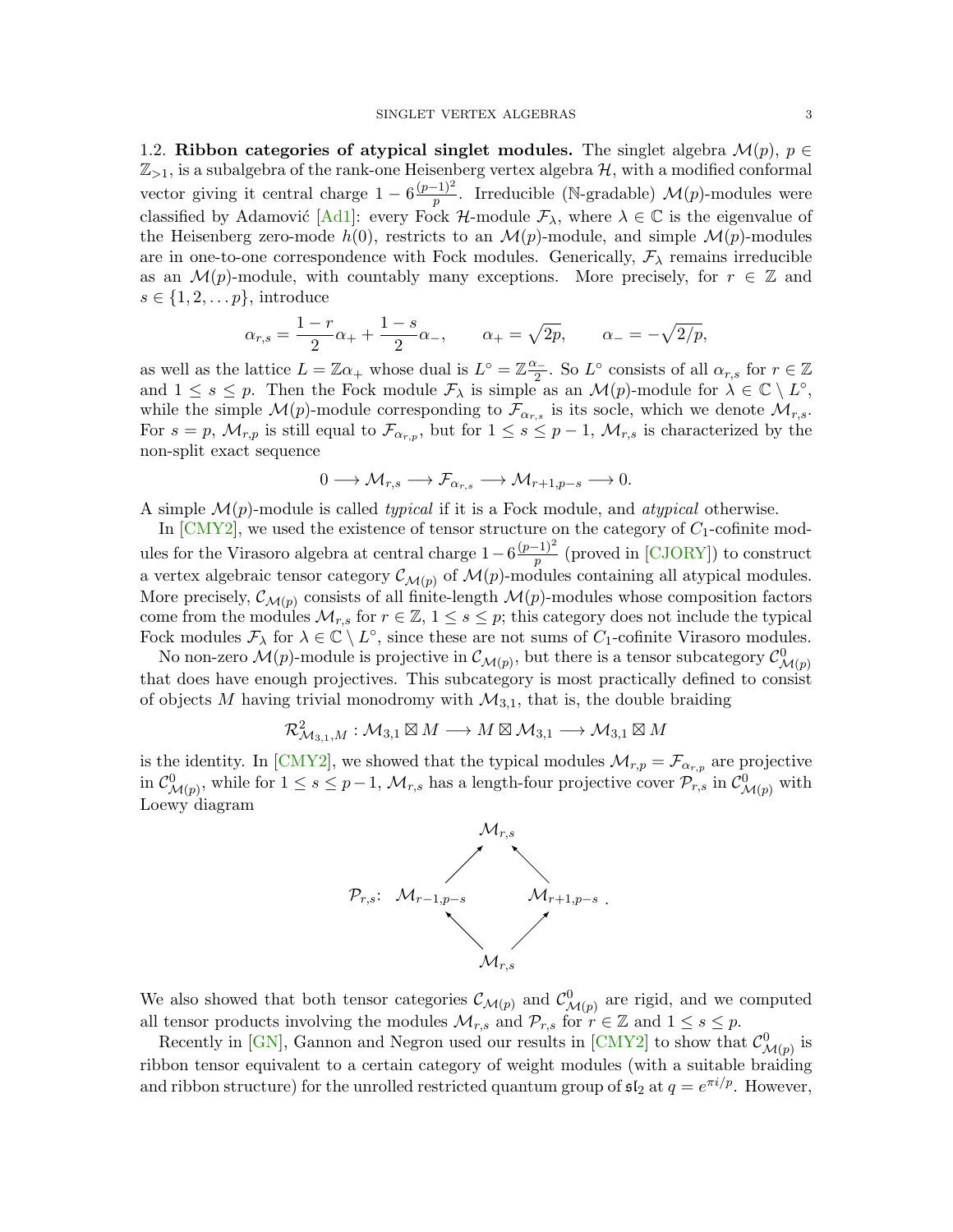it is conjectured [\[CGP2,](#page-60-3) [CMR\]](#page-61-4) that the entire category of finite-dimensional weight modules for the quantum group is ribbon tensor equivalent to a suitable category of  $\mathcal{M}(p)$ -modules. Our results in the present paper, described next, achieve for the first time the braided ribbon tensor structure on the correct category of  $\mathcal{M}(p)$ -modules for this conjectural equivalence;  $\mathcal{C}^0_{\mathcal{M}(p)}$  is then a tensor subcategory of this larger category of  $\mathcal{M}(p)$ -modules.

<span id="page-3-0"></span>1.3. Results. Our first main result, proved in Sections [3.1](#page-18-0) and [3.2](#page-24-0) is the existence of vertex tensor category structure on the category of  $C_1$ -cofinite  $\mathcal{M}(p)$ -modules:

**Theorem 1.1.** (Theorem [3.7\)](#page-24-1) The category  $\mathcal{O}_{\mathcal{M}(p)}$  of  $C_1$ -cofinite grading-restricted generalized  $\mathcal{M}(p)$ -modules equals the category of finite-length grading-restricted generalized  $\mathcal{M}(p)$ modules and admits the vertex algebraic braided tensor category structure of  $[HLZ1]$ - $[HLZ8]$ .

To prove this, we verify the sufficient conditions for tensor category structure from [\[CY\]](#page-61-5). First, every irreducible  $\mathcal{M}(p)$ -module is C<sub>1</sub>-cofinite by [\[CMR,](#page-61-4) Theorem 13], so  $\mathcal{O}_{\mathcal{M}(p)}$  contains the category of all finite-length generalized  $\mathcal{M}(p)$ -modules. If these two categories coincide, then [\[CY,](#page-61-5) Theorem 3.3.4] shows that  $\mathcal{O}_{\mathcal{M}(p)}$  satisfies the assumptions for apply-ing the logarithmic tensor category theory of [\[HLZ1\]](#page-61-2)-[\[HLZ8\]](#page-62-3), and thus  $\mathcal{O}_{\mathcal{M}(p)}$  is indeed a braided tensor category. Then by  $\left[\text{CY},\text{Theorem 3.3.5}\right]$ , this equality of categories holds if the generalized Verma  $\mathcal{M}(p)$ -module (using terminology from [\[Li\]](#page-62-4)) induced from any finitedimensional irreducible module for the Zhu algebra of  $\mathcal{M}(p)$  has finite length. This we prove in Section [3.1](#page-18-0) by determining all generalized Verma  $\mathcal{M}(p)$ -modules explicitly.

In Theorem [3.1,](#page-18-1) we show that the typical irreducible  $\mathcal{M}(p)$ -module  $\mathcal{F}_{\lambda}, \lambda \in \mathbb{C} \setminus L^{\circ}$ , is its own generalized Verma  $\mathcal{M}(p)$ -module cover, by a Virasoro intertwining operator argument similar to the proof of  $[AM1, Theorem 4.4]$  $[AM1, Theorem 4.4]$ . Finding the generalized Verma  $\mathcal{M}(p)$ -module covers of the atypical  $\mathcal{M}(p)$ -modules is much more difficult: besides properties of Virasoro intertwining operators, we heavily use our results on the category  $\mathcal{C}^0_{\mathcal{M}(p)}$  from [\[CMY2\]](#page-60-0), especially the existence and projectivity of the modules  $\mathcal{P}_{r,s}$ . In Theorem [3.6,](#page-23-0) we show that the generalized Verma  $\mathcal{M}(p)$ -module cover of  $\mathcal{M}_{r,s}$  is  $\mathcal{P}_{r,s}/M$  where M is the smallest submodule such that  $\mathcal{P}_{r,s}/M$  has the same lowest conformal weight space as  $\mathcal{M}_{r,s}$ . This quotient has length at most three, so all generalized Verma  $\mathcal{M}(p)$ -modules have finite length.

Our second main result, in Sections [3.2](#page-24-0) and [3.3,](#page-29-0) is the classification of projective  $\mathcal{M}(p)$ modules. Since Heisenberg Fock modules admit indecomposable self-extensions of arbitary length, which remain indecomposable as  $\mathcal{M}(p)$ -modules,  $\mathcal{O}_{\mathcal{M}(p)}$  does not have any nonzero projective objects. As in  $\lfloor \text{CMY2} \rfloor$ , we resolve this problem by introducing a tensor subcategory that does have enough projectives. Specifically, we define  $\mathcal{O}_{\mathcal{M}(p)}^T$  to be the subcategory of  $\mathcal{O}_{\mathcal{M}(p)}$  whose objects have semisimple monodromy with  $\mathcal{M}_{2,1}$  (see Definitions [3.9](#page-25-0) and [3.12\)](#page-26-0). Here T is the algebraic torus  $T = \mathbb{C}/2L^{\circ}$ : the category  $\mathcal{O}_{\mathcal{M}(p)}^{T}$  is T-graded with homogeneous subcategories  $\mathcal{O}_{\mathcal{M}(p)}^t \subseteq \mathcal{O}_{\mathcal{M}(p)}^T$  for  $t = \beta + 2L^{\circ} \in T$  consisting of all  $\mathcal{M}(p)$ -modules M in  $\mathcal{O}_{\mathcal{M}(p)}$  such that

$$
\mathcal{R}_{\mathcal{M}_{2,1},M}^2 = e^{-2\pi i \alpha_{2,1}\beta} \mathrm{Id}_{\mathcal{M}_{2,1} \boxtimes M}.
$$

In Theorem [3.13](#page-26-1) we show that  $\mathcal{O}_{\mathcal{M}(p)}^T$  is a full tensor subcategory of  $\mathcal{O}_{\mathcal{M}(p)}$  that is closed under submodules and quotients, and in Proposition [3.16](#page-28-0) we show that  $\mathcal{O}_{\mathcal{M}(p)}^T$  contains all simple  $\mathcal{M}(p)$ -modules. We then describe its abelian structure:

<span id="page-3-1"></span>**Theorem 1.2.** A complete list of indecomposable projective objects in  $\mathcal{O}_{\mathcal{M}(p)}^T$  is: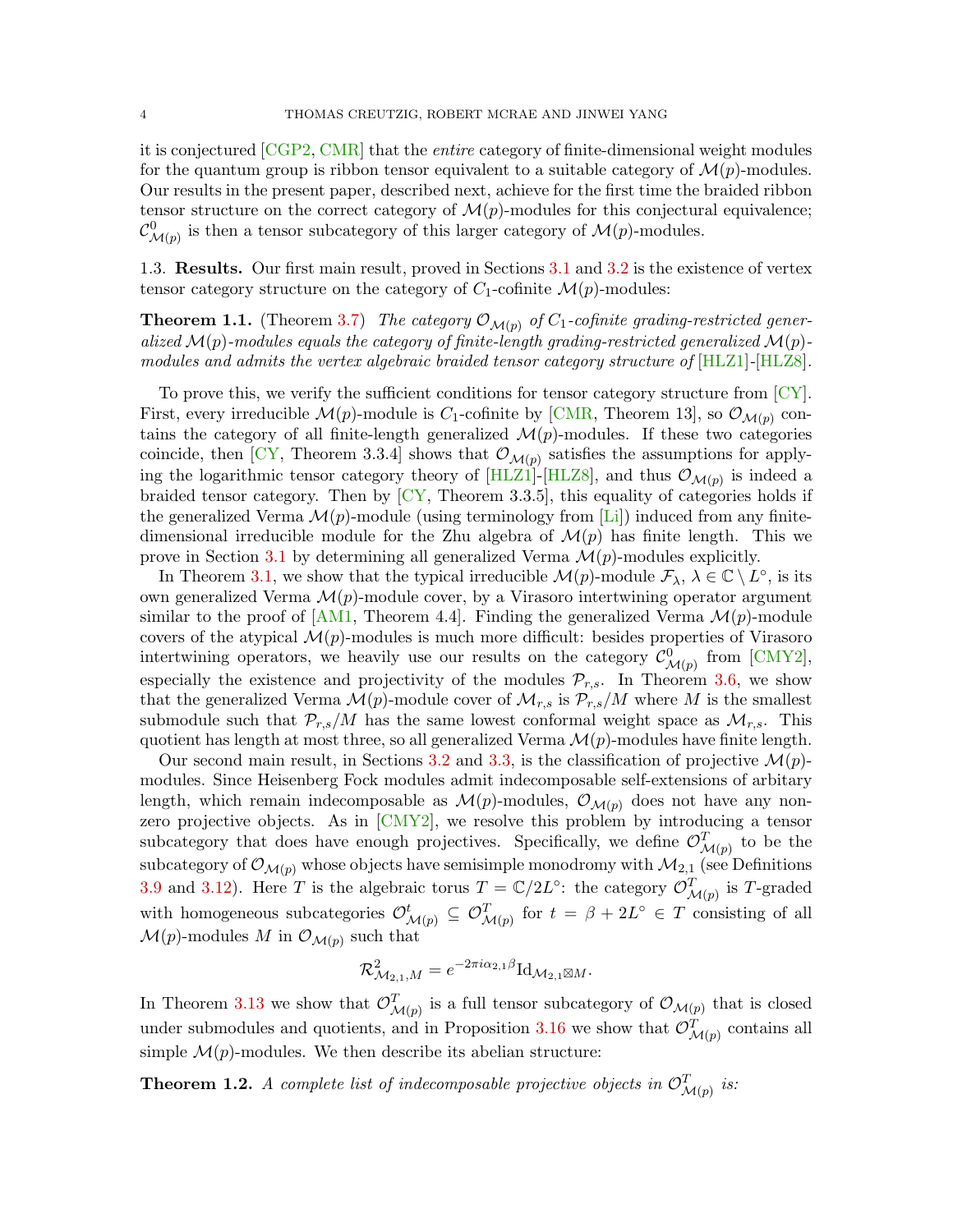- (1) (Proposition [3.18\)](#page-29-1) For  $r \in \mathbb{Z}$  and  $1 \leq s \leq p-1$ , the indecomposable  $\mathcal{M}(p)$ -module  $\mathcal{P}_{r,s}$  is a projective cover of  $\mathcal{M}_{r,s}$ .
- (2) (Theorem [3.19\)](#page-30-0) For  $\lambda \in (\mathbb{C} \setminus L^{\circ}) \cup \{\alpha_{r,p} | r \in \mathbb{Z}\}\$ , the irreducible  $\mathcal{M}(p)$ -module  $\mathcal{F}_{\lambda}$ is its own projective cover.

Our third main result is the computation of tensor products involving irreducible and projective  $\mathcal{M}(p)$ -modules; all fusion rules (dimensions of spaces of intertwining operators) follow as corollaries. As the atypical category  $\mathcal{C}_{\mathcal{M}(p)}$  from [\[CMY2\]](#page-60-0) is a tensor subcategory of  $\mathcal{O}_{\mathcal{M}(p)}$ , all tensor products involving the modules  $\mathcal{M}_{r,s}$  and  $\mathcal{P}_{r,s}$  are already computed in  $\text{CMY2}$ , Theorem 5.2.1. In Section [4,](#page-32-0) we use these fusion rules from  $\text{CMY2}$  as well as results on Virasoro intertwining operators and projectivity in  $\mathcal{O}_{\mathcal{M}(p)}^T$  of the modules  $\mathcal{P}_{r,s}$ and  $\mathcal{F}_{\lambda}$ ,  $\lambda \in \mathbb{C} \setminus L^{\circ}$ , to find the remaining tensor products involving typical modules:

<span id="page-4-0"></span>**Theorem 1.3.** The following tensor product formulas hold in  $\mathcal{O}_{\mathcal{M}(p)}$ :

(1) (Theorem [4.2\)](#page-33-0) For  $r \in \mathbb{Z}$ ,  $1 \leq s \leq p$ , and  $\lambda \in \mathbb{C} \setminus L^{\circ}$ ,

$$
\mathcal{M}_{r,s}\boxtimes\mathcal{F}_\lambda\cong\bigoplus_{\ell=0}^{s-1}\mathcal{F}_{\lambda+\alpha_{r,s}+\ell\alpha_-}.
$$

(2) (Theorem [4.3\)](#page-34-0) For  $r \in \mathbb{Z}$ ,  $1 \leq s \leq p-1$ , and  $\lambda \in \mathbb{C} \setminus L^{\circ}$ ,

$$
\mathcal{P}_{r,s}\boxtimes\mathcal{F}_{\lambda}\cong\bigoplus_{\ell=0}^{p-1}\left(\mathcal{F}_{\lambda+\alpha_{r,s}+\ell\alpha_{-}}\oplus\mathcal{F}_{\lambda+\alpha_{r-1,p-s}+\ell\alpha_{-}}\right).
$$

(3) (Theorem [4.4\)](#page-35-1) For  $\lambda, \mu \in \mathbb{C} \setminus L^{\circ}$  such that  $\lambda + \mu = \alpha_{+} + \alpha_{-} + \alpha_{r,s} \in L^{\circ}$  for some  $r \in \mathbb{Z}, 1 \leq s \leq p$ ,

$$
\mathcal{F}_{\lambda} \boxtimes \mathcal{F}_{\mu} \cong \bigoplus_{\substack{s'=s \\ s' \equiv s \pmod{2}}}^p \mathcal{P}_{r,s'} \oplus \bigoplus_{\substack{s'=p+2-s \\ s' \equiv p-s \pmod{2}}}^p \mathcal{P}_{r-1,s'}.
$$

(4) (Theorem [4.7\)](#page-37-0) For  $\lambda, \mu \in \mathbb{C} \setminus L^{\circ}$  such that  $\lambda + \mu \notin L^{\circ}$ ,

$$
\mathcal{F}_{\lambda} \boxtimes \mathcal{F}_{\mu} \cong \bigoplus_{\ell=0}^{p-1} \mathcal{F}_{\lambda+\mu+\ell \alpha_-}.
$$

The image of these fusion rules in the Grothendieck ring was predicted earlier in [\[CM\]](#page-61-6) using a conjectural Verlinde formula, and our results confirm that conjecture. Moreover, Theorems [1.2](#page-3-1) and [1.3](#page-4-0) show that  $\mathcal{O}_{\mathcal{M}(p)}^T$  is equivalent as an abelian category to the category of finite-dimensional weight modules for the unrolled restricted quantum group of  $sI_2$  at  $q = e^{\pi i/p}$ , and that under this equivalence, tensor product decompositions agree. See [\[CGP2\]](#page-60-3) for the detailed structure of the unrolled quantum group category.

Our last result on  $\mathcal{O}_{\mathcal{M}(p)}$ , proved in Section [5,](#page-38-0) is rigidity:

**Theorem 1.4.** (Theorems [5.5](#page-44-1) and [5.6\)](#page-44-2) The tensor categories  $\mathcal{O}_{\mathcal{M}(p)}$  and  $\mathcal{O}_{\mathcal{M}(p)}^T$  are rigid and ribbon.

To prove this, we use  $\lfloor \text{CMY2}, \text{ Theorem 4.4.1} \rfloor$  to reduce rigidity for the entire category of finite-length  $\mathcal{M}(p)$ -modules to rigidity for all simple modules. Since we already proved in [\[CMY2\]](#page-60-0) that the atypical category  $\mathcal{C}_{\mathcal{M}(p)}$  is rigid, it is then enough to prove that the typical modules  $\mathcal{F}_{\lambda}, \lambda \in \mathbb{C} \setminus L^{\circ}$  are rigid (as  $\mathcal{M}(p)$ -modules). Our rigidity proof for  $\mathcal{F}_{\lambda}$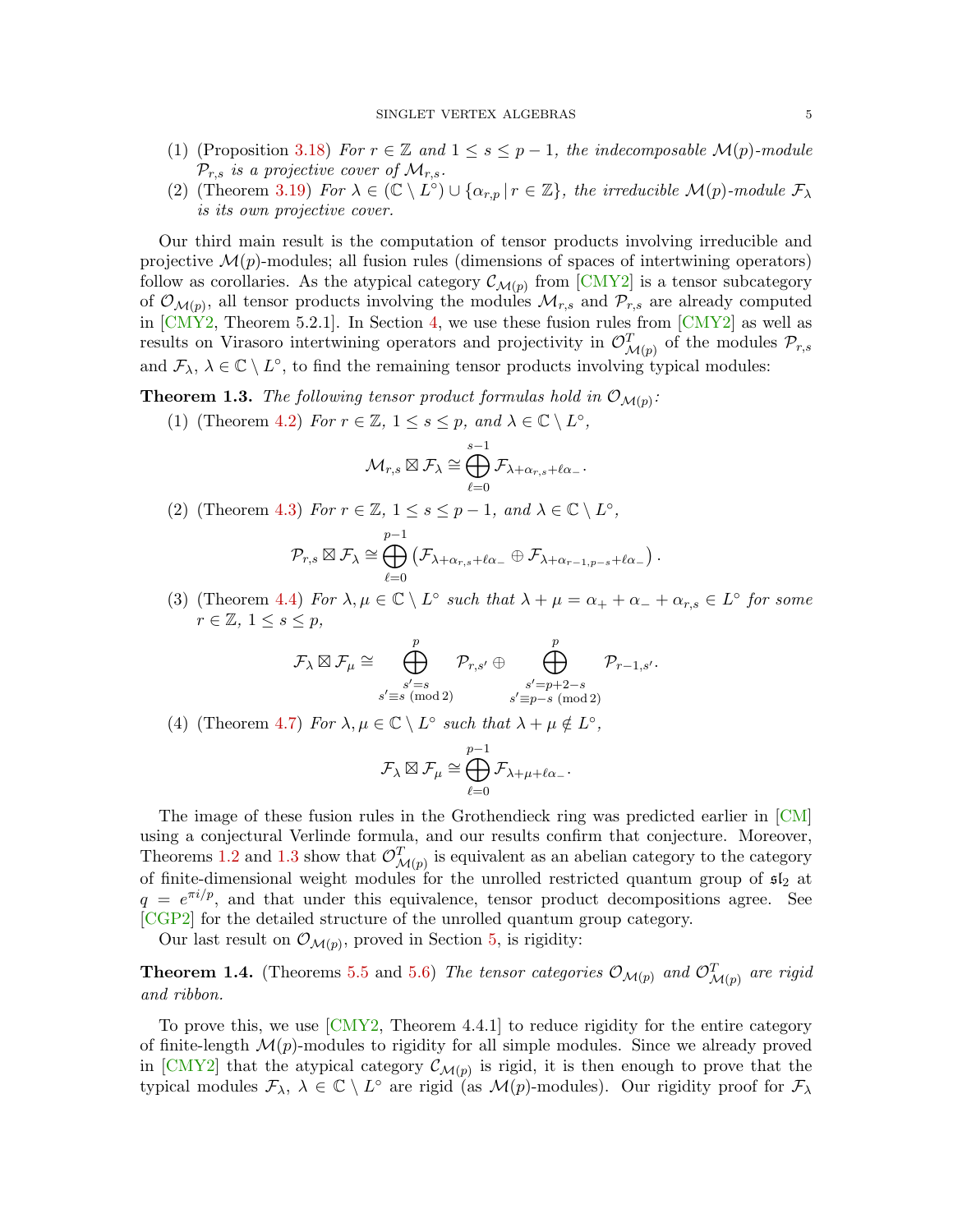is new and completely different from the explicit calculational proofs of rigidity for typical modules of the  $\beta\gamma$ -vertex algebra [\[AW\]](#page-60-1) and of affine  $\mathfrak{gl}_{1|1}$  [\[CMY3\]](#page-61-1). The idea is to choose evaluations  $e_{\lambda} : \mathcal{F}'_{\lambda} \boxtimes \mathcal{F}_{\lambda} \to \mathcal{M}(p)$  and coevaluations  $i_{\lambda} : \mathcal{M}(p) \to \mathcal{F}_{\lambda} \boxtimes \mathcal{F}'_{\lambda}$  (where  $\mathcal{F}'_{\lambda}$  is the  $\mathcal{M}(p)$ -module contragredient of  $\mathcal{F}_{\lambda}$ , also a typical Fock module) in such a way that the rigidity composition

$$
\mathcal{F}_{\lambda} \xrightarrow{\cong} \mathcal{M}(p) \boxtimes \mathcal{F}_{\lambda} \xrightarrow{i_{\lambda} \boxtimes \mathrm{Id}} (\mathcal{F}_{\lambda} \boxtimes \mathcal{F}'_{\lambda}) \boxtimes \mathcal{F}_{\lambda} \xrightarrow{\cong} \mathcal{F}_{\lambda} \boxtimes (\mathcal{F}'_{\lambda} \boxtimes \mathcal{F}_{\lambda}) \xrightarrow{\mathrm{Id} \boxtimes e_{\lambda}} \mathcal{F}_{\lambda} \boxtimes \mathcal{M}(p) \xrightarrow{\cong} \mathcal{F}_{\lambda}
$$

depends analytically on the Heisenberg weight  $\lambda$ . Then  $\mathcal{F}_{\lambda}$  is either rigid for a dense open set of  $\lambda$  or non-rigid for all  $\lambda$ . The latter is impossible because we already know from [\[CMY2\]](#page-60-0) that the modules  $\mathcal{F}_{\alpha_{r,p}}$ ,  $r \in \mathbb{Z}$ , are rigid, so rigidity for  $\mathcal{F}_{\lambda}$  holds for generic  $\lambda$ . Then we use the fusion rules of Theorem [1.3\(](#page-4-0)4) to prove rigidity for all  $\lambda \in \mathbb{C} \setminus L^{\circ}$ .

To show that the rigidity composition indeed depends analytically on  $\lambda$ , we revisit Huang's derivation [\[Hu1\]](#page-61-7) of regular-singular-point differential equations for conformal-fieldtheoretic four-point functions coming from intertwining operators among  $C_1$ -cofinite modules for a vertex operator algebra. Using generic Fock modules, on which the Heisenberg zero-mode acts by a polynomial variable, we show that such differential equations associated to intertwining operators among typical  $\mathcal{M}(p)$ -modules can be chosen to depend analytically on  $\lambda$ . Then because matrix coefficients of the rigidity composition appear as coefficients of suitable four-point functions, the theory of ordinary differential equations combined with some additional complex analysis shows that the rigidity composition also depends analytically on  $\lambda$ , as desired.

<span id="page-5-0"></span>1.4. Applications. A major application of our results is that we can now construct ribbon tensor (super)categories of modules for interesting vertex operator (super)algebras that contain  $\mathcal{M}(p)$  as a subalgebra. We give one example in this paper: the finite cyclic orbifolds of the triplet vertex operator algebra  $\mathcal{W}(p)$ , studied previously in [\[ALM1,](#page-60-5) [ALM2\]](#page-60-6), are also simple current extensions of  $\mathcal{M}(p)$ . Thus we can use the vertex operator algebra extension theory of [\[CKM1,](#page-60-7) [CMY1\]](#page-60-8) to show that the module category of any cyclic orbifold of  $\mathcal{W}(p)$ is a rigid non-degenerate braided tensor category. This gives new examples of  $C_2$ -cofinite vertex operator algebras whose representation categories are non-semisimple modular tensor categories. We also confirm the conjectural classification from [\[ALM1\]](#page-60-5) of simple modules for these algebras, and we describe all projective modules.

It is also possible to obtain ribbon tensor (super)categories which are both non-finite and non-semisimple, and which contain modules with infinite-dimensional conformal weight spaces, and even modules without lower bounds on their conformal weights. The first vertex operator algebras with such module categories that we can study are the  $\mathcal{B}_p$ -algebras,  $p \in \mathbb{Z}_{>1}$ , of [\[CRW\]](#page-61-8). The  $\mathcal{B}_2$ -algebra is the  $\beta\gamma$ -vertex algebra (already analyzed in [\[AW\]](#page-60-1)), while the  $\mathcal{B}_3$ -algebra is the simple affine vertex algebra of  $\mathfrak{sl}_2$  at the admissible level  $-\frac{4}{3}$  $\frac{4}{3}$ , first studied by Adamović [\[Ad2\]](#page-59-4). For larger p, the  $\mathcal{B}_p$ -algebra is isomorphic to the simple subregular W-algebra of  $\mathfrak{sl}_{p-1}$  at level  $-(p-1)+\frac{p-1}{p}$  [\[ACGY,](#page-59-5) [ACKR\]](#page-60-9). The singlet algebra  $\mathcal{M}(p)$  is a coset of  $\mathcal{B}_p$  by a rank-one Heisenberg vertex operator algebra, which means that  $\mathcal{B}_p$  is an extension of the tensor product of these two commuting subalgebras.

Subregular W-algebras of type  $A$  enjoy a duality with certain principal W-superalgebras, first conjectured by Feigin and Semikhatov [\[FS\]](#page-61-9) and hence called Feigin-Semikhatov duality. This duality was proved in [\[CGN,](#page-60-10) [CL\]](#page-60-11), and its representation-theoretic consequences are explored in [\[CGNS\]](#page-60-12). Let us denote the Feigin-Semikhatov dual of  $\mathcal{B}_p$  by  $\mathcal{S}_p$ ; for  $p > 2$  it is the simple principal W-superalgebra of  $\mathfrak{sl}_{p-1|1}$  at level  $-(p-2)+\frac{p}{p-1}$ . The case  $p=2$  is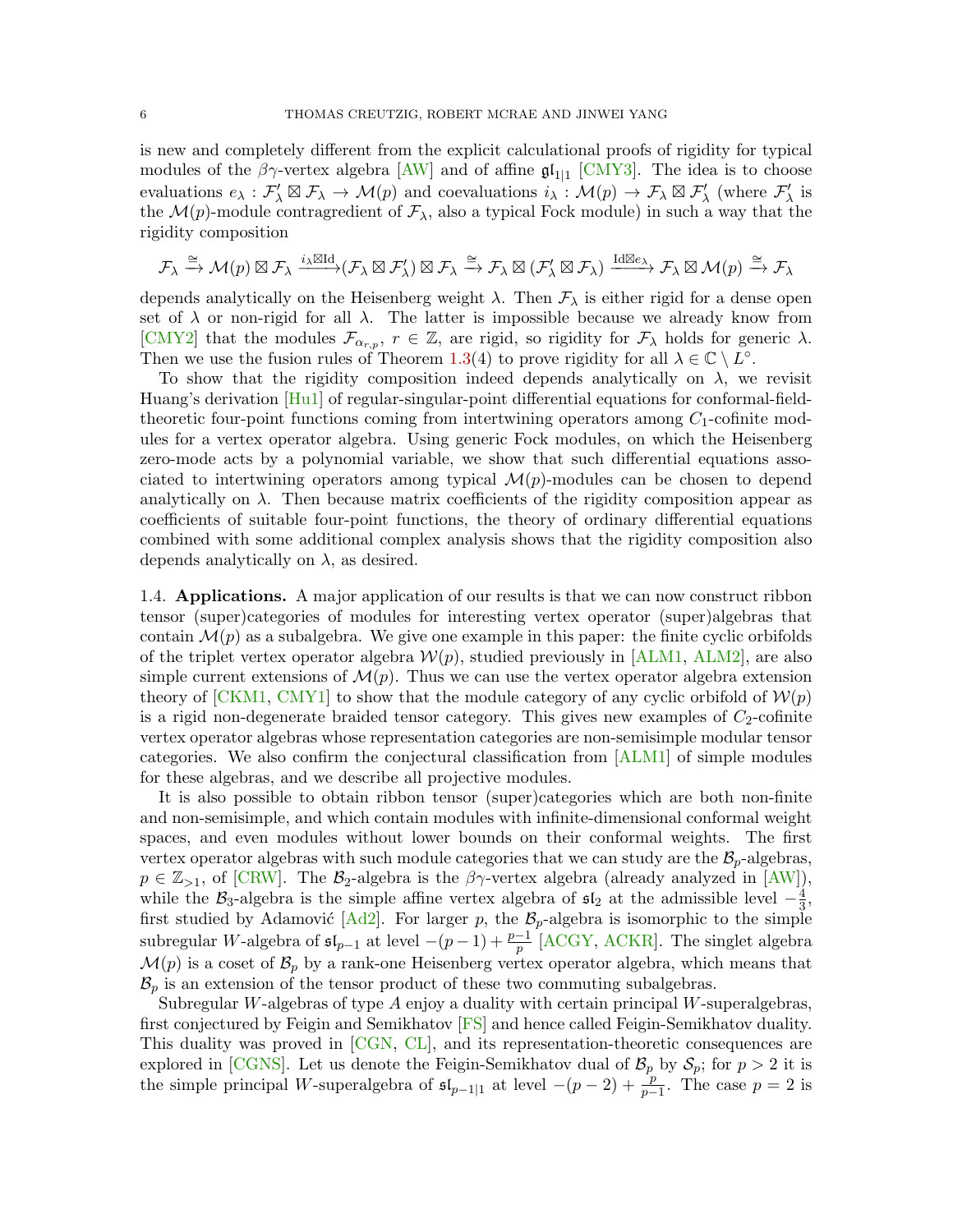special; we set  $S_2$  to be the affine vertex superalgebra of  $\mathfrak{gl}_{1|1}$ . Then  $S_p$  is also an extension of  $\mathcal{M}(p)$  times a Heisenberg algebra. In forthcoming work, we will use vertex operator superalgebra extension theory to study the representation categories of  $\mathcal{B}_p$  and  $\mathcal{S}_p$ ,  $p > 1$ .

The  $\mathcal{B}_p$ -algebras are interesting in physics because they are the chiral algebras of certain four-dimensional superconformal field theories called Argyres-Douglas theories of type  $(A_1, A_{2p-3})$  [\[Cr,](#page-60-13) [ACGY\]](#page-59-5). The singlet algebra itself has recently found prominence in physics and low-dimensional topology. First, new invariants of 3-manifolds called  $\hat{Z}$ -invariants have been introduced in [\[CCFGH\]](#page-60-14). These are formal power series associated to a 3-manifold together with a connected component of the moduli space of flat G-connections for some complex Lie group G. For  $G = SL(2)$ , the power series for certain 3-manifolds coinicide with characters of certain  $\mathcal{M}(p)$ -modules, and it is proposed that the modules itself are associated to the flat connections. Second, Costantino, Geer and Patureau-Mirand have introduced axiomatic TQFTs associated to non-finite and non-semisimple categories [\[CGP1\]](#page-60-15). In [\[CDGG\]](#page-60-16), non-semisimple topological field theories in the physics sense are introduced. These theories support vertex operator algebras at certain two-dimensional corners of the theory. These vertex operator algebras are closely related to  $\mathcal{M}(p)$ , and in particular a TQFT (in the sense of [\[CGP1\]](#page-60-15)) associated to  $\mathcal{O}_{\mathcal{M}(p)}$  should appear (see [\[CDGG,](#page-60-16) Conjecture 1]). Actually, in that conjecture, the unrolled restricted quantum group appears; this leads to the third interesting application of the singlet algebra.

The logarithmic Kazhdan-Lusztig correspondence refers to equivalences of non-semisimple braided tensor categories associated to quantum groups and vertex operator algebras. The best-known example is the correspondence between a quasi-Hopf modification of the restricted quantum group of  $\mathfrak{sl}_2$  at a 2pth root of unity and the triplet algebra  $\mathcal{W}(p)$ [\[FGST1,](#page-61-10) [FGST2,](#page-61-11) [FHST,](#page-61-12) [NT,](#page-62-5) [CGR,](#page-60-17) [CLR,](#page-60-18) [GN\]](#page-61-3). But there is also a conjectural correspondence between our  $\mathcal{O}_{\mathcal{M}(p)}^T$  and the category of finite-dimensional weight modules for the unrolled restricted quantum group of  $\mathfrak{sl}_2$  at a 2pth root of unity [\[CGP2,](#page-60-3) [CMR\]](#page-61-4), so far proved only for the atypical subcategories  $\lbrack GN\rbrack$ . We believe that the techniques of  $\lbrack CLR\rbrack$ can be adapted to prove the full conjecture; if so, then the tensor category structure on  $\mathcal{O}_{\mathcal{M}(p)}^T$  derived here will surely be needed in the proof.

#### 2. Preliminaries

<span id="page-6-0"></span>In this section, we briefly recall notation for vertex operator algebras, their modules, and intertwining operators, and then we discuss in more detail the representation theories of the Virasoro and singlet vertex operator algebras at central charge  $c_{p,1} = 13 - 6p - 6p^{-1}$ .

<span id="page-6-1"></span>2.1. Vertex operator algebras and intertwining operators. We use the definition of vertex operator algebra from  $[FLM, LL]$  $[FLM, LL]$  $[FLM, LL]$ . In particular, a vertex operator algebra V has a conformal weight grading  $V = \bigoplus_{n \in \mathbb{Z}} V_{(n)}$  given by eigenvalues of the Virasoro zero-mode  $L(0)$ , a vertex operator map  $Y: V \otimes V \to V((x))$ , a vacuum vector  $\mathbf{1} \in V_{(0)}$ , and a conformal vector  $\omega \in V_{(2)}$ . Given a vertex operator algebra V, we use the definition of generalized V-module from [\[HLZ1\]](#page-61-2). In particular, a generalized V-module  $W = \bigoplus_{h \in \mathbb{C}} W_{[h]}$  is a graded vector space such that each  $W_{[h]}$  is the generalized  $L(0)$ -eigenspace with generalized eigenvalue h. A generalized V-module is *grading restricted* if each  $W_{[h]}$  is finite dimensional and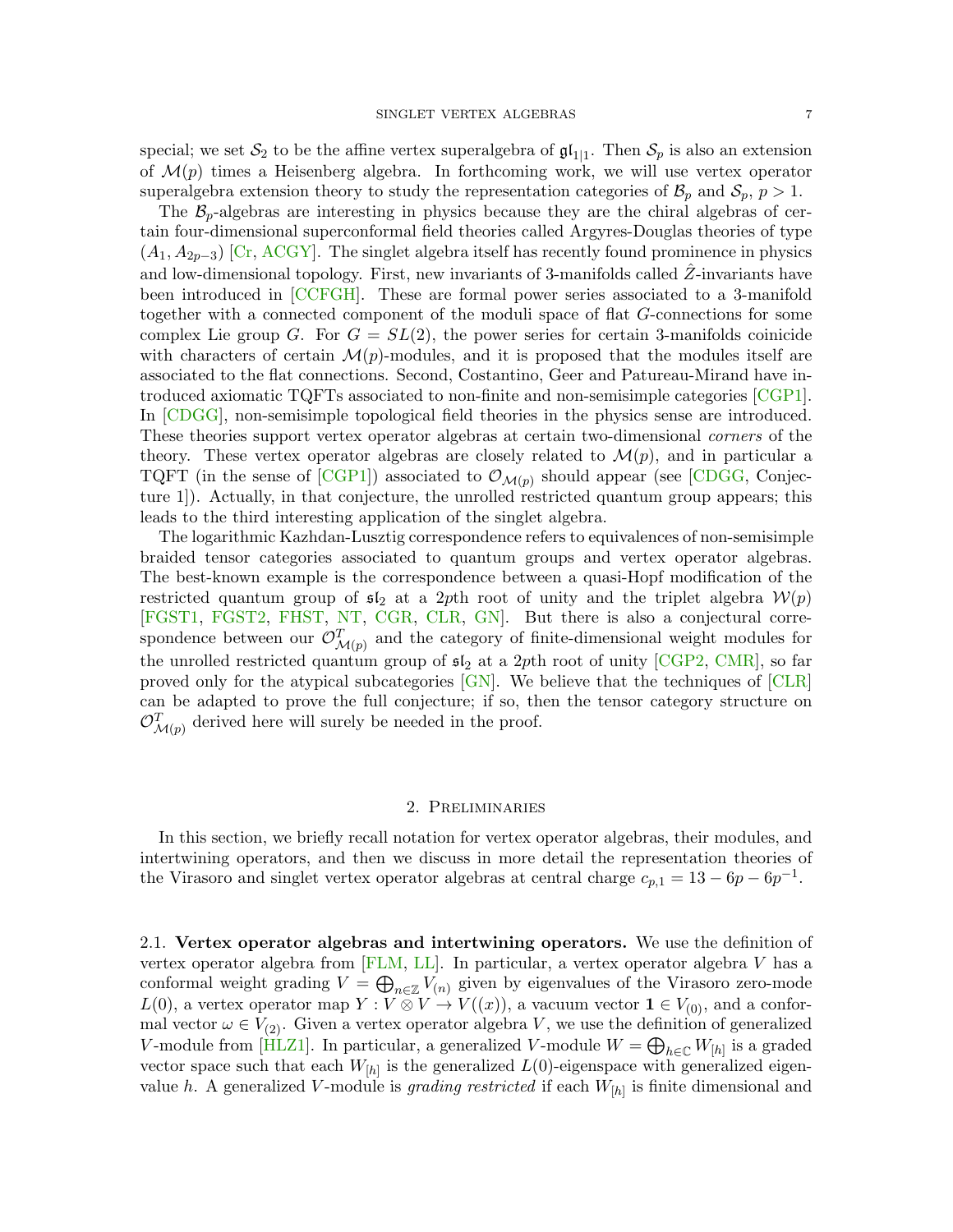for any  $h \in \mathbb{C}$ ,  $W_{[h-n]} = 0$  for all sufficiently positive  $n \in \mathbb{Z}$ . We use the notation

$$
Y_W : V \otimes W \to W((x))
$$
  

$$
v \otimes w \mapsto Y_W(v, x)w = \sum_{n \in \mathbb{Z}} v_n w x^{-n-1}
$$

for the vertex operator action of  $V$  on a (grading-restricted) generalized  $V$ -module  $W$ . We will sometimes call grading-restricted generalized V-modules simply V-modules for short.

A weak V -module is a module for V considered as a vertex algebra, that is, no grading is assumed. Then an N-qradable weak V-module is a weak V-module W that admits an N-grading  $W = \bigoplus_{n \in \mathbb{N}} W(n)$  such that

<span id="page-7-0"></span>
$$
\deg v_n w = \operatorname{wt} v + \deg w - n - 1 \tag{2.1}
$$

for any  $n \in \mathbb{Z}$  and homogeneous  $v \in V$ ,  $w \in W$  (here we are using the notation deg  $w = m$ for  $w \in W(m)$  to distinguish the N-grading of W from the conformal weight grading of a generalized  $V$ -module). It is easy to see that any grading-restricted generalized  $V$ -module is N-gradable (see for example  $[CMY1, Remark 2.4]$  $[CMY1, Remark 2.4]$ ).

For  $W$  an N-gradable weak V-module, we define its *top level* to be

$$
T(W) = \{ w \in W \mid v_n w = 0 \text{ if } v \text{ is homogeneous and wt } v - n - 1 < 0 \}.
$$

Clearly  $W(0) \subseteq T(W)$ , though the reverse inclusion might not hold if W is not simple. In [\[Zh\]](#page-62-7), Y. Zhu showed that  $T(W)$  is a module for the *Zhu algebra A(V)*. We will not need the precise definition of  $A(V)$  here; we just recall that  $A(V)$  is a unital associative algebra structure on  $V/O(V)$  for a certain subspace  $O(V) \subseteq V$ . For  $v \in V$ , we use the notation  $[v] = v + O(V) \in A(V)$ ; the action of  $[v]$  on the top level of an N-gradable weak V-module W is given by  $[v] \cdot w = o(v)w$  for  $v \in V$ ,  $w \in T(W)$ , where

$$
o(v) = \text{Res}_x x^{-1} Y_W(x^{L(0)}v, x)
$$

is the degree-preserving component of  $Y_W$ . If v is homogeneous, then  $o(v) = v_{wt v-1}$ .

The forgetful functor T from N-gradable weak V-modules to  $A(V)$ -modules has a left adjoint: As in  $[Li, \text{Definition } 2.7]$  $[Li, \text{Definition } 2.7]$ , the *generalized Verma V-module G(M)* induced from an  $A(V)$ -module M is an N-gradable weak V-module equipped with a homomorphism  $M \to T(G(M))$  such that for any  $A(V)$ -module homomorphism  $f : M \to T(W)$ , where W is an N-gradable weak V-module, there is a unique V-module homomorphism  $F: G(M) \to W$ making the diagram



commute. In particular, if  $W$  is a simple  $V$ -module, with conformal weight grading necessarily of the form  $\bigoplus_{n\in\mathbb{N}}W_{[h+n]}$  for some  $h\in\mathbb{C}$ , then  $T(W)=W_{[h]}$  and W is the unique irreducible quotient of  $G(W_{[h]})$ .

More generally, for  $W = \bigoplus_{n \in \mathbb{N}} W(n)$  an N-gradable weak V-module and any  $N \in \mathbb{N}$ , each subspace  $W(n)$  for  $0 \leq n \leq N$  is a module for the higher-level Zhu algebra  $A_N(V)$  =  $V/O_N(V)$  constructed in [\[DLM\]](#page-61-14). For  $v \in V$ , the action of  $[v] = v + O_N(V) \in A_N(V)$ on each  $W(n)$  is again given by  $o(v)$ . Moreover,  $DLM$ , Theorem 4.1 shows that for any  $A_N(V)$ -module M, there is an N-gradable generalized Verma V-module  $G_N(M)$  such that  $[G_N(M)](N) \cong M$  as  $A_N(V)$ -modules and such that  $G_N(M)$  is generated by this subspace.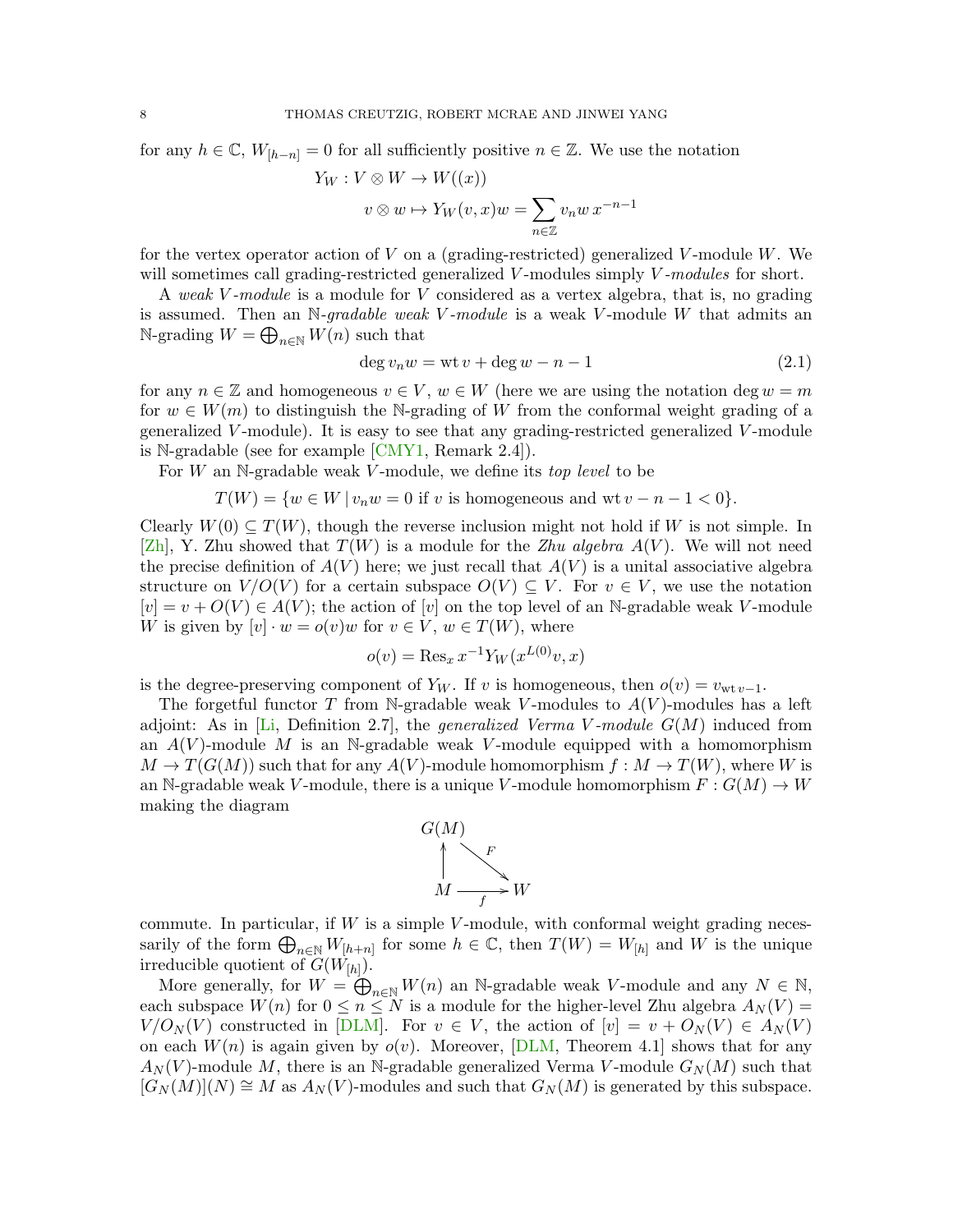(The assertion in [\[DLM,](#page-61-14) Theorem 4.1] that  $[G_N(M)](0) \neq 0$  only applies if M does not factor through an  $A_{N-1}(V)$ -module).

If M is a finite-dimensional simple  $A_N(V)$ -module for some  $N \in \mathbb{N}$ , then  $L(0) = o(\omega)$ (where  $\omega$  is the conformal vector of V) acts by a scalar on M, since  $[\omega]$  is central in  $A_N(V)$  by [\[DLM,](#page-61-14) Theorem 2.3(iii)]. Then [\(2.1\)](#page-7-0) and the fact that M generates  $G_N(M)$  as a V-module imply that  $G_N(M)$  has a conformal weight grading which is just a shift of its N-grading. In particular, every V-submodule of  $G_N(M)$  is N-graded. This means that  $G_N(M)$  has a maximal proper V -submodule, which is the sum of all (N-graded) submodules which intersect the generating subspace  $[G_N(M)](N) \cong M$  trivially. Thus  $G_N(M)$  has a unique simple (weak) V-module quotient when M is a finite-dimensional simple  $A_N(V)$ -module.

We now recall some elements of the (logarithmic) vertex algebraic tensor category theory developed in [\[HLZ1\]](#page-61-2)-[\[HLZ8\]](#page-62-3). We use the definition of (logarithmic) intertwining operator from [\[HLZ2\]](#page-61-15). In particular, if  $W_1$ ,  $W_2$ , and  $W_3$  are three modules for a vertex operator algebra V, an intertwining operator of type  ${W_3 \choose W_1 W_2}$  is a linear map

$$
\mathcal{Y}: W_1 \otimes W_2 \to W_3[\log x] \{x\}
$$
  

$$
w_1 \otimes w_2 \mapsto \mathcal{Y}(w_1, x)w_2 = \sum_{h \in \mathbb{C}} \sum_{k \in \mathbb{N}} (w_1)_{h;k} w_2 x^{-h-1} (\log x)^k
$$

which satisfies lower truncation, the  $L(-1)$ -derivative property, and the Jacobi identity. We will need the following two consequences of the Jacobi identity: the commutator formula

<span id="page-8-1"></span><span id="page-8-0"></span>
$$
v_n \mathcal{Y}(w_1, x) = \mathcal{Y}(w_1, x)v_n + \sum_{k \ge 0} {n \choose k} x^{n-k} \mathcal{Y}(v_k w_1, x)
$$
 (2.2)

for  $v \in V$ ,  $n \in \mathbb{Z}$ , and  $w_1 \in W_1$ ; and the iterate formula

$$
\mathcal{Y}(v_n w_1, x) = \sum_{k \ge 0} (-1)^k \binom{n}{k} \left( v_{n-k} x^k \mathcal{Y}(w_1, x) - (-1)^n x^{n-k} \mathcal{Y}(w_1, x) v_k \right) \tag{2.3}
$$

for  $v \in V$ ,  $n \in \mathbb{Z}$ , and  $w_1 \in W_1$ . Given V-modules  $W_1$ ,  $W_2$ , and  $W_3$ , we use  $I_V\begin{pmatrix} W_3 \\ W_1 W_2 \end{pmatrix}$  to denote the vector space of intertwining operators of type  $\binom{W_3}{W_1 W_2}$ . An intertwining operator  $\mathcal{Y} \in I_V(\begin{matrix} W_3 \ W_1 \ W_2 \end{matrix})$  is called surjective if  $W_3$  is spanned by vectors of the form  $(w_1)_{h,k}w_2$  for  $w_1 \in W_1$ ,  $w_2 \in W_2$ ,  $h \in \mathbb{C}$ , and  $k \in \mathbb{N}$ .

For  $z \in \mathbb{C}^{\times}$ , a  $P(z)$ -intertwining map is a linear map  $W_1 \otimes W_2 \to \overline{W}_3 := \prod_{h \in \mathbb{C}} (W_3)_{[h]}$ obtained by substituting  $x \mapsto z$  in an intertwining operator  $\mathcal Y$  of type  $\binom{W_3}{W_1 W_2}$ , using any choice of branch of log z. Given a branch  $\ell(z)$  of logarithm,  $\mathcal{Y}(w_1, e^{\ell(z)})$  denotes the inter-twining map specified by this branch. In [\[HLZ3\]](#page-61-16), tensor products of V-modules are defined using intertwining maps, but one can equivalently use intertwining operators:

**Definition 2.1.** Let  $\mathcal C$  be a category of generalized V-modules, and let  $W_1$ ,  $W_2$  be objects of C. A tensor product of  $W_1$  and  $W_2$  in C is a pair  $(W_1 \boxtimes W_2, \mathcal{Y}_{\boxtimes})$ , where  $W_1 \boxtimes W_2$  is an object of C and  $\mathcal{Y}_{\boxtimes}$  is an intertwining operator of type  $\begin{pmatrix} \hat{W}_1 \boxtimes W_2 \\ W & W_2 \end{pmatrix}$  $\binom{W_1 \boxtimes W_2}{W_1 \cdots W_2}$ , that satisfies the following universal property: For any object  $W_3$  of C and intertwining operator  $\mathcal Y$  of type  ${W_3 \choose W_1 W_2}$ , there is a unique V-module homomorphism  $f_{\mathcal{Y}} : W_1 \boxtimes W_2 \to W_3$  such that  $f_{\mathcal{Y}} \circ \mathcal{Y}_{\boxtimes} \stackrel{\cdots}{=} \mathcal{Y}$ .

If a tensor product  $(W_1 \boxtimes W_2, \mathcal{Y}_{\boxtimes})$  of  $W_1$  and  $W_2$  in C exists, then it is unique up to unique isomorphism, and the tensor product intertwining operator  $\mathcal{Y}_{\boxtimes}$  is surjective (see  $[HLZ3,$  Proposition 4.23]). Under suitable conditions on C specified in  $[HLZ1]$ - $[HLZ8]$  (such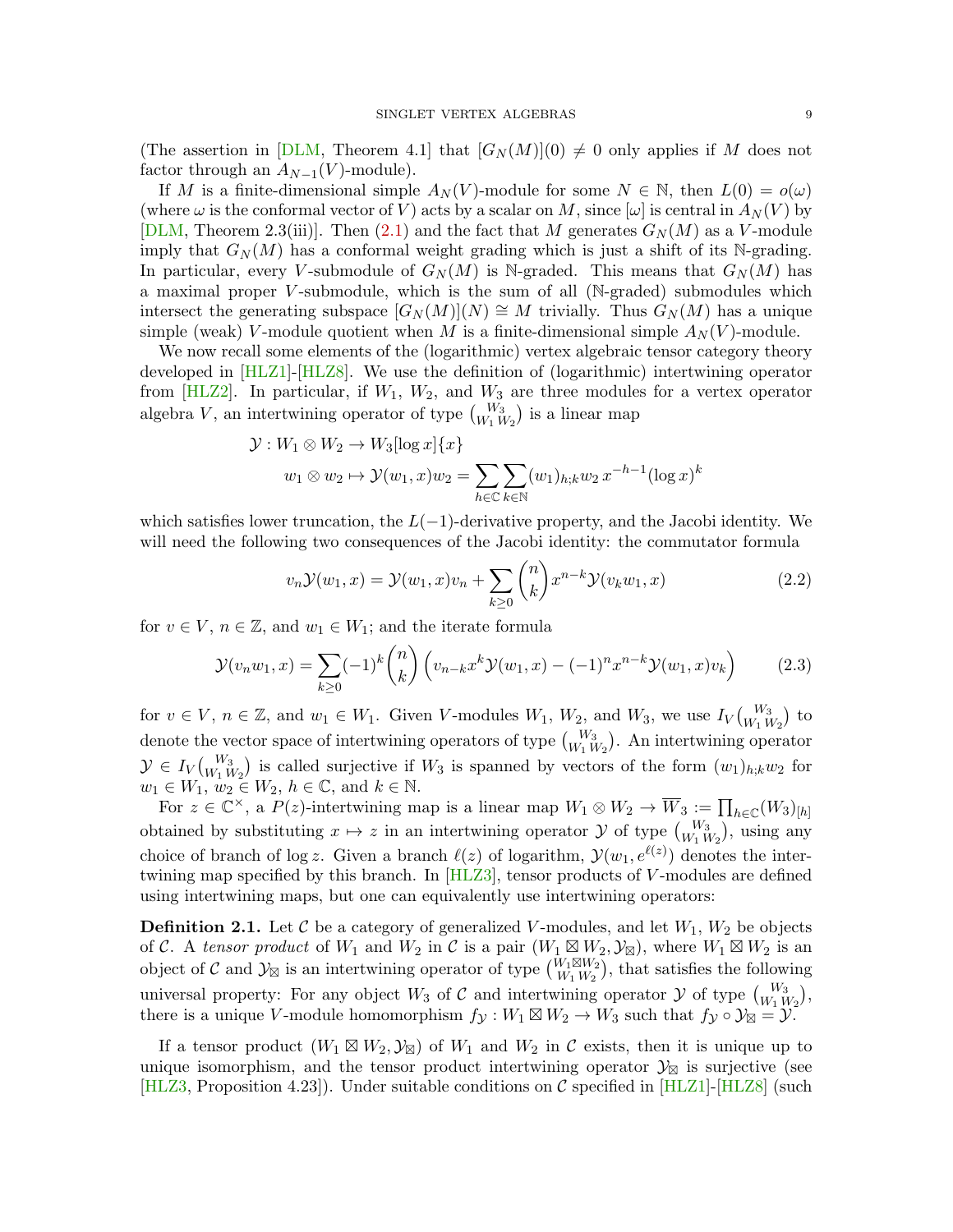as closure under tensor products), vertex algebraic tensor products give  $\mathcal C$  braided tensor category structure. For a detailed description of the left and right unit isomorphisms l and r, the associativity isomorphisms  $\mathcal{A}$ , and the braiding isomorphisms  $\mathcal{R}$  in a braided tensor category of grading-restricted generalized modules for a vertex operator algebra, see [\[HLZ8\]](#page-62-3) or the exposition in [\[CKM1,](#page-60-7) Section 3.3].

Although the conditions imposed on  $\mathcal{C}$  in [\[HLZ1\]](#page-61-2)-[\[HLZ8\]](#page-62-3) are extensive, most of them are satisfied by the category of  $C_1$ -cofinite V-modules (especially convergence of compositions of intertwining operators  $[Hu1]$  and closure under tensor products  $[Miy]$ ). A V-module W is C<sub>1</sub>-cofinite if dim  $W/C_1(W) < \infty$ , where  $C_1(W)$  is the span of vectors  $v_{-1}w$  for  $w \in W$ and  $v \in V$  homogeneous such that wt  $v > 0$ . In [\[CJORY,](#page-60-2) [CY\]](#page-61-5), it is essentially shown that the category of  $C_1$ -cofinite grading-restricted V-modules indeed satisfies all conditions in [\[HLZ1\]](#page-61-2)-[\[HLZ8\]](#page-62-3) (and thus is a vertex algebraic braided tensor category) if it is closed under contragredient modules. Recall from  $[FHL]$  that the contragredient of a V-module W is a V-module structure on the graded dual  $W' = \bigoplus_{h \in \mathbb{C}} W_{[h]}^*$ . The category of  $C_1$ -cofinite grading-restricted generalized V -modules is indeed closed under contragredients if it equals the category of finite-length grading-restricted generalized V -modules, and this in turn holds if for all finite-dimensional irreducible  $A(V)$ -modules M, the generalized Verma V-module  $G(M)$  has finite length (see [\[CY,](#page-61-5) Theorems 3.3.4 and 3.3.5]). In Section [3,](#page-17-0) we will use this criterion to show that the category of  $C_1$ -cofinite modules for the singlet vertex operator algebra  $\mathcal{M}(p)$ ,  $p > 1$ , is a vertex algebraic braided tensor category.

<span id="page-9-0"></span>2.2. The Virasoro algebra at central charge  $c_{p,1}$ . As usual, the Virasoro algebra Vir is the Lie algebra with basis  $\{L(n) | n \in \mathbb{Z}\} \cup {\bf{c}}$  with c central and commutators

$$
[L(m), L(n)] = (m - n)L(m + n) + \frac{m^3 - m}{12} \delta_{m+n,0}c
$$

for  $m, n \in \mathbb{Z}$ . Let  $Vir_{\geq 0} = \text{span}\{L(n), c \mid n \geq 0\}$  and  $Vir_{-} = \text{span}\{L(n) \mid n < 0\}$ .

A Vir-module W has central charge  $c \in \mathbb{C}$  if **c** acts on W as scalar multiplication by c. In this work, we only consider  $Vir$ -modules of central charge

$$
c_{p,1} := 13 - 6p - 6p^{-1} = 1 - 6\frac{(p-1)^2}{p}
$$

for  $p \in \mathbb{Z}_{\geq 1}$ . At this central charge, the Verma module  $\mathcal{V}_h$  for  $h \in \mathbb{C}$  is the induced module

<span id="page-9-1"></span>
$$
\mathcal{V}_h = U(\mathcal{V}ir) \otimes_{U(\mathcal{V}ir_{\geq 0})} \mathbb{C}v_h,
$$

where  $\mathbb{C}v_h$  is the one-dimensional  $Vir_{\geq 0}$ -module on which c acts by the central charge  $c_{p,1}$ ,  $L(0)$  acts by the conformal weight h, and  $L(n)$  for  $n > 0$  acts by 0. By the Feigin-Fuchs criterion for the existence of singular vectors in Verma modules  $[FF]$ ,  $\mathcal{V}_h$  is reducible if and only if  $h = h_{r,s}$  for some  $r, s \in \mathbb{Z}_+$ , where

$$
h_{r,s} := \frac{r^2 - 1}{4}p - \frac{rs - 1}{2} + \frac{s^2 - 1}{4}p^{-1} = \frac{(pr - s)^2 - (p - 1)^2}{4p}.
$$
 (2.4)

Due to the conformal weight symmetries  $h_{r+1,s+p} = h_{r,s}$  and  $h_{r,s} = h_{-r,-s}$ , we may assume  $1 \leq s \leq p$ . For  $r \geq 1$  and  $1 \leq s \leq p$ , we use the notation  $\mathcal{V}_{r,s} = \mathcal{V}_{h_{r,s}}$ , and the notation  $v_{r,s}$  for a generating vector of conformal weight  $h_{r,s}$  in  $V_{r,s}$ . Non-zero (necessarily injective) homomorphisms between reducible Verma modules  $\mathcal{V}_{r,s}$  are completely described by the following embedding diagrams (see for example  $[IK, Section 5.3]$  $[IK, Section 5.3]$ ):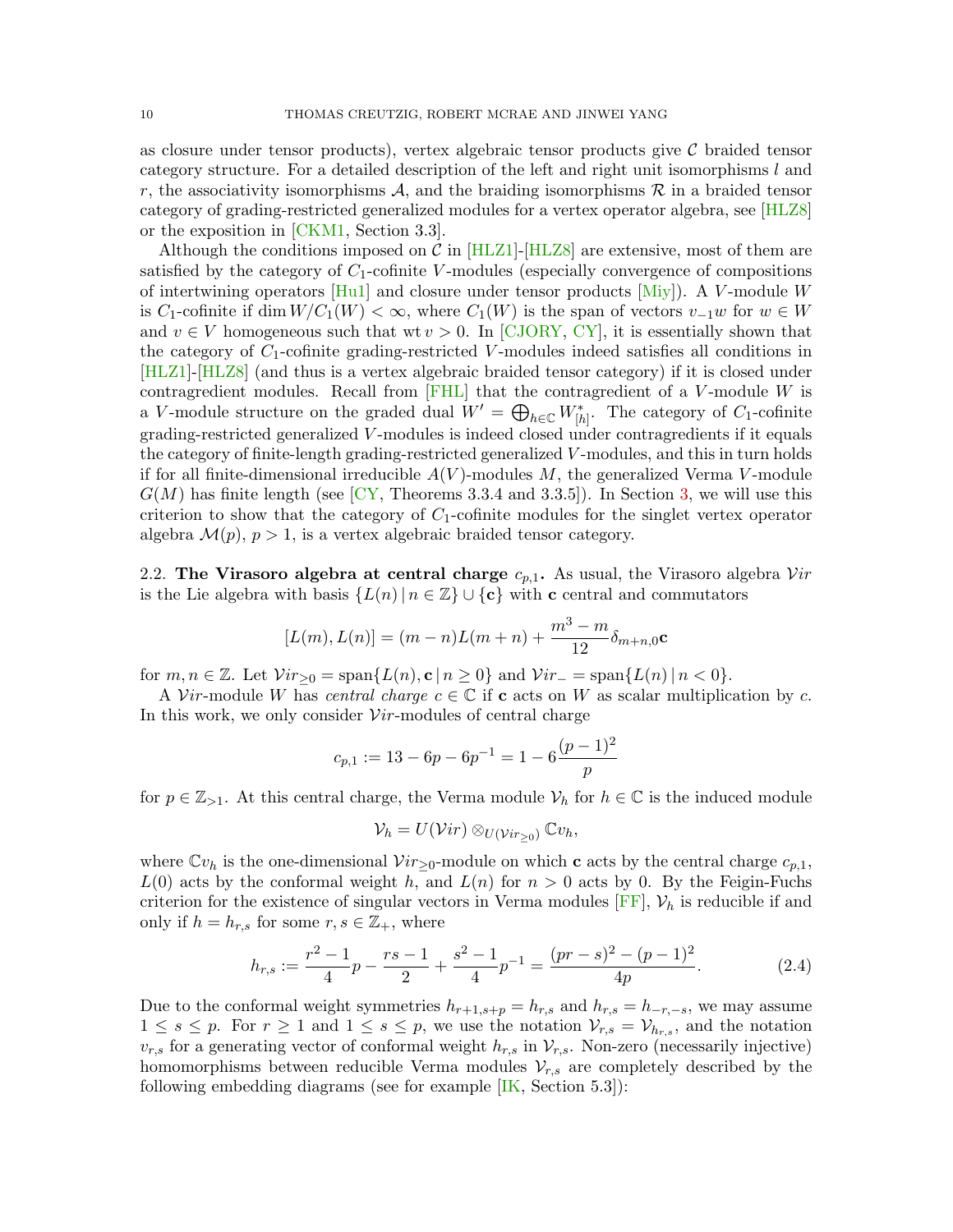• For  $r \geq 1$  and  $1 \leq s \leq p-1$ , we have the diagram

$$
\mathcal{V}_{r,s} \longleftarrow \mathcal{V}_{r+1,p-s} \longleftarrow \mathcal{V}_{r+2,s} \longleftarrow \mathcal{V}_{r+3,p-s} \longleftarrow \cdots \tag{2.5}
$$

• For  $r \geq 1$  and  $s = p$ , we have the diagram

$$
\mathcal{V}_{r,p} \longleftarrow \mathcal{V}_{r+2,p} \longleftarrow \mathcal{V}_{r+4,p} \longleftarrow \mathcal{V}_{r+6,p} \longleftarrow \cdots \tag{2.6}
$$

<span id="page-10-3"></span><span id="page-10-2"></span>.

For each  $r \geq 1$  and  $1 \leq s \leq p$ , every non-zero submodule of  $\mathcal{V}_{r,s}$  is generated by its singular vectors, that is, its  $L(0)$ -eigenvectors which are annihilated by  $L(n)$  for  $n > 0$  (see [\[IK,](#page-62-9) Theorem 6.5.]). Since a singular vector of conformal weight h in  $\mathcal{V}_{r,s}$  induces a non-zero Vir-module homomorphism  $V_h \to V_{r,s}$ , we can thus make the following observations based on the above embedding diagrams:

<span id="page-10-1"></span>**Proposition 2.2.** For  $r \geq 1$  and  $1 \leq s \leq p$ ,

- (1) Each non-zero submodule W in  $\mathcal{V}_{r,s}$  or one of its quotients is generated by a unique (up to scale) singular vector of minimal conformal weight in W.
- (2) The unique irreducible quotient of  $\mathcal{V}_{r,s}$  is

$$
\mathcal{L}_{r,s} = \begin{cases} \mathcal{V}_{r,s}/\mathcal{V}_{r+1,p-s} & \text{if} \quad 1 \leq s \leq p-1 \\ \mathcal{V}_{r,p}/\mathcal{V}_{r+2,p} & \text{if} \quad s=p \end{cases}
$$

Taking  $(r, s) = (1, 1)$ , the maximal proper submodule of  $\mathcal{V}_{1,1}$  is generated by the singular vector  $L(-1)v_{1,1}$ , and the irreducible quotient  $\mathcal{L}_{1,1}$  is a vertex operator algebra with vacuum  $1 = v_{1,1} + \langle L(-1)v_{1,1} \rangle$  and conformal vector  $\omega = L(-2)$  [\[FZ1\]](#page-61-19). We use  $\mathcal{L}(p)$  to denote  $\mathcal{L}_{1,1}$  considered as a vertex operator algebra. Irreducible  $\mathcal{L}(p)$ -modules are precisely the irreducible quotients of Verma modules, that is, the  $\mathcal{L}_{r,s}$  for  $r, s \in \mathbb{Z}_+$  and the  $\mathcal{V}_h$  for  $h \in \mathbb{C} \setminus \{h_{r,s} | r, s \in \mathbb{Z}_+\}$ . It was shown in [\[CJORY\]](#page-60-2) that the category of  $C_1$ -cofinite gradingrestricted generalized  $\mathcal{L}(p)$ -modules equals the category of finite-length central-charge- $c_{p,1}$ Vir-modules whose composition factors come from the  $\mathcal{L}_{r,s}$  for  $r \geq 1, 1 \leq s \leq p$ . Further,  $\mathcal{O}_p$  admits the vertex algebraic braided tensor category structure of [\[HLZ1\]](#page-61-2)-[\[HLZ8\]](#page-62-3); the detailed structure of this tensor category was determined in  $[MY]$ , where it was shown in particular that  $\mathcal{O}_p$  is rigid.

The Zhu algebra  $A(\mathcal{L}(p))$  is isomorphic to  $\mathbb{C}[x]$ , with the isomorphism given by  $[\omega] \mapsto x$ [\[FZ1\]](#page-61-19). Intertwining operators among  $\mathcal{L}(p)$ -modules W can be studied using the  $A(\mathcal{L}(p))$ bimodules  $A(W)$ ; see [\[FZ1\]](#page-61-19) for their precise definition. For our purposes here, we will only need a special case of  $\lfloor \text{MY} \rfloor$ , Proposition 2.5]; to prepare for its statement, note that a conformal weight space of an  $\mathcal{L}(p)$ -module with minimal conformal weight is an  $A(\mathcal{L}(p))$ module on which  $[\omega]$  acts by  $L(0)$ :

<span id="page-10-0"></span>**Proposition 2.3.** Let  $Y$  be a surjective intertwining operator of type  $\binom{W_3}{W_1 W_2}$ , where  $W_1$ ,  $W_2$ , and  $W_3$  are generalized  $\mathcal{L}(p)$ -modules such that  $W_2$  is a quotient of a Verma module  $\mathcal{V}_{h_2}, h_2 \in \mathbb{C}$ , and the conformal weight grading of  $W_3$  has the form  $W_3 = \bigoplus_{n \in \mathbb{N}} (W_3)_{[h_3+n]}$ for some  $h_3 \in \mathbb{C}$ . Then there is a surjective  $A(\mathcal{L}(p))$ -module homomorphism

$$
\pi(\mathcal{Y}): A(W_1) \otimes_{A(\mathcal{L}(p))} \mathbb{C}v_{h_2} \to (W_3)_{[h_3]}.
$$

In particular, if  $A(W_1) \otimes_{A(\mathcal{L}(p))} \mathbb{C}v_{h_2}$  is finite dimensional and  $(W_3)_{[h_3]}$  is non-zero, then  $h_3$ is an eigenvalue for the action of  $[\omega]$  on  $A(W_1) \otimes_{A(\mathcal{L}(p))} \mathbb{C}v_{h_2}$ .

**Remark 2.4.** In  $[MY,$  Proposition 2.5, it was assumed that  $W_3$  is finitely generated, but this assumption was only used to ensure that the conformal weights of  $W_3$  are contained in finitely many cosets of  $\mathbb{C}/\mathbb{Z}$ .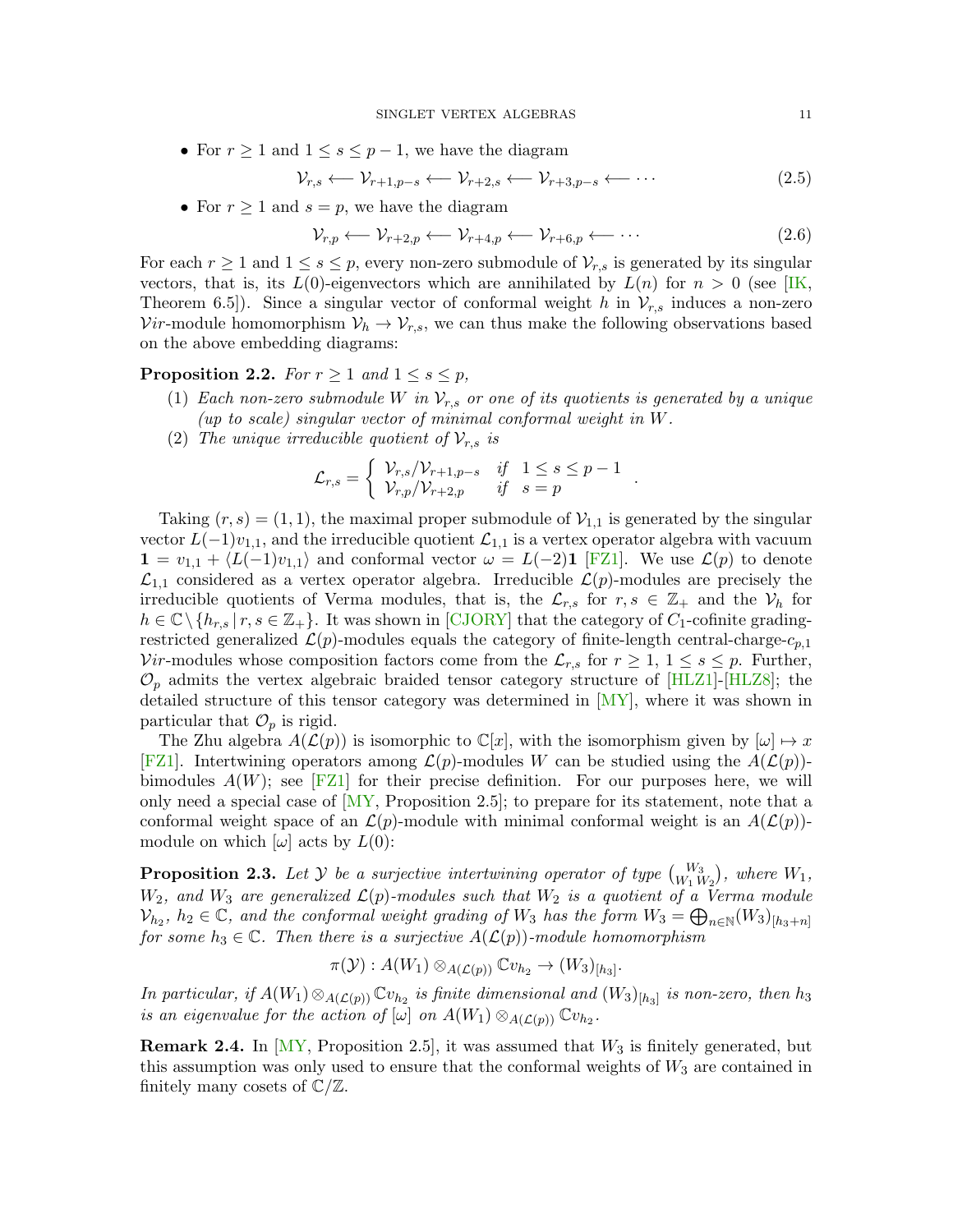We will need to use Proposition [2.3](#page-10-0) in the special cases  $W_1 = \mathcal{L}_{1,2}, \mathcal{L}_{3,1}$ . In these cases, the  $A(\mathcal{L}(p))$ -bimodule  $A(W_1)$  was determined in [\[FZ2\]](#page-61-20) (under the unnecessary assumption  $p \notin \mathbb{Q}$ ; see [\[FZ2,](#page-61-20) Example 2.12] or the calculations in [\[MY,](#page-62-10) Sections 3.1 and 5.1]. The  $A(\mathcal{L}(p)) \cong \mathbb{C}[x]$ -bimodule  $A(\mathcal{L}_{1,2})$  is given by

$$
A(\mathcal{L}_{1,2}) \cong \mathbb{C}[x,y]/(f_{1,2}(x,y))
$$

where

$$
f_{1,2}(x,y) = (x - y - (h_{1,2} + 1 - p^{-1})) (x - y - h_{1,2}) - p^{-1}y
$$

and the left and right actions of  $[\omega]$  are multiplication by x and y, respectively. Similarly,

$$
A(\mathcal{L}_{3,1}) \cong \mathbb{C}[x,y]/(f_{3,1}(x,y))
$$

where

$$
f_{3,1}(x,y) = (x - y) ((x - y - h_{3,1})(x - y - 1) - 4py).
$$

Thus for any  $h \in \mathbb{C}$ ,

$$
A(\mathcal{L}_{1,2}) \otimes_{A(\mathcal{L}(p))} \mathbb{C}v_h \cong \mathbb{C}[x]/(f_{1,2}(x,h)),
$$
  

$$
A(\mathcal{L}_{3,1}) \otimes_{A(\mathcal{L}(p))} \mathbb{C}v_h \cong \mathbb{C}[x]/(f_{3,1}(x,h)).
$$

After finding the roots of  $f_{1,2}(x, h)$  and  $f_{3,1}(x, h)$ , we use Proposition [2.3](#page-10-0) to conclude:

<span id="page-11-0"></span>**Corollary 2.5.** Let  $W_2$  and  $W_3$  be grading-restricted generalized  $\mathcal{L}(p)$ -modules such that  $W_2$  is a quotient of a Verma module  $\mathcal{V}_{h_2}$  for some  $h_2 \in \mathbb{C}$ , and the conformal weight grading of  $W_3$  has the form  $W_3 = \bigoplus_{n \in \mathbb{N}} (W_3)_{[h_3+n]}$  for some  $h_3 \in \mathbb{C}$  with  $(W_3)_{[h_3]} \neq 0$ .

(1) If there is a surjective intertwining operator of type  $\binom{W_3}{\mathcal{L}_{1,2}W_2}$ , then

$$
h_3 \in \left\{ h_2 + \frac{p^{-1}}{4} \pm \frac{p^{-1}}{2} \sqrt{4ph_2 + (p-1)^2} \right\}.
$$

(2) If there is a surjective intertwining operator of type  $\binom{W_3}{\mathcal{L}_{3,1}W_2}$ , then

$$
h_3 \in \left\{ h_2, h_2 + p \pm \sqrt{4ph_2 + (p-1)^2} \right\}.
$$

We will also use a special case of  $[Li, Proposition 2.10]$  $[Li, Proposition 2.10]$ , which says that under certain conditions, the map  $\pi(\mathcal{Y})$  in the statement of Proposition [2.3](#page-10-0) vanishes if and only if  $\mathcal{Y}$  does:

<span id="page-11-1"></span>**Proposition 2.6.** In the setting of Proposition [2.3,](#page-10-0) if  $W_1$ ,  $W_2$ , and  $W_3$  are irreducible  $\mathcal{L}(p)$ -modules, then

$$
\dim I_{\mathcal{L}(p)}\binom{W_3}{W_1\,W_2}\leq \dim \text{Hom}_{A(\mathcal{L}(p))}\left(A(W_1)\otimes_{A(\mathcal{L}(p))}\mathbb{C}v_{h_2}, (W_3)_{[h_3]}\right).
$$

<span id="page-11-2"></span>**Remark 2.7.** If  $W_1$ ,  $W_2 = U(Vir) \cdot v_{h_2}$ , and  $W_3$  are irreducible  $\mathcal{L}(p)$ -modules, then  $\dim(W_3)_{[h_3]} = 1$  and  $A(W_1) \otimes_{A(\mathcal{L}_p)} \mathbb{C}v_{h_2}$  will be some quotient of  $\mathbb{C}[x]$  as an  $A(\mathcal{L}(p)) \cong \mathbb{C}[x]$ module. Thus the above proposition is simply the well-known fact that fusion rules for irreducible Vir-modules are never greater than 1 (see in particular  $[{\rm FZ2, Lemma 2.20}]$ ).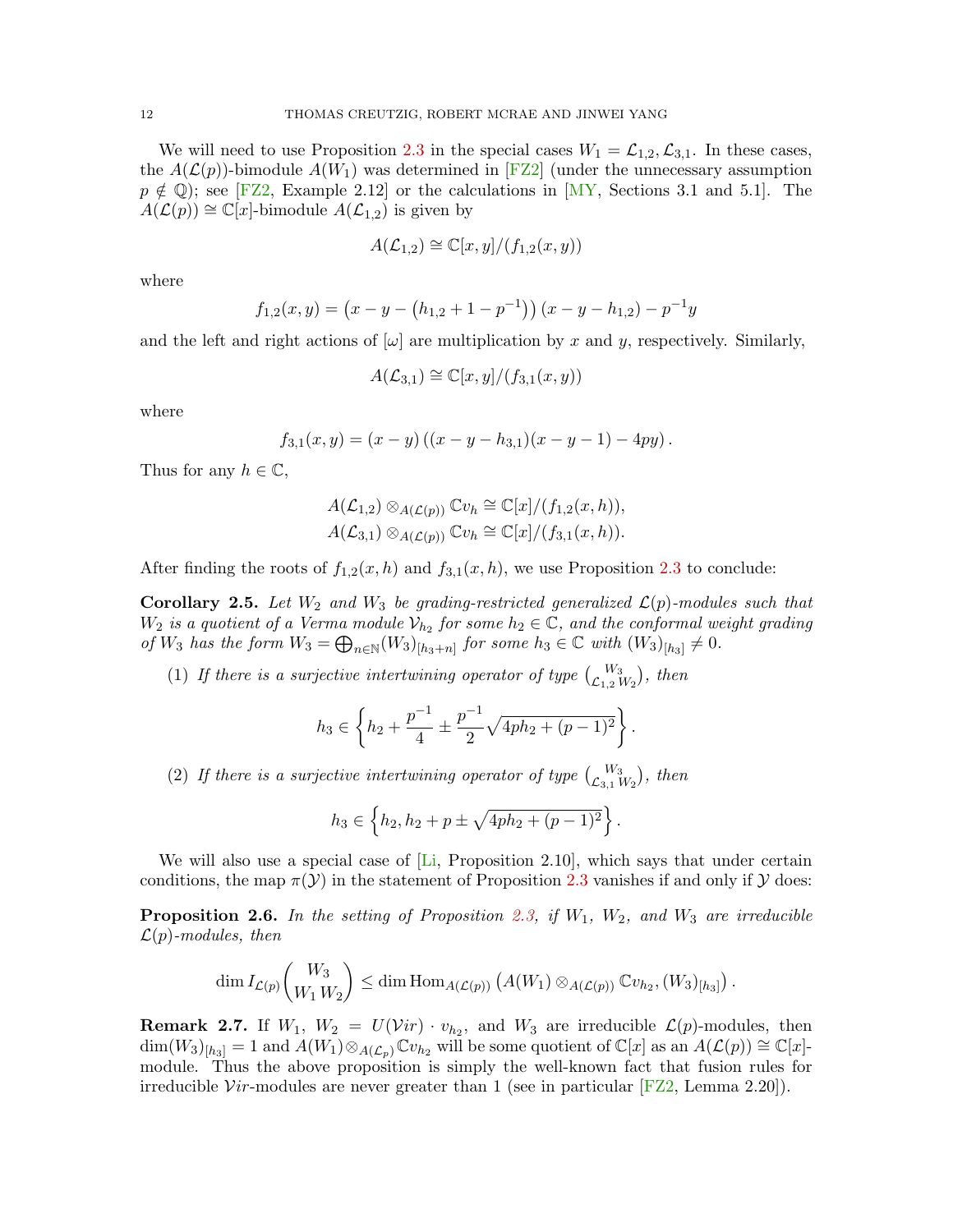<span id="page-12-0"></span>2.3. The singlet vertex operator algebras. In this subsection, we discuss definitions and known results in the representation theory of the singlet vertex operator algebras, mainly using notation from [\[CRW,](#page-61-8) [CMY2\]](#page-60-0); see also [\[Ad1\]](#page-59-3) for the first systematic mathematical study of the singlet algebras. Fix an integer  $p > 1$  and set

$$
\alpha_+ = \sqrt{2p}, \qquad \alpha_- = -\sqrt{2/p}.
$$

We define  $L = \mathbb{Z}\alpha_+$ ; this is a rank-1 even lattice because

$$
\langle \alpha_+, \alpha_+ \rangle = 2p.
$$

The dual lattice of L is  $L^{\circ} = \mathbb{Z} \frac{\alpha}{2}$  $rac{\kappa}{2}$ .

Viewing C as an abelian Lie algebra with symmetric bilinear form  $\langle \cdot, \cdot \rangle$ , we have the associated rank-1 Heisenberg vertex algebra  $H$ . We use the symbol h to denote the basis vector 1 of C, that is,  $\langle h, h \rangle = 1$ . Then H is generated by the degree-one vector  $h(-1)$ 1, and the standard conformal vector of H is  $\omega_{Std} = \frac{1}{2}$  $\frac{1}{2}h(-1)^2$ 1. However, we shall consider  $\mathcal{H}$ as a vertex operator algebra with respect to the modified conformal vector

$$
\omega = \frac{1}{2}h(-1)^2\mathbf{1} + \frac{p-1}{\sqrt{2p}}h(-2)\mathbf{1} = \omega_{Std} + \frac{\alpha_0}{2}h(-2)\mathbf{1},
$$

where  $\alpha_0 = \alpha_+ + \alpha_-$ . With respect to this conformal vector, the Virasoro central charge of H is  $c_{p,1} = 13 - 6p - 6p^{-1}$ , so the vertex operator subalgebra of H generated by  $\omega$  is  $\mathcal{L}(p)$ .

The irreducible H-modules consist of the Heisenberg Fock modules  $\mathcal{F}_{\lambda}$  for  $\lambda \in \mathbb{C}$ , where the unique (up to scale) lowest conformal weight vector  $v_{\lambda}$  that generates  $\mathcal{F}_{\lambda}$  satisfies

$$
h(n)v_{\lambda} = \delta_{n,0}\lambda v_{\lambda}
$$

for  $n \geq 0$ . The lowest conformal weight of  $\mathcal{F}_{\lambda}$  (with respect to  $\omega$ , not  $\omega_{Std}$ ) is

$$
h_{\lambda} = \frac{1}{2}\lambda(\lambda - \alpha_0),\tag{2.7}
$$

rather than the usual  $\frac{1}{2}\lambda^2$ . The modification to  $\omega$  also affects the H-module structure of the contragredient  $\mathcal{F}'_{\lambda}$ : we have

<span id="page-12-2"></span><span id="page-12-1"></span>
$$
\mathcal{F}'_{\lambda} \cong \mathcal{F}_{\alpha_0 - \lambda} \tag{2.8}
$$

rather than the usual  $\mathcal{F}_{-\lambda}$ .

We will need to focus particularly on the Heisenberg weights in  $L^{\circ}$ , that is,  $\lambda \in \mathbb{Z}_{\frac{\alpha}{2}}^{\frac{\alpha}{2}}$  $rac{\ell-1}{2}$ . Any such  $\lambda$  can be expressed as

$$
\alpha_{r,s} = \frac{1-r}{2}\alpha_+ + \frac{1-s}{2}\alpha_-
$$

for certain  $r, s \in \mathbb{Z}$ . Thanks to the periodicity  $\alpha_{r+1,s+p} = \alpha_{r,s}$ , any  $\lambda \in L^{\circ}$  is equal to a unique  $\alpha_{r,s}$  with  $1 \leq s \leq p$ . In particular, the Heisenberg weights  $\lambda \in L = \mathbb{Z}\alpha_+$  have the form  $\alpha_{2n+1,1}$  for  $n \in \mathbb{Z}$ . The minimal conformal weight  $(2.7)$  of the Fock module  $\mathcal{F}_{\alpha_{r,s}}$  is

$$
h_{\alpha_{r,s}} = \frac{r^2 - 1}{4}p - \frac{rs - 1}{2} + \frac{s^2 - 1}{4}p^{-1}.
$$

For  $r \geq 1$  and  $1 \leq s \leq p$ , this is exactly the Virasoro conformal weight  $h_{r,s}$  defined in [\(2.4\)](#page-9-1). For  $r \leq 0$ , symmetries of the Virasoro conformal weights show that  $h_{\alpha_{r,s}} = h_{1-r,p-s}$ . Also, [\(2.8\)](#page-12-2) specializes to

$$
\mathcal{F}'_{\alpha_{r,s}} \cong \mathcal{F}_{\alpha_{-r,-s}} = \begin{cases} \mathcal{F}_{\alpha_{1-r,p-s}} & \text{if } 1 \leq s \leq p-1 \\ \mathcal{F}_{\alpha_{2-r,p}} & \text{if } s=p \end{cases}
$$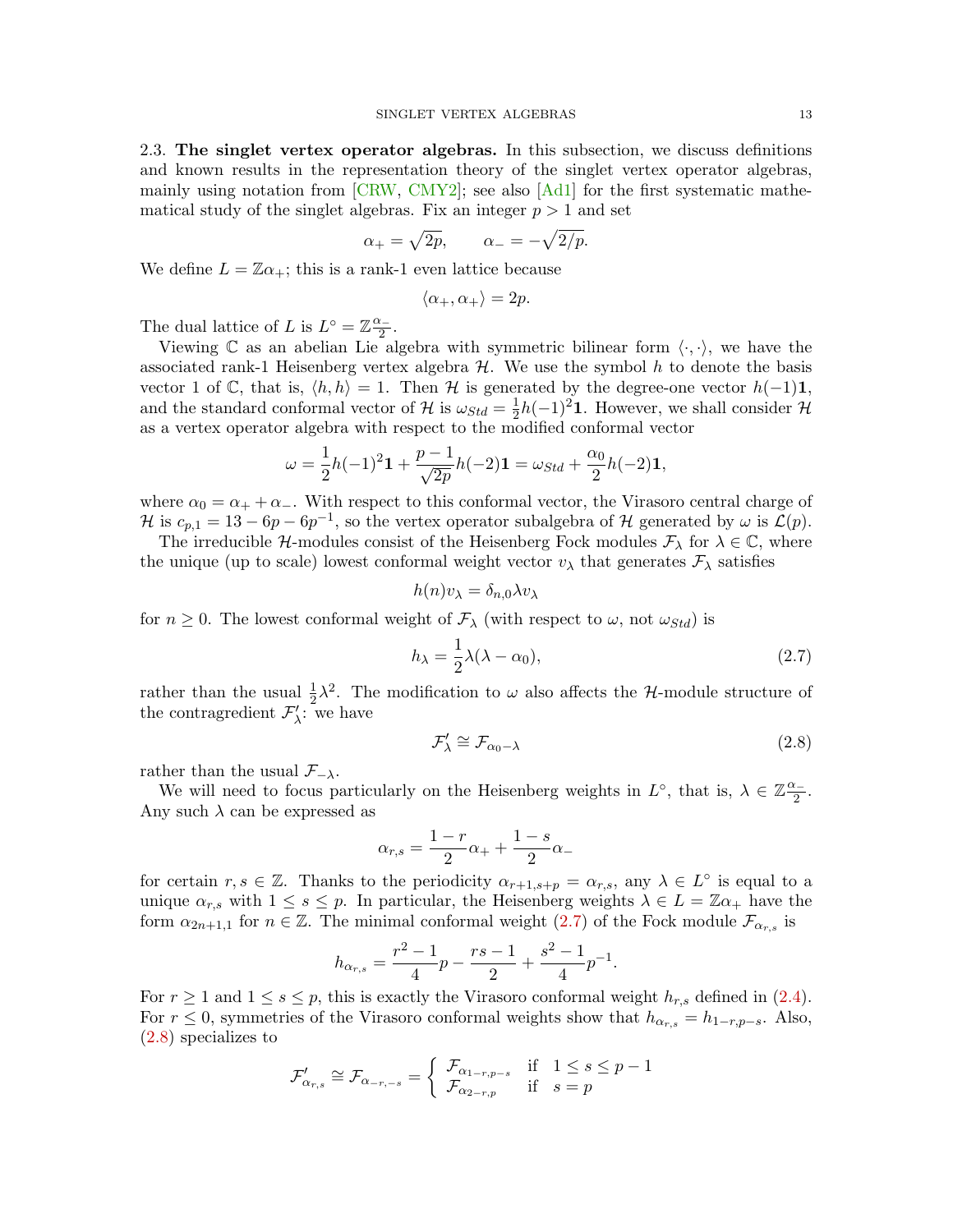for  $r \in \mathbb{Z}$  and  $1 \leq s \leq p$ .

The Heisenberg vertex operator algebra  $H$  is not semisimple as a  $Vir$ -module. In fact, by  $[Ad1,$  Theorem 3.1, one way to define the singlet vertex operator algebra  $\mathcal{M}(p)$  for any integer  $p > 1$  is that  $\mathcal{M}(p)$  is the Virasoro socle of H. See [\[Ad1\]](#page-59-3) also for another definition of  $\mathcal{M}(p)$  as the kernel of a certain screening operator  $\tilde{Q}: \mathcal{H} \to \mathcal{F}_{\alpha_-}$ . As a Vir-module,

<span id="page-13-2"></span>
$$
\mathcal{M}(p) \cong \bigoplus_{n=0}^{\infty} \mathcal{L}_{2n+1,1},
$$
\n(2.9)

while as a vertex algebra,  $\mathcal{M}(p)$  is generated by  $\omega$  together with a Virasoro singular vector H of conformal weight  $h_{3,1} = 2p-1$  (see [\[Ad1,](#page-59-3) Theorem 3.2]). That is, H generates the Virsubmodule  $\mathcal{L}_{3,1} \subseteq \mathcal{M}(p)$ . We will use two notations for the modes of the vertex operator  $Y_M(H, x)$  acting on any  $\mathcal{M}(p)$ -module M:

$$
Y_M(H, x) = \sum_{n \in \mathbb{Z}} H_n x^{-n-1} = \sum_{n \in \mathbb{Z}} H(n) x^{-n-2p+1}.
$$

That is,  $H(n) = H_{n+2p-2}$  is the mode of  $Y_M(H, x)$  that lowers conformal weight by n.

Irreducible  $\mathcal{M}(p)$ -modules were first classified in [\[Ad1\]](#page-59-3); see also [\[CRW,](#page-61-8) Section 2]. There is a one-to-one correspondence between irreducible  $\mathcal{M}(p)$ -modules and Heisenberg Fock modules: For  $\lambda \in \mathbb{C} \setminus L^{\circ}$ ,  $\mathcal{F}_{\lambda}$  remains irreducible as an  $\mathcal{M}(p)$ -module, while for  $r \in \mathbb{Z}$ ,  $1 \leq s \leq p$ , we define  $\mathcal{M}_{r,s} = \text{Soc}(\mathcal{F}_{\alpha_{r,s}})$ . The  $\mathcal{M}(p)$ -module  $\mathcal{M}_{r,s}$  is irreducible and:

• For  $s = p$ ,  $\mathcal{M}_{r,p} = \mathcal{F}_{\alpha_{r,p}}$ .

• For  $1 \leq s \leq p-1$ , there is a non-split exact sequence

$$
0 \longrightarrow \mathcal{M}_{r,s} \longrightarrow \mathcal{F}_{\alpha_{r,s}} \longrightarrow \mathcal{M}_{r+1,p-s} \longrightarrow 0. \tag{2.10}
$$

The irreducible  $\mathcal{M}(p)$ -modules which are Fock modules are the *typical* irreducible  $\mathcal{M}(p)$ modules, while the  $\mathcal{M}(p)$ -modules  $\mathcal{M}_{r,s}$  for  $r \in \mathbb{Z}$ ,  $1 \leq s \leq p-1$  are atypical.

For  $\lambda \in \mathbb{C}$ , [\(2.8\)](#page-12-2) shows that  $\mathcal{F}_{\alpha_0-\lambda}$  is the  $\mathcal{M}(p)$ -module contragredient of  $\mathcal{F}_{\lambda}$ . In particular,  $\mathcal{F}'_{\alpha_{r,p}} \cong \mathcal{F}_{\alpha_{2-r,p}}$  for  $r \in \mathbb{Z}$ . For  $r \in \mathbb{Z}$  and  $1 \leq s \leq p-1$ , dualizing [\(2.10\)](#page-13-0) shows that  $\mathcal{M}'_{r,s}$  is the unique irreducible quotient of  $\mathcal{F}'_{\alpha_{r,s}} \cong \mathcal{F}_{\alpha_{1-r,p-s}}$ . Then substituting  $(r, s) \mapsto (1 - r, p - s)$  in  $(2.10)$  shows that

<span id="page-13-1"></span><span id="page-13-0"></span>
$$
\mathcal{M}'_{r,s} \cong \mathcal{M}_{2-r,s} \tag{2.11}
$$

is valid for all  $r \in \mathbb{Z}$  and  $1 \leq s \leq p$ .

The  $\mathcal{M}(p)$ -modules  $\mathcal{M}_{r,s}$  are semisimple as  $Vir$ -modules:

$$
\mathcal{M}_{r,s} \cong \bigoplus_{n=0}^{\infty} \mathcal{L}_{r+2n,s} \cong \mathcal{M}_{2-r,s}
$$
\n(2.12)

for  $r \geq 1, 1 \leq s \leq p$ . The isomorphism of  $\mathcal{M}_{r,s}$  and  $\mathcal{M}_{2-r,s}$  as Vir-modules is expected because these are a contragredient pair, and because semisimple  $\mathcal{L}(p)$ -modules are selfcontragredient; but  $\mathcal{M}_{r,s}$  and  $\mathcal{M}_{2-r,s}$  are not isomorphic as  $\mathcal{M}(p)$ -modules unless  $r = 1$ . From [\(2.12\)](#page-13-1), we see that the minimal conformal weight of  $\mathcal{M}_{r,s}$  is  $h_{r,s}$  if  $r \geq 1$  and  $h_{2-r,s}$  if  $r \leq 1$ , and that  $\mathcal{M}(p)$  itself is identified with the atypical simple (and self-contragredient) module  $\mathcal{M}_{1,1}$ . From now on, we will typically use the notation  $\mathcal{M}_{1,1}$  when we are considering  $\mathcal{M}(p)$  as a module for itself.

In  $\text{[CMY2]}$  $\text{[CMY2]}$  $\text{[CMY2]}$ , we found two categories of grading-restricted generalized  $\mathcal{M}(p)$ -modules that admit the vertex algebraic braided tensor category structure of [\[HLZ1\]](#page-61-2)-[\[HLZ8\]](#page-62-3). We also showed that these categories are rigid, so they are in particular braided ribbon tensor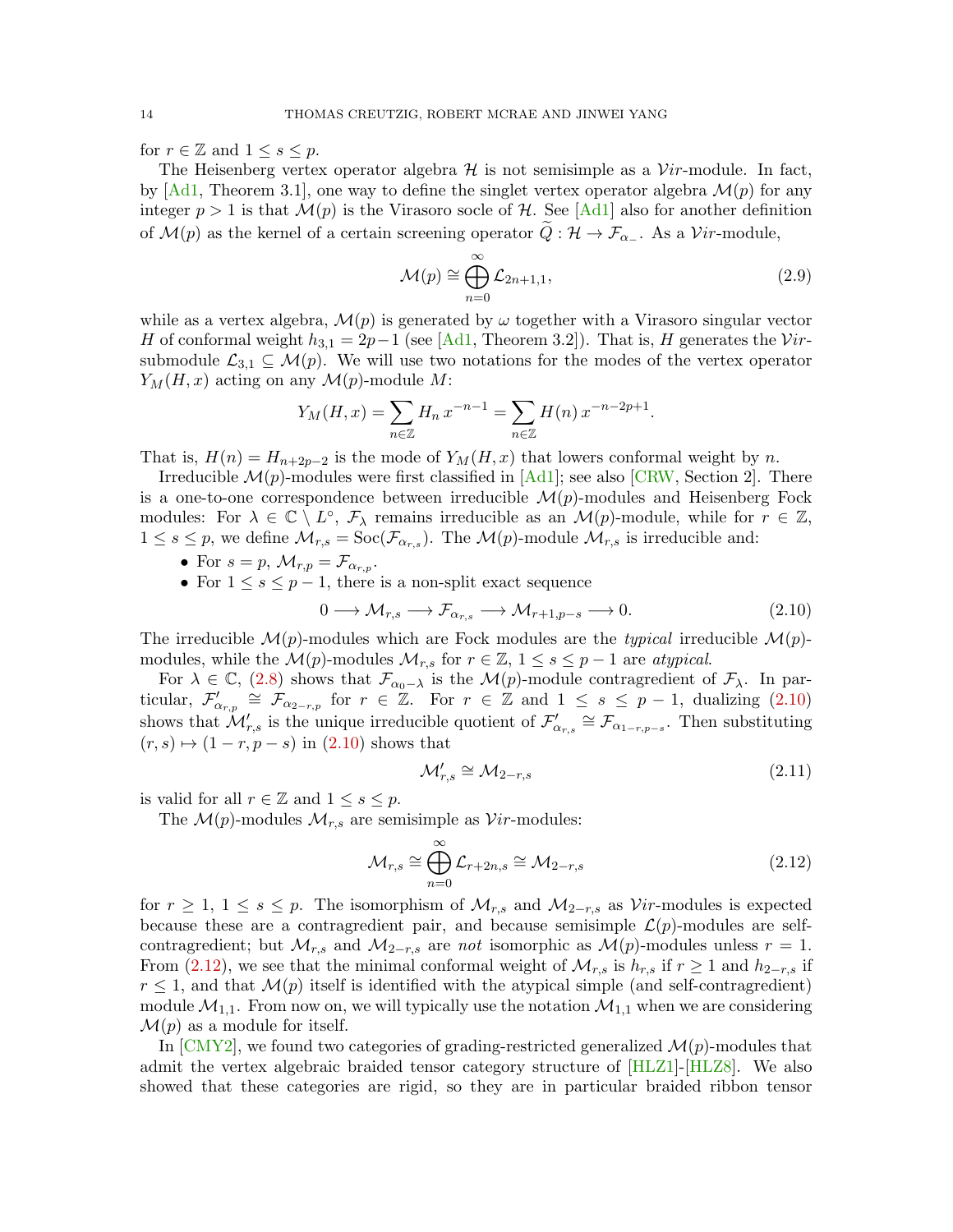categories. The first category, denoted  $\mathcal{C}_{\mathcal{M}(p)}$ , is the category of all finite-length gradingrestricted generalized  $\mathcal{M}(p)$ -modules whose composition factors come from the  $\mathcal{M}_{r,s}$  for  $r \in \mathbb{Z}, 1 \leq s \leq p$ . This category is rather wild; for example, the irreducible modules  $\mathcal{M}_{r,s}$ do not have projective covers in  $\mathcal{C}_{\mathcal{M}(p)}$ .

To define the second braided tensor category of  $\mathcal{M}(p)$ -modules, we need to recall the direct limit completion  $\text{Ind}(\mathcal{O}_p)$ , constructed in [\[CMY1\]](#page-60-8), of the category  $\mathcal{O}_p$  of  $C_1$ -cofinite grading-restricted generalized  $\mathcal{L}(p)$ -modules, and we also need to recall the triplet vertex operator algebra  $W(p)$ . First, Ind $(\mathcal{O}_p)$  is the category of generalized  $\mathcal{L}(p)$ -modules which are the unions, equivalently the sums, of their  $C_1$ -cofinite  $\mathcal{L}(p)$ -submodules; it has the vertex algebraic braided tensor category structure of [\[HLZ1\]](#page-61-2)-[\[HLZ8\]](#page-62-3) by [\[CMY1,](#page-60-8) Theorem 7.1]. The decomposition [\(2.9\)](#page-13-2) shows that  $\mathcal{M}(p)$ , as an  $\mathcal{L}(p)$ -module, is an object of Ind $(\mathcal{O}_p)$ , and thus  $\mathcal{M}(p)$  is a commutative algebra in the braided tensor category Ind $(\mathcal{O}_p)$  by [\[HKL,](#page-61-21) Theorem 3.2, or more precisely  $\lfloor \text{CMY1}, \text{Theorem 7.5} \rfloor$ . Consequently, as in  $\lfloor \text{KO}, \text{CKM1} \rfloor$ , we have a tensor category Rep  $\mathcal{M}(p)$  of not-necessarily-local  $\mathcal{M}(p)$ -modules which, as  $\mathcal{L}(p)$ -modules, are objects of Ind( $\mathcal{O}_p$ ). The subcategory Rep<sup>0</sup>  $\mathcal{M}(p)$  of (local) generalized  $\mathcal{M}(p)$ -modules which, as  $\mathcal{L}(p)$ -modules, are objects of Ind $(\mathcal{O}_p)$  is a vertex algebraic braided tensor category by  $[CKM1, Theorem 3.65]$  $[CKM1, Theorem 3.65]$ , or more precisely  $[CMY1, Theorem 7.7]$  $[CMY1, Theorem 7.7]$ .

The tensor categories  $\mathcal{O}_p$  and Rep  $\mathcal{M}(p)$  are related by the induction functor

$$
\mathcal{F}_{\mathcal{M}(p)} : \mathcal{O}_p \to \text{Rep}\,\mathcal{M}(p)
$$

$$
W \mapsto \mathcal{M}(p) \boxtimes W
$$

$$
f \mapsto \text{Id}_{\mathcal{M}(p)} \boxtimes f
$$

where  $\boxtimes$  denotes the tensor product bifunctor on  $\text{Ind}(\mathcal{O}_p)$ . Induction is a monoidal functor by [\[KO,](#page-62-11) Theorem 1.6(3)] or [\[CKM1,](#page-60-7) Theorem 2.59]. Induction is also exact because  $\mathcal{O}_p$ is a rigid tensor category (see the proof of [\[CMY2,](#page-60-0) Proposition 3.2.4]). Further, induction satisfies Frobenius reciprocity, that is, there is a natural isomorphism

$$
\operatorname{Hom}\nolimits_{{\mathcal{L}}(p)}(W,M)\xrightarrow{\cong}\operatorname{Hom}\nolimits_{{\mathcal{M}}(p)}({\mathcal{F}}_{{\mathcal{M}}(p)}(W),M)
$$

for grading-restricted generalized modules  $\mathcal{L}(p)$ -modules W in  $\mathcal{O}_p$  and generalized  $\mathcal{M}(p)$ modules M in Rep  $\mathcal{M}(p)$ .

Now the triplet vertex operator algebra  $\mathcal{W}(p)$  is a  $C_2$ -cofinite but non-rational simple current extension of  $\mathcal{M}(p)$ . Triplet vertex operator algebras have been studied extensively (see for example [\[FHST,](#page-61-12) [FGST1,](#page-61-10) [FGST2,](#page-61-11) [CF,](#page-60-19) [GR,](#page-61-22) [AM1,](#page-60-4) [AM2,](#page-60-20) [NT,](#page-62-5) [TW,](#page-62-12) [MY\]](#page-62-10), but we will not need too much from the representation theory of  $\mathcal{W}(p)$  here. By [\[AM1,](#page-60-4) Theorem 1.1],

$$
\mathcal{W}(p) \cong \bigoplus_{n \ge 0} (2n+1) \cdot \mathcal{L}_{2n+1,1} \tag{2.13}
$$

as an  $\mathcal{L}(p)$ -module, while

<span id="page-14-1"></span><span id="page-14-0"></span>
$$
\mathcal{W}(p) \cong \bigoplus_{n \in \mathbb{Z}} \mathcal{M}_{2n+1,1} \tag{2.14}
$$

as an  $\mathcal{M}(p)$ -module (see for example [\[CMY2,](#page-60-0) Section 3.2]).

By [\(2.13\)](#page-14-0),  $W(p)$  as an  $\mathcal{L}(p)$ -module is an object of Ind( $\mathcal{O}_p$ ), and thus  $W(p)$  as an  $\mathcal{M}(p)$ module is an object of Rep<sup>0</sup> $\mathcal{M}(p)$ . Thus  $\mathcal{W}(p)$  is a commutative algebra in Rep<sup>0</sup> $\mathcal{M}(p)$ ,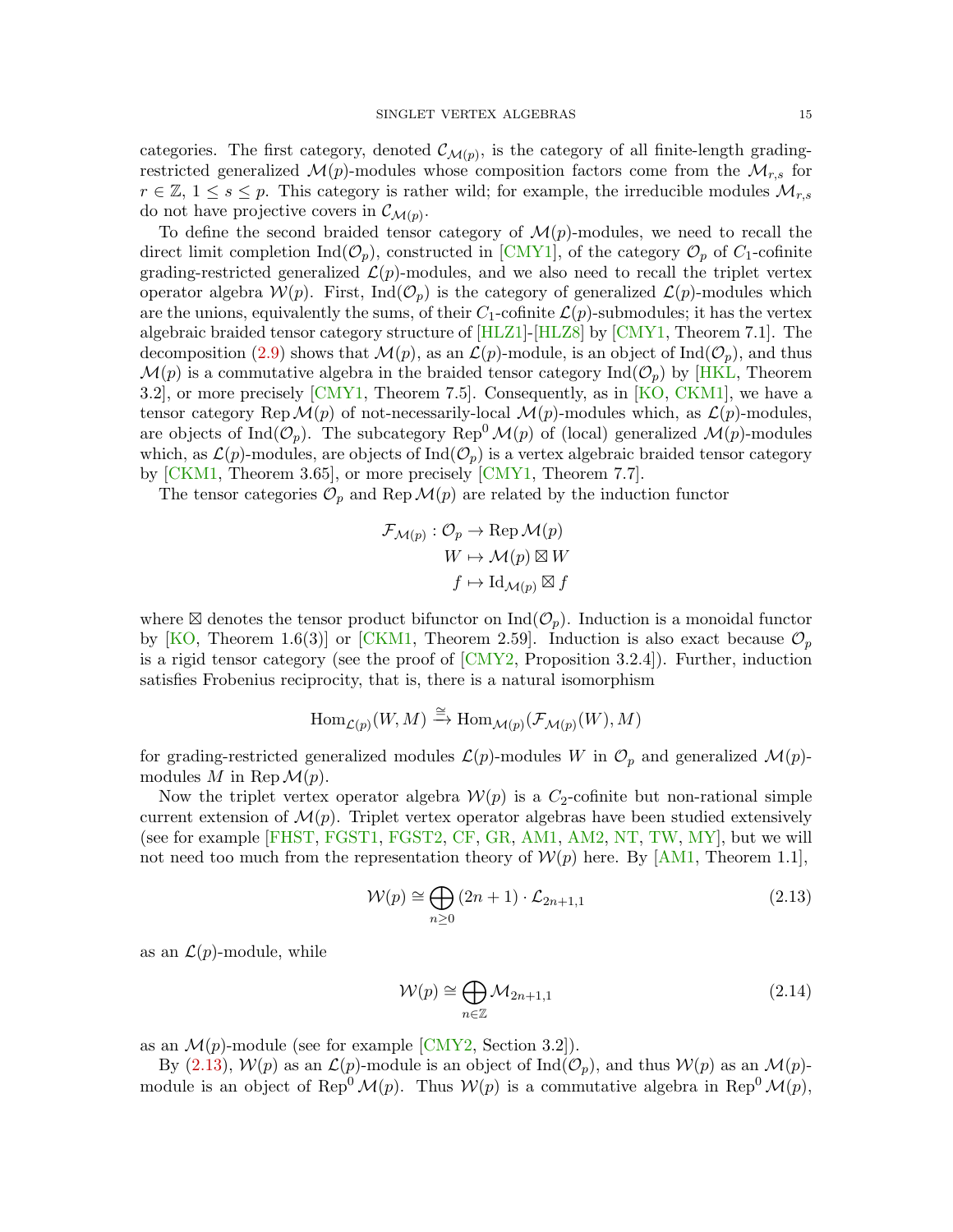there is a tensor category Rep  $\mathcal{W}(p)$  of not-necessarily-local  $\mathcal{W}(p)$ -modules which, as  $\mathcal{M}(p)$ modules, are objects of Rep<sup>0</sup> $\mathcal{M}(p)$ , and we have the exact monoidal induction functor

$$
\mathcal{F}_{\mathcal{W}(p)} : \text{Rep}^0 \mathcal{M}(p) \to \text{Rep} \mathcal{W}(p)
$$

$$
M \mapsto \mathcal{W}(p) \boxtimes M
$$

$$
f \mapsto \text{Id}_{\mathcal{W}(p)} \boxtimes f
$$

where  $\boxtimes$  now denotes the tensor product bifunctor on Rep<sup>0</sup>  $\mathcal{M}(p)$ . In [\[CMY2\]](#page-60-0), we showed that every grading-restricted generalized  $W(p)$ -module is an object of Rep  $W(p)$ .

Now we define, as in [\[CMY2\]](#page-60-0), the category  $\mathcal{C}^0_{\mathcal{M}(p)}$  of  $\mathcal{M}(p)$ -modules to be the full subcategory of Rep<sup>0</sup>  $\mathcal{M}(p)$  whose objects induce to grading-restricted generalized  $\mathcal{W}(p)$ -modules. By [\[CMY2,](#page-60-0) Theorem 3.3.1],  $\mathcal{C}^0_{\mathcal{M}(p)}$  is a tensor subcategory of  $\mathcal{C}_{\mathcal{M}(p)}$ ; in particular,  $\mathcal{C}^0_{\mathcal{M}(p)}$ is closed under submodules, quotients, and tensor products, and every object of  $\mathcal{C}^0_{\mathcal{M}(p)}$  is a finite-length grading-restricted generalized  $\mathcal{M}(p)$ -module. The irreducible  $\mathcal{M}(p)$ -modules  $\mathcal{M}_{r,s}$  for  $r \in \mathbb{Z}, 1 \leq s \leq p$  are objects of  $\mathcal{C}^0_{\mathcal{M}(p)}$  (see [\[CMY2,](#page-60-0) Proposition 3.2.5]), and each  $\mathcal{M}_{r,s}$  has a projective cover  $\mathcal{P}_{r,s}$  in  $\mathcal{C}_{\mathcal{M}(p)}^0$ , although not in  $\mathcal{C}_{\mathcal{M}(p)}$  (see [\[CMY2,](#page-60-0) Section 5.1]):

- For  $s = p$ ,  $\mathcal{P}_{r,p} = \mathcal{M}_{r,p}$  for all  $r \in \mathbb{Z}$  (recall that this is also the Fock module  $\mathcal{F}_{\alpha_{r,p}}$ ).
- For  $1 \leq s \leq p-1$ ,  $\mathcal{P}_{r,s}$  is a length-4 indecomposable  $\mathcal{M}(p)$ -module with Loewy diagram

<span id="page-15-0"></span>

The rows of the Loewy diagram indicate the socle series of  $\mathcal{P}_{r,s}$ , so in particular  $\text{Soc}(\mathcal{P}_{r,s}) \cong \mathcal{M}_{r,s}$  and  $\text{Soc}(\mathcal{P}_{r,s}/\mathcal{M}_{r,s}) \cong \mathcal{M}_{r-1,p-s} \oplus \mathcal{M}_{r+1,p-s}$ . An arrow between two nodes of the diagram indicates that the corresponding length-2 subquotient of  $\mathcal{P}_{r,s}$  is indecomposable, with the arrow pointing towards the quotient of the length-2 subquotient.

**Remark 2.8.** From the projectivity of  $\mathcal{P}_{r,s}$  in  $\mathcal{C}^0_{\mathcal{M}(p)}$ , the Loewy diagram  $(2.15)$ , and the surjection  $\mathcal{F}_{\alpha_{r-1,p-s}} \to \mathcal{M}_{r,s}$  in  $\mathcal{C}^0_{\mathcal{M}(p)}$ , it is easy to see that there is a non-split exact sequence

$$
0 \longrightarrow \mathcal{F}_{\alpha_{r,s}} \longrightarrow \mathcal{P}_{r,s} \longrightarrow \mathcal{F}_{\alpha_{r-1,p-s}} \longrightarrow 0
$$

of  $\mathcal{M}(p)$ -modules.

In the next section, we will need the  $\mathcal{M}(p)$ -module inductions of simple  $\mathcal{L}(p)$ -modules in  $\mathcal{O}_p$ ; a couple cases of the following proposition were also obtained in [\[GN,](#page-61-3) Lemma 11.4]:

<span id="page-15-1"></span>**Proposition 2.9.** For  $r \geq 1$  and  $1 \leq s \leq p$ ,

$$
\mathcal{F}_{\mathcal{M}(p)}(\mathcal{L}_{r,s}) \cong \bigoplus_{k=1}^r \mathcal{M}_{2k-r,s}.
$$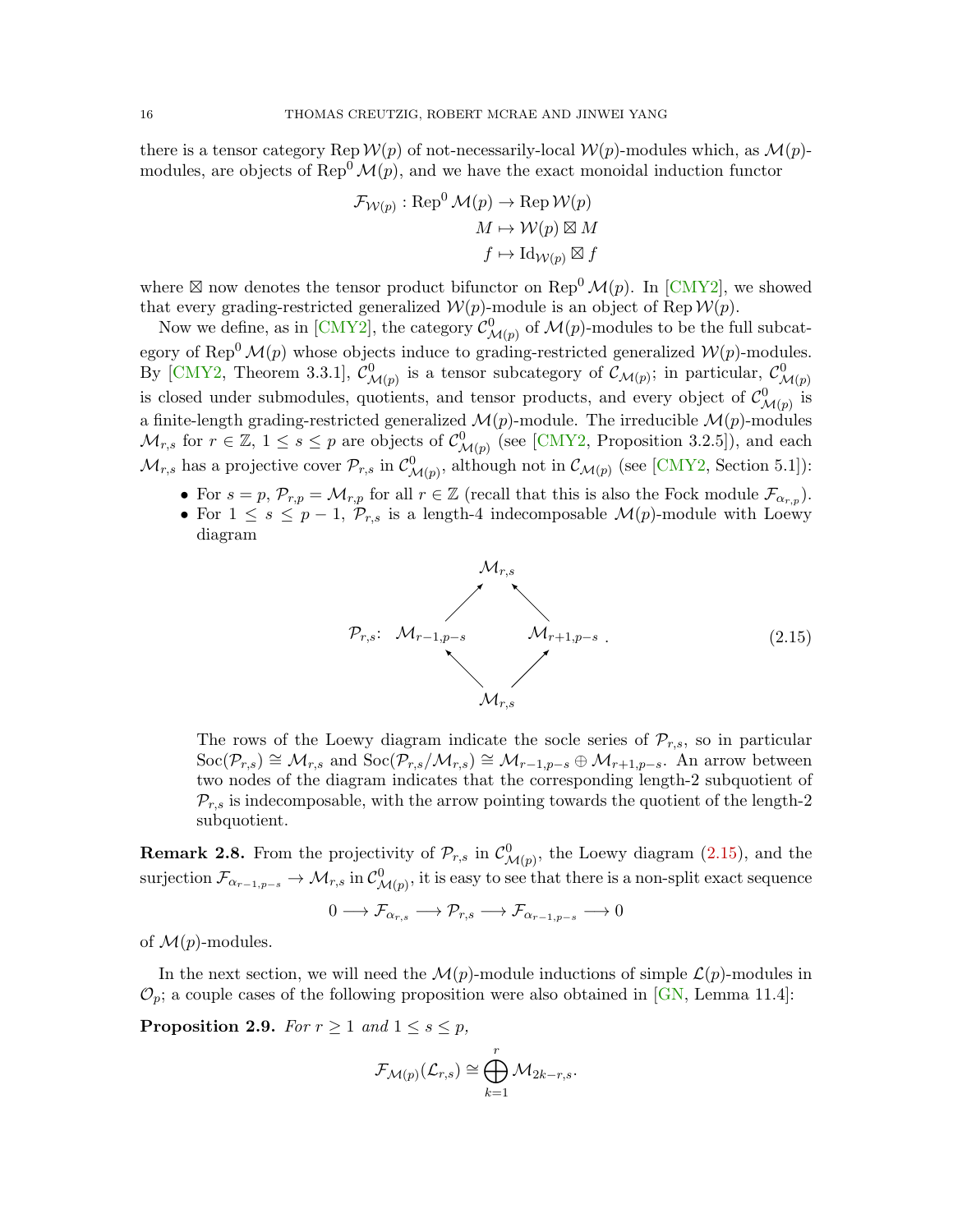*Proof.* From [\(2.12\)](#page-13-1), there is a non-zero (and one-dimensional) space of  $\mathcal{L}(p)$ -module homomorphisms  $\mathcal{L}_{r,s} \to \mathcal{M}_{r',s'}$  if and only if  $s' = s$  and for some  $n \in \mathbb{N}$ ,

$$
r' = \begin{cases} r - 2n & \text{if } r' \ge 1 \\ 2 - r + 2n & \text{if } r' < 1 \end{cases}
$$

.

Thus by Frobenius reciprocity, there is a non-zero (necessarily surjective)  $\mathcal{M}(p)$ -module homomorphism  $f_k : \mathcal{F}_{\mathcal{M}(p)}(\mathcal{L}_{r,s}) \to \mathcal{M}_{2k-r,s}$  for each  $k \in \{1, \ldots, r\}$ . We combine these maps into a homomorphism

$$
F = \sum_{k=1}^{r} q_k \circ f_k : \mathcal{F}_{\mathcal{M}(p)}(\mathcal{L}_{r,s}) \longrightarrow \bigoplus_{k=1}^{r} \mathcal{M}_{2k-r,s},
$$

where  $q_k$  is the inclusion of  $\mathcal{M}_{2k-r,s}$  into the direct sum. Because the  $\mathcal{M}_{2k-r,s}$  are nonisomorphic simple  $\mathcal{M}(p)$ -modules and each  $f_k$  is surjective, F is surjective as well.

To show that  $F$  is also injective and thus an isomorphism, it is enough to show that  $\mathcal{F}_{\mathcal{M}(p)}(\mathcal{L}_{r,s})$  and  $\bigoplus_{k=1}^r \mathcal{M}_{2k-r,s}$  are isomorphic as  $\mathcal{V}ir$ -modules, since this will show they are isomorphic as graded vector spaces with finite-dimensional homogeneous subspaces. In fact, [\(2.9\)](#page-13-2) and the Virasoro fusion rules in [\[MY,](#page-62-10) Theorem 4.3] show that as  $\mathcal{L}(p)$ -modules,

$$
\mathcal{F}_{\mathcal{M}(p)}(\mathcal{L}_{r,s}) \cong \bigoplus_{n=0}^{\infty} \mathcal{L}_{2n+1,1} \boxtimes \mathcal{L}_{r,s} \cong \bigoplus_{n=0}^{\infty} \bigoplus_{\substack{k=|2n+1-r|+1\\k \equiv r \bmod 2}}^{r+2n} \mathcal{L}_{k,s}.
$$

We need to determine the multiplicity of  $\mathcal{L}_{r+2m,s}$  in this sum for  $m \geq -\frac{r-1}{2}$ :  $\mathcal{L}_{r+2m,s}$ appears once for each  $n \geq 0$  such that

$$
|2n + 1 - r| + 1 \le r + 2m \le r + 2n.
$$

Rearranging these inequalities, we see that  $\mathcal{L}_{r+2m,s}$  occurs once for each  $n \geq 0$  such that

$$
|m| \le n \le m + r - 1.
$$

From this, we can see that as  $\mathcal{L}(p)$ -modules,

$$
\mathcal{F}_{\mathcal{M}(p)}(\mathcal{L}_{r,s}) \cong \bigoplus_{\substack{-\frac{r-1}{2}\leq m<0\\ \sum\limits_{k=0}^{r-2} 2\cdot \bigoplus_{m=0}^{\infty} \mathcal{L}_{r+2m,s} \oplus \bigoplus_{m=0}^{\infty} r\cdot \mathcal{L}_{r+2m,s}} \frac{\sum\limits_{m=0}^{\infty} r\cdot \mathcal{L}_{r+2m,s}}{\bigoplus_{k=0}^{\frac{r-2}{2}} 2\cdot \bigoplus_{m=0}^{\infty} \mathcal{L}_{r-2k+2m,s}} \quad \text{if} \quad r \equiv 0 \mod 2
$$
\n
$$
\cong \bigoplus_{k=1}^{r} \mathcal{M}_{2k-r,s},
$$
\n
$$
\cong \bigoplus_{k=1}^{r} \mathcal{M}_{2k-r,s},
$$

where the last isomorphism follows from  $(2.12)$ . This proves the proposition.

We will also need a criterion for determining when generalized  $\mathcal{M}(p)$ -modules are objects of  $\mathcal{C}^0_{\mathcal{M}(p)}$ . Note that [\[CKM1,](#page-60-7) Proposition 2.65] shows that an object M of Rep<sup>0</sup>  $\mathcal{M}(p)$  is an object of  $\mathcal{C}^0_{\mathcal{M}(p)}$  if and only if the monodromy, or double braiding, of  $\mathcal{W}(p)$  with M is trivial. By  $(2.14)$ , this is equivalent to

$$
\mathcal{R}_{\mathcal{M}_{2n+1,1},M}^{2}:=\mathcal{R}_{M,\mathcal{M}_{2n+1,1}}\circ \mathcal{R}_{\mathcal{M}_{2n+1,1},M}=\mathrm{Id}_{\mathcal{M}_{2n+1,1}}\boxtimes M
$$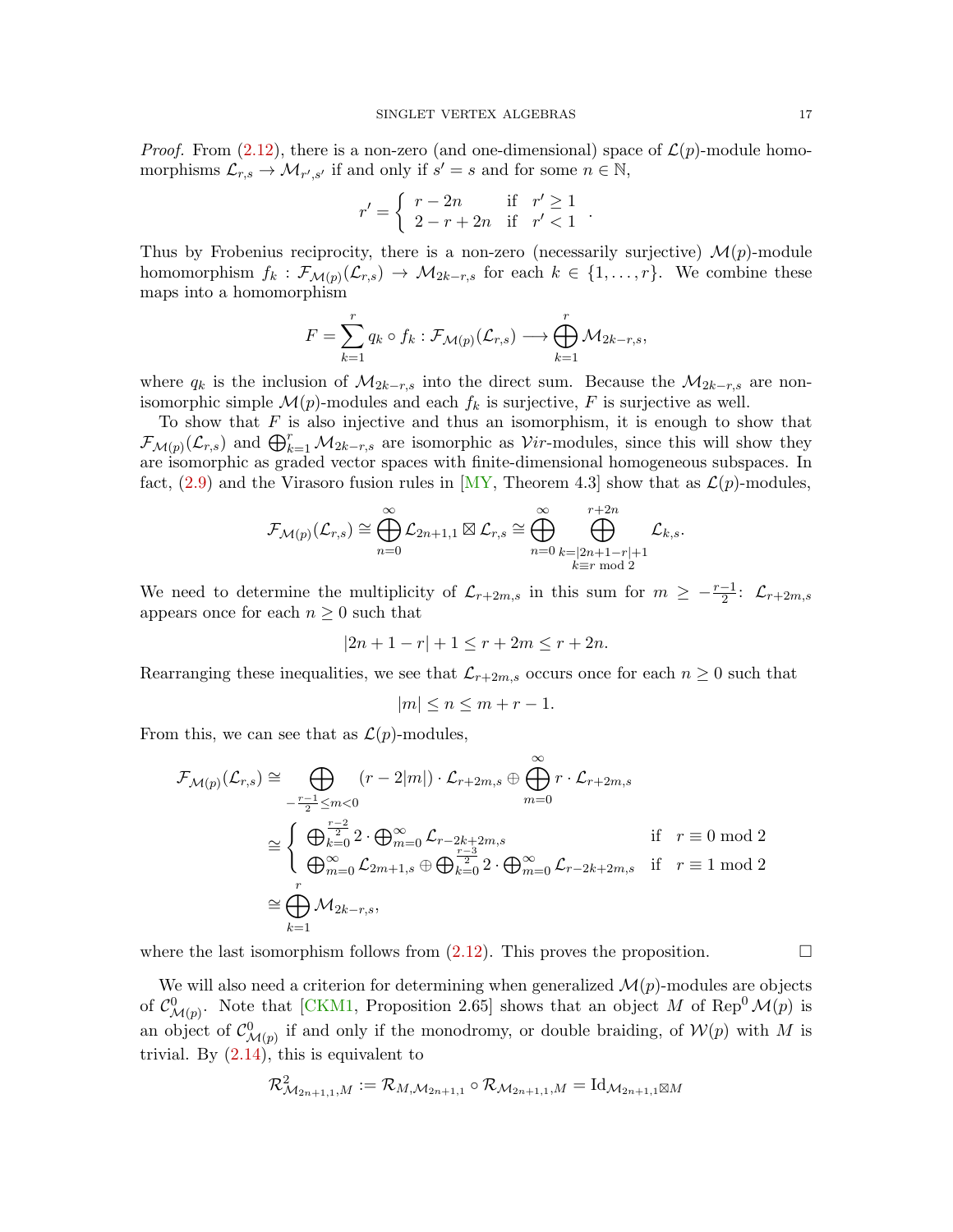for all  $n \in \mathbb{Z}$ . But since  $\mathcal{M}_{3,1}$  generates the group of simple currents  $\{\mathcal{M}_{2n+1,1}\}_{n\in\mathbb{Z}}$  by [\[CMY2,](#page-60-0) Lemma 3.2.1], it is actually necessary and sufficient that

$$
\mathcal{R}^2_{\mathcal{M}_{3,1},M}=\mathrm{Id}_{\mathcal{M}_{3,1},M}
$$

(see [\[CKL,](#page-60-21) Theorem  $2.11(2)$ ]).

<span id="page-17-1"></span>Lemma 2.10. Suppose we have a short exact sequence

$$
0 \longrightarrow A \longrightarrow M \longrightarrow B \longrightarrow 0
$$

of generalized  $\mathcal{M}(p)$ -modules such that A and B are objects of  $\mathcal{C}^0_{\mathcal{M}(p)}$  having no composition factors in common. Then M is also an object of  $\mathcal{C}^0_{\mathcal{M}(p)}$ .

*Proof.* Since A and B are (finite-length) objects of  $\mathcal{C}^0_{\mathcal{M}(p)}$ , M is a finite-length  $\mathcal{M}(p)$ -module in  $\mathcal{C}_{\mathcal{M}(p)}$ . Thus M is also an object of Rep<sup>0</sup>  $\mathcal{M}(p)$  by [\[CMY2,](#page-60-0) Proposition 3.1.3]. By the discussion preceding the proposition, it is now enough to show that  $\mathcal{R}_{\mathcal{M}_{3,1},M}^2 = \mathrm{Id}_{\mathcal{M}_{3,1},M}$ .

We will show that if  $\mathcal{R}_{\mathcal{M}_{3,1},M}^2 \neq \mathrm{Id}_{\mathcal{M}_{3,1},M}$ , then A and B must share a common composition factor. Since A and B are objects of  $\mathcal{C}^0_{\mathcal{M}(p)}$ , since the tensoring functor  $\mathcal{M}_{3,1} \boxtimes \bullet$  is exact, and since the monodromy isomorphisms are natural, we have a commuting diagram

$$
0 \longrightarrow \mathcal{M}_{3,1} \boxtimes A \longrightarrow \mathcal{M}_{3,1} \boxtimes M \longrightarrow \mathcal{M}_{3,1} \boxtimes B \longrightarrow 0
$$
  
\n
$$
\downarrow \mathrm{Id}_{\mathcal{M}_{3,1} \boxtimes A} \qquad \qquad \downarrow \mathcal{R}_{\mathcal{M}_{3,1},M}^2 \qquad \qquad \downarrow \mathrm{Id}_{\mathcal{M}_{3,1} \boxtimes B}
$$
  
\n
$$
0 \longrightarrow \mathcal{M}_{3,1} \boxtimes A \longrightarrow \mathcal{M}_{3,1} \boxtimes M \longrightarrow \mathcal{M}_{3,1} \boxtimes B \longrightarrow 0
$$

with exact rows. Thus  $M_{3,1} \boxtimes A$  is a submodule of  $M_{3,1} \boxtimes M$ . Moreover,  $\mathcal{N} := \mathcal{R}_{\mathcal{M}_{3,1},M}^2$  - $\mathrm{Id}_{\mathcal{M}_{3,1}\boxtimes M}$  is an  $\mathcal{M}(p)$ -module endomorphism of  $\mathcal{M}_{3,1}\boxtimes M$  such that

 $\text{Im}\,\mathcal{N}\subseteq \mathcal{M}_{3,1}\boxtimes A\subseteq \text{Ker}\,\mathcal{N}.$ 

Thus if  $\mathcal{N} \neq 0$ , there is a non-zero homomorphism

$$
\mathcal{M}_{3,1} \boxtimes B \xrightarrow{\cong} (\mathcal{M}_{3,1} \boxtimes M)/(\mathcal{M}_{3,1} \boxtimes A)
$$
  
\n
$$
\rightarrow (\mathcal{M}_{3,1} \boxtimes M)/\operatorname{Ker} \mathcal{N} \xrightarrow{\cong} \operatorname{Im} \mathcal{N}
$$
  
\n
$$
\hookrightarrow \mathcal{M}_{3,1} \boxtimes A.
$$

Since this composition is non-zero, any irreducible submodule of its image (in  $\mathcal{M}_{3,1} \boxtimes A$ ) occurs as a subquotient of  $\mathcal{M}_{3,1} \boxtimes B$ , showing that  $\mathcal{M}_{3,1} \boxtimes A$  and  $\mathcal{M}_{3,1} \boxtimes B$  share a common composition factor.

Now because  $\mathcal{M}_{3,1}$  is a simple current  $\mathcal{M}(p)$ -module with inverse  $\mathcal{M}_{0,1}$ , the composition factors of A, respectively B, are obtained by tensoring the composition factors of  $\mathcal{M}_{3,1} \boxtimes A$ , respectively  $\mathcal{M}_{3,1} \boxtimes B$ , with  $\mathcal{M}_{0,1}$  (see for example CKLR, Proposition 2.5(5)]). Thus A and B also share a common composition factor.  $\Box$ 

## 3. TENSOR CATEGORIES OF  $\mathcal{M}(p)$ -MODULES

<span id="page-17-0"></span>In this section we prove that the category  $\mathcal{O}_{\mathcal{M}(p)}$  of  $C_1$ -cofinite grading-restricted generalized  $\mathcal{M}(p)$ -modules has the vertex algebraic braided tensor category structure of [\[HLZ1\]](#page-61-2)-[\[HLZ8\]](#page-62-3). By [\[CMR,](#page-61-4) Theorem 13], all irreducible  $\mathcal{M}(p)$ -modules are  $C_1$ -cofinite, so [\[CY,](#page-61-5) Theorem 3.3.4 implies that  $\mathcal{O}_{\mathcal{M}(p)}$  is a braided tensor category if it is equal to the category of finite-length generalized  $\mathcal{M}(p)$ -modules. For this,  $\left[\text{CY},\text{Theorem 3.3.5}\right]$  implies that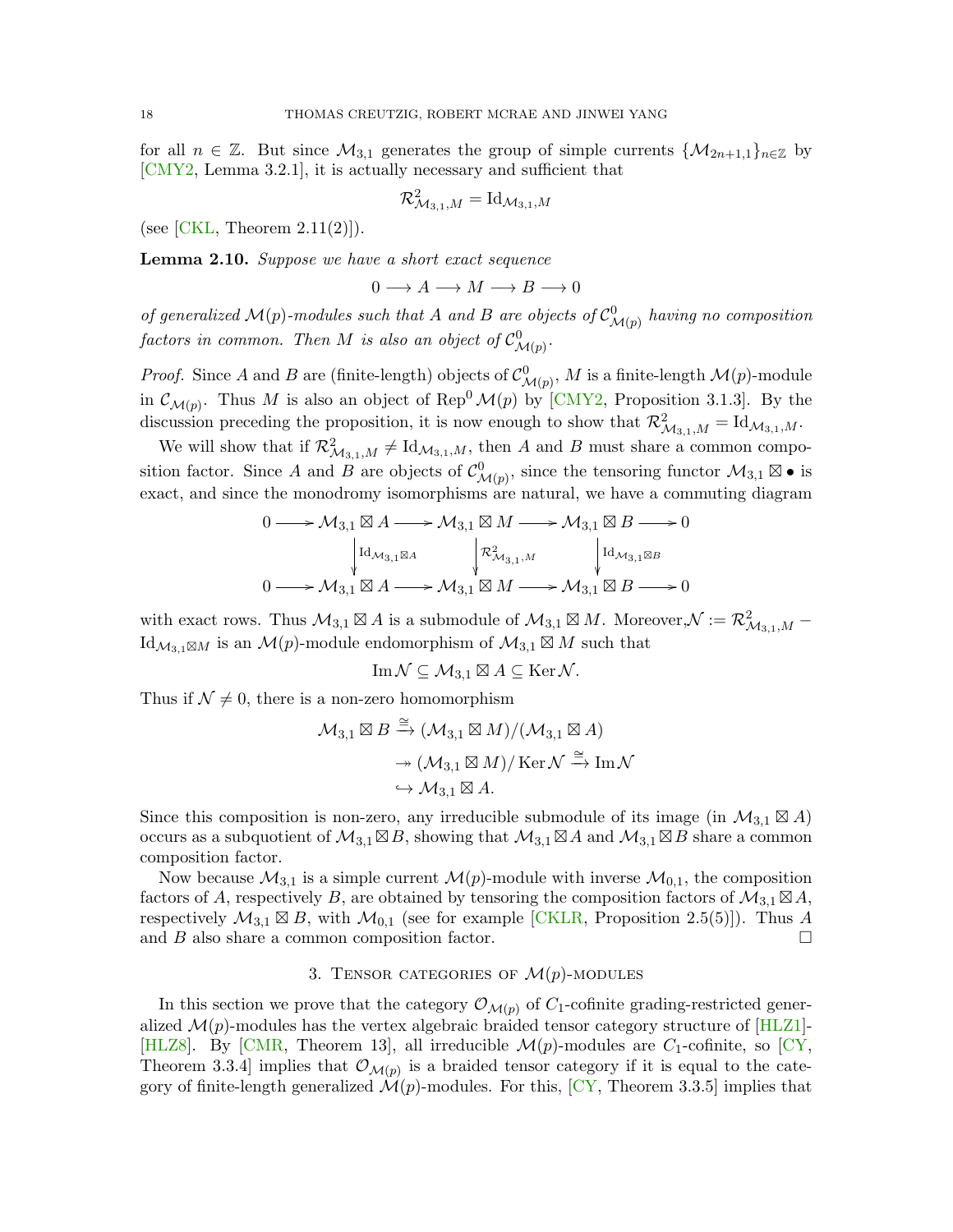it is enough to show that the generalized Verma  $\mathcal{M}(p)$ -module induced from any finitedimensional irreducible  $A(\mathcal{M}(p))$ -module has finite length. We prove this next.

<span id="page-18-0"></span>3.1. Generalized Verma  $\mathcal{M}(p)$ -modules. We first show that the generalized Verma  $\mathcal{M}(p)$ -module  $\mathcal{G}_{\lambda}$  induced from the simple  $A(\mathcal{M}(p))$ -module  $T(\mathcal{F}_{\lambda}), \lambda \in \mathbb{C} \setminus L^{\circ}$ , is sim-ple; the argument is based on the proof of [\[AM1,](#page-60-4) Theorem 4.4]. Note that  $T(\mathcal{F}_{\lambda}) = \mathbb{C}v_{\lambda}$ , where  $v_{\lambda}$  is a generating vector in  $\mathcal{F}_{\lambda}$  of minimal conformal weight  $h_{\lambda}$ .

<span id="page-18-1"></span>**Theorem 3.1.** For  $\lambda \in \mathbb{C} \setminus L^{\circ}$ , the generalized Verma  $\mathcal{M}(p)$ -module  $\mathcal{G}_{\lambda}$  is isomorphic to the typical irreducible Fock module  $\mathcal{F}_{\lambda}$ .

*Proof.* First observe that as a  $Vir$ -module,  $\mathcal{F}_{\lambda}$  is isomorphic to the irreducible Verma module  $\mathcal{V}_{h_{\lambda}}$ : Since  $\mathcal{F}_{\lambda}$  contains a Virasoro singular vector of conformal weight  $h_{\lambda}$ , there is a non-zero Vir-module homomorphism  $\mathcal{V}_{h_{\lambda}} \to \mathcal{F}_{\lambda}$ . This map is injective because  $\mathcal{V}_{h_{\lambda}}$  is irreducible for  $h_{\lambda} \neq h_{r,s}$ , and then it is also surjective because  $\mathcal{V}_{h_{\lambda}}$  and  $\mathcal{F}_{\lambda}$  have the same graded dimension.

Now by the universal property of generalized Verma  $\mathcal{M}(p)$ -modules, there is a surjection  $\mathcal{G}_{\lambda} \rightarrow \mathcal{F}_{\lambda}$  and thus a short exact sequence

$$
0 \longrightarrow K \longrightarrow \mathcal{G}_{\lambda} \longrightarrow \mathcal{F}_{\lambda} \longrightarrow 0
$$

of  $\mathcal{M}(p)$ -modules, with K denoting the kernel. Because  $\mathcal{G}_{\lambda}$  contains a Virasoro singular vector of conformal weight  $h_{\lambda}$  and  $\mathcal{F}_{\lambda} \cong \mathcal{V}_{h_{\lambda}}$  as Vir-modules, this exact sequence splits when considered as a sequence of  $Vir$ -module homomorphisms. That is,  $\mathcal{F}_{\lambda}$  occurs as a Vir-submodule of  $\mathcal{G}_{\lambda}$  and thus also as a Vir-module direct summand. So there is a Virmodule projection  $\pi : \mathcal{G}_{\lambda} \to K$ .

Recall that the Virasoro singular vector  $H \in \mathcal{M}(p)$  generates the Vir-submodule  $\mathcal{L}_{3,1} \subset$  $\mathcal{M}(p)$ . Thus we may consider the  $\mathcal{L}(p)$ -module intertwining operator

$$
\mathcal{Y} = \pi \circ Y_{\mathcal{G}_{\lambda}}|_{\mathcal{L}_{3,1} \otimes \mathcal{F}_{\lambda}}
$$

of type  $\binom{K}{\mathcal{L}_{3,1}\mathcal{F}_{\lambda}}$ . If the Vir-submodule Im  $\mathcal{Y} \subseteq K$  is non-zero, its minimal conformal weight is one of

$$
h_{\lambda}
$$
,  $h_{\lambda} + p \pm \sqrt{4ph_{\lambda} + (p-1)^2}$ 

by Corollary [2.5\(](#page-11-0)2). Since the surjection  $\mathcal{G}_{\lambda} \to \mathcal{F}_{\lambda}$  is an isomorphism on top levels, the conformal weights of Im  $\mathcal{Y} \subseteq K$  are contained in  $h_{\lambda} + \mathbb{Z}_+$ , so that  $h_{\lambda}$  cannot be the minimal conformal weight of  $\text{Im }\mathcal{Y}$ . The remaining two options are also impossible because

$$
p \pm \sqrt{4ph_{\lambda} + (p-1)^2} \in \mathbb{Z} \longleftrightarrow h_{\lambda} = \frac{n^2 - (p-1)^2}{4p}
$$

for some  $n \in \mathbb{Z}$ , that is,  $h_{\lambda} = h_{r,s}$  for some  $r \in \mathbb{Z}$ ,  $1 \leq s \leq p$ . We conclude that Im  $\mathcal{Y}$  has no minimal conformal weight, that is,  $\text{Im } \mathcal{Y} = 0$ .

We have now shown that  $Y_{\mathcal{G}_\lambda}(H,x)$  preserves the Vir-submodule  $\mathcal{F}_\lambda \subseteq \mathcal{G}_\lambda$ . Since  $\omega$  and H generate  $\mathcal{M}(p)$ , this shows that  $\mathcal{F}_{\lambda}$  is actually the  $\mathcal{M}(p)$ -submodule of  $\mathcal{G}_{\lambda}$  generated by  $v_{\lambda}$ . Since  $v_{\lambda}$  generates  $\mathcal{G}_{\lambda}$  as an  $\mathcal{M}(p)$ -module, it follows that  $\mathcal{G}_{\lambda} = \mathcal{F}_{\lambda}$ .

Now for  $r \in \mathbb{Z}$  and  $1 \leq s \leq p$ , we use  $\mathcal{G}_{r,s}$  to denote the generalized Verma  $\mathcal{M}(p)$ -module induced from  $T(\mathcal{M}_{r,s})$ . To determine  $\mathcal{G}_{r,s}$ , we first identify candidates obtained as quotients of the projective covers  $\mathcal{P}_{r,s}$  in  $\mathcal{C}^0_{\mathcal{M}(p)}$ : we define  $\widetilde{\mathcal{G}}_{r,s}$  to be the maximal quotient of  $\mathcal{P}_{r,s}$ having a one-dimensional top level isomorphic to  $T(\mathcal{M}_{r,s})$ . More specifically:

• If  $s = p$ , then  $\widetilde{\mathcal{G}}_{r,p} = \mathcal{M}_{r,p}$   $(= \mathcal{F}_{\alpha_{r,p}} = \mathcal{P}_{r,p}).$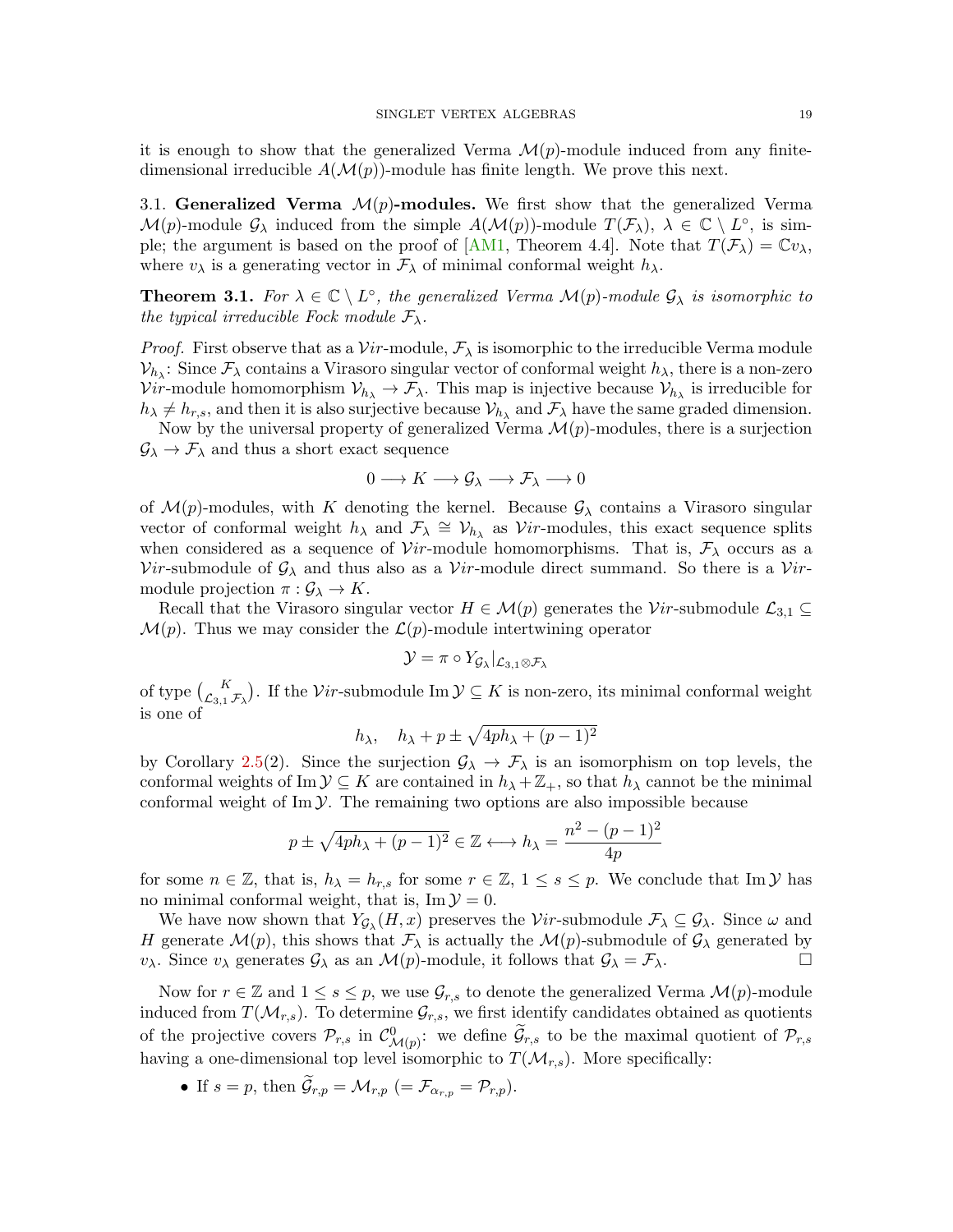• If  $1 \leq s \leq p-1$ , then we deduce from  $(2.15)$  and the lowest conformal weights of irreducible  $\mathcal{M}(p)$ -modules that there is a non-split short exact sequence

<span id="page-19-1"></span>
$$
0 \longrightarrow \text{Soc}(\widetilde{\mathcal{G}}_{r,s}) \longrightarrow \widetilde{\mathcal{G}}_{r,s} \longrightarrow \mathcal{M}_{r,s} \longrightarrow 0 \tag{3.1}
$$

with

<span id="page-19-3"></span>
$$
\operatorname{Soc}(\widetilde{\mathcal{G}}_{r,s}) \cong \begin{cases} \mathcal{M}_{r+1,p-s} & \text{if } r > 1 \\ \mathcal{M}_{0,s} \oplus \mathcal{M}_{2,s} & \text{if } r = 1 \\ \mathcal{M}_{r-1,p-s} & \text{if } r < 1 \end{cases} \tag{3.2}
$$

Note that  $\widetilde{\mathcal{G}}_{r,s} \cong \mathcal{F}_{\alpha_{r-1,p-s}}$  if  $r < 1$  and  $1 \leq s \leq p-1$ .

For any r and s, the universal property of generalized Verma  $\mathcal{M}(p)$ -modules yields a surjection  $\pi_{r,s}: \mathcal{G}_{r,s} \to \mathcal{G}_{r,s}$ . Our goal is to show that  $\pi_{r,s}$  is actually an isomorphism.

To handle the cases  $r \geq 1$  and  $r \leq 1$  simultaneously, we fix  $r \geq 1$  and use r' to denote either r or 2 − r. Recall that  $\mathcal{M}_{r,s}$  and  $\mathcal{M}_{2-r,s}$  are isomorphic as Vir-modules and in particular have the same lowest conformal weight  $h_{r,s}$ .

<span id="page-19-4"></span>**Lemma 3.2.** Let  $\tilde{v}_{r,s}$  be a generating vector for  $\mathcal{G}_{r',s}$  of conformal weight  $h_{r,s}$ . Then the  $Vir$ -submodule of  $\mathcal{G}_{r',s}$  generated by  $\widetilde{v}_{r,s}$  is isomorphic to  $\mathcal{V}_{r,s}/\mathcal{V}_{r+2,s}$ .

*Proof.* Since  $\tilde{v}_{r,s}$  is a Virasoro singular vector of conformal weight  $h_{r,s}$ , the Vir-submodule it generates is a quotient of  $\mathcal{V}_{r,s}$ . When  $s = p$ , the  $\mathcal{V}ir$ -module structure [\(2.12\)](#page-13-1) of  $\mathcal{G}_{r',p} = \mathcal{M}_{r',p}$ shows that  $\tilde{v}_{r,p}$  generates a Vir-module isomorphic to  $\mathcal{L}_{r,p}$ . Then by Proposition [2.2\(](#page-10-1)2),  $\mathcal{L}_{r,p} \cong \mathcal{V}_{r,p}/\mathcal{V}_{r+2,p}$  as required.

When  $1 \leq s \leq p-1$ , the embedding diagram  $(2.5)$  shows that the first two non-trivial singular vectors in  $\mathcal{V}_{r,s}$  have the form

$$
v_{r+1,p-s} = \sigma_{r+1,p-s} \cdot v_{r,s} \quad \text{and} \quad v_{r+2,s} = \sigma_{r+2,s} \cdot v_{r+1,p-s}
$$

for suitable  $\sigma_{r+1,p-s}, \sigma_{r+2,s} \in U(\mathcal{V}ir_-),$  where the three singular vectors  $v_{r,s}, v_{r+1,p-s}$ , and  $v_{r+2,s}$  have conformal weights  $h_{r,s}$ ,  $h_{r+1,p-s}$ , and  $h_{r+2,s}$ , respectively. Thus to prove the lemma when  $1 \leq s \leq p-1$ , we need to show

<span id="page-19-2"></span><span id="page-19-0"></span>
$$
\sigma_{r+1,p-s} \cdot \tilde{v}_{r,s} \neq 0 \tag{3.3}
$$

while

$$
\sigma_{r+2,s}\sigma_{r+1,p-s}\cdot\widetilde{v}_{r,s}=0.\tag{3.4}
$$

To prove [\(3.3\)](#page-19-0), suppose to the contrary that  $\sigma_{r+1,p-s} \cdot \tilde{v}_{r,s} = 0$ ; this would imply that  $\tilde{v}_{r,s}$ generates a Vir-submodule of  $\mathcal{G}_{r',s}$  isomorphic to  $\mathcal{L}_{r,s}$ . Then Frobenius reciprocity applied to the inclusion  $\mathcal{L}_{r,s} \hookrightarrow \mathcal{G}_{r',s}$  yields a non-zero  $\mathcal{M}(p)$ -module homomorphism

$$
\mathcal{F}_{\mathcal{M}(p)}(\mathcal{L}_{r,s}) \to \widetilde{\mathcal{G}}_{r',s}.
$$

Since  $\mathcal{F}_{\mathcal{M}(p)}(\mathcal{L}_{r,s}) \cong \bigoplus_{k=1}^r \mathcal{M}_{2k-r,s}$  by Proposition [2.9,](#page-15-1) we get an  $\mathcal{M}(p)$ -module injection  $\mathcal{M}_{2k-r,s} \hookrightarrow \mathcal{G}_{r',s}$  for at least one  $k \in \{1,2,\ldots,r\}$ . But since the  $\mathcal{M}(p)$ -module exact sequence [\(3.1\)](#page-19-1) does not split, no  $\mathcal{M}_{2k-r,s}$  occurs as a submodule of  $\mathcal{G}_{r',s}$ . Thus  $\mathcal{L}_{r,s}$  cannot occur as a  $Vir$ -submodule of  $\mathcal{G}_{r',s}$ , proving [\(3.3\)](#page-19-0).

To prove [\(3.4\)](#page-19-2), note from [\(2.12\)](#page-13-1) that the Vir-submodule of  $\widetilde{\mathcal{G}}_{r',s}/\mathrm{Soc}(\widetilde{\mathcal{G}}_{r',s}) \cong \mathcal{M}_{r',s}$ generated by  $\widetilde{v}_{r,s} + \text{Soc}(\mathcal{G}_{r',s})$  is isomorphic to  $\mathcal{L}_{r,s}$ . Thus

$$
\sigma_{r+1,p-s} \cdot \widetilde{v}_{r,s} \in \mathrm{Soc}(\mathcal{G}_{r',s}),
$$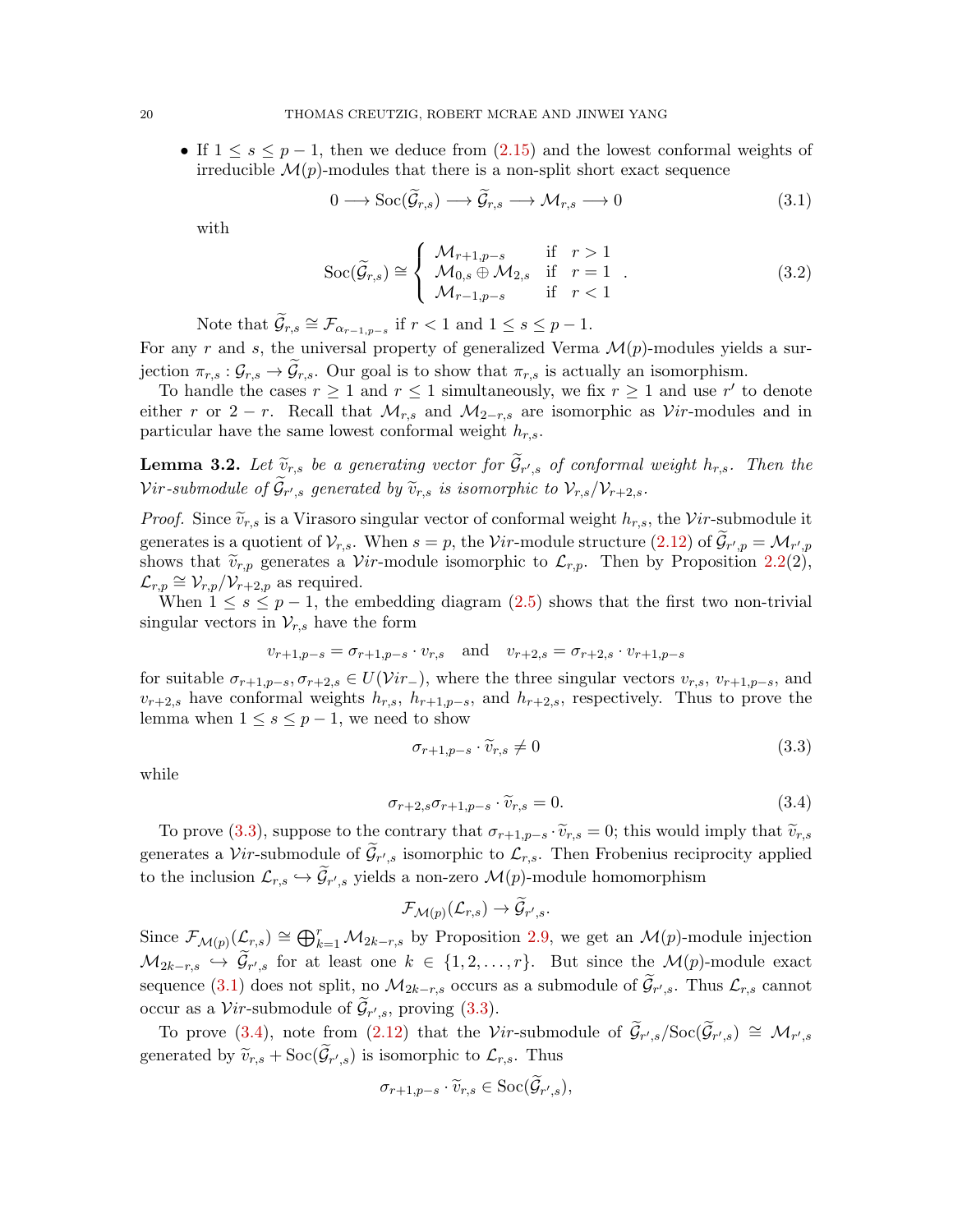and this is a Virasoro singular vector of conformal weight  $h_{r+1,p-s}$ . Since [\(3.2\)](#page-19-3) and [\(2.12\)](#page-13-1) show that  $\text{Soc}(\mathcal{G}_{r',s})$  is semisimple as a *Vir*-module,  $\sigma_{r+1,p-s} \cdot \tilde{v}_{r,s}$  generates a *Vir*-submodule<br>isomorphic to  $\mathcal{C}_{r,s}$  which in particular does not contain any singular vector of conformal isomorphic to  $\mathcal{L}_{r+1,p-s}$  which in particular does not contain any singular vector of conformal weight  $h_{r+2,s}$ . Thus [\(3.4\)](#page-19-2) holds, completing the proof of the lemma.

Now we begin to study  $\mathcal{G}_{r',s}$ . We use  $v_{r,s}$  to denote a non-zero vector in the top level  $T(\mathcal{G}_{r',s})$ . It is a Virasoro singular vector of conformal weight  $h_{r,s}$  and thus generates a Vir-submodule  $\widetilde{\mathcal{V}}_{r,s}$  which is a quotient of the Verma module  $\mathcal{V}_{r,s}$ . From the embedding diagrams [\(2.5\)](#page-10-2) and [\(2.6\)](#page-10-3),  $V_{r,s}$  contains a singular vector of conformal weight  $h_{r+2,s}$ , and we use  $v_{r+2,s}$  to denote its image in  $\mathcal{V}_{r,s}$ . Note that  $v_{r+2,s}$  could possibly be 0 (and in fact, we will show that it is 0). Let K denote the kernel of  $\pi_{r',s} : \mathcal{G}_{r',s} \to \mathcal{G}_{r',s}$ , so that we have a short exact sequence

$$
0 \longrightarrow K \longrightarrow \mathcal{G}_{r',s} \longrightarrow \widetilde{\mathcal{G}}_{r',s} \longrightarrow 0 \tag{3.5}
$$

of  $\mathcal{M}(p)$ -modules.

<span id="page-20-0"></span>**Lemma 3.3.** The Vir-submodule  $\mathcal{V}_{r,s} \cap K$  in  $\mathcal{G}_{r',s}$  is generated by  $v_{r+2,s}$ .

*Proof.* The commutative diagram of  $Vir$ -module surjections



combined with Lemma [3.2](#page-19-4) shows that  $\widetilde{\mathcal{V}}_{r,s} \cap K$  is the image in  $\widetilde{\mathcal{V}}_{r,s}$  of the Verma submodule  $\mathcal{V}_{r+2,s} \subseteq \mathcal{V}_{r,s}$ . Since this Verma submodule is generated by a preimage of  $v_{r+2,s}$ , it follows that  $v_{r+2,s}$  generates  $\mathcal{V}_{r,s} \cap K$  as a  $\mathcal{V}ir$ -module.

The crucial next lemma considerably strengthens the preceding lemma:

<span id="page-20-1"></span>**Lemma 3.4.** The kernel K is generated by  $v_{r+2,s}$  as an  $\mathcal{M}(p)$ -module.

*Proof.* The preceding lemma shows that  $v_{r+2,s} \in K$ , so the  $\mathcal{M}(p)$ -submodule  $\langle v_{r+2,s} \rangle$  generated by  $v_{r+2,s}$  is contained in K. Then to prove the reverse inclusion, it is enough to show that the  $\mathcal{M}(p)$ -module surjection  $\mathcal{G}_{r',s}/\langle v_{r+2,s} \rangle \to \widetilde{\mathcal{G}}_{r',s}$  induced by  $\pi_{r',s}$  is an isomorphism.

We first claim that  $\mathcal{G}_{r',s}/\langle v_{r+2,s}\rangle$ , as an  $\mathcal{L}(p)$ -module, is an object of the direct limit completion Ind( $\mathcal{O}_p$ ), that is,  $\mathcal{G}_{r',s}/\langle v_{r+2,s}\rangle$  is the sum of  $C_1$ -cofinite  $\mathcal{L}(p)$ -submodules. To prove this, note that the preceding lemma implies

$$
\widetilde{\mathcal{V}}_{r,s} \cap \langle v_{r+2,s} \rangle = \widetilde{\mathcal{V}}_{r,s} \cap K,
$$

so that as  $Vir$ -modules,

$$
\begin{aligned} (\widetilde{\mathcal{V}}_{r,s} + \langle v_{r+2,s} \rangle) / \langle v_{r+2,s} \rangle &\cong \widetilde{\mathcal{V}}_{r,s} / (\widetilde{\mathcal{V}}_{r,s} \cap \langle v_{r+2,s} \rangle) \\ &= \widetilde{\mathcal{V}}_{r,s} / (\widetilde{\mathcal{V}}_{r,s} \cap K) \cong \mathcal{V}_{r,s} / \mathcal{V}_{r+2,s}, \end{aligned}
$$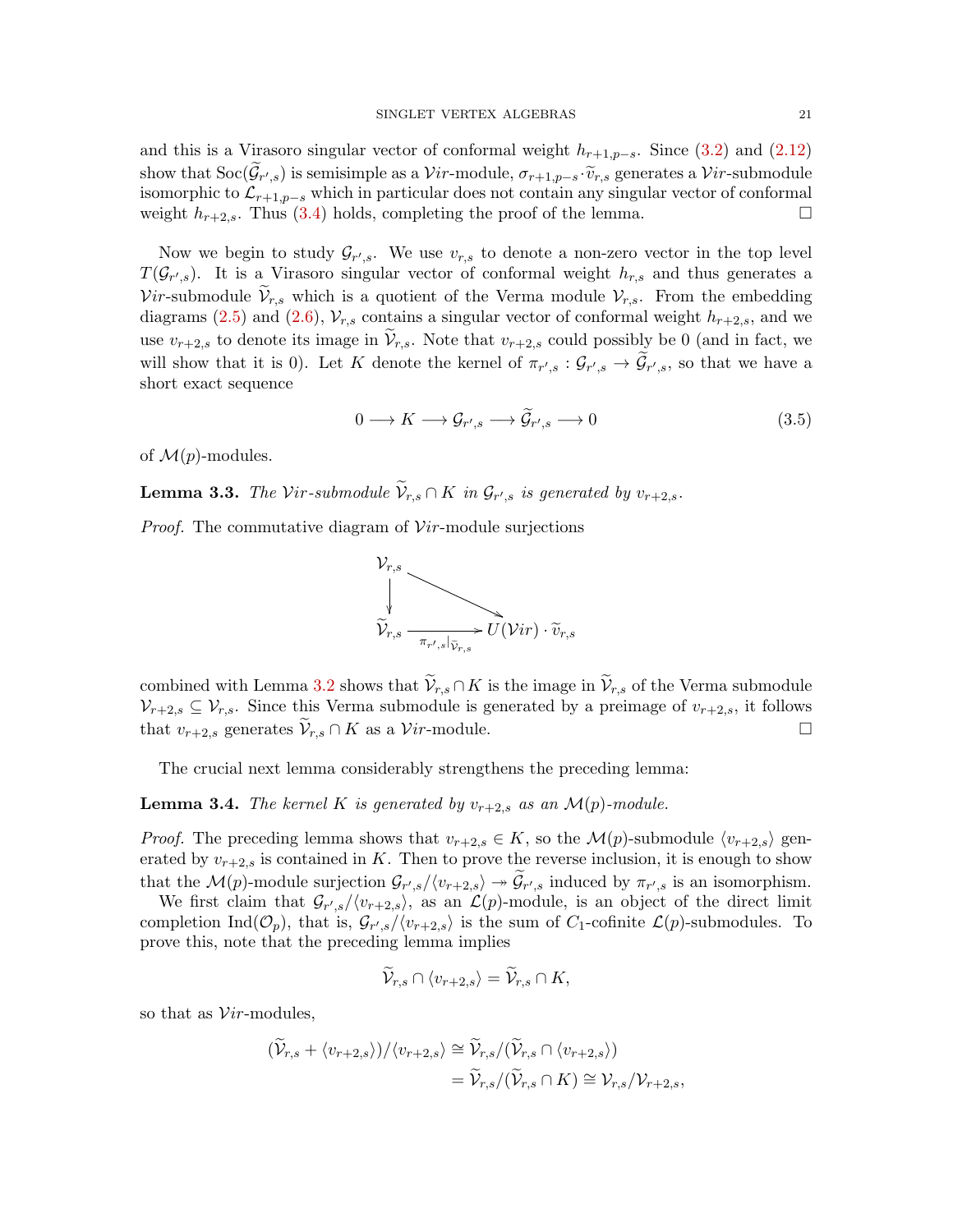using Lemma [3.2](#page-19-4) for the last isomorphism. This shows  $\mathcal{V}_{r,s}/\mathcal{V}_{r+2,s}$  is a  $(C_1$ -cofinite)  $\mathcal{L}(p)$ submodule of  $\mathcal{G}_{r',s}/\langle v_{r+2,s}\rangle$ , and it generates  $\mathcal{G}_{r',s}/\langle v_{r+2,s}\rangle$  as an  $\mathcal{M}(p)$ -module since it contains  $v_{r,s} + \langle v_{r+2,s} \rangle$ . Thus since  $\mathcal{M}(p) \cong \bigoplus_{n=0}^{\infty} \mathcal{L}_{2n+1,1}$  as an  $\mathcal{L}(p)$ -module, we have

$$
\mathcal{G}_{r',s}/\langle v_{r+2,s}\rangle = \text{Im}\,Y_{\mathcal{G}_{r',s}/\langle v_{r+2,s}\rangle}|\mathcal{M}(p)\otimes \langle v_{r,s}/v_{r+2,s}\rangle
$$

$$
= \sum_{n=0}^{\infty} \text{Im}\,Y_{\mathcal{G}_{r',s}/\langle v_{r+2,s}\rangle}|\mathcal{L}_{2n+1,1}\otimes \langle v_{r,s}/v_{r+2,s}\rangle.
$$

Each Im  $Y_{\mathcal{G}_{r',s}/\langle v_{r+2,s}\rangle}|_{\mathcal{L}_{2n+1,1}\otimes(\mathcal{V}_{r,s}/\mathcal{V}_{r+2,s})}$  is a  $C_1$ -cofinite  $\mathcal{L}(p)$ -module by [\[Miy,](#page-62-8) Key Theorem], so  $\mathcal{G}_{r',s}/\langle v_{r+2,s}\rangle$ , as an  $\mathcal{L}(p)$ -module, is the sum of  $\mathcal{O}_p$ -submodules.

We now know that  $\mathcal{G}_{r',s}/\langle v_{r+2,s}\rangle$  is an object in the braided tensor category Rep<sup>0</sup>  $\mathcal{M}(p)$ of generalized  $\mathcal{M}(p)$ -modules that, as  $\mathcal{L}(p)$ -modules, are objects of Ind $(\mathcal{O}_p)$ . Thus the  $\mathcal{L}(p)$ -module inclusion  $\mathcal{V}_{r,s}/\mathcal{V}_{r+2,s} \hookrightarrow \mathcal{G}_{r',s}/\langle v_{r+2,s}\rangle$  induces, by Frobenius reciprocity, an  $\mathcal{M}(p)$ -module homomorphism

$$
\mathcal{F}_{\mathcal{M}(p)}(\mathcal{V}_{r,s}/\mathcal{V}_{r+2,s}) \longrightarrow \mathcal{G}_{r',s}/\langle v_{r+2,s}\rangle;
$$

this map is surjective because its image contains the generating vector  $v_{r,s} + \langle v_{r+2,s} \rangle$ . Thus because the  $\mathcal{M}(p)$ -module category  $\mathcal{C}^0_{\mathcal{M}(p)}$  is closed under quotients,  $\mathcal{G}_{r',s}/\langle v_{r+2,s}\rangle$  will be an object of  $\mathcal{C}^0_{\mathcal{M}(p)}$  if the same holds for  $\mathcal{F}_{\mathcal{M}(p)}(\mathcal{V}_{r,s}/\mathcal{V}_{r+2,s}).$ 

For  $s = p$ ,  $\mathcal{F}_{\mathcal{M}(p)}(\mathcal{V}_{r,p}/\mathcal{V}_{r+2,p}) \cong \mathcal{F}_{\mathcal{M}(p)}(\mathcal{L}_{r,p})$  is an object of  $\mathcal{C}_{\mathcal{M}(p)}^0$  by Proposition [2.9.](#page-15-1) For  $1 \leq s \leq p-1$ , the Vir-module exact sequence

$$
0 \longrightarrow \mathcal{L}_{r+1,p-s} \longrightarrow \mathcal{V}_{r,s} / \mathcal{V}_{r+2,s} \longrightarrow \mathcal{L}_{r,s} \longrightarrow 0
$$

induces to an  $\mathcal{M}(p)$ -module exact sequence

$$
0 \longrightarrow \bigoplus_{k=1}^{r+1} \mathcal{M}_{2k-r-1,p-s} \longrightarrow \mathcal{F}_{\mathcal{M}(p)}(\mathcal{V}_{r,s}/\mathcal{V}_{r+2,s}) \longrightarrow \bigoplus_{k=1}^{r} \mathcal{M}_{2k-r,s} \longrightarrow 0
$$

by Proposition [2.9](#page-15-1) and exactness of induction. Since  $\{M_{2k-r-1,p-s}\}_{k=1}^{r+1}$  and  $\{M_{2k-r,s}\}_{k=1}^{r}$  are disjoint sets of irreducible  $\mathcal{M}(p)$ -modules which are objects of  $\mathcal{C}_{\mathcal{M}(p)}^{0}$ , Lemma [2.10](#page-17-1) shows that  $\mathcal{F}_{\mathcal{M}(p)}(\mathcal{V}_{r,s}/\mathcal{V}_{r+2,s})$  is an object of  $\mathcal{C}^0_{\mathcal{M}(p)}$ , and thus so is  $\mathcal{G}_{r',s}/\langle v_{r+2,s}\rangle$ .

Now since both  $\mathcal{G}_{r',s}/\langle v_{r+2,s} \rangle$  and  $\mathcal{P}_{r',s}$  surject onto  $\mathcal{G}_{r',s}$ , since  $\mathcal{G}_{r',s}/\langle v_{r+2,s} \rangle$  is an object of  $\mathcal{C}^0_{\mathcal{M}(p)}$ , and since  $\mathcal{P}_{r',s}$  is projective in  $\mathcal{C}^0_{\mathcal{M}(p)}$ , we get a commuting diagram



of  $\mathcal{M}(p)$ -module homomorphisms, with the horizontal and vertical arrows surjective. In addition, the horizontal arrow restricts to an isomorphism of conformal-weight- $h_{r,s}$  spaces, so the generator  $v_{r,s} + \langle v_{r+2,s} \rangle$  of  $\mathcal{G}_{r',s}/\langle v_{r+2,s} \rangle$  is in the image of the map  $\mathcal{P}_{r',s} \to \mathcal{G}_{r',s}/\langle v_{r+2,s} \rangle$ . Thus  $\mathcal{G}_{r',s}/\langle v_{r+2,s}\rangle$  is a quotient of  $\mathcal{P}_{r',s}$  with a one-dimensional top level isomorphic to  $T(\mathcal{M}_{r',s})$ . Since we defined  $\mathcal{G}_{r',s}$  to be a maximal such quotient, the horizontal arrow in the above diagram must be an isomorphism, completing the proof of the lemma.  $\Box$ 

Now that we know K is generated by  $v_{r+2,s}$  as an  $\mathcal{M}(p)$ -module, the next lemma further elucidates the structure of  $K$ :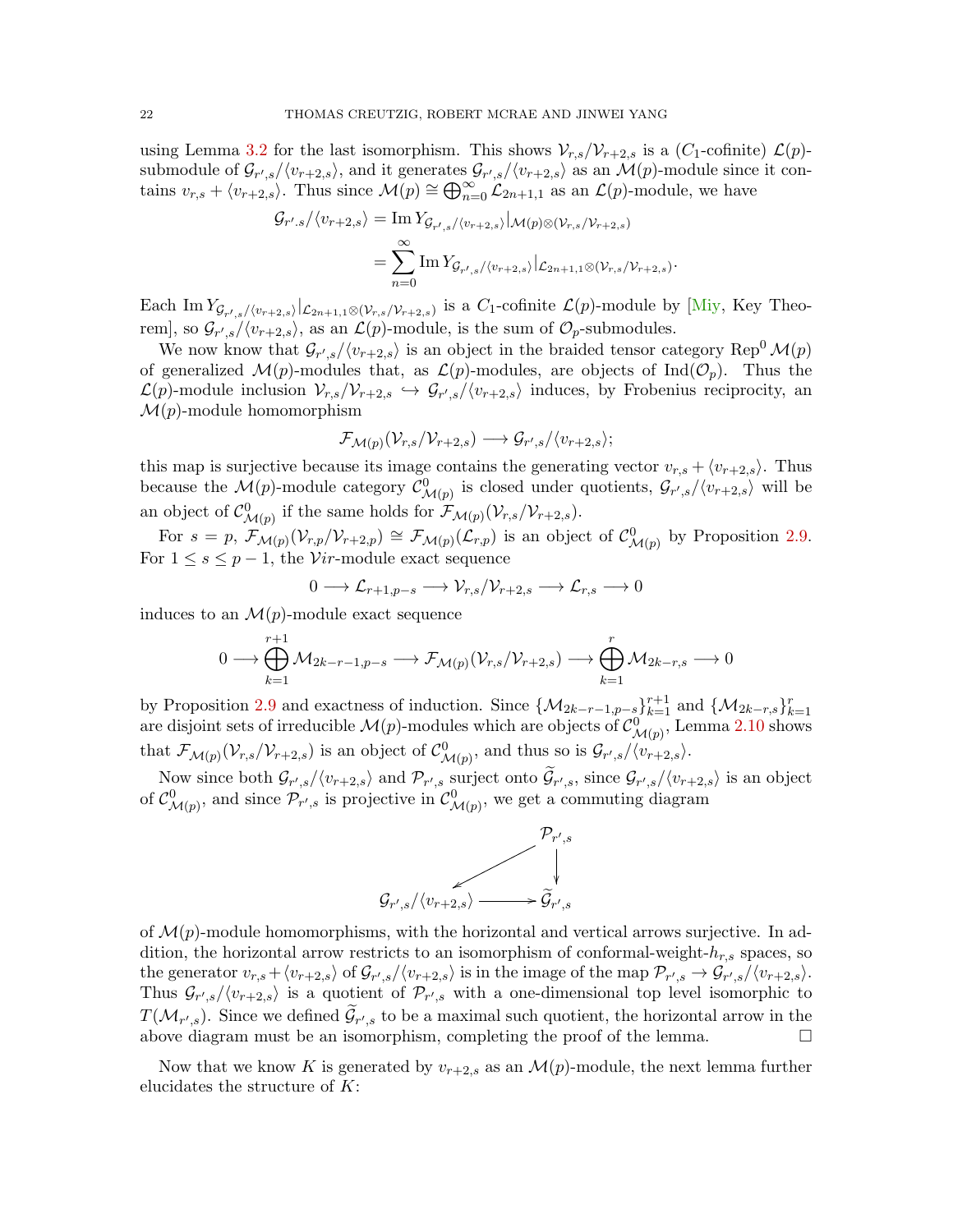<span id="page-22-0"></span>**Lemma 3.5.** The generator  $v_{r+2,s}$  of K is contained in the top level  $T(K)$  and generates an  $A(\mathcal{M}(p))$ -module isomorphic to a quotient of  $T(\mathcal{M}_{r+2,s} \oplus \mathcal{M}_{-r,s}).$ 

*Proof.* To show  $v_{r+2,s} \in T(K)$ , we need to show  $v_n v_{r+2,s} = 0$  for any homogeneous  $v \in \mathcal{M}(p)$ and  $n \in \mathbb{Z}$  such that wt  $v - n - 1 < 0$ . For  $v = \omega$ , this is clear because  $v_{r+2,s}$  is the image in  $\mathcal{G}_{r',s}$  of a Virasoro singular vector in  $\mathcal{V}_{r,s}$ .

For  $v = H$ , recall that H generates a Vir-submodule of  $\mathcal{M}(p)$  isomorphic to  $\mathcal{L}_{3,1}$ , so consider the  $\mathcal{L}(p)$ -module intertwining operator

$$
\mathcal{Y}=Y_{\mathcal{G}_{r',s}}|_{\mathcal{L}_{3,1}\otimes(\widetilde{\mathcal{V}}_{r,s}\cap K)}.
$$

By Lemma [3.3,](#page-20-0)  $\tilde{V}_{r,s} \cap K$  is a quotient of  $V_{r+2,s}$ , so Corollary [2.5\(](#page-11-0)2) implies that the minimal conformal weight of the  $Vir$ -submodule Im  $\mathcal{Y} \subseteq \mathcal{G}_{r',s}$  is one of

$$
h_{r+2,s}, h_{r+2,s} + p \pm \sqrt{4ph_{r+2,s} + (p-1)^2}.
$$

These conformal weights turn out to be  $h_{r,s}$ ,  $h_{r+2,s}$ ,  $h_{r+4,s}$ . Consider the quotient of Im  $\mathcal Y$ by the Vir-submodule generated by  $(\text{Im }\mathcal{Y})_{[h_{r,s}]}$  (note this submodule might be 0). Since  $\mathcal{Y}$ induces a surjective intertwining operator of type  $\binom{\text{Im }\mathcal{Y}/(\text{Im }\mathcal{Y})_{[h_r,s]} }{s}$  $\mathcal{L}_{3,1}$   $\mathcal{V}_{r,s} \cap K$  $\big)$ , Corollary [2.5\(](#page-11-0)2) again implies that if  $\text{Im } \mathcal{Y} / \langle (\text{Im } \mathcal{Y})_{[h_{r,s}]} \rangle \neq 0$ , then its minimal conformal weight is one of  $h_{r+2,s}$ ,  $h_{r+4,s}$ . Since wt  $H(n)v_{r+2,s} = h_{r+2,s} - n$ , this means that

$$
H(n)v_{r+2,s} \in \langle (\operatorname{Im} \mathcal{Y})_{[h_{r,s}]}\rangle \subseteq \mathcal{V}_{r,s}
$$

for all  $n > 0$ . We also have  $H(n)v_{r+2,s} \in K$  because  $v_{r+2,s} \in K$  and K is an  $\mathcal{M}(p)$ submodule of  $\mathcal{G}_{r',s}$ . Then by Lemma [3.3,](#page-20-0)

$$
H(n)v_{r+2,s} \in V_{r,s} \cap K = U(\mathcal{V}ir_{-}) \cdot v_{r+2,s},
$$

so that  $H(n)v_{r+2,s} = 0$  for  $n > 0$ .

Now for general homogeneous  $v \in \mathcal{M}(p)$ , it will follow that  $v_n v_{r+2,s} = 0$  for  $n \in \mathbb{Z}$  such that wt  $v - n - 1 < 0$  if we can show that each mode of the vertex operator  $Y_{\mathcal{G}_{r',s}}(v, x)$  can be expressed as an (infinite) linear combination of monomials of the form

$$
v_{n_1}^{(1)}v_{n_2}^{(2)}\cdots v_{n_k}^{(k)},
$$

where  $v^{(i)} \in {\{\omega, H\}}$  for each  $i = 1, 2, ..., k$  and all modes that weakly raise conformal weight appear to the left of all modes that strictly lower conformal weight. We can prove this by induction on wt v, with the base case  $v = 1$  obvious.

Now consider  $wt v > 0$  and suppose the inductive hypothesis has been proved for all weights less than wt v. By  $[Ad1,$  Theorem 4.2(i)], it is enough to consider the two cases  $v = L(-m)\tilde{v}$  for some  $m \geq 2$ ,  $\tilde{v} \in \mathcal{M}(p)_{(\text{wt} v-m)}$  and  $v = H_{-n}\tilde{v}$  for some  $n \geq 1$ ,  $\tilde{v} \in$  $\mathcal{M}(p)_{\text{(wt }v-2p-n+2)}$ . For the case  $v = H_{-n}\tilde{v}$ , the Jacobi identity iterate [\(2.3\)](#page-8-0) and commutator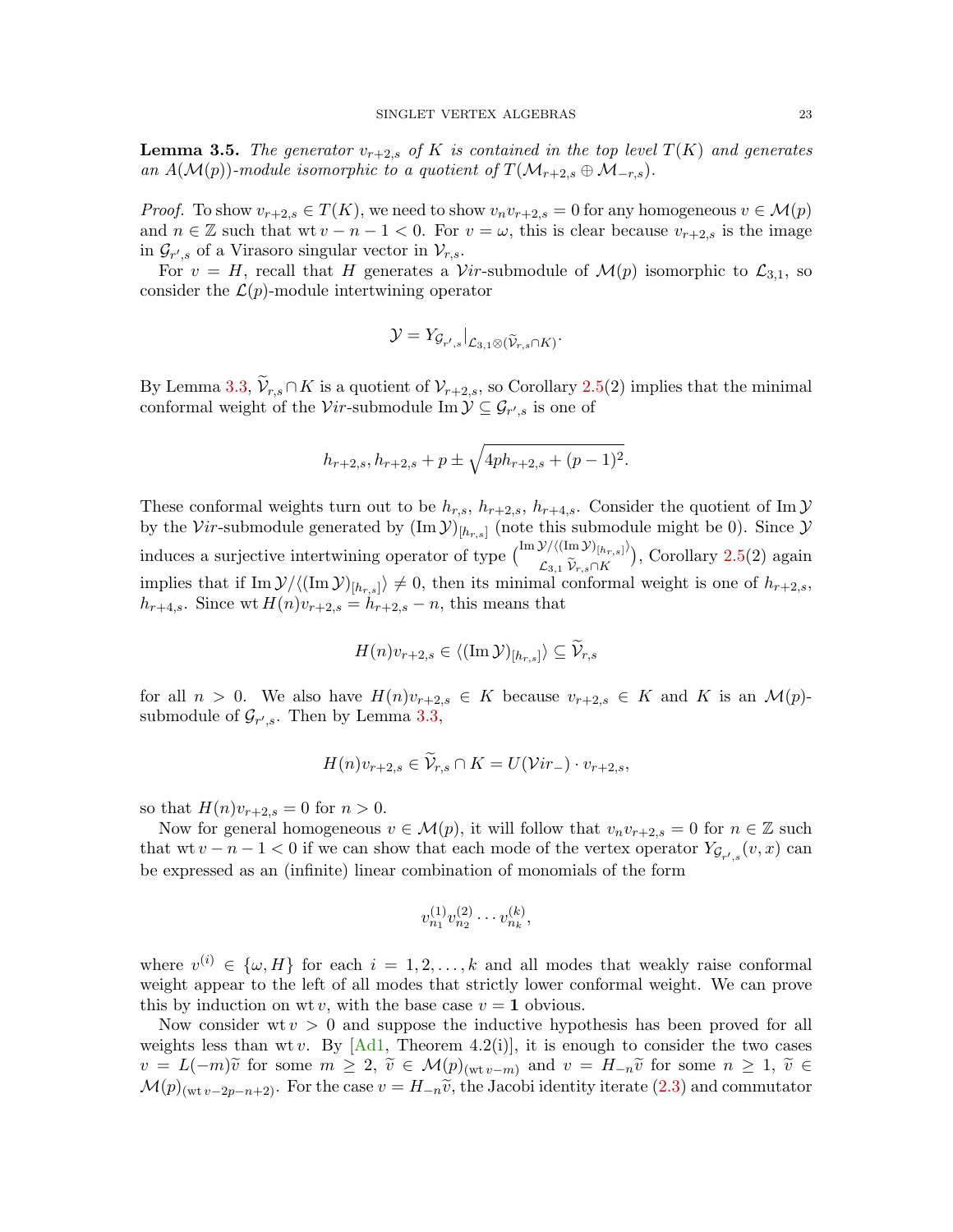[\(2.2\)](#page-8-1) formulas yield

$$
Y_{\mathcal{G}_{r',s}}(H_{-n}\tilde{v},x) = \sum_{i\geq 0} (-1)^i \binom{-n}{i} \left( H_{-n-i} x^i Y_{\mathcal{G}_{r',s}}(\tilde{v},x) - (-1)^n x^{-n-i} Y_{\mathcal{G}_{r',s}}(\tilde{v},x) H_i \right)
$$
  
= 
$$
\sum_{i\geq 0} (-1)^i \binom{-n}{i} H_{-n-i} x^i Y_{\mathcal{G}_{r',s}}(\tilde{v},x) - \sum_{i\geq 2p-1} (-1)^{n+i} \binom{-n}{i} x^{-n-i} Y_{\mathcal{G}_{r',s}}(\tilde{v},x) H_i
$$
  
- 
$$
\sum_{i=0}^{2p-2} (-1)^{n+i} \binom{-n}{i} x^{-n-i} \left( H_i Y_{\mathcal{G}_{r',s}}(\tilde{v},x) - \sum_{j\geq 0} \binom{i}{j} x^{i-j} Y_{\mathcal{G}_{r',s}}(H_j \tilde{v},x) \right).
$$

Since the weights of  $\tilde{v}$  and  $H_j\tilde{v}$  for  $j \geq 0$  are strictly less than wt v, it follows by induction that the modes of  $Y_{\mathcal{G}_{r',s}}(H_{-n}\tilde{v},x)$  can be expressed in the required manner. The case  $v = L(-m)\tilde{v}$  is similar, so this completes the proof that  $v_{r+2,s} \in T(K)$ .

Finally, we need to determine the  $A(\mathcal{M}(p))$ -submodule of  $T(K)$  generated by  $v_{r+2,s}$ . By [\[Ad1,](#page-59-3) Theorem 6.1], there is an isomorphism

$$
A(\mathcal{M}(p)) \to \mathbb{C}[x, y]/(P(x, y))
$$

$$
[\omega] \mapsto x + (P(x, y))
$$

$$
[H] \mapsto y + (P(x, y))
$$

where

$$
P(x,y) = y^2 - C_p(x - h_{1,p}) \prod_{s=1}^{p-1} (x - h_{1,s})^2 \text{ for } C_p = \frac{(4p)^{2p-1}}{((2p-1)!)^2}.
$$

Thus

$$
H(0)^{2} = C_{p}(L(0) - h_{1,p}) \prod_{s=1}^{p-1} (L(0) - h_{1,s})^{2}
$$
\n(3.6)

on  $T(K)$ . Since  $v_{r+2,s}$  is an  $L(0)$ -eigenvector, this means  $A(\mathcal{M}(p)) \cdot v_{r+2,s}$  is spanned by  $v_{r+2,s}$  and  $H(0)v_{r+2,s}$ ; moreover,  $A(\mathcal{M}(p)) \cdot v_{r+2,s}$  is a quotient of the two-dimensional  $A(\mathcal{M}(p))$ -module  $T_{r+2,s}$  on which  $[\omega]$  and  $[H]$  act by the matrices

$$
[\omega] = \begin{bmatrix} h_{r+2,s} & 0 \\ 0 & h_{r+2,s} \end{bmatrix}, \qquad [H] = \begin{bmatrix} 0 & C_p(h_{r+2,s} - h_{1,p}) \prod_{s=1}^{p-1} (h_{r+2,s} - h_{1,s})^2 \\ 1 & 0 \end{bmatrix}.
$$

The [H]-eigenvalue(s) on  $T_{r+2,s}$  are the square root(s) of

$$
C_p(h_{r+2,s} - h_{1,p}) \prod_{s=1}^{p-1} (h_{r+2,s} - h_{1,s})^2.
$$

Because  $T(\mathcal{M}_{r+2,s})$  and  $T(\mathcal{M}_{-r,s})$  are two distinct one-dimensional  $A(\mathcal{M}(p))$ -modules on which [H] acts by such square root(s) (while  $[\omega]$  acts on both by  $h_{r+2,s}$ ), the [H]-eigenvalues on  $T_{r+2,s}$  must be distinct and we conclude

$$
T_{r+2,s} \cong T(\mathcal{M}_{r+2,s}) \oplus T(\mathcal{M}_{-r,s}).
$$

Thus  $A(\mathcal{M}(p)) \cdot v_{r+2,s}$  is a quotient of  $T(\mathcal{M}_{r+2,s} \oplus \mathcal{M}_{-r,s}).$ 

Finally, we are ready to prove:

<span id="page-23-0"></span>**Theorem 3.6.** For  $r \in \mathbb{Z}$  and  $1 \leq s \leq p$ , the generalized Verma  $\mathcal{M}(p)$ -module  $\mathcal{G}_{r,s}$  is isomorphic to  $\tilde{g}_{r,s}$ . In particular,  $\mathcal{G}_{r,s}$  is a finite-length  $\mathcal{M}(p)$ -module in  $\mathcal{C}^0_{\mathcal{M}(p)}$ .

<span id="page-23-1"></span>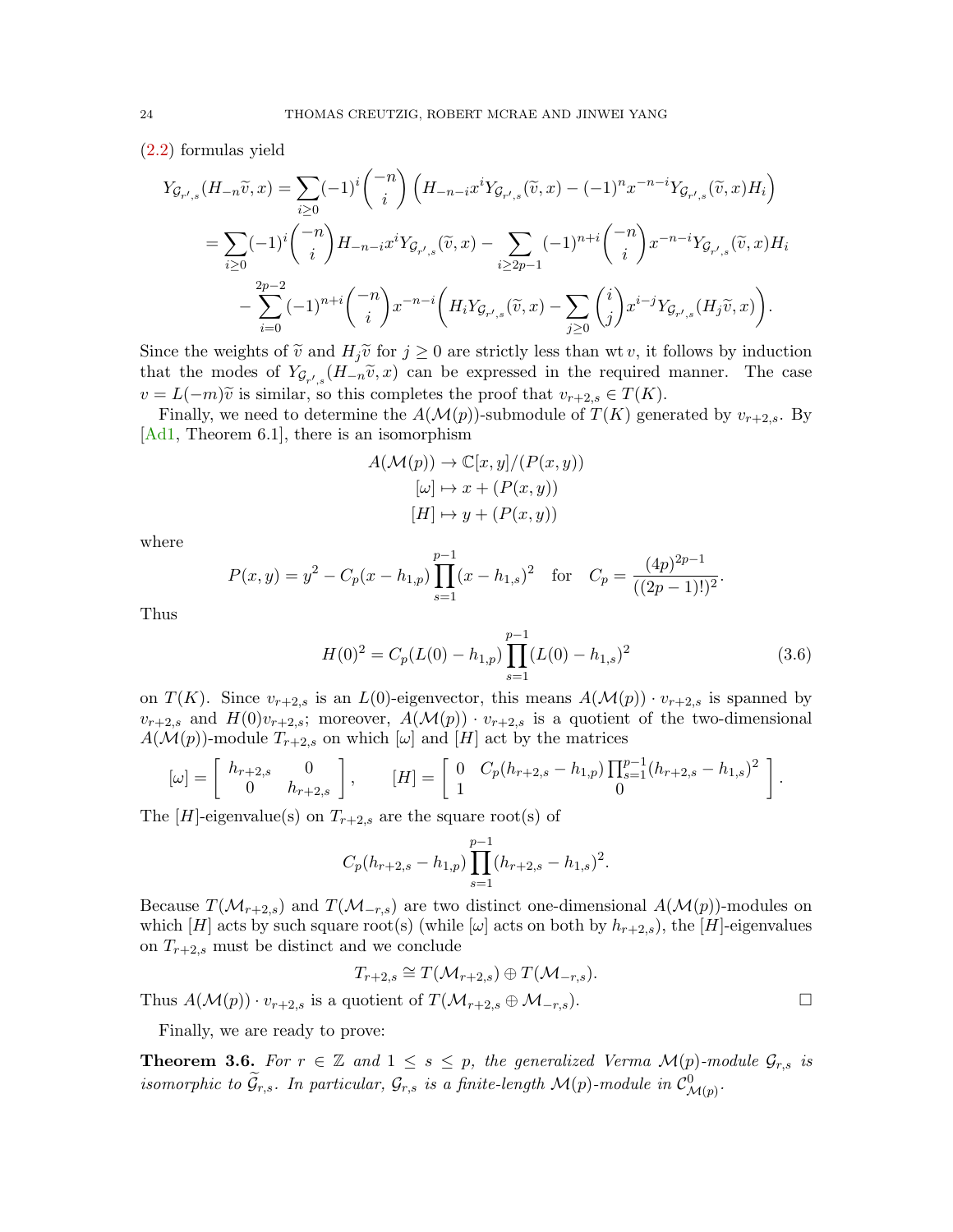*Proof.* To handle the cases  $r \geq 1$  and  $r \leq 1$  simultaneously, we continue to fix  $r \geq 1$ and take r' to be either r or  $2 - r$ . We need to show that the kernel K of the surjection  $\pi_{r',s}: \mathcal{G}_{r',s} \to \mathcal{G}_{r',s}$  is 0. From Lemmas [3.4](#page-20-1) and [3.5,](#page-22-0) together with the universal property of generalized Verma  $\mathcal{M}(p)$ -modules, we know that K is some quotient of  $\mathcal{G}_{r+2,s} \oplus \mathcal{G}_{-r,s}$ .

Assume towards a contradiction that  $K \neq 0$ , in which case K has a maximal proper submodule J such that  $K/J \cong \mathcal{M}_{r'',s}$  for either  $r'' = r + 2$  or  $r'' = -r$ . Then we get an exact sequence

$$
0 \longrightarrow \mathcal{M}_{r'',s} \longrightarrow \mathcal{G}_{r',s}/J \longrightarrow \widetilde{\mathcal{G}}_{r',s} \longrightarrow 0
$$

of  $\mathcal{M}(p)$ -modules. Note that  $\mathcal{M}_{r'',s}$  and  $\widetilde{\mathcal{G}}_{r',s}$  are both objects of  $\mathcal{C}^0_{\mathcal{M}(p)}$ , and that  $\mathcal{M}_{r'',s}$  is not a composition factor of  $\tilde{\mathcal{G}}_{r',s}$  by [\(3.1\)](#page-19-1) and [\(3.2\)](#page-19-3). Thus  $\mathcal{G}_{r',s}/J$  is an object of  $\mathcal{C}^0_{\mathcal{M}(p)}$  by Lemma [2.10.](#page-17-1) Then because  $\mathcal{P}_{r',s}$  is projective in  $\mathcal{C}^0_{\mathcal{M}(p)}$ , and because both  $\mathcal{G}_{r',s}/J$  and  $\mathcal{P}_{r',s}$ surject onto  $\mathcal{G}_{r',s}$ , there is a commuting diagram



of  $\mathcal{M}(p)$ -module homomorphisms, with the horizontal and vertical arrows both surjective. As in the proof of Lemma [3.4,](#page-20-1) the generator  $v_{r,s} + J$  is in the image of the map  $\mathcal{P}_{r',s} \to$  $\mathcal{G}_{r',s}/J$ , so  $\mathcal{G}_{r',s}/J$  is a quotient of  $\mathcal{P}_{r',s}$ . But this is impossible because  $\mathcal{M}_{r'',s}$  is not a composition factor of  $\mathcal{P}_{r',s}$ , so in fact K must be 0.

<span id="page-24-0"></span>3.2. Existence of tensor category structure. Let  $\mathcal{O}_{\mathcal{M}(p)}$  denote the category of  $C_1$ cofinite grading-restricted generalized  $\mathcal{M}(p)$ -modules. In light of Theorems [3.1](#page-18-1) and [3.6,](#page-23-0) we can now use  $\left[\text{CY}, \text{Theorems } 3.3.4 \text{ and } 3.3.5\right]$  to immediately conclude:

<span id="page-24-1"></span>**Theorem 3.7.** The category  $\mathcal{O}_{\mathcal{M}(p)}$  equals the category of finite-length grading-restricted generalized  $\mathcal{M}(p)$ -modules and admits the vertex algebraic braided tensor category structure of [\[HLZ1\]](#page-61-2)-[\[HLZ8\]](#page-62-3).

**Remark 3.8.** Since the irreducible  $\mathcal{M}(p)$ -modules  $\mathcal{M}_{r,s}$  are  $C_1$ -cofinite, the braided tensor categories  $\mathcal{C}_{\mathcal{M}(p)}$  and  $\mathcal{C}^0_{\mathcal{M}(p)}$  are subcategories of  $\mathcal{O}_{\mathcal{M}(p)}$ . By [\[CMY2,](#page-60-0) Proposition 3.1.1], they are also tensor subcategories; in particular, the tensor product formulas of [\[CMY2,](#page-60-0) Theorem 5.2.1] hold in  $\mathcal{O}_{\mathcal{M}(p)}$ .

Our next goal is to find a tensor subcategory of  $\mathcal{O}_{\mathcal{M}(p)}$  that contains  $\mathcal{C}^0_{\mathcal{M}(p)}$  and in which the typical Fock modules  $\mathcal{F}_{\lambda}$  will be projective. Recall that  $\mathcal{C}^0_{\mathcal{M}(p)}$  is defined as the subcategory of Rep<sup>0</sup>  $\mathcal{M}(p)$  whose objects induce to (untwisted)  $\mathcal{W}(p)$ -modules. We also recall that  $W(p)$  has automorphism group  $PSL(2,\mathbb{C})$  [\[ALM1\]](#page-60-5) and that  $\mathcal{M}(p) \subseteq W(p)$  is the fixed-point subalgebra for the one-dimensional torus  $T^{\vee} \subseteq PSL(2,\mathbb{C})$ . We can identify  $T^{\vee} = \mathbb{C}/L^{\circ}$ acting on  $\mathcal{W}(p) \cong \bigoplus_{n \in \mathbb{Z}} \mathcal{M}_{2n+1,1}$  by

$$
(\beta + L^{\circ})|_{\mathcal{M}_{2n+1,1}} = e^{2\pi i \alpha_{2n+1,1} \beta} \mathrm{Id}_{\mathcal{M}_{2n+1,1}}
$$

for  $\beta \in \mathbb{C}$  (recall that  $L = {\alpha_{2n+1,1} | n \in \mathbb{Z}}$ ). Then we could consider the T<sup>V</sup>-graded subcategory of  $\mathcal{O}_{\mathcal{M}(p)}$  whose objects M are homogeneous of degree  $t^{\vee} \in T^{\vee}$  if  $\mathcal{F}_{\mathcal{W}(p)}(M)$  is a t<sup> $\vee$ </sup>-twisted  $W(p)$ -module, so that  $\mathcal{C}^0_{\mathcal{M}(p)}$  would be the subcategory of degree 0.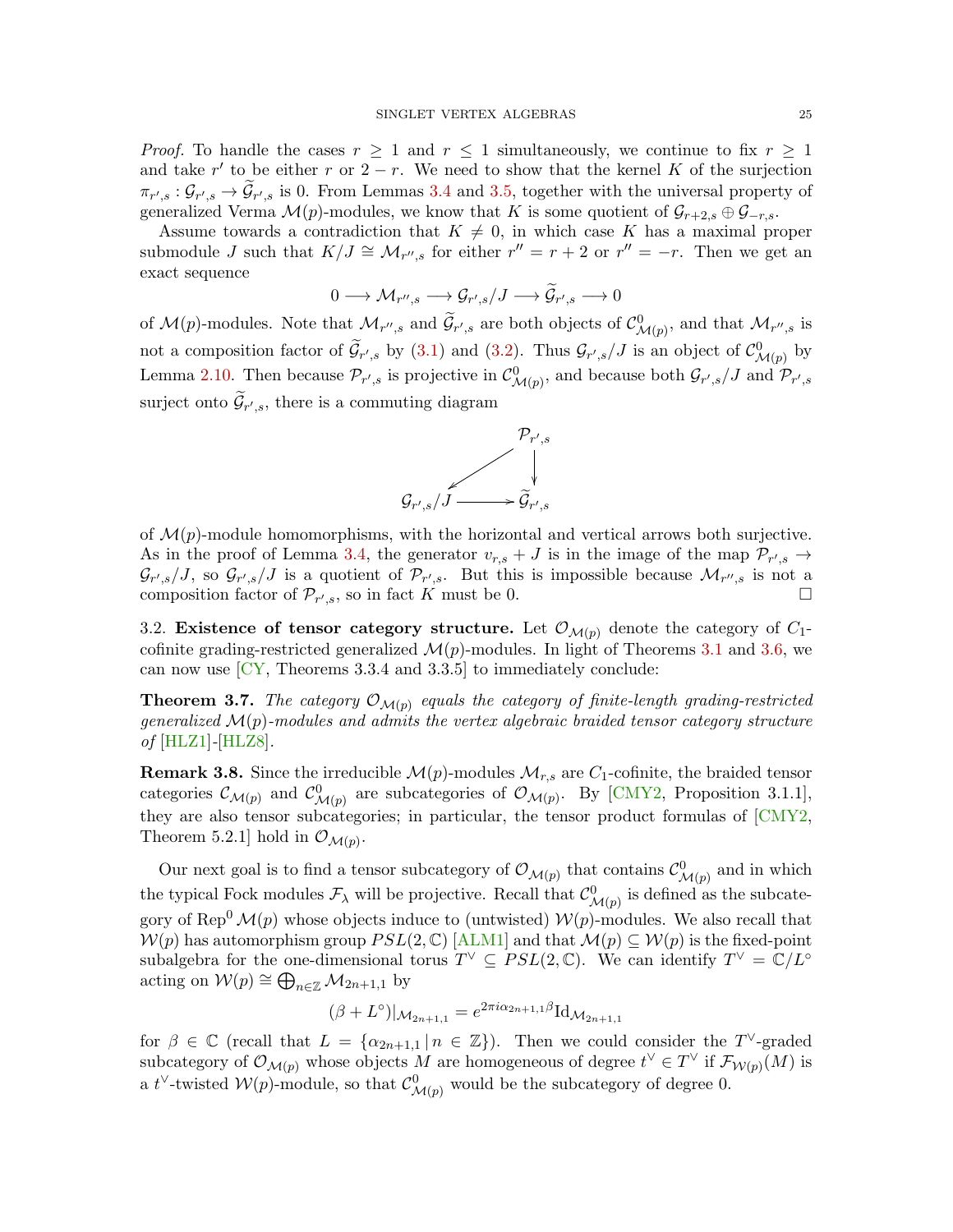However, we will actually need to grade our subcategory of  $\mathcal{O}_{\mathcal{M}(p)}$  more finely by the double cover  $T = \mathbb{C}/2L^{\circ}$  of  $T^{\vee}$ , which we can view as the one-dimensional torus of  $SL(2,\mathbb{C})$ . This is the automorphism group of the doublet abelian intertwining algebra  $\mathcal{A}(p) \cong \bigoplus_{r \in \mathbb{Z}} \mathcal{M}_{r,1}$ , which is a simple current extension of  $\mathcal{W}(p)$  [\[AM3,](#page-60-23) [ACGY\]](#page-59-5). Similar to before,  $\mathcal{M}(p)$  is the T-fixed-point subalgebra of  $\mathcal{A}(p)$ , so for  $t \in T$ , it would make sense to consider the subcategory of  $\mathcal{O}_{\mathcal{M}(p)}$  whose objects induce to t-twisted  $\mathcal{A}(p)$ -modules. However, since the theory of twisted modules for abelian intertwining algebras is not well developed, it is more straightforward to define this subcategory in terms of monodromies with the generator  $\mathcal{M}_{2,1}$  of the group of simple current  $\mathcal{M}(p)$ -modules  $\{\mathcal{M}_{r,1} | r \in \mathbb{Z}\}.$ Note that the monodromy condition of the following definition is a straightforward twisted module generalization of the monodromy condition in  $[CKM1,$  Proposition 2.65]:

<span id="page-25-0"></span>**Definition 3.9.** For  $t = \beta + 2L^{\circ} \in T$ , we define  $\mathcal{O}_{\mathcal{M}(p)}^t$  to be the full subcategory of  $\mathcal{O}_{\mathcal{M}(p)}$ consisting of  $\mathcal{M}(p)$ -modules M such that

$$
\mathcal{R}_{\mathcal{M}_{2,1},M}^2 = e^{-2\pi i \alpha_{2,1}\beta} \mathrm{Id}_{\mathcal{M}_{2,1} \boxtimes M} \ ( = e^{\pi i \alpha_{+} \beta} \mathrm{Id}_{\mathcal{M}_{2,1} \boxtimes M} = e^{\pi i \beta \sqrt{2p}} \mathrm{Id}_{\mathcal{M}_{2,1} \boxtimes M}). \tag{3.7}
$$

**Remark 3.10.** The negative sign in the first exponential of  $(3.7)$  is included to ensure consistency with the usual definition of twisted module for a vertex operator algebra: If V is a vertex operator algebra with automorphism  $q$ , then one usually defines the vertex operator  $Y_W$  of a g-twisted V-module W to satisfy

<span id="page-25-1"></span>
$$
Y_W(g \cdot v, e^{2\pi i}x) = Y_W(v, x)
$$

for  $v \in V$ , or equivalently

$$
Y_W(v, e^{2\pi i}x) = Y_W(g^{-1} \cdot v, x).
$$

That is, the monodromy of  $Y_W$  is given by the action of  $g^{-1}$  on V, not g. Thus [\(3.7\)](#page-25-1) corresponds to the action of  $t = \beta + 2L^{\circ}$  on  $\mathcal{A}(p)$  given by

$$
(\beta + 2L^{\circ})|_{\mathcal{M}_{r,1}} = e^{2\pi i \alpha_{r,1}\beta} \mathrm{Id}_{\mathcal{M}_{r,1}}
$$

for  $r \in \mathbb{Z}$ .

<span id="page-25-2"></span>**Proposition 3.11.** For  $t = \beta + 2L^{\circ} \in T$ , the category  $\mathcal{O}_{\mathcal{M}(p)}^{t}$  is closed under submodules and quotients. In particular,  $\mathcal{O}_{\mathcal{M}(p)}^t$  is an abelian category.

*Proof.* Suppose M is a module in  $\mathcal{O}_{\mathcal{M}(p)}^t$  and  $N \subseteq M$  is any  $\mathcal{M}(p)$ -submodule; N is an object of  $\mathcal{O}_{\mathcal{M}(p)}$  since  $\mathcal{O}_{\mathcal{M}(p)}$  is closed under submodules. Then because the monodromy isomorphisms in  $\mathcal{O}_{\mathcal{M}(p)}$  are natural and because the tensoring functor  $\mathcal{M}_{2,1} \boxtimes \bullet$  is exact, we have a commuting diagram

$$
\begin{array}{ccc}\n0 & \longrightarrow {\mathcal M}_{2,1} \boxtimes N \longrightarrow {\mathcal M}_{2,1} \boxtimes M \longrightarrow {\mathcal M}_{2,1} \boxtimes (M/N) \longrightarrow 0 \\
& & \begin{array}{c}\n\downarrow & \pi_{\mathcal M_{2,1},N} \\
\downarrow & \downarrow & \downarrow \\
0 & \longrightarrow & {\mathcal M}_{2,1} \boxtimes N \longrightarrow {\mathcal M}_{2,1} \boxtimes M \longrightarrow {\mathcal M}_{2,1} \boxtimes (M/N) \longrightarrow 0\n\end{array}\n\end{array}
$$

with exact rows. It follows that

 $\mathcal{R}_{\mathcal{M}_{2,1},N}^{2}=e^{\pi i\beta\sqrt{2p}}\mathrm{Id}_{\mathcal{M}_{2,1}\boxtimes N},\qquad \mathcal{R}_{\mathcal{M}_{2,1},M/N}^{2}=e^{\pi i\beta\sqrt{2p}}\mathrm{Id}_{\mathcal{M}_{2,1}\boxtimes N},$  $\pi i \beta \sqrt{2p} \mathrm{Id}_{\mathcal{M}_{2,1} \boxtimes M/N},$ 

so both N and  $M/N$  are objects of  $\mathcal{O}_{\mathcal{M}(p)}^t$ .

Closure under submodules and quotients guarantees that every morphism in  $\mathcal{O}_{\mathcal{M}(p)}^t$  has a kernel and cokernel. The other properties of an abelian category are also easy;  $\mathcal{O}_{\mathcal{M}(p)}^t$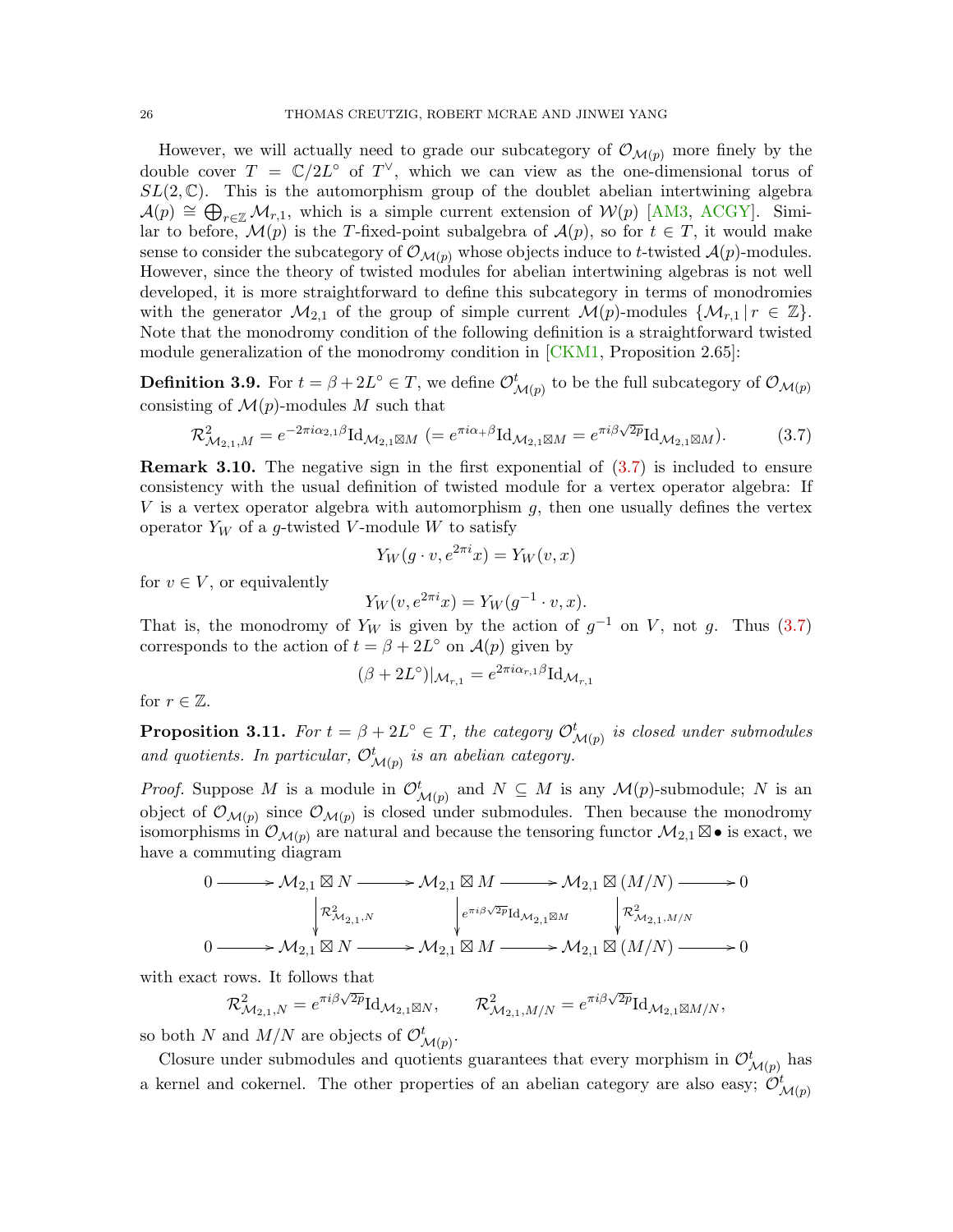is closed under finite direct sums, for example, because  $\boxtimes$  is an additive functor and monodromy is natural.  $\Box$ 

Now we can define a T-graded subcategory of  $\mathcal{O}_{\mathcal{M}(p)}$ :

<span id="page-26-0"></span>**Definition 3.12.** We define  $\mathcal{O}_{\mathcal{M}(p)}^T$  to be the direct sum subcategory  $\bigoplus_{t\in T}\mathcal{O}_{\mathcal{M}(p)}^t$  of  $\mathcal{O}_{\mathcal{M}(p)}$ : Objects of  $\mathcal{O}_{\mathcal{M}(p)}^T$  are  $\mathcal{M}(p)$ -modules  $\bigoplus_{t\in T}M_t$  such that each  $M_t$  is an object of  $\mathcal{O}_{\mathcal{M}(p)}^t$  and  $M_t = 0$  for all but finitely many  $t \in T$ . For objects  $\bigoplus_{t \in T} M_t$  and  $\bigoplus_{t \in T} N_t$  in  $\mathcal{O}_{\mathcal{M}(p)}^T$ , we define

$$
\operatorname{Hom}_{\mathcal{O}_{\mathcal{M}(p)}^T} \left( \bigoplus_{t \in T} M_t, \bigoplus_{t \in T} N_t \right) = \bigoplus_{t \in T} \operatorname{Hom}_{\mathcal{M}(p)}(M_t, N_t).
$$

It is not immediate from the definition that  $\mathcal{O}_{\mathcal{M}(p)}^T$  is a full subcategory of  $\mathcal{O}_{\mathcal{M}(p)}$ , but we will now prove this along with some other basic properties:

<span id="page-26-1"></span>**Theorem 3.13.** With  $\mathcal{O}_{\mathcal{M}(p)}^T$  defined as above,

- (1) Let  $M_1$  be an object of  $\mathcal{O}_{\mathcal{N}}^{t_1}$  $\stackrel{t_1}{\mathcal{M}(p)}$  and  $M_2$  an object  $\mathcal{O}_{\mathcal{N}}^{t_2}$  $\stackrel{t_2}{\mathcal{M}(p)}$  for  $t_1, t_2 \in T$ . If  $t_1 \neq t_2$ , then Hom $_{\mathcal{M}(p)}(M_1, M_2) = 0$ . In particular,  $\mathcal{O}_{\mathcal{M}(p)}^T$  is a full subcategory of  $\mathcal{O}_{\mathcal{M}(p)}$ .
- (2) The category  $\mathcal{O}_{\mathcal{M}(p)}^T$  is closed under submodules and quotients. In particular,  $\mathcal{O}_{\mathcal{M}(p)}^T$ is an abelian category.
- (3) If  $M_1$  is an object of  $\mathcal{O}_{\Lambda}^{t_1}$  $\stackrel{t_1}{\scriptstyle \mathcal{M}(p)}$  and  $M_2$  is an object  $\mathcal{O}_{\mathcal{N}}^{t_2}$  $\stackrel{t_2}{\scriptstyle \mathcal{M}(p)}$  for  $t_1, t_2 \in T$ , then  $M_1 \boxtimes M_2$ is an object of  $\mathcal{O}_{M(n)}^{t_1+t_2}$  $\mathcal{M}_{(p)}^{t_1+t_2}$ . In particular,  $\mathcal{O}_{\mathcal{M}(p)}^{T}$  is a tensor subcategory of  $\mathcal{O}_{\mathcal{M}(p)}$ .

*Proof.* To prove (1) and (2), we will need the open Hopf link map  $h_M \in \text{End}_{\mathcal{M}(p)}(M)$ associated to  $\mathcal{M}_{2,1}$ , for any object M in  $\mathcal{O}_{\mathcal{M}(p)}$ . Since  $\mathcal{M}_{2,1}$  is a rigid simple current  $\mathcal{M}(p)$ -module with tensor inverse  $\mathcal{M}_{0,1}$ , any evaluation homomorphism

$$
e:\mathcal{M}_{0,1}\boxtimes \mathcal{M}_{2,1}\longrightarrow \mathcal{M}_{1,1}
$$

is an isomorphism. Then for an object M in  $\mathcal{O}_{\mathcal{M}(p)}$ , we define  $h_M$  to be the composition

$$
M \xrightarrow{l_{M}^{-1}} \mathcal{M}_{1,1} \boxtimes M \xrightarrow{e^{-1} \boxtimes \mathrm{Id}_{M}} (\mathcal{M}_{0,1} \boxtimes \mathcal{M}_{2,1}) \boxtimes M \xrightarrow{\mathcal{A}_{\mathcal{M}_{0,1},\mathcal{M}_{2,1},M}} \mathcal{M}_{0,1} \boxtimes (\mathcal{M}_{2,1} \boxtimes M)
$$
  

$$
\xrightarrow{\mathrm{Id}_{\mathcal{M}_{0,1}} \boxtimes \mathcal{R}_{\mathcal{M}_{2,1},M}^{2}} \mathcal{M}_{0,1} \boxtimes (\mathcal{M}_{2,1} \boxtimes M) \xrightarrow{\mathcal{A}_{\mathcal{M}_{0,1},\mathcal{M}_{2,1},M}} (\mathcal{M}_{0,1} \boxtimes \mathcal{M}_{2,1}) \boxtimes M
$$
  

$$
\xrightarrow{e \boxtimes \mathrm{Id}_{M}} \mathcal{M}_{1,1} \boxtimes M \xrightarrow{l_{M}} M.
$$

Since the unit, associativity, and braiding isomorphisms in  $\mathcal{O}_{\mathcal{M}(p)}$  are natural, the  $\mathcal{M}(p)$ module isomorphisms  $h_M$  define a natural automorphism of the identity functor on  $\mathcal{O}_{\mathcal{M}(p)}$ . Moreover, if M is an object of  $\mathcal{O}_{\mathcal{M}(p)}^t$  for  $t = \beta + 2L^{\circ} \in T$ , then  $h_M = e^{\pi i \beta \sqrt{2p}} \mathrm{Id}_M$ .

Now to prove (1), let  $M_1$  be an object of  $\mathcal{O}_{\mathcal{N}}^{t_1}$  $\stackrel{t_1}{\mathcal{M}(p)}$  and  $M_2$  an object  $\mathcal{O}_{\mathcal{N}}^{t_2}$  $\stackrel{t_2}{\mathcal{M}(p)}$  for  $t_1 = \beta_1 + 2L^\circ$ and  $t_2 = \beta_2 + 2L^{\circ}$ . If  $f \in \text{Hom}_{\mathcal{M}(p)}(M_1, \tilde{M_2})$ , then naturality of the open Hopf link automorphisms implies

$$
f = f \circ h_{M_1} \circ h_{M_1}^{-1} = h_{M_2} \circ f \circ h_{M_1}^{-1} = e^{\pi i (\beta_2 - \beta_1) \sqrt{2p}} f.
$$

Thus  $f = 0$  unless perhaps  $\beta_1 - \beta_2 \in \sqrt{2/p} \mathbb{Z} = 2L^{\circ}$ , that is,  $t_1 = t_2$ .

To prove (2), let  $M = \bigoplus_{t \in T} M_t$  be an object of  $\mathcal{O}_{\mathcal{M}(p)}^T$ . The non-zero  $M_t$  are the distinct eigenspaces of  $h_M$ , so  $h_M$  is diagonalizable with finitely many eigenvalues. Now if  $N \subseteq M$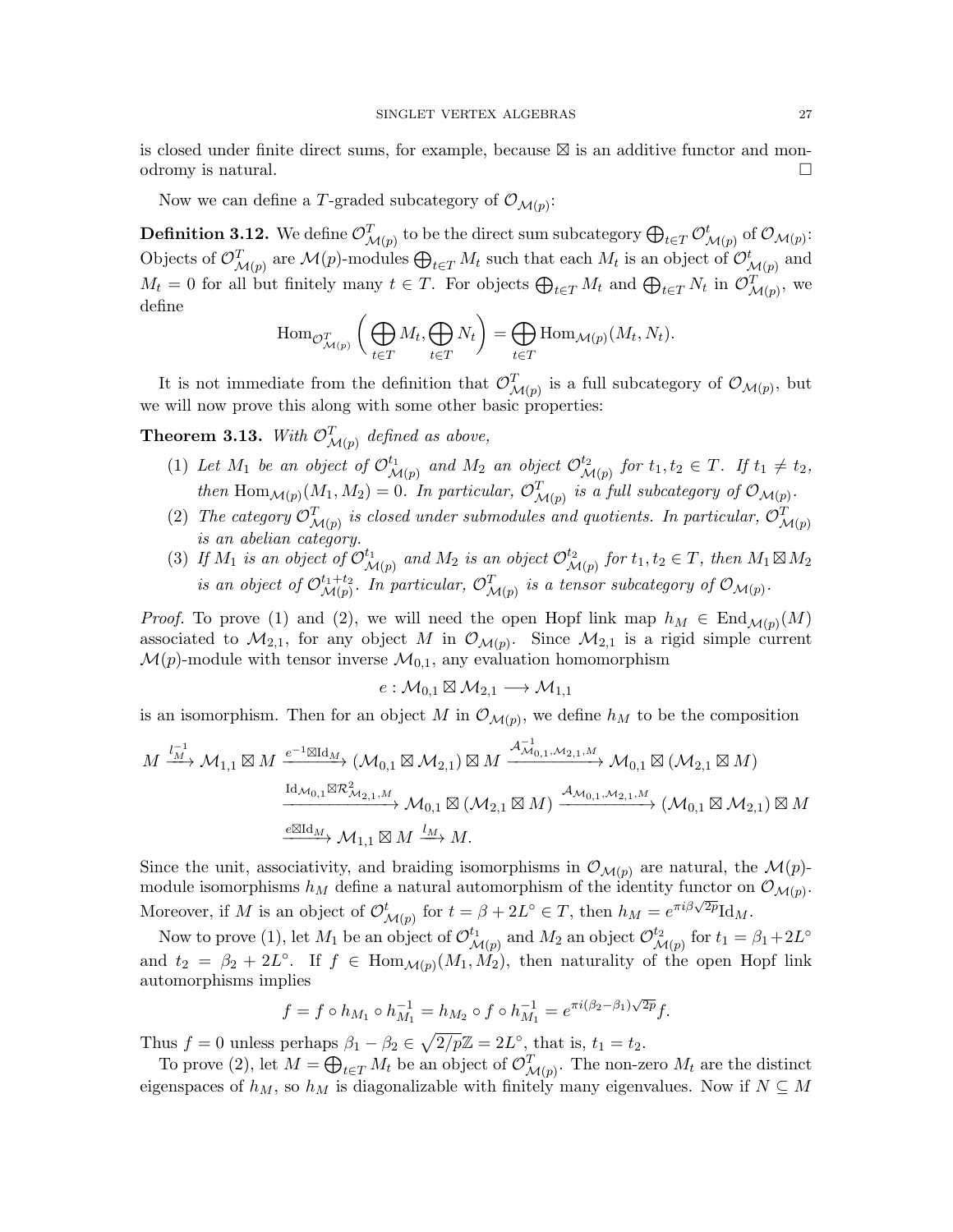is an  $\mathcal{M}(p)$ -submodule, then N is an object of  $\mathcal{O}_{\mathcal{M}(p)}$ , so naturality of the open Hopf link automorphisms implies that  $h_N = h_M|_N$ . In particular,  $h_M$  preserves the submodule N,  $h_N$  is also diagonalizable with finitely many eigenvalues, and the eigenspaces of  $h_N$  are subspaces of the corresponding eigenspaces of  $h_M$ . Since the  $h_M$ -eigenspaces are the nonzero  $M_t$ , this shows that  $N = \bigoplus_{t \in T} N_t$  where  $N_t \subseteq M_t$  and  $N_t \neq 0$  for only finitely many  $t \in T$ . Each  $N_t$  is an  $\mathcal{M}(p)$ -submodule of  $M_t$  because it is an eigenspace of the  $\mathcal{M}(p)$ module endomorphism  $h_N$ . Proposition [3.11](#page-25-2) now shows that  $N_t$  is an object of  $\mathcal{O}_{\mathcal{M}(p)}^t$ , so N is an object of  $\mathcal{O}_{\mathcal{M}(p)}^T$ . This proves  $\mathcal{O}_{\mathcal{M}(p)}^T$  is closed under  $\mathcal{M}(p)$ -submodules.

To show that  $\mathcal{O}_{\mathcal{M}(p)}^T$  is also closed under quotients, we have just shown that any quotient  $M/N$ , with M an object of  $\mathcal{O}_{\mathcal{M}(p)}^T$  and N an  $\mathcal{M}(p)$ -submodule, has the form  $\bigoplus_{t\in T} M_t/N_t$ where  $M_t/N_t = 0$  for all but finitely many  $t \in T$  and both  $M_t$  and  $N_t$  are objects of  $\mathcal{O}_{\mathcal{M}(p)}^t$ for  $t = \beta + 2L^{\circ} \in T$ . Then Proposition [3.11](#page-25-2) shows that  $M_t/N_t$  is an object of  $\mathcal{O}_{\mathcal{M}(p)}^t$ , so  $M/N$  is an object of  $\mathcal{O}_{\mathcal{M}(p)}^T$ .

To prove (3), suppose  $M_1$  is an object of  $\mathcal{O}_{\mathcal{N}}^{t_1}$  $\mathcal{M}_{\mathcal{M}(p)}$  and  $M_2$  is an object of  $\mathcal{O}_{\mathcal{N}}^{t_2}$  $\stackrel{t_2}{\mathcal{M}(p)}$  for  $t_1 = \beta_1 + 2L^{\circ}$  and  $t_2 = \beta_2 + 2L^{\circ}$ . Then by the hexagon axiom,

$$
\mathcal{R}_{\mathcal{M}_{2,1},M_1 \boxtimes M_2}^2 = \mathcal{A}_{\mathcal{M}_{2,1},M_1,M_2}^{-1} \circ (\mathcal{R}_{M_1,\mathcal{M}_{2,1}} \boxtimes \mathrm{Id}_{M_2}) \circ \mathcal{A}_{M_1,\mathcal{M}_{2,1},M_2} \circ (\mathrm{Id}_{M_1} \boxtimes \mathcal{R}_{\mathcal{M}_{2,1},M_2}^2) \circ \circ \mathcal{A}_{M_1,\mathcal{M}_{2,1},M_2}^{-1} \circ (\mathcal{R}_{\mathcal{M}_{2,1},M_1} \boxtimes \mathrm{Id}_{M_2}) \circ \mathcal{A}_{\mathcal{M}_{2,1},M_1,M_2} = e^{\pi i \beta_2 \sqrt{2p}} \left[ \mathcal{A}_{\mathcal{M}_{2,1},M_1,M_2}^{-1} \circ (\mathcal{R}_{\mathcal{M}_{2,1},M_1}^2 \boxtimes \mathrm{Id}_{M_2}) \circ \mathcal{A}_{\mathcal{M}_{2,1},M_1,M_2} \right] = e^{\pi i (\beta_1 + \beta_2) \sqrt{2p}} \mathrm{Id}_{\mathcal{M}_{2,1} \boxtimes (M_1 \boxtimes M_2)},
$$

which means that  $M_1 \boxtimes M_2$  is an object of  $\mathcal{O}_{\mathcal{M}(n)}^{t_1+t_2}$  $\mathcal{M}(p)$ 

<span id="page-27-2"></span>**Remark 3.14.** The open Hopf link map  $h_M$  associated to  $\mathcal{M}_{2,1}$  used in the preceding proof is somewhat different from the usual open Hopf link map defined in references such as [\[CG,](#page-60-24) Section 3.1.3, since we have defined  $h_M$  using the map  $e^{-1}: \mathcal{M}_{1,1} \to \mathcal{M}_{0,1} \boxtimes \mathcal{M}_{2,1}$ , rather than using the composition

$$
\widetilde{i}:\mathcal{M}_{1,1}\xrightarrow{i_{\mathcal{M}_{2,1}}}\mathcal{M}_{2,1}\boxtimes \mathcal{M}_{0,1}\xrightarrow{\theta_{\mathcal{M}_{2,1}}\boxtimes \mathrm{Id}_{\mathcal{M}_{0,1}}}\mathcal{M}_{2,1}\boxtimes \mathcal{M}_{0,1}\xrightarrow{\mathcal{R}_{\mathcal{M}_{2,1},\mathcal{M}_{0,1}}}\mathcal{M}_{0,1}\boxtimes \mathcal{M}_{2,1}
$$

(where  $i_{\mathcal{M}_{2,1}}$  is the coevaluation and  $\theta = e^{2\pi i L(0)}$  is the ribbon twist). Since  $e \circ \tilde{i}$  is by definition the categorical dimension  $\dim_{\mathcal{M}(p)} \mathcal{M}_{2,1}$ ,  $h_M$  is related to the usual open Hopf link map (denoted  $\Phi_{\mathcal{M}_{2,1},M}$  in [\[CG\]](#page-60-24)) by  $\Phi_{\mathcal{M}_{2,1},M} = (\dim_{\mathcal{M}(p)} \mathcal{M}_{2,1})h_M$ .

Our next goal is to show that  $\mathcal{O}_{\mathcal{M}(p)}^T$  contains all simple  $\mathcal{M}(p)$ -modules in  $\mathcal{O}_{\mathcal{M}(p)}$ . First we need a lemma:

<span id="page-27-1"></span>**Lemma 3.15.** For  $r \in \mathbb{Z}$  and  $\mathcal{F}_{\lambda}$  a typical irreducible  $\mathcal{M}(p)$ -module,

$$
\mathcal{M}_{r,1} \boxtimes \mathcal{F}_{\lambda} \cong \mathcal{F}_{\lambda + \alpha_{r,1}} \left( = \mathcal{F}_{\lambda - (r-1)\frac{\alpha_+}{2}} = \mathcal{F}_{\lambda - (r-1)\sqrt{\frac{p}{2}}} \right)
$$
(3.8)

in  $\mathcal{O}_{\mathcal{M}(p)}$ .

*Proof.* There is a non-zero *H*-module intertwining operator  $\mathcal Y$  of type  $\begin{pmatrix} \mathcal F_{\lambda+\alpha_{r,1}} \\ \mathcal F_{\alpha_{r,1}} \mathcal F_{\lambda} \end{pmatrix}$ . Thus if  $f$ denotes the inclusion  $\mathcal{M}_{r,1} \hookrightarrow \mathcal{F}_{\alpha_{r,1}}$ , then  $\mathcal{Y} \circ (f \otimes \mathrm{Id}_{\mathcal{F}_{\lambda}})$  is an  $\mathcal{M}(p)$ -module intertwining operator of type  $\binom{\mathcal{F}_{\lambda+\alpha_{r,1}}}{\mathcal{M}_{r,1}\mathcal{F}_{\lambda}}$ . As  $\mathcal{F}_{\alpha_{r,1}}$  and  $\mathcal{F}_{\lambda}$  are irreducible H-modules, [\[DL,](#page-61-23) Proposition

<span id="page-27-0"></span>
$$
\qquad \qquad \Box
$$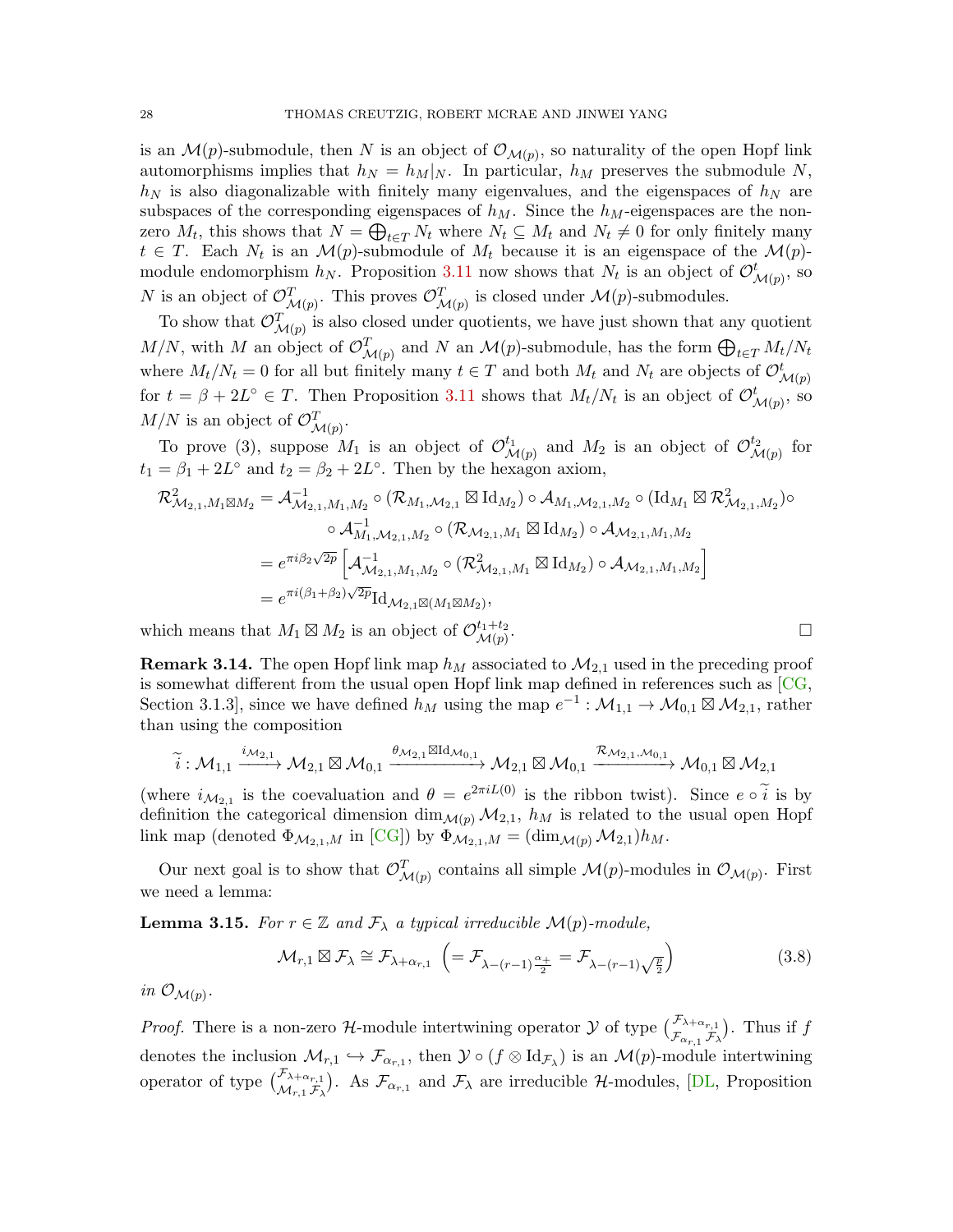11.9] says  $\mathcal{Y}(w_1, x)w_2 \neq 0$  for any non-zero  $w_1 \in \mathcal{F}_{\alpha_{r,1}}$ ,  $w_2 \in \mathcal{F}_{\lambda}$ , and this means  $\mathcal{Y} \circ (f \otimes f)$  $\mathrm{Id}_{\mathcal{F}_{\lambda}}$   $\neq$  0. Then the universal property of tensor products in  $\mathcal{O}_{\mathcal{M}(p)}$  induces a non-zero  $\mathcal{M}(p)$ -module homomorphism  $F : \mathcal{M}_{r,1} \boxtimes \mathcal{F}_{\lambda} \to \mathcal{F}_{\lambda + \alpha_{r,1}}$ .

Since  $\mathcal{M}_{r,1}$  is a simple current  $\mathcal{M}(p)$ -module, the domain of F is irreducible. The codomain is also irreducible because  $\lambda + \alpha_{r,1} \neq \alpha_{r',s'}$  for  $r' \in \mathbb{Z}$ ,  $1 \leq s' \leq p-1$  when  $\lambda \in (\mathbb{C} \setminus L^{\circ}) \cup \{\alpha_{r,p} | r \in \mathbb{Z}\}.$  Thus F is an isomorphism by Schur's Lemma.

Now we can prove:

<span id="page-28-0"></span>**Proposition 3.16.** For  $\lambda \in (\mathbb{C} \setminus L^{\circ}) \cup \{\alpha_{r,p} | r \in \mathbb{Z}\}\$ , the typical irreducible  $\mathcal{M}(p)$ -module  $\mathcal{F}_{\lambda}$  is an object of  $\mathcal{O}_{\mathcal{M}(n)}^{\lambda+2L^{\circ}}$  $\mathcal{M}(p)$ . Moreover, for  $r \in \mathbb{Z}$  and  $1 \leq s \leq p$ , the irreducible  $\mathcal{M}(p)$ -module  $\mathcal{M}_{r,s}$  is an object of  $\mathcal{O}_{\mathcal{M}(r)}^{\alpha_{r,s}+2L^{\circ}}$  $\mathcal{M}(p)$ 

*Proof.* For  $\lambda \in (\mathbb{C} \setminus L^{\circ}) \cup \{\alpha_{r,p} | r \in \mathbb{Z}\},$  we use the balancing equation for monodromy, the tensor product formula  $(3.8)$ , and the conformal weight  $(2.7)$  to calculate

$$
\mathcal{R}_{\mathcal{M}_{2,1},\mathcal{F}_{\lambda}}^{2} = \theta_{\mathcal{M}_{2,1} \boxtimes \mathcal{F}_{\lambda}} \circ (\theta_{\mathcal{M}_{2,1}}^{-1} \boxtimes \theta_{\mathcal{F}_{\lambda}}^{-1})
$$
\n
$$
= e^{2\pi i \left( h_{\lambda + \alpha_{2,1}} - h_{\alpha_{2,1}} - h_{\lambda} \right)} \mathrm{Id}_{\mathcal{M}_{2,1} \boxtimes \mathcal{F}_{\lambda}}
$$
\n
$$
= e^{\pi i [(\lambda + \alpha_{2,1})(\alpha_{0} - \lambda - \alpha_{2,1}) - \alpha_{2,1}(\alpha_{0} - \alpha_{2,1}) - \lambda(\alpha_{0} - \lambda)]} \mathrm{Id}_{\mathcal{M}_{2,1} \boxtimes \mathcal{F}_{\lambda}}
$$
\n
$$
= e^{-2\pi i \alpha_{2,1} \lambda} \mathrm{Id}_{\mathcal{M}_{2,1} \boxtimes \mathcal{F}_{\lambda}}.
$$

Thus  $\mathcal{F}_{\lambda}$  is an object of  $\mathcal{O}_{\mathcal{M}(n)}^{\lambda+2L^{\circ}}$  $\mathcal{A}^{+2L^{\circ}}_{\mathcal{M}(p)}$  by [\(3.7\)](#page-25-1). For  $r \in \mathbb{Z}$  and  $1 \leq s \leq p$ , the same calculation using the formula  $\mathcal{M}_{2,1} \boxtimes \mathcal{M}_{r,s} \cong \mathcal{M}_{r+1,s}$  from [\[CMY2,](#page-60-0) Theorem 3.2.8(1)] shows

$$
\mathcal{R}_{\mathcal{M}_{2,1},\mathcal{M}_{r,s}}^2 = e^{2\pi i (h_{r+1,s}-h_{2,1}-h_{r,s})} \mathrm{Id}_{\mathcal{M}_{2,1} \boxtimes \mathcal{M}_{r,s}} = e^{\pi i [(r-1)p-(s-1)]} \mathrm{Id}_{\mathcal{M}_{2,1} \boxtimes \mathcal{M}_{r,s}}.
$$

(Note that although the lowest conformal weight of  $\mathcal{M}_{r,s}$  equals  $h_{r,s}$  only for  $r \geq 1$ , it is always congruent to  $h_{r,s}$  modulo  $\mathbb{Z}$ .) Since

$$
e^{\pi i[(r-1)p-(s-1)]} = e^{\pi i[(1-r)p-(1-s)]} = e^{2\pi i(\frac{1-r}{2}p-\frac{1-s}{2})\sqrt{\frac{2}{p}}\sqrt{\frac{p}{2}}} = e^{\pi i \alpha_{r,s}\sqrt{2p}},
$$
  
from (3.7) that  $\mathcal{M}_{r,s}$  is an object of  $\mathcal{O}_{\mathcal{M}(r)}^{\alpha_{r,s}+2L^{\circ}}$ .

it follows from [\(3.7\)](#page-25-1) that  $\mathcal{M}_{r,s}$  is an object of  $\mathcal{O}_{\mathcal{M}(n)}^{\alpha_{r,s}+2L^{\circ}}$  $\mathcal{M}(p)$ 

Next we determine the relation between  $\mathcal{C}^0_{\mathcal{M}(p)}$  and  $\mathcal{O}^T_{\mathcal{M}(p)}$ :

# <span id="page-28-1"></span>**Proposition 3.17.** The category  $C^0_{\mathcal{M}(p)}$  of [\[CMY2,](#page-60-0) Section 3.1] equals  $\mathcal{O}_{\mathcal{M}(p)}^{0+2L^{\circ}} \oplus \mathcal{O}_{\mathcal{M}(p)}^{\alpha_-/2+2L^{\circ}}$ .

*Proof.* Recalling that  $\frac{\alpha_-}{2}$  spans  $L^{\circ}$ , we denote  $\mathcal{O}_{\mathcal{M}(p)}^{0+2L^{\circ}} \oplus \mathcal{O}_{\mathcal{M}(p)}^{\alpha_-/2+2L^{\circ}}$  by  $\mathcal{O}_{\mathcal{M}(p)}^{L^{\circ}}$ . Since  $\frac{\alpha_-}{2}$  + α−  $\frac{d^2L}{dt^2} \in 2L^{\circ}$ , Theorem [3.13](#page-26-1) and its proof show that  $\mathcal{O}_{\mathcal{M}(p)}^{L^{\circ}}$  is a full tensor subcategory of  $\mathcal{O}_{\mathcal{M}(p)}$ ; in particular,  $\mathcal{O}_{\mathcal{M}(p)}^{L^{\circ}}$  is closed under tensor products, finite direct sums, and subquotients. Any object in  $\mathcal{O}_{\mathcal{M}(p)}^{\mathcal{L}^{\circ}}$  has finite length, and its composition factors are objects of  $\mathcal{O}_{\mathcal{M}(p)}^{\mathcal{L}^{\circ}}$ since  $\mathcal{O}_{\mathcal{M}(p)}^{L^{\circ}}$  is closed under subquotients. Proposition [3.16](#page-28-0) shows that an irreducible  $\mathcal{M}(p)$ module is an object of  $\mathcal{O}_{\mathcal{M}(p)}^{\mathcal{L}^{\circ}}$  if and only if it is one of the  $\mathcal{M}_{r,s}$  for  $r \in \mathbb{Z}, 1 \leq s \leq p$ , so  $\mathcal{O}_{\mathcal{M}(p)}^{L^{\circ}}$  is a full tensor subcategory of  $\mathcal{C}_{\mathcal{M}(p)}$  defined in [\[CMY2,](#page-60-0) Section 3.1].

On the other hand,  $\mathcal{C}^0_{\mathcal{M}(p)}$  is also a full tensor subcategory of  $\mathcal{C}_{\mathcal{M}(p)}$  that contains every irreducible  $\mathcal{M}_{r,s}$  for  $r \in \mathbb{Z}, 1 \leq s \leq p$  (see Proposition 3.2.5 and Theorem 3.3.1 of [\[CMY2\]](#page-60-0)). Moreover, [\[CMY2,](#page-60-0) Section 5] shows that  $\mathcal{C}^0_{\mathcal{M}(p)}$  has enough projectives and that every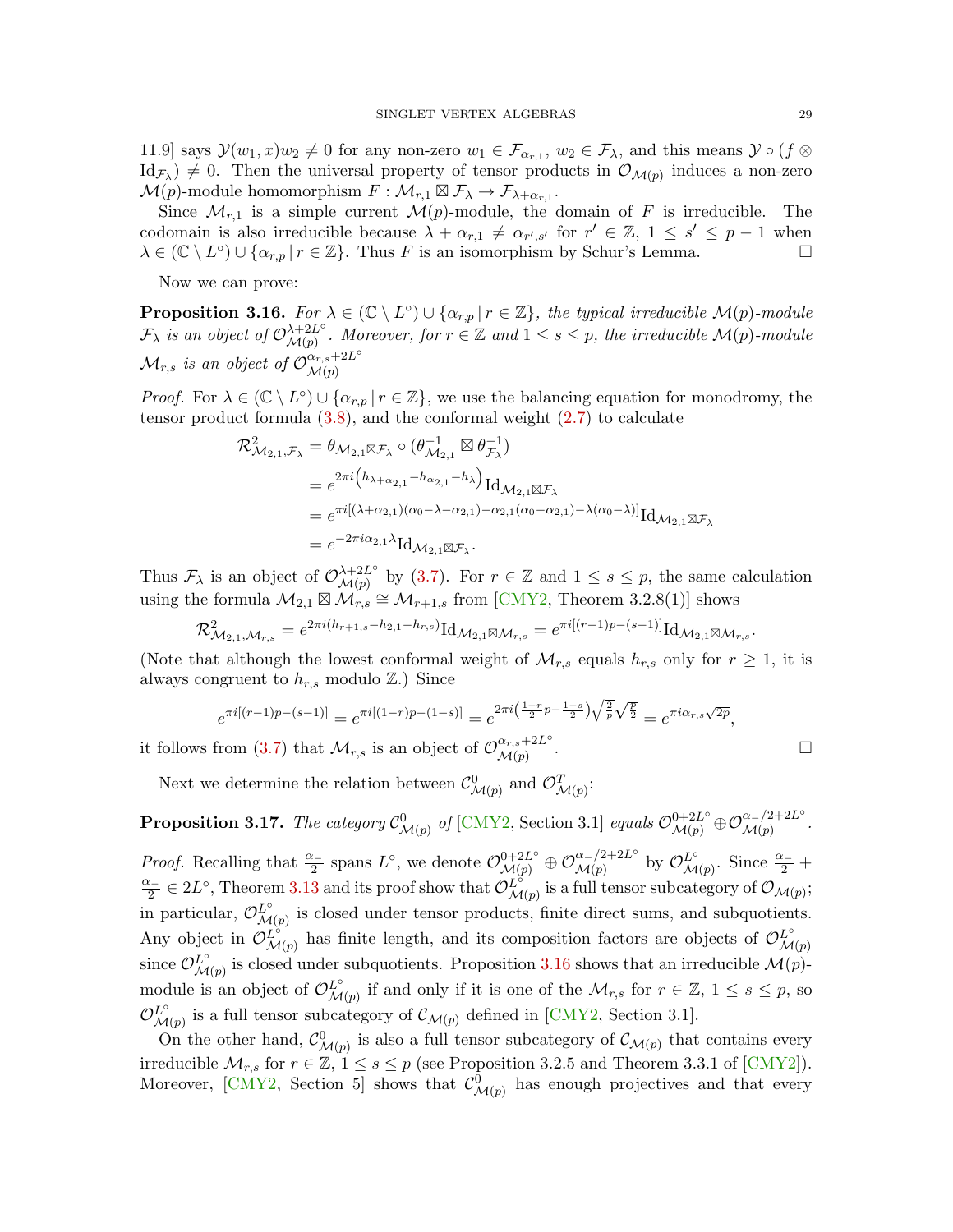indecomposable projective object occurs as a direct summand of a tensor product of two simple objects. This means that  $\mathcal{C}^0_{\mathcal{M}(p)}$  is the smallest full tensor subcategory of  $\mathcal{C}_{\mathcal{M}(p)}$  that contains all the  $\mathcal{M}_{r,s}$ , so  $\mathcal{C}_{\mathcal{M}(p)}^0$  is a subcategory of  $\mathcal{O}_{\mathcal{M}(p)}^{L^{\circ}}$ .

Conversely, to show that  $\tilde{\mathcal{O}}_{\mathcal{M}(p)}^{\mathcal{L}^{\circ}}$  is a subcategory of  $\tilde{\mathcal{C}}_{\mathcal{M}(p)}^{0}$ , note that  $\mathcal{O}_{\mathcal{M}(p)}^{\mathcal{L}^{\circ}}$  is the subcategory of modules in  $\mathcal{C}_{\mathcal{M}(p)}$  whose indecomposable summands M satisfy  $\mathcal{R}^2_{\mathcal{M}_{2,1},M}$  =  $\pm Id_{\mathcal{M}_{2,1},M}$ , while from the discussion preceding Lemma [2.10,](#page-17-1)  $\mathcal{C}^0_{\mathcal{M}(p)}$  is the subcategory of modules M such that  $\mathcal{R}_{\mathcal{M}_{3,1},M}^2 = \text{Id}_{\mathcal{M}_{3,1} \boxtimes M}$ . Now let M be an indecomposable object of  $\mathcal{O}_{\mathcal{M}(p)}^{L^{\circ}}$ . To show that M is also an object of  $\mathcal{C}_{\mathcal{M}(p)}^{0}$ , we fix an isomorphism  $f: \mathcal{M}_{2,1} \boxtimes \mathcal{M}_{2,1} \rightarrow$  $\mathcal{M}_{3,1}$  (guaranteed by [\[CMY2,](#page-60-0) Theorem 3.2.8(1)]) and calculate

$$
\mathcal{R}_{\mathcal{M}_{3,1},M}^{2} = (f \boxtimes \mathrm{Id}_{M}) \circ \mathcal{R}_{\mathcal{M}_{2,1} \boxtimes \mathcal{M}_{2,1},M}^{2} \circ (f^{-1} \boxtimes \mathrm{Id}_{M})
$$
\n
$$
= (f \boxtimes \mathrm{Id}_{M}) \circ \mathcal{A}_{\mathcal{M}_{2,1},\mathcal{M}_{2,1},M} \circ (\mathrm{Id}_{\mathcal{M}_{2,1}} \boxtimes \mathcal{R}_{M,\mathcal{M}_{2,1}}) \circ \mathcal{A}_{\mathcal{M}_{2,1},M,\mathcal{M}_{2,1}}^{-1} \circ
$$
\n
$$
\circ (\mathcal{R}_{\mathcal{M}_{2,1},M}^{2} \boxtimes \mathrm{Id}_{\mathcal{M}_{2,1}}) \circ \mathcal{A}_{\mathcal{M}_{2,1},M,\mathcal{M}_{2,1}} \circ (\mathrm{Id}_{\mathcal{M}_{2,1}} \boxtimes \mathcal{R}_{\mathcal{M}_{2,1},M}) \circ
$$
\n
$$
\circ \mathcal{A}_{\mathcal{M}_{2,1},\mathcal{M}_{2,1},M}^{-1} \circ (f^{-1} \boxtimes \mathrm{Id}_{M})
$$
\n
$$
= \pm (f \boxtimes \mathrm{Id}_{M}) \circ \mathcal{A}_{\mathcal{M}_{2,1},\mathcal{M}_{2,1},M} \circ (\mathrm{Id}_{\mathcal{M}_{2,1}} \boxtimes \mathcal{R}_{\mathcal{M}_{2,1},M}^{2}) \circ \mathcal{A}_{\mathcal{M}_{2,1},\mathcal{M}_{2,1},M}^{-1} \circ (f^{-1} \boxtimes \mathrm{Id}_{M})
$$
\n
$$
= \mathrm{Id}_{\mathcal{M}_{3,1} \boxtimes M}
$$
\nas required.

\n
$$
\Box
$$

<span id="page-29-0"></span>3.3. Projective  $\mathcal{M}(p)$ -modules. In this subsection, we classify projective objects in the tensor category  $\mathcal{O}_{\mathcal{M}(p)}^T$  defined in the previous subsection. In particular, we will show that  $\mathcal{O}_{\mathcal{M}(p)}^T$  has enough projectives, that is, every irreducible  $\mathcal{M}(p)$ -module has a projective cover in  $\mathcal{O}_{\mathcal{M}(p)}^T$ . For the atypical modules, this is an easy consequence of Proposition [3.17](#page-28-1) combined with the results of [\[CMY2\]](#page-60-0):

<span id="page-29-1"></span>**Proposition 3.18.** For  $r \in \mathbb{Z}$  and  $1 \leq s \leq p$ , the indecomposable  $\mathcal{M}(p)$ -module  $\mathcal{P}_{r,s}$  is a projective cover of  $\mathcal{M}_{r,s}$  in  $\mathcal{O}_{\mathcal{M}(p)}^T$ .

*Proof.* It is shown in [\[CMY2\]](#page-60-0) that  $\mathcal{P}_{r,s}$  is a projective object of  $\mathcal{C}^0_{\mathcal{M}(p)}$ , so by Proposition [3.17,](#page-28-1)  $\mathcal{P}_{r,s}$  is an object of  $\mathcal{O}_{\mathcal{M}(p)}^T$  which is projective in the subcategory  $\mathcal{O}_{\mathcal{M}(p)}^{L^{\circ}} = \mathcal{O}_{\mathcal{M}(p)}^{0+2L^{\circ}} \oplus$  $\mathcal{O}_{\mathcal{M}(n)}^{\alpha_-/2+2L^{\circ}}$  $\mathcal{L}_{\mathcal{M}(p)}^{\alpha-}/2+2L^{\circ}$ . To show that  $\mathcal{P}_{r,s}$  is still projective in  $\mathcal{O}_{\mathcal{M}(p)}^T$ , consider a surjection  $p: M \to N$ and a morphism  $q: \mathcal{P}_{r,s} \to N$ , where  $M = \bigoplus_{t \in T} M_t$  and  $N = \bigoplus_{t \in T} N_t$  are objects of  $\mathcal{O}_{\mathcal{M}(p)}^T$ . We need to show that there exists  $f: \mathcal{P}_{r,s} \to M$  such that  $p \circ f = q$ .

Assuming as we may that  $q \neq 0$ , Theorem [3.13\(](#page-26-1)1) implies  $N_{L^{\circ}} = N_{0+2L^{\circ}} \oplus N_{\alpha-2+2L^{\circ}}$  is non-zero. Then because p is surjective,  $M_{L^{\circ}} = M_{0+2L^{\circ}} \oplus M_{\alpha_-/2+2L^{\circ}}$  is also non-zero and

$$
\operatorname{Im}p|_{M_{L^{\circ}}} = N_{L^{\circ}}.
$$

Thus because  $\mathcal{P}_{r,s}$  is projective in  $\mathcal{O}_{\mathcal{M}(p)}^{L^{\circ}}$ , there is a morphism  $f: \mathcal{P}_{r,s} \to M_{L^{\circ}} \hookrightarrow M$  such that  $p \circ f = q$ , showing  $\mathcal{P}_{r,s}$  is also projective in  $\mathcal{O}_{\mathcal{M}(p)}^T$ . Moreover, the same argument as concludes the proof of [\[CMY2,](#page-60-0) Proposition 3.3.5] now shows that  $\mathcal{P}_{r,s}$  is a projective cover of  $\mathcal{M}_{r,s}$  in  $\mathcal{O}_{\mathcal{M}(p)}^T$ . In the contract of the contract of the contract of the contract of the contract of the contract of the contract of

The typical irreducible  $\mathcal{M}(p)$ -modules are their own projective covers in  $\mathcal{O}_{\mathcal{M}(p)}^T$ :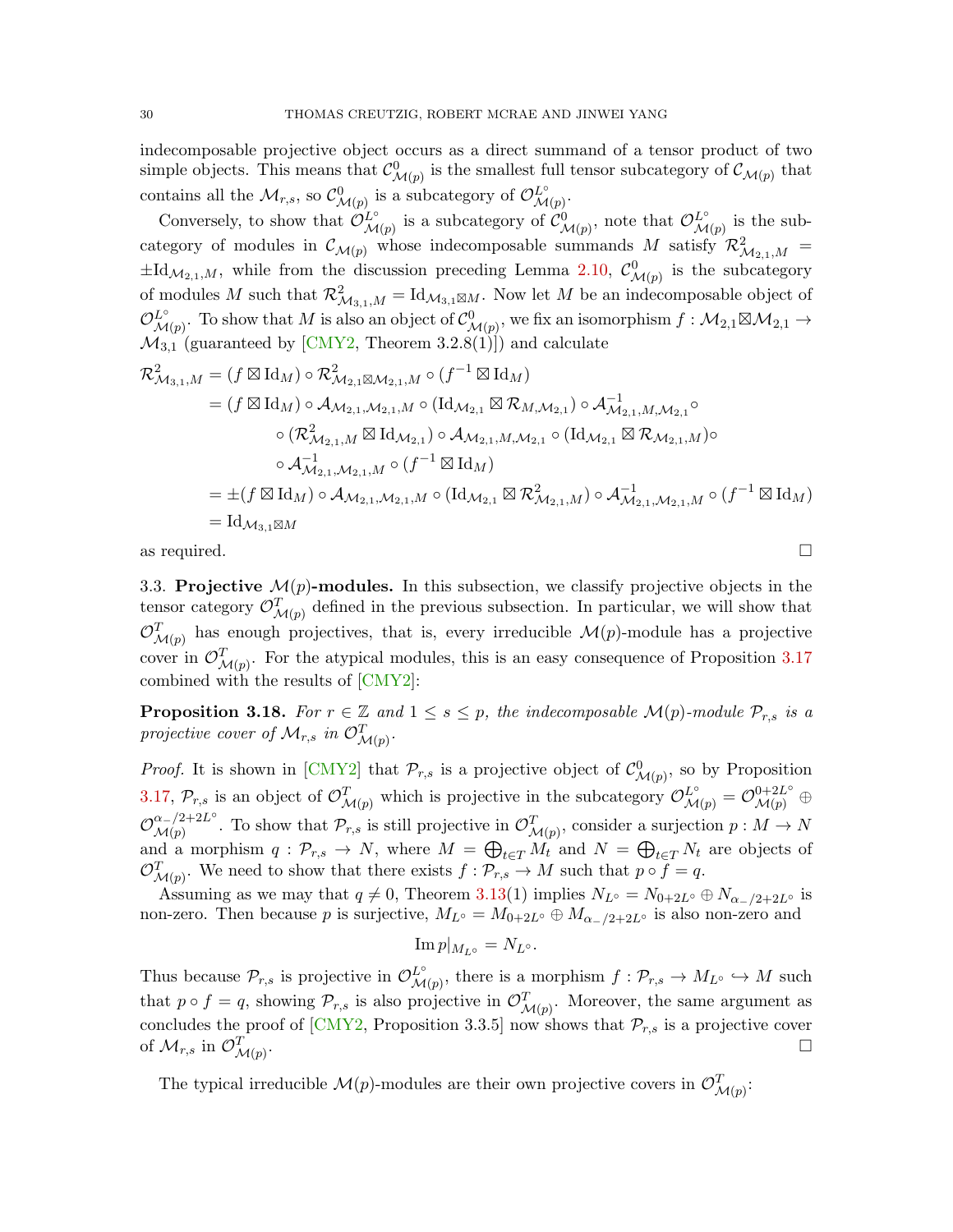<span id="page-30-0"></span>**Theorem 3.19.** For  $\lambda \in (\mathbb{C} \setminus L^{\circ}) \cup \{\alpha_{r,p} | r \in \mathbb{Z}\}\$ , the irreducible  $\mathcal{M}(p)$ -module  $\mathcal{F}_{\lambda}$  is projective in  $\mathcal{O}_{\mathcal{M}(p)}^T$ . In particular,  $\mathcal{F}_{\lambda}$  is its own projective cover in  $\mathcal{O}_{\mathcal{M}(p)}^T$ .

*Proof.* The case  $\lambda = \alpha_{r,p}$  is covered by Proposition [3.18,](#page-29-1) so we assume  $\lambda \in \mathbb{C} \setminus L^{\circ}$ . Since  $\mathcal{F}_{\lambda}$  is simple and every module in  $\mathcal{O}_{\mathcal{M}(p)}^T$  has finite length, a straightforward induction on length implies that it is enough to show that any short exact sequence

<span id="page-30-1"></span>
$$
0 \longrightarrow M \longrightarrow N \longrightarrow \mathcal{F}_{\lambda} \longrightarrow 0 \tag{3.9}
$$

splits when M is simple and N is an object of  $\mathcal{O}_{\mathcal{M}(p)}^T$ .

Let h be the minimal conformal weight of  $M$ , so that  $(3.9)$  can fail to split only when  $h-h_\lambda \in \mathbb{Z}$ . If  $h-h_\lambda \in \mathbb{Z}_+$ , then the top level  $T(N)$  contains  $T(\mathcal{F}_\lambda)$ , so the universal property of generalized Verma  $\mathcal{M}(p)$ -modules implies that N contains a non-zero homomorphic image of  $\mathcal{G}_{\lambda} \cong \mathcal{F}_{\lambda}$  (using Theorem [3.1\)](#page-18-1). That is, N contains  $\mathcal{F}_{\lambda}$  as a submodule and [\(3.9\)](#page-30-1) splits. If  $h_{\lambda} - h \in \mathbb{Z}_+$ , then we can dualize  $(3.9)$  to get an exact sequence

$$
0 \longrightarrow \mathcal{F}_{\alpha_0 - \lambda} \longrightarrow N' \longrightarrow M' \longrightarrow 0.
$$

In this case N' contains a non-zero quotient of  $G(T(M'))$ ; this quotient is isomorphic to either M' or N' since N' has length 2. But since  $M' \ncong \mathcal{F}_{\alpha_0-\lambda}$ , Theorems [3.1](#page-18-1) and [3.6](#page-23-0) show that  $\mathcal{F}_{\alpha_0-\lambda}$  is not a composition factor of  $G(T(M'))$ . Thus N' contains a submodule isomorphic to M', and then  $\overline{N'} \cong \mathcal{F}_{\alpha_0-\lambda} \oplus M'$ . Dualizing again shows that [\(3.9\)](#page-30-1) splits.

It remains to consider  $h = h_{\lambda}$ ; in this case [\(2.7\)](#page-12-1) implies that M is isomorphic to either  $\mathcal{F}_{\lambda}$  or its contragredient  $\mathcal{F}_{\alpha_0-\lambda}$ . If  $M \cong \mathcal{F}_{\alpha_0-\lambda}$ , note that  $\mathcal{F}_{\alpha_0-\lambda} \ncong \mathcal{F}_{\lambda}$  as  $\mathcal{M}(p)$ -modules (since  $\lambda \neq \alpha_{1,p}$ ) while  $L(0)$  acts identically on  $T(\mathcal{F}_{\alpha_0-\lambda})$  and  $T(\mathcal{F}_{\lambda})$ . Thus  $H(0)$  must act by different eigenvalues on  $T(\mathcal{F}_{\alpha_0-\lambda})$  and  $T(\mathcal{F}_{\lambda})$ . If we denote these  $H(0)$ -eigenvalues by  $H_{\alpha_0-\lambda}$  and  $H_{\lambda}$ , respectively, then the top level  $T(M)$  has a basis with respect to which  $H(0)$  and  $L(0)$  act by the matrices

$$
H(0) = \left[ \begin{array}{cc} H_{\alpha_0 - \lambda} & 0 \\ 0 & H_{\lambda} \end{array} \right], \qquad L(0) = \left[ \begin{array}{cc} h_{\lambda} & a \\ 0 & h_{\lambda} \end{array} \right]
$$

for some  $a \in \mathbb{C}$ . Since  $H(0)$  commutes with  $L(0)$  and  $H_{\alpha_0-\lambda} \neq H_\lambda$ , we get  $a = 0$ , so  $T(M) \cong T(\mathcal{F}_{\alpha_0-\lambda}) \oplus T(\mathcal{F}_\lambda)$ . Thus M is a length-2 homomorphic image of the generalized Verma  $\mathcal{M}(p)$ -module  $\mathcal{G}_{\alpha_0-\lambda} \oplus \mathcal{G}_{\lambda} \cong \mathcal{F}_{\alpha_0-\lambda} \oplus \mathcal{F}_{\lambda}$ , and again we see that [\(3.9\)](#page-30-1) splits.

Finally, we need to consider the possibility  $M \cong \mathcal{F}_{\lambda}$ . In this case,  $\mathcal{F}_{\lambda}$  does have a nonsplit self-extension in  $\mathcal{O}_{\mathcal{M}(p)}$ , namely, the H-module  $\mathcal{F}_{\lambda}^{(2)}$  with two-dimensional top level on which  $h(0)$  acts by the matrix

$$
\left[\begin{array}{cc} \lambda & 1 \\ 0 & \lambda \end{array}\right].
$$

Thus it is enough to show that any non-split self-extension of  $\mathcal{F}_{\lambda}$  in  $\mathcal{O}_{\mathcal{M}(p)}$  is isomorphic to  ${\cal F}_{_{\lambda}}^{(2)}$  $\mathcal{F}_{\lambda}^{(2)}$ , and that  $\mathcal{F}_{\lambda}^{(2)}$  $\lambda^{(2)}$  is not an object of  $\mathcal{O}_{\mathcal{M}(p)}^T$ .

First consider any non-split exact sequence

$$
0\longrightarrow \mathcal{F}_{\lambda}\longrightarrow M\longrightarrow \mathcal{F}_{\lambda}\longrightarrow 0
$$

in  $\mathcal{O}_{\mathcal{M}(p)}$ . Then the top level  $T(M)$  has a basis with respect to which  $L(0)$  and  $H(0)$  act by the matrices

$$
L(0) = \begin{bmatrix} h_{\lambda} & a \\ 0 & h_{\lambda} \end{bmatrix}, \qquad H(0) = \begin{bmatrix} H_{\lambda} & b \\ 0 & H_{\lambda} \end{bmatrix}
$$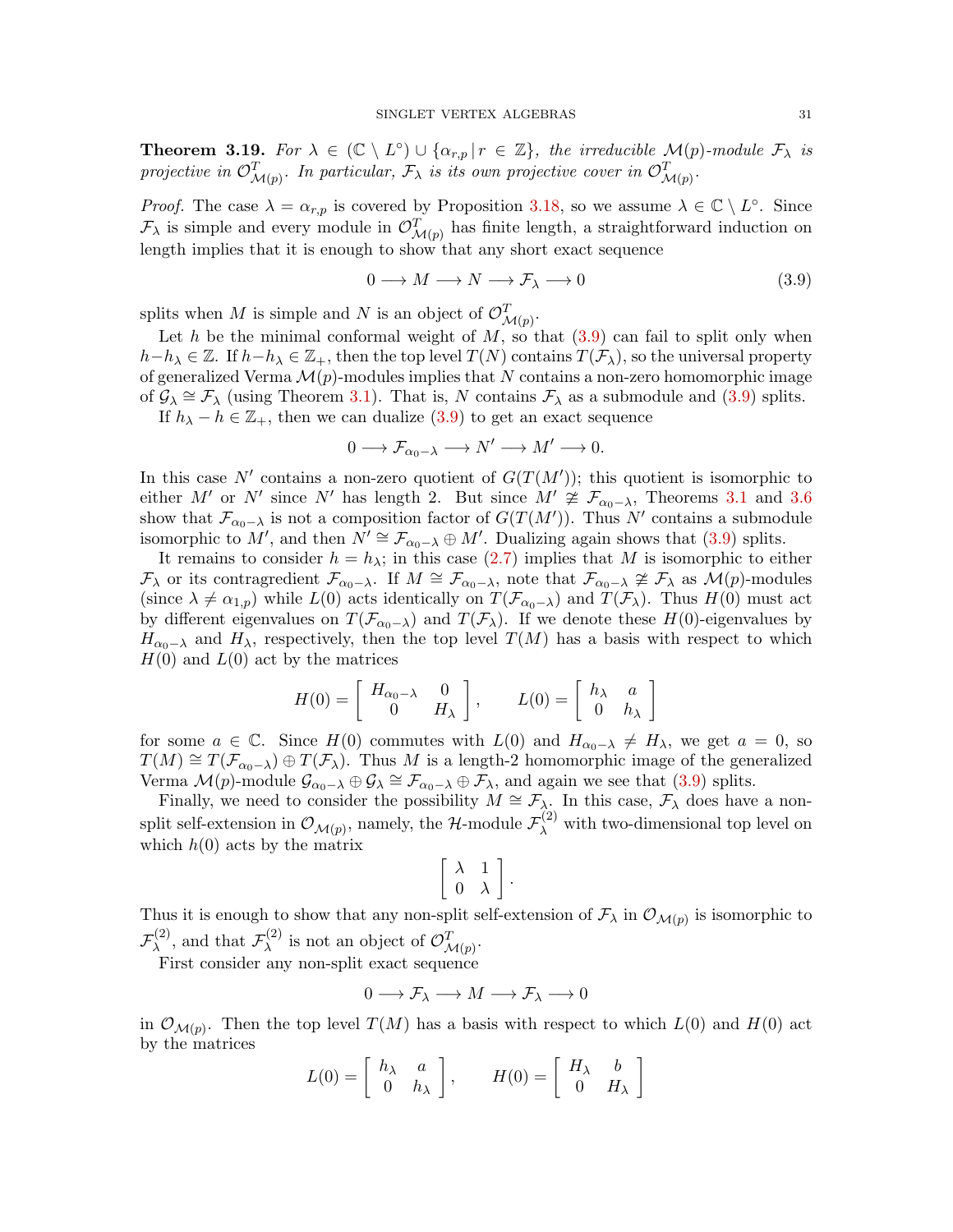for certain  $a, b \in \mathbb{C}$ . Since  $H(0)^2$  is a polynomial in  $L(0)$  by  $(3.6)$ , and since  $H_{\lambda} \neq 0$  (because [\(3.6\)](#page-23-1) shows that  $H_{\lambda} = 0$  only for  $\lambda = \alpha_{1,s}$ ,  $1 \leq s \leq p$ ), it follows that b is completely determined by a. In particular,  $a = 0$  would imply both  $L(0)$  and  $H(0)$  are diagonalizable on  $T(M)$ , which would then imply  $T(M) = T(\mathcal{F}_{\lambda}) \oplus T(\mathcal{F}_{\lambda})$ . By the universal property of generalized Verma  $\mathcal{M}(p)$ -modules, this would imply  $M = \mathcal{F}_{\lambda} \oplus \mathcal{F}_{\lambda}$ . Consequently,  $a \neq 0$ since M is indecomposable, and by adjusting the basis of  $T(M)$  if necessary, we may assume  $a = 1$ . Thus up to isomorphism, there is only one possible  $A(\mathcal{M}(p))$ -module structure on  $T(M)$ . In fact,  $T(M) \cong T(\mathcal{F}_{\lambda}^{(2)})$  $(\lambda^{(2)})$  since  $\mathcal{F}_{\lambda}^{(2)}$  $\lambda^{\left(2\right)}$  is one possible non-split self-extension of  $\mathcal{F}_{\lambda}$ .

Since M has length 2 and both its composition factors intersect  $T(M)$ , we see that M is generated by  $T(M)$ . Then the universal property of generalized Verma  $\mathcal{M}(p)$ -modules applied to the isomorphism  $T(M) \cong T(\mathcal{F}_{\lambda}^{(2)})$  $\lambda$ <sup>(2)</sup>) shows that M is a length-2 quotient of  $G(T(\mathcal{F}^{(2)}_{\lambda}% ,\mathcal{F}^{(3)}_{\lambda}))=\mathcal{F}_{\lambda}^{(2)}$  $\mathcal{L}_{\lambda}^{(2)}$ )). Thus if we can show that  $G(T(\mathcal{F}_{\lambda}^{(2)}))$  $(\lambda^{(2)}_{\lambda})) \cong \mathcal{F}_{\lambda}^{(2)}$  $\mathcal{F}_{\lambda}^{(2)}$ , then it will follow that  $M \cong \mathcal{F}_{\lambda}^{(2)}$ λ as required. In fact, since  $T(\mathcal{F}_\lambda^{(2)})$ (2)) contains  $T(\mathcal{F}_\lambda)$  as an  $A(\mathcal{M}(p))$ -submodule,  $G(T(\mathcal{F}_\lambda^{(2)}))$  $\lambda^{(2)}))$ has a submodule isomorphic to  $\mathcal{G}_{\lambda} \cong \mathcal{F}_{\lambda}$ . Then since  $G(T(\mathcal{F}_{\lambda}^{(2)})$  $\binom{(\lambda)}{\lambda}$ ) is generated by its top level, so is  $G(T(\mathcal{F}_\lambda^{(2)}))$  $(\lambda^{(2)}))/{\mathcal{F}}_{\lambda}$ . But since

$$
T\left(G(T(\mathcal{F}_{\lambda}^{(2)}))/\mathcal{F}_{\lambda}\right)\cong T(\mathcal{F}_{\lambda}),
$$

this means that  $G(T(\mathcal{F}_\lambda^{(2)}))$  $(\lambda^{(2)})/\mathcal{F}_{\lambda}$  is also a homomorphic image of  $\mathcal{G}_{\lambda} \cong \mathcal{F}_{\lambda}$ . This shows that  $G(T(\mathcal{F}^{(2)}_{\lambda}% ,\mathcal{F}^{(3)}_{\lambda}))=\mathcal{F}_{\lambda}^{(2)}$ <sup>(2)</sup>)) is a length-2 self-extension of  $\mathcal{F}_{\lambda}$ . Since by definition  $G(T(\mathcal{F}_{\lambda}^{(2)}))$  $\binom{2}{\lambda}$ ) surjects onto the length-2 self-extension  $\mathcal{F}_{\lambda}^{(2)}$  $\mathcal{L}_{\lambda}^{(2)}$ , we must have  $G(T(\mathcal{F}_{\lambda}^{(2)}))$  $(\lambda^{(2)}_{\lambda})) \cong \mathcal{F}_{\lambda}^{(2)}$  $\lambda^{(2)}$ , as required.

We have now shown that up to isomorphism,  $\mathcal{F}_{\lambda}^{(2)}$  $\lambda^{(2)}$  is the only non-split length-2 extension of  $\mathcal{F}_{\lambda}$  in  $\mathcal{O}_{\mathcal{M}(p)}$ . So to complete the proof of the theorem, we just need to show that  $\mathcal{F}_{\lambda}^{(2)}$ λ is not an object of  $\mathcal{O}_{\mathcal{M}(p)}^T$ . If  $\mathcal{F}_{\lambda}^{(2)}$  were an object of  $\mathcal{O}_{\mathcal{M}(p)}^T$ , then it would be an object of  $\mathcal{O}_{\mathcal{M}(n)}^{\lambda+2L^{\circ}}$  $\mathcal{A}^{+2L^{\circ}}_{\mathcal{M}(p)}$  because it is indecomposable and its composition factors are objects of  $\mathcal{O}_{\mathcal{M}(p)}^{\lambda+2L^{\circ}}$  $\mathcal{M}(p)$  by Proposition [3.16.](#page-28-0) Then Theorem [3.13\(](#page-26-1)3) would imply that  $\mathcal{F}_{\alpha_{1,p}-\lambda} \boxtimes \mathcal{F}_{\lambda}^{(2)}$  $\lambda^{(2)}$  is an object of  ${\cal O}_{M(n)}^{\alpha_{1,p}+2L^{\circ}}$  $\mathcal{M}(p)$ . Now, there is a surjective H-module intertwining operator

$$
\mathcal{Y}: \mathcal{F}_{\alpha_{1,p}-\lambda} \otimes \mathcal{F}_\lambda^{(2)} \longrightarrow \mathcal{F}_{\alpha_{1,p}}^{(2)}[\log x]\{x\}.
$$

As Y is also an  $\mathcal{M}(p)$ -module intertwining operator, it induces an  $\mathcal{M}(p)$ -module surjection

$$
\mathcal{F}_{\alpha_{1,p}-\lambda} \boxtimes \mathcal{F}_\lambda^{(2)} \longrightarrow \mathcal{F}_{\alpha_{1,p}}^{(2)}.
$$

Thus because  $\mathcal{O}_{\mathcal{M}(p)}^T$  is closed under quotients by Theorem [3.13\(](#page-26-1)2),  $\mathcal{F}_{\lambda}^{(2)}$  $\lambda^{(2)}$  an object of  $\mathcal{O}_{\mathcal{M}(p)}^T$ would imply the same for  $\mathcal{F}^{(2)}_{\alpha_{1,p}}$ . But  $\mathcal{F}^{(2)}_{\alpha_{1,p}}$  is not an object of  $\mathcal{O}_{\mathcal{M}(p)}^T$  because  $\mathcal{F}_{\alpha_{1,p}}$  is projective in  $\mathcal{O}_{\mathcal{M}(p)}^T$  by Proposition [3.18.](#page-29-1) So  $\mathcal{F}_{\lambda}^{(2)}$  $\lambda^{(2)}$  is not an object of  $\mathcal{O}_{\mathcal{M}(p)}^T$  either.  $\Box$ 

We conclude this subsection with a useful observation about the subcategories  $\mathcal{O}_{M(n)}^{\lambda+2L^{\circ}}$  $\mathcal{M}(p)$  for  $\lambda \in \mathbb{C} \setminus L^{\circ}$ . By Propositions [3.11](#page-25-2) and [3.16,](#page-28-0) any composition factor of an object in  $\mathcal{O}_{M(n)}^{\lambda+2L^{\circ}}$  $\mathcal{M}(p)$ is isomorphic to some  $\mathcal{F}_{\mu}$  such that  $\lambda - \mu \in 2L^{\circ}$ . Thus an easy induction on length using Theorem [3.19](#page-30-0) yields:

<span id="page-31-0"></span>**Corollary 3.20.** For  $\lambda \in \mathbb{C} \setminus L^{\circ}$ , any object of  $\mathcal{O}_{M(n)}^{\lambda+2L^{\circ}}$  $\mathcal{M}_{\mathcal{M}(p)}^{\lambda+2L^{\infty}}$  is isomorphic to a finite direct sum of Fock modules  $\mathcal{F}_{\mu}$  such that  $\lambda - \mu \in 2L^{\circ}$ .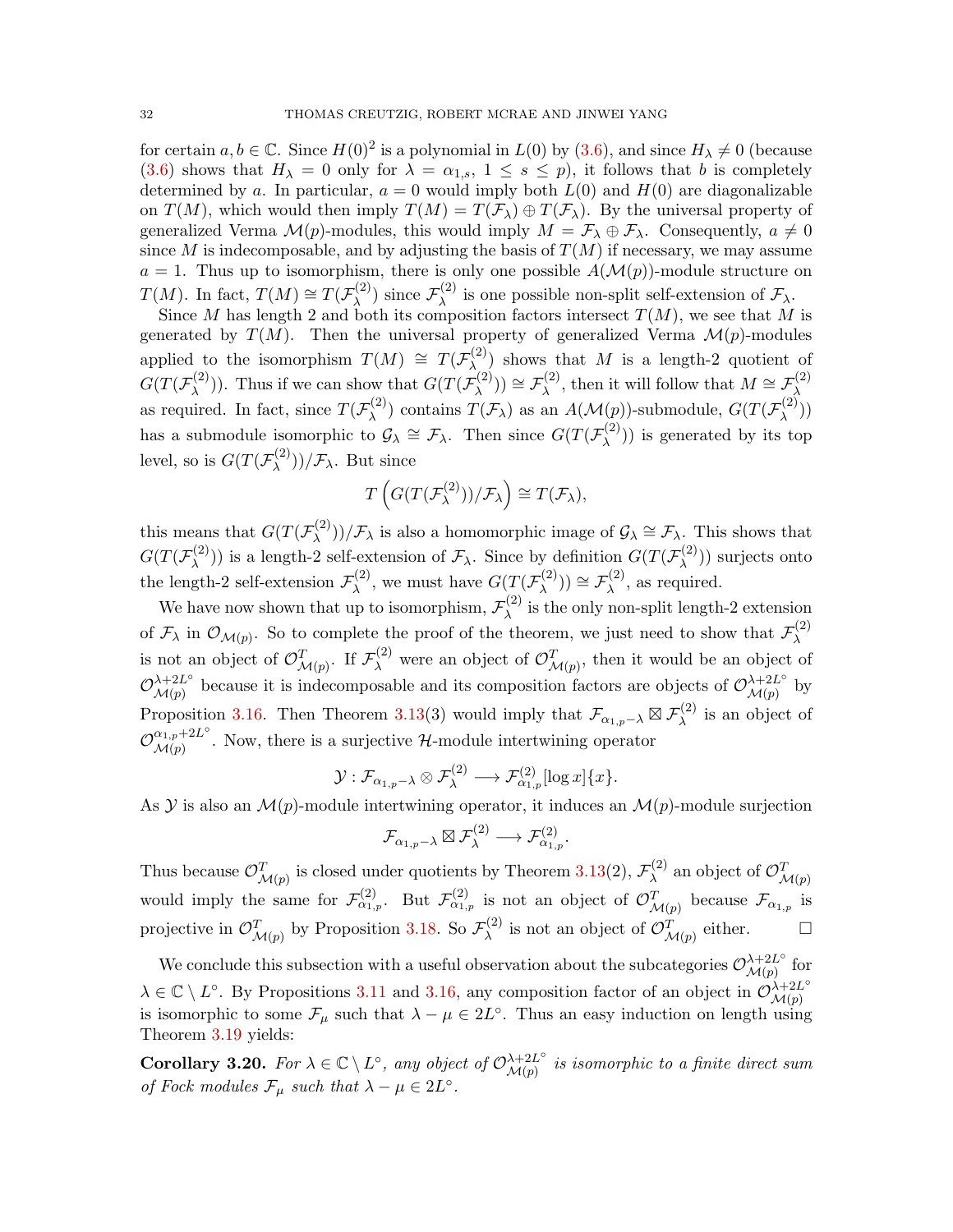#### 4. Fusion rules

<span id="page-32-0"></span>In this section, we compute tensor products in  $\mathcal{O}_{\mathcal{M}(p)}$  involving typical irreducible modules; see [\[CMY2,](#page-60-0) Theorem 5.2.1] for all tensor products involving only atypical irreducible modules and their projective covers.

<span id="page-32-2"></span><span id="page-32-1"></span>4.1. Atypical-typical fusion. We first determine how  $\mathcal{M}_{1,2}$  tensors with typical modules: **Lemma 4.1.** For any  $\lambda \in \mathbb{C} \setminus L^{\circ}$ ,

$$
\mathcal{M}_{1,2}\boxtimes \mathcal{F}_\lambda\cong \mathcal{F}_{\lambda+\alpha_{1,2}}\oplus \mathcal{F}_{\lambda-\alpha_{1,2}}.
$$

*Proof.* By Theorem [3.13\(](#page-26-1)3), Proposition [3.16,](#page-28-0) and Corollary [3.20,](#page-31-0)  $\mathcal{M}_{1,2} \boxtimes \mathcal{F}_{\lambda}$  is a finite direct sum of Fock modules  $\mathcal{F}_{\mu}$  such that  $\lambda + \alpha_{1,2} - \mu \in 2L^{\circ}$ . Since  $\mathcal{M}_{1,2}$  contains  $\mathcal{L}_{1,2}$  as a Vir-submodule by  $(2.12)$ , we have for any such  $\mu$  a linear map

$$
\begin{aligned} I_{\mathcal{M}(p)}&\left(\mathcal{F}_\mu\\ \mathcal{M}_{1,2}\,\mathcal{F}_\lambda\right) \rightarrow I_{\mathcal{L}(p)}\left(\mathcal{F}_\mu\\ \mathcal{L}_{1,2}\,\mathcal{F}_\lambda\right)\\ \mathcal{Y}&\mapsto \mathcal{Y}|_{\mathcal{L}_{1,2}\otimes\mathcal{F}_\lambda} \end{aligned}
$$

Since  $\mathcal{M}_{1,2}$  is an irreducible  $\mathcal{M}(p)$ -module, [\[DL,](#page-61-23) Proposition 11.9] says that this map is injective. Thus because  $\mathcal{F}_{\lambda}$  and  $\mathcal{F}_{\mu}$  are irreducible Vir-modules (since  $\lambda, \mu \notin L^{\circ}$ ), Proposition [2.6](#page-11-1) and Remark [2.7](#page-11-2) imply that the multiplicity of  $\mathcal{F}_{\mu}$  in  $\mathcal{M}_{1,2} \boxtimes \mathcal{F}_{\lambda}$  cannot be greater than 1. Moreover, by Corollary [2.5,](#page-11-0) the multiplicity of  $\mathcal{F}_{\mu}$  can be non-zero only if

$$
h_{\mu} = h_{\lambda} + \frac{p^{-1}}{4} \pm \frac{p^{-1}}{2} \sqrt{4ph_{\lambda} + (p-1)^2}
$$
  
=  $\frac{1}{2}\lambda(\lambda - \alpha_0) + \frac{1}{2}\alpha_{1,2}^2 \pm \frac{\alpha_{1,2}}{\sqrt{2p}} (\sqrt{2p}\lambda - p + 1) = h_{\lambda \pm \alpha_{1,2}}$ 

(for this calculation, note that  $\alpha_{1,2} = -\frac{1}{2}$  $\frac{1}{2}\alpha_{-} = \frac{1}{\sqrt{2}}$  $\frac{1}{2p}$ ). Thus if  $\mathcal{F}_{\mu}$  has non-zero multiplicity (equal to 1) in  $\mathcal{M}_{1,2} \boxtimes \mathcal{F}_\lambda$ , then  $\mu$  is one of  $\lambda \pm \alpha_{1,2}$  or  $\alpha_0 - (\lambda \pm \alpha_{1,2})$ . We can rule out the latter two possibilities because

$$
\lambda + \alpha_{1,2} - (\alpha_0 - \lambda \mp \alpha_{1,2}) \in 2\lambda + 2L^{\circ},
$$

and  $2\lambda + 2L^{\circ}$  is disjoint from  $2L^{\circ}$  since by assumption  $\lambda \notin L^{\circ}$ .

We have now shown that  $\mathcal{M}_{1,2} \boxtimes \mathcal{F}_{\lambda}$  is a submodule of  $\mathcal{F}_{\lambda+\alpha_{1,2}} \oplus \mathcal{F}_{\lambda-\alpha_{1,2}}$ . To show that this direct sum is indeed the tensor product module, we need to demonstrate non-zero  $\mathcal{M}(p)$ -module homomorphisms  $\mathcal{M}_{1,2} \boxtimes \mathcal{F}_{\lambda} \to \mathcal{F}_{\lambda \pm \alpha_{1,2}}$  for both sign choices. First, as in the proof of Lemma [3.15,](#page-27-1) there is a non-zero map  $\mathcal{M}_{1,2} \boxtimes \mathcal{F}_{\lambda} \to \mathcal{F}_{\lambda+\alpha_{1,2}}$  induced by a non-zero H-module intertwining operator of type  $\binom{\mathcal{F}_{\lambda+\alpha_{1,2}}}{\mathcal{F}_{\alpha_{1,2}}\mathcal{F}_{\lambda}}$ , for any  $\lambda \in \mathbb{C} \setminus L^{\circ}$ . To get the second non-zero map, the first case implies that  $\mathcal{F}_{\lambda}^{\gamma}$  is a direct summand of  $\mathcal{M}_{1,2} \boxtimes \mathcal{F}_{\lambda-\alpha_{1,2}}$ . So because  $\mathcal{M}_{1,2}$  is a rigid  $\mathcal{M}(p)$ -module (see [\[CMY2,](#page-60-0) Section 4.2]),

dim Hom<sub>$$
\mathcal{M}(p)
$$</sub> $(\mathcal{M}_{1,2} \boxtimes \mathcal{F}_{\lambda}, \mathcal{F}_{\lambda-\alpha_{1,2}})$  = dim Hom <sub>$\mathcal{M}(p)$</sub>  $(\mathcal{F}_{\lambda}, \mathcal{M}_{1,2} \boxtimes \mathcal{F}_{\lambda-\alpha_{1,2}})$  = 1.  
More concretely, using q to denote an injection  $\mathcal{F}_{\lambda} \hookrightarrow \mathcal{M}_{1,2} \boxtimes \mathcal{F}_{\lambda-\alpha_{1,2}}$ , the composition

$$
\begin{aligned} \mathcal{M}_{1,2}\boxtimes\mathcal{F}_{\lambda} \xrightarrow{\mathrm{Id}_{\mathcal{M}_{1,2}}\boxtimes q} & \mathcal{M}_{1,2}\boxtimes(\mathcal{M}_{1,2}\boxtimes\mathcal{F}_{\lambda-\alpha_{1,2}}) \xrightarrow{\mathcal{A}_{\mathcal{M}_{1,2},\mathcal{M}_{1,2},\mathcal{F}_{\lambda-\alpha_{1,2}}}} (\mathcal{M}_{1,2}\boxtimes\mathcal{M}_{1,2})\boxtimes\mathcal{F}_{\lambda-\alpha_{1,2}} \\ & \xrightarrow{e_{\mathcal{M}_{1,2}}\boxtimes\mathrm{Id}_{\mathcal{F}_{\lambda-\alpha_{1,2}}}} \mathcal{M}_{1,1}\boxtimes\mathcal{F}_{\lambda-\alpha_{1,2}} \xrightarrow{l_{\mathcal{F}_{\lambda-\alpha_{1,2}}}} \mathcal{F}_{\lambda-\alpha_{1,2}} \end{aligned}
$$

is non-zero; here  $e_{\mathcal{M}_{1,2}}$  is the evaluation homomorphism.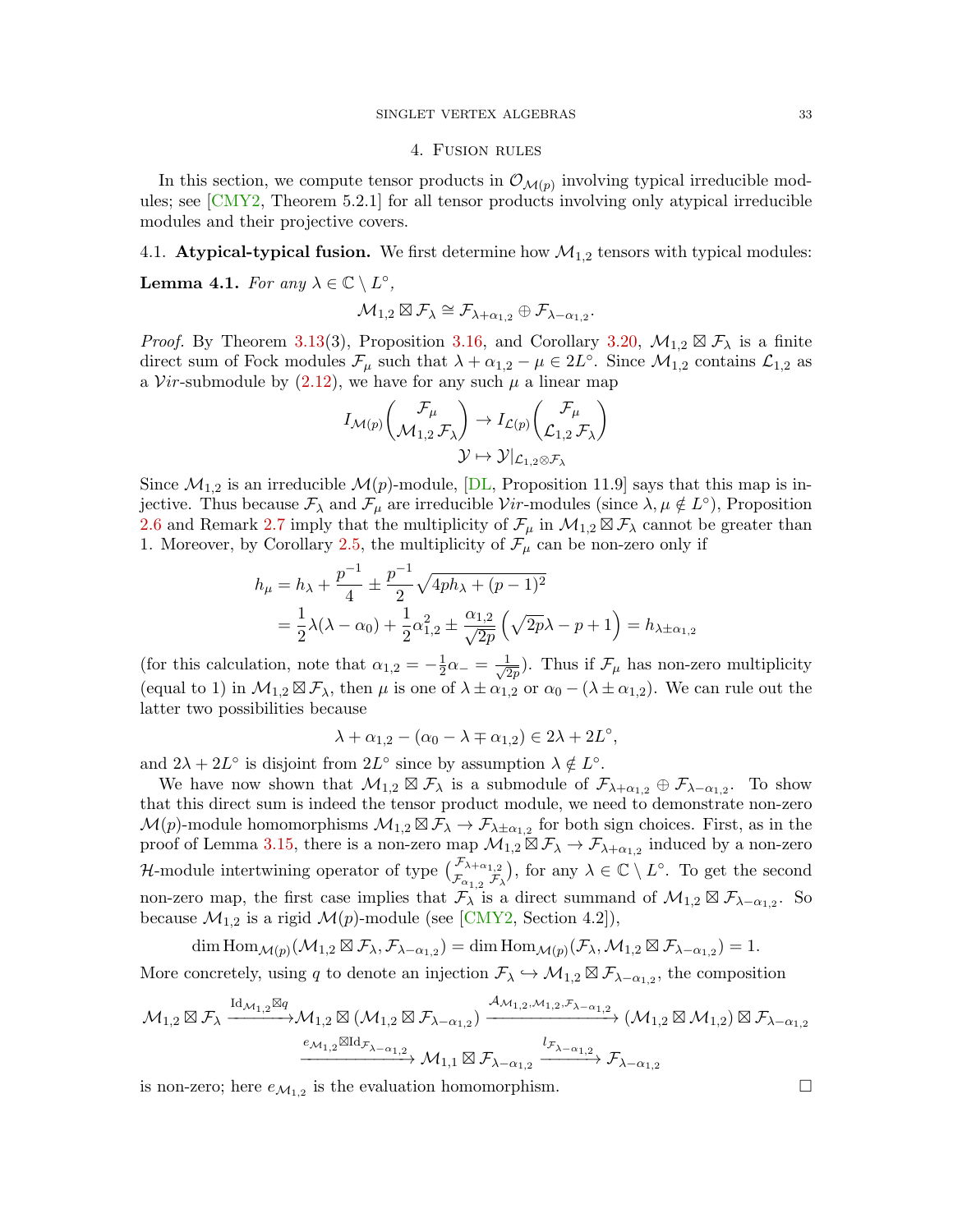We now use Lemmas [3.15](#page-27-1) and [4.1](#page-32-2) to compute how each  $\mathcal{M}_{r,s}$  tensors with the typical Fock modules:

<span id="page-33-0"></span>**Theorem 4.2.** For  $r \in \mathbb{Z}$ ,  $1 \leq s \leq p$ , and  $\lambda \in \mathbb{C} \setminus L^{\circ}$ ,

<span id="page-33-1"></span>
$$
\mathcal{M}_{r,s} \boxtimes \mathcal{F}_{\lambda} \cong \bigoplus_{\ell=0}^{s-1} \mathcal{F}_{\lambda + \alpha_{r,s} + \ell \alpha_{-}}.
$$
\n(4.1)

*Proof.* We prove the  $r = 1$  case first by induction on s. The base case  $s = 1$  is obvious because  $\mathcal{M}_{1,1}$  is the unit object of  $\mathcal{O}_{\mathcal{M}(p)}$  and  $\alpha_{1,1} = 0$ , and the  $s = 2$  case is Lemma [4.1.](#page-32-2) Now suppose we have proved  $(4.1)$  up to some  $s \in \{2, 3, \ldots p-1\}$  and consider  $s+1$ . As in the proof of Lemma [4.1,](#page-32-2)  $\mathcal{M}_{1,s+1} \boxtimes \mathcal{F}_{\lambda}$  is a direct sum of  $\mathcal{F}_{\mu}$  such that  $\lambda + \alpha_{1,s+1} - \mu \in 2L^{\circ}$ , so we just need to determine which  $\mathcal{F}_{\mu}$  appear in the tensor product, and with what multiplicity.

On the one hand, associativity, the fusion rules of [\[CMY2,](#page-60-0) Theorem 3.2.8(2)], and the inductive hypothesis show that  $\mathcal{M}_{1,s+1} \boxtimes \mathcal{F}_{\lambda}$  is a summand of:

$$
\mathcal{M}_{1,2} \boxtimes (\mathcal{M}_{1,s} \boxtimes \mathcal{F}_{\lambda}) \cong (\mathcal{M}_{1,2} \boxtimes \mathcal{M}_{1,s}) \boxtimes \mathcal{F}_{\lambda}
$$

$$
\cong (\mathcal{M}_{1,s+1} \boxtimes \mathcal{F}_{\lambda}) \oplus (\mathcal{M}_{1,s-1} \boxtimes \mathcal{F}_{\lambda})
$$

$$
\cong (\mathcal{M}_{1,s+1} \boxtimes \mathcal{F}_{\lambda}) \oplus \bigoplus_{\ell=0}^{s-2} \mathcal{F}_{\lambda + \alpha_{1,s-1} + \ell \alpha_{-}}.
$$

On the other hand, the inductive hypothesis, Lemma [4.1,](#page-32-2) and the observation  $\alpha_{1,s} \pm \alpha_{1,2} =$  $\alpha_{1,s\pm 1}$  yield

$$
\mathcal{M}_{1,2} \boxtimes (\mathcal{M}_{1,s} \boxtimes \mathcal{F}_{\lambda}) \cong \bigoplus_{\ell=0}^{s-1} \mathcal{M}_{1,2} \boxtimes \mathcal{F}_{\lambda+\alpha_{1,s}+\ell\alpha_{-}} \n\cong \bigoplus_{\ell=0}^{s-1} (\mathcal{F}_{\lambda+\alpha_{1,s}+\alpha_{1,2}+\ell\alpha_{-}} \oplus \mathcal{F}_{\lambda+\alpha_{1,s}-\alpha_{1,2}+\ell\alpha_{-}}) \n\cong \bigoplus_{\ell=0}^{s-1} \mathcal{F}_{\lambda+\alpha_{1,s+1}+\ell\alpha_{-}} \oplus (\mathcal{F}_{\lambda+\alpha_{1,s-1}+(s-1)\alpha_{-}} \oplus \bigoplus_{\ell=0}^{s-2} \mathcal{F}_{\lambda+\alpha_{1,s-1}+\ell\alpha_{-}}).
$$

Comparing these two computations, we see that

$$
\mathcal{M}_{1,s+1}\boxtimes \mathcal{F}_\lambda\cong \mathcal{F}_{\lambda+\alpha_{1,s-1}+(s-1)\alpha_-}\oplus\bigoplus_{\ell=0}^{s-1}\mathcal{F}_{\lambda+\alpha_{1,s+1}+\ell\alpha_-}\cong\bigoplus_{\ell=0}^{s}\mathcal{F}_{\lambda+\alpha_{1,s+1}+\ell\alpha_-}
$$

since  $\alpha_{1,s-1} - \alpha_{-} = \alpha_{1,s+1}$ . This completes the proof of the  $r = 1$  case of [\(4.1\)](#page-33-1).

For general r, we need the identity  $\mathcal{M}_{r,1} \boxtimes \mathcal{M}_{1,s} \cong \mathcal{M}_{r,s}$  proved in [\[CMY2\]](#page-60-0), the  $r = 1$ case of  $(4.1)$ , and Lemma [3.15:](#page-27-1)

$$
\mathcal{M}_{r,s} \boxtimes \mathcal{F}_{\lambda} \cong (\mathcal{M}_{r,1} \boxtimes \mathcal{M}_{1,s}) \boxtimes \mathcal{F}_{\lambda} \cong \mathcal{M}_{r,1} \boxtimes (\mathcal{M}_{1,s} \boxtimes \mathcal{F}_{\lambda})
$$

$$
\cong \bigoplus_{\ell=0}^{s-1} \mathcal{M}_{r,1} \boxtimes \mathcal{F}_{\lambda + \alpha_{1,s} + \ell \alpha_{-}} \cong \bigoplus_{\ell=0}^{s-1} \mathcal{F}_{\lambda + \alpha_{r,1} + \alpha_{1,s} + \ell \alpha_{-}}.
$$

Since  $\alpha_{r,1} + \alpha_{1,s} = \alpha_{r,s}$ , this yields [\(4.1\)](#page-33-1).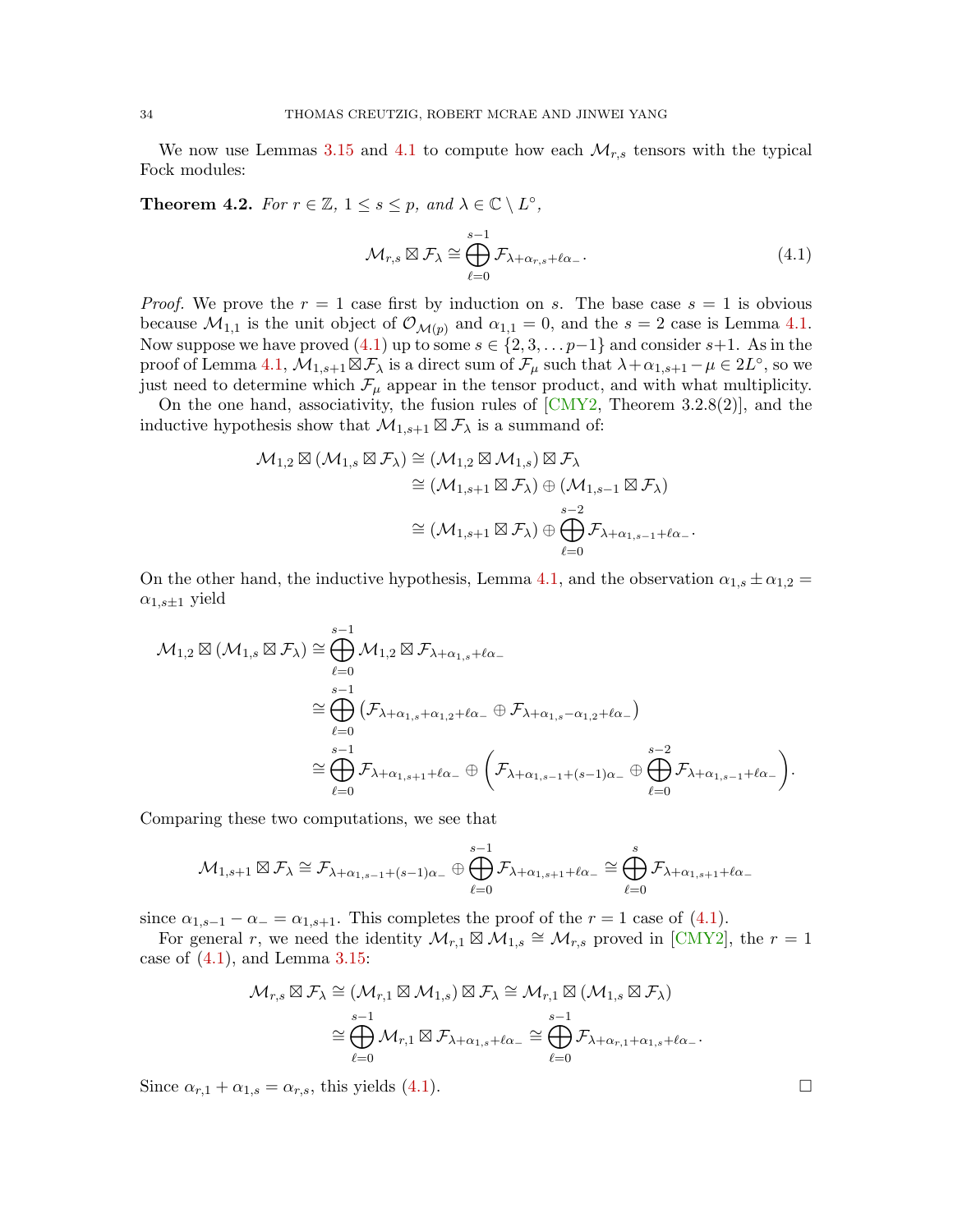We next compute how the projective covers  $\mathcal{P}_{r,s}$  tensor with typical Fock modules, using the preceding theorem and the fusion rules

<span id="page-34-2"></span><span id="page-34-1"></span>
$$
\mathcal{M}_{1,2} \boxtimes \mathcal{P}_{r,s} = \begin{cases} \mathcal{P}_{r,s-1} \oplus \mathcal{P}_{r,s+1} & \text{if } 2 \le s \le p-2 \\ \mathcal{P}_{r,p-2} \oplus 2 \cdot \mathcal{P}_{r,p} & \text{if } s=p-1 \\ \mathcal{P}_{r,p-1} & \text{if } s=p \end{cases}
$$
(4.2)

from  $\lfloor \text{CMY2} \rfloor$ , Theorems 3.2.8(2) and 5.1.4(2). Note that the first case in the above fusion rules is vacuous when  $p = 2, 3$ , and the second case is valid for  $p \geq 3$ .

<span id="page-34-0"></span>**Theorem 4.3.** For  $r \in \mathbb{Z}$ ,  $1 \leq s \leq p-1$ , and  $\lambda \in \mathbb{C} \setminus L^{\circ}$ ,

$$
\mathcal{P}_{r,s} \boxtimes \mathcal{F}_{\lambda} \cong (\mathcal{M}_{r+1,p-s} \boxtimes \mathcal{F}_{\lambda}) \oplus 2 \cdot (\mathcal{M}_{r,s} \boxtimes \mathcal{F}_{\lambda}) \oplus (\mathcal{M}_{r-1,p-s} \boxtimes \mathcal{F}_{\lambda})
$$
  
\n
$$
\cong \bigoplus_{\ell=0}^{p-1} (\mathcal{F}_{\lambda+\alpha_{r,s}+\ell\alpha_{-}} \oplus \mathcal{F}_{\lambda+\alpha_{r-1,p-s}+\ell\alpha_{-}}).
$$
\n(4.3)

*Proof.* We first note that the two formulas given for  $\mathcal{P}_{r,s} \boxtimes \mathcal{F}_{\lambda}$  are equivalent because by the fusion rule [\(4.1\)](#page-33-1) and the identity  $\alpha_{r+1,p-s} = \alpha_{r,s} + s\alpha_{-},$ 

$$
(\mathcal{M}_{r,s} \boxtimes \mathcal{F}_{\lambda}) \oplus (\mathcal{M}_{r+1,p-s} \boxtimes \mathcal{F}_{\lambda})
$$
  
\n
$$
\cong \bigoplus_{\ell=0}^{s-1} \mathcal{F}_{\lambda+\alpha_{r,s}+\ell\alpha_{-}} \oplus \bigoplus_{\ell=0}^{p-s-1} \mathcal{F}_{\lambda+\alpha_{r+1,p-s}+\ell\alpha_{-}} \cong \bigoplus_{\ell=0}^{p-1} \mathcal{F}_{\lambda+\alpha_{r,s}+\ell\alpha_{-}}
$$

for  $r \in \mathbb{Z}, 1 \leq s \leq p-1$ , and  $\lambda \in \mathbb{C} \setminus L^{\circ}$ .

We now prove the theorem by downward induction on s beginning with  $s = p - 1$ . For this case, we use the third case in  $(4.2)$ , associativity, the fusion rule  $(4.1)$ , and Lemma [4.1](#page-32-2) to compute

$$
\mathcal{P}_{r,p-1} \boxtimes \mathcal{F}_{\lambda} \cong (\mathcal{M}_{1,2} \boxtimes \mathcal{M}_{r,p}) \boxtimes \mathcal{F}_{\lambda} \cong \mathcal{M}_{1,2} \boxtimes (\mathcal{M}_{r,p} \boxtimes \mathcal{F}_{\lambda})
$$
  
\n
$$
\cong \mathcal{M}_{1,2} \boxtimes \bigoplus_{\ell=0}^{p-1} \mathcal{F}_{\lambda + \alpha_{r,p} + \ell \alpha_{-}} \cong \bigoplus_{\ell=0}^{p-1} (\mathcal{F}_{\lambda + \alpha_{r,p} - \alpha_{1,2} + \ell \alpha_{-}} \oplus \mathcal{F}_{\lambda + \alpha_{r,p} + \alpha_{1,2} + \ell \alpha_{-}}).
$$

Since

<span id="page-34-3"></span>
$$
\alpha_{r,p} - \alpha_{1,2} = \alpha_{r,p-1}, \qquad \alpha_{r,p} + \alpha_{1,2} = \alpha_{r-1,1},
$$

this proves [\(4.3\)](#page-34-2) for  $s = p - 1$ . This also proves the theorem in the case  $p = 2$ .

For  $p \geq 3$ , we now prove the  $s = p - 2$  case of [\(4.3\)](#page-34-2). On the one hand, the middle case of the fusion rule  $(4.2)$  together with  $(4.1)$  yield

$$
(\mathcal{M}_{1,2} \boxtimes \mathcal{P}_{r,p-1}) \boxtimes \mathcal{F}_{\lambda} \cong (\mathcal{P}_{r,p-2} \boxtimes \mathcal{F}_{\lambda}) \oplus 2 \cdot (\mathcal{M}_{r,p} \boxtimes \mathcal{F}_{\lambda}). \tag{4.4}
$$

On the other hand, the  $s = p - 1$  case of [\(4.3\)](#page-34-2) together with the fusion rules of [\[CMY2,](#page-60-0) Theorem 3.2.8(2)] yield

$$
\mathcal{M}_{1,2} \boxtimes (\mathcal{P}_{r,p-1} \boxtimes \mathcal{F}_{\lambda}) \cong \mathcal{M}_{1,2} \boxtimes ((\mathcal{M}_{r+1,1} \boxtimes \mathcal{F}_{\lambda}) \oplus 2 \cdot (\mathcal{M}_{r,p-1} \boxtimes \mathcal{F}_{\lambda}) \oplus (\mathcal{M}_{r-1,1} \boxtimes \mathcal{F}_{\lambda}))
$$
  
\n
$$
\cong (\mathcal{M}_{r+1,2} \boxtimes \mathcal{F}_{\lambda}) \oplus 2 \cdot (\mathcal{M}_{r,p-2} \boxtimes \mathcal{F}_{\lambda})
$$
  
\n
$$
\oplus 2 \cdot (\mathcal{M}_{r,p} \boxtimes \mathcal{F}_{\lambda}) \oplus (\mathcal{M}_{r-1,2} \boxtimes \mathcal{F}_{\lambda}).
$$
 (4.5)

After comparing the right sides of [\(4.4\)](#page-34-3) and [\(4.5\)](#page-34-4), the Krull-Schmidt Theorem shows that  $\mathcal{P}_{r,p-2} \boxtimes \mathcal{F}_{\lambda}$  has the same indecomposable summands as

<span id="page-34-4"></span>
$$
(\mathcal{M}_{r+1,2}\boxtimes \mathcal{F}_\lambda)\oplus 2\cdot (\mathcal{M}_{r,p-2}\boxtimes \mathcal{F}_\lambda)\oplus (\mathcal{M}_{r-1,2}\boxtimes \mathcal{F}_\lambda),
$$

proving  $(4.3)$  in the case  $s = p - 2$ .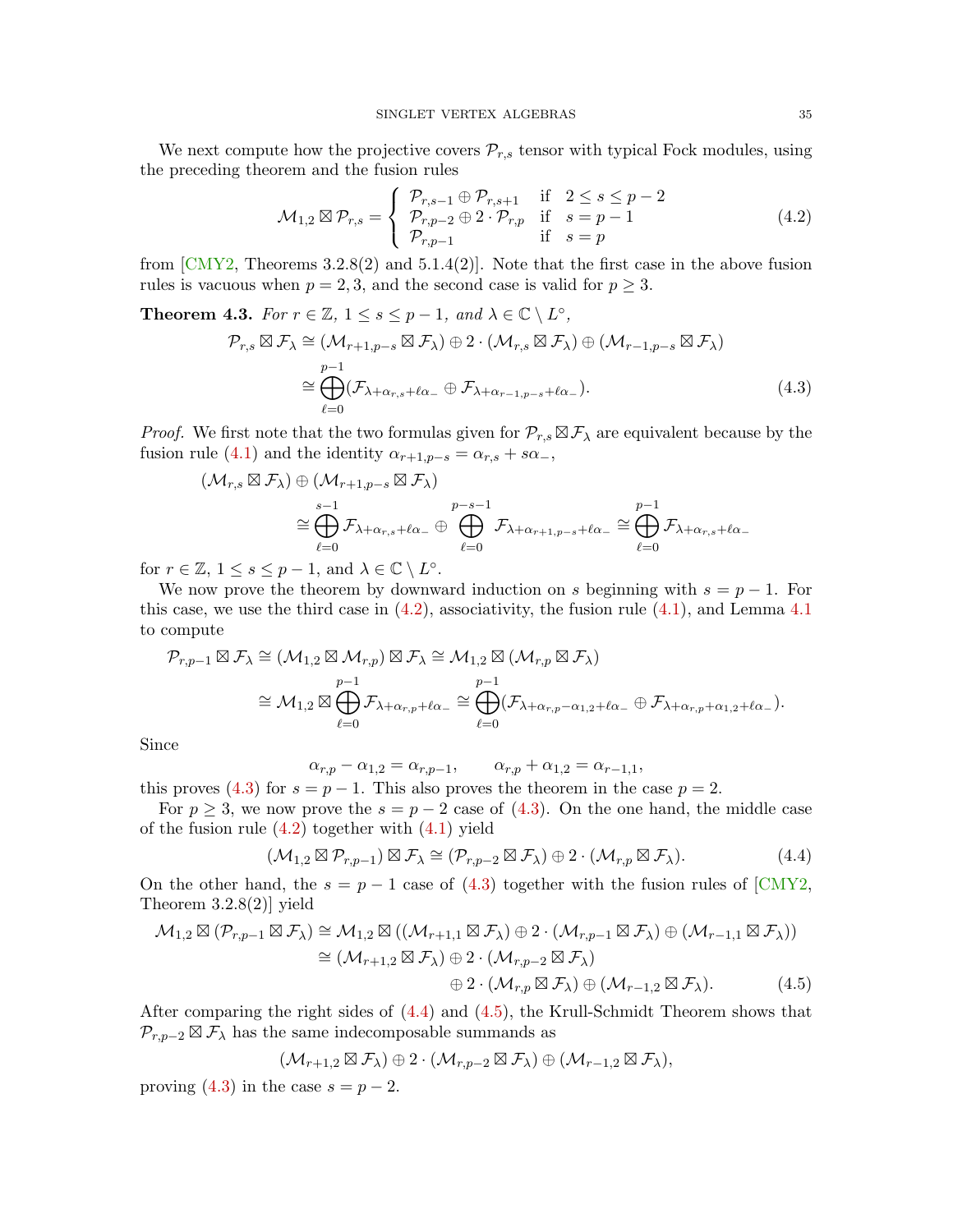Now in general for  $p \geq 4$ , suppose we have proven the s and  $s + 1$  cases of [\(4.3\)](#page-34-2) for some  $s \in \{2,\ldots,p-2\}$ ; we will prove  $(4.3)$  for  $s-1$  using the first case in the fusion rule  $(4.2)$ . On the one hand,

$$
\begin{aligned} &(\mathcal{M}_{1,2}\boxtimes \mathcal{P}_{r,s})\boxtimes \mathcal{F}_{\lambda}\cong (\mathcal{P}_{r,s-1}\boxtimes \mathcal{F}_{\lambda})\oplus (\mathcal{P}_{r,s+1}\boxtimes \mathcal{F}_{\lambda})\\ &\cong (\mathcal{P}_{r,s-1}\boxtimes \mathcal{F}_{\lambda})\oplus (\mathcal{M}_{r+1,p-s-1}\boxtimes \mathcal{F}_{\lambda})\oplus 2\cdot (\mathcal{M}_{r,s+1}\boxtimes \mathcal{F}_{\lambda})\oplus (\mathcal{M}_{r-1,p-s-1}\boxtimes \mathcal{F}_{\lambda}). \end{aligned}
$$

On the other hand,

$$
\mathcal{M}_{1,2} \boxtimes (\mathcal{P}_{r,s} \boxtimes \mathcal{F}_{\lambda}) \cong \mathcal{M}_{1,2} \boxtimes ((\mathcal{M}_{r+1,p-s} \boxtimes \mathcal{F}_{\lambda}) \oplus 2 \cdot (\mathcal{M}_{r,s} \boxtimes \mathcal{F}_{\lambda}) \oplus (\mathcal{M}_{r-1,p-s} \boxtimes \mathcal{F}_{\lambda}))
$$
  
\n
$$
\cong (\mathcal{M}_{r+1,p-s-1} \boxtimes \mathcal{F}_{\lambda}) \oplus (\mathcal{M}_{r+1,p-s+1} \boxtimes \mathcal{F}_{\lambda}) \oplus 2 \cdot (\mathcal{M}_{r,s-1} \boxtimes \mathcal{F}_{\lambda})
$$
  
\n
$$
\oplus 2 \cdot (\mathcal{M}_{r,s+1} \boxtimes \mathcal{F}_{\lambda}) \oplus (\mathcal{M}_{r-1,p-s-1} \boxtimes \mathcal{F}_{\lambda}) \oplus (\mathcal{M}_{r-1,p-s+1} \boxtimes \mathcal{F}_{\lambda}).
$$

Comparing indecomposable summands as before then shows that [\(4.3\)](#page-34-2) indeed holds for  $s-1$ . This proves the theorem.

<span id="page-35-0"></span>4.2. Typical-typical fusion. We now compute  $\mathcal{F}_{\lambda} \boxtimes \mathcal{F}_{\mu}$  for  $\lambda, \mu \in \mathbb{C} \setminus L^{\circ}$  and either  $\lambda + \mu \in L^{\circ}$  or  $\lambda + \mu \notin L^{\circ}$ . The first possibility is covered by the following theorem:

<span id="page-35-1"></span>**Theorem 4.4.** For  $\lambda, \mu \in \mathbb{C} \setminus L^{\circ}$  such that  $\lambda + \mu = \alpha_0 + \alpha_{r,s}$  for some  $r \in \mathbb{Z}$  and  $1 \leq s \leq p$ ,

$$
\mathcal{F}_{\lambda} \boxtimes \mathcal{F}_{\mu} \cong \bigoplus_{\substack{s'=s \\ s'\equiv s \pmod 2}}^{p} \mathcal{P}_{r,s'} \oplus \bigoplus_{\substack{s'=p+2-s \\ s'\equiv p-s \pmod 2}}^{p} \mathcal{P}_{r-1,s'}.
$$

*Proof.* We first determine the simple quotients of  $\mathcal{F}_{\lambda} \boxtimes \mathcal{F}_{\mu}$ , which by Theorem [3.13\(](#page-26-1)3) and Proposition [3.16](#page-28-0) have the form  $\mathcal{M}_{r',s'}$  for  $\alpha_{r',s'} \in \alpha_0 + \alpha_{r,s} + 2L^{\circ}$ . By symmetries of intertwining operators and the fusion rule [\(4.1\)](#page-33-1),

$$
\text{Hom}_{\mathcal{M}(p)}(\mathcal{F}_{\lambda} \boxtimes \mathcal{F}_{\mu}, \mathcal{M}_{r',s'}) \cong I_{\mathcal{M}(p)}\left(\frac{\mathcal{M}_{r',s'}}{\mathcal{F}_{\lambda} \mathcal{F}_{\alpha_0-\lambda+\alpha_{r,s}}}\right) \cong I_{\mathcal{M}(p)}\left(\frac{\mathcal{F}_{\lambda-\alpha_{r,s}}}{\mathcal{M}_{2-r',s'}\mathcal{F}_{\lambda}}\right)
$$
\n
$$
\cong \text{Hom}_{\mathcal{M}(p)}(\mathcal{M}_{2-r',s'} \boxtimes \mathcal{F}_{\lambda}, \mathcal{F}_{\lambda-\alpha_{r,s}}) \cong \bigoplus_{\ell=0}^{s'-1} \text{Hom}_{\mathcal{M}(p)}(\mathcal{F}_{\lambda+\alpha_{2-r',s'}+\ell\alpha_{-}}, \mathcal{F}_{\lambda-\alpha_{r,s}}). \tag{4.6}
$$

Thus  $\text{Hom}_{\mathcal{M}(p)}(\mathcal{F}_\lambda \boxtimes \mathcal{F}_\mu, \mathcal{M}_{r',s'})$  is non-zero (and one-dimensional) if and only

<span id="page-35-3"></span><span id="page-35-2"></span>
$$
\alpha_{2-r',s'} + \ell \alpha_- = -\alpha_{r,s} \tag{4.7}
$$

for some  $\ell \in \{0, \ldots, s'-1\}$ . Let  $S_{r,s}$  denote the set of labels  $(r', s')$  such that  $(4.7)$  holds. From the definitions, [\(4.7\)](#page-35-2) holds if and only if

$$
(r - r')p = s' + s - 2(\ell + 1).
$$

Since  $0 \leq \ell \leq s'-1 < p$ , we have

$$
-p+1 \le s' + s - 2(\ell + 1) \le 2p - 2,
$$

which means that r and  $r-1$  are the only possibilities for r'. If  $r' = r$ , then we get  $\ell + 1 = \frac{s' + s}{2}$  $\frac{+s}{2}$ , which must be an integer no larger than s'. That is,  $(r, s') \in S_{r,s}$  if and only if  $s \leq s' \leq p$  and  $s' \equiv s \pmod{2}$ . If  $r' = r - 1$ , then we get  $\ell + 1 = \frac{s' + s - p}{2}$  $\frac{s-p}{2}$ , which must be a positive integer. That is,  $(r-1, s') \in S_{r,s}$  if and only if  $p+2-s \leq s' \leq p$  and  $s' \equiv p - s \pmod{2}.$ 

Thus the theorem amounts to the claim  $\mathcal{F}_{\lambda} \boxtimes \mathcal{F}_{\mu} \cong \bigoplus_{(r',s') \in S_{r,s}} \mathcal{P}_{r',s'}$ . If  $(r',p) \in S_{r,s}$  for  $r' = r$  or  $r' = r - 1$ , then the non-zero homomorphism  $\mathcal{F}_{\lambda} \boxtimes \mathcal{F}_{\mu} \to \mathcal{M}_{r',p} = \mathcal{P}_{r',p}$  is surjective.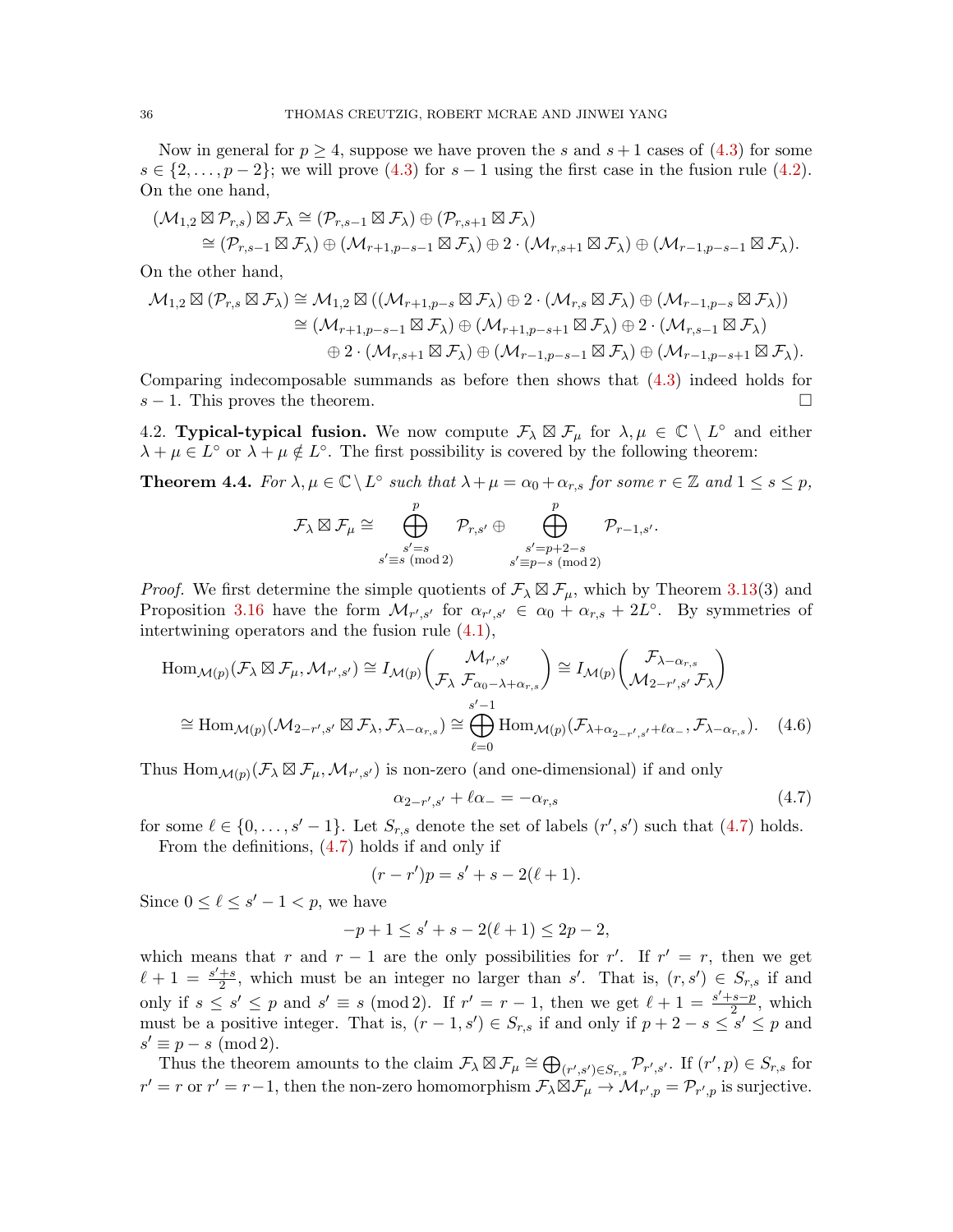Thus because  $\mathcal{P}_{r',p}$  is projective in  $\mathcal{O}_{\mathcal{M}(p)}^T$ , it occurs as a direct summand of  $\mathcal{F}_{\lambda} \boxtimes \mathcal{F}_{\mu}$ . For  $(r', s') \in S_{r,s}$  with  $1 \leq s \leq p-1$ , we can repeat the calculation  $(4.6)$  with  $\mathcal{M}_{r',s'}$  replaced by  $\mathcal{P}_{r',s'}$  and then apply the fusion rule [\(4.3\)](#page-34-2). It follows that there are two linearly independent  $\mathcal{M}(p)$ -module homomorphisms  $\mathcal{F}_{\lambda} \boxtimes \mathcal{F}_{\mu} \to \mathcal{P}_{r',s'}$ . At most one of these homomorphisms has image contained in  $\text{Soc}(\mathcal{P}_{r',s'}) \cong \mathcal{M}_{r',s'}$  since dim  $\text{Hom}_{\mathcal{M}(p)}(\mathcal{F}_{\lambda} \boxtimes \mathcal{F}_{\mu}, \mathcal{M}_{r',s'}) = 1$  for such  $(r', s')$ . Thus from the Loewy diagram [\(2.15\)](#page-15-0) of  $\mathcal{P}_{r', s'}$ , the second linearly independent homomorphism  $\mathcal{F}_{\lambda} \boxtimes \mathcal{F}_{\mu} \to \mathcal{P}_{r',s'}$  is either surjective or has image containing at least one of  $\mathcal{M}_{r'+1,p-s'}$  as simple quotient. But the latter option is impossible: it would imply  $\text{Hom}_{\mathcal{M}(p)}(\mathcal{F}_\lambda \boxtimes \mathcal{F}_\mu, \mathcal{M}_{r' \pm 1, p-s'}) \neq 0$ , whereas it is easy to see that if  $(r', s') \in S_{r,s}$ , then  $(r' \pm 1, p - s') \notin S_{r,s}$ . Consequently, there is a surjective map  $\mathcal{F}_{\lambda} \boxtimes \mathcal{F}_{\mu} \to \mathcal{P}_{r',s'}$  for all  $(r', s') \in S_{r,s}$ , and then  $\mathcal{P}_{r',s'}$  occurs as a summand of  $\mathcal{F}_{\lambda} \boxtimes \mathcal{F}_{\mu}$  by projectivity.

Since  $\mathcal{F}_{\lambda} \boxtimes \mathcal{F}_{\mu}$  is a finite-length  $\mathcal{M}(p)$ -module and  $\mathcal{P}_{r',s'}$  is an indecomposable direct summand for any  $(r', s') \in S_{r,s}$ , there exists for each such  $(r', s')$  a decomposition of  $\mathcal{F}_{\lambda} \boxtimes \mathcal{F}_{\mu}$  into a direct sum of indecomposable submodules that includes  $\mathcal{P}_{r',s'}$ . Then because the indecomposable submodules appearing in such a decomposition are unique up to isomorphism by the Krull-Schmidt Theorem, and because the  $\mathcal{P}_{r',s'}$  for different  $(r',s')$  are non-isomorphic,  $\mathcal{F}_{\lambda} \boxtimes \mathcal{F}_{\mu} \cong X \oplus \bigoplus_{(r',s') \in S_{r,s}} \mathcal{P}_{r',s'}$  for some X. Thus for any  $r'' \in \mathbb{Z}$  and  $1 \leq s'' \leq p$ ,

$$
\mathrm{Hom}_{\mathcal{M}(p)}(\mathcal{F}_{\lambda} \boxtimes \mathcal{F}_{\mu}, \mathcal{M}_{r'',s''}) \cong \mathrm{Hom}_{\mathcal{M}(p)}(X, \mathcal{M}_{r'',s''}) \oplus \bigoplus_{(r',s') \in S_{r,s}} \mathrm{Hom}_{\mathcal{M}(p)}(\mathcal{P}_{r',s'}, \mathcal{M}_{r'',s''}).
$$

But since

$$
\dim \text{Hom}_{\mathcal{M}(p)}(\mathcal{F}_{\lambda} \boxtimes \mathcal{F}_{\mu}, \mathcal{M}_{r'',s''}) = \begin{cases} 1 & \text{if } (r'', s'') \in S_{r,s} \\ 0 & \text{if } (r'', s'') \notin S_{r,s} \end{cases}
$$

and since

$$
\dim \mathrm{Hom}_{\mathcal{M}(p)}(\mathcal{P}_{r',s'},\mathcal{M}_{r'',s''}) = \delta_{(r',s'),(r'',s'')},
$$

this means  $\text{Hom}_{\mathcal{M}(p)}(X, \mathcal{M}_{r'',s''}) = 0$  for all  $r'' \in \mathbb{Z}$  and  $1 \leq s'' \leq p$ . Since X is a (finitelength) module in  $\mathcal{O}_{M(n)}^{\alpha_0+\alpha_{r,s}+2L^{\circ}}$  $\mathcal{M}(p)$   $\mathcal{M}(p)$ , it follows that  $X = 0$ . This proves the theorem.

It is worth recording the  $r = s = 1$  case of the preceding theorem as a corollary:

<span id="page-36-1"></span>Corollary 4.5. For  $\lambda \in \mathbb{C} \setminus L^{\circ}$ ,  $\mathcal{F}_{\lambda} \boxtimes \mathcal{F}_{\alpha_0-\lambda} \cong \bigoplus_{s \text{ odd}} \mathcal{P}_{1,s}$ .

Using this corollary and the fusion rule  $(4.3)$ , we also prove the following lemma that we will need for the next theorem:

<span id="page-36-0"></span>Lemma 4.6. For  $\lambda, \mu \in \mathbb{C} \setminus L^{\circ}$ ,

$$
(\mathcal{F}_{\lambda} \boxtimes \mathcal{F}_{\mu}) \boxtimes \mathcal{F}_{\alpha_0-\mu} \cong \bigoplus_{\ell,\ell'=0}^{p-1} \mathcal{F}_{\lambda+\alpha_0+(\ell+\ell')\alpha_{-}}.
$$

Proof. We calculate

$$
\begin{split} (\mathcal{F}_{\lambda} \boxtimes \mathcal{F}_{\mu}) \boxtimes \mathcal{F}_{\alpha_0-\mu} &\cong \mathcal{F}_{\lambda} \boxtimes (\mathcal{F}_{\mu} \boxtimes \mathcal{F}_{\alpha_0-\mu}) \\ &\cong \bigoplus_{s \text{ odd}} (\mathcal{P}_{1,s} \boxtimes \mathcal{F}_{\lambda}) \cong \bigoplus_{s \text{ odd}} \bigoplus_{\ell=0}^{p-1} (\mathcal{F}_{\lambda+\alpha_{1,s}+\ell\alpha_{-}}[\oplus \mathcal{F}_{\lambda+\alpha_{0,p-s}+\ell\alpha_{-}}]), \end{split}
$$

where the summand in brackets does not occur for  $s = p$  (in case p is odd). Since

$$
\alpha_{1,s} = \alpha_0 + \left(p - \frac{s+1}{2}\right)\alpha_-, \qquad \alpha_{0,p-s} = \alpha_0 + \frac{s-1}{2}\alpha_-,
$$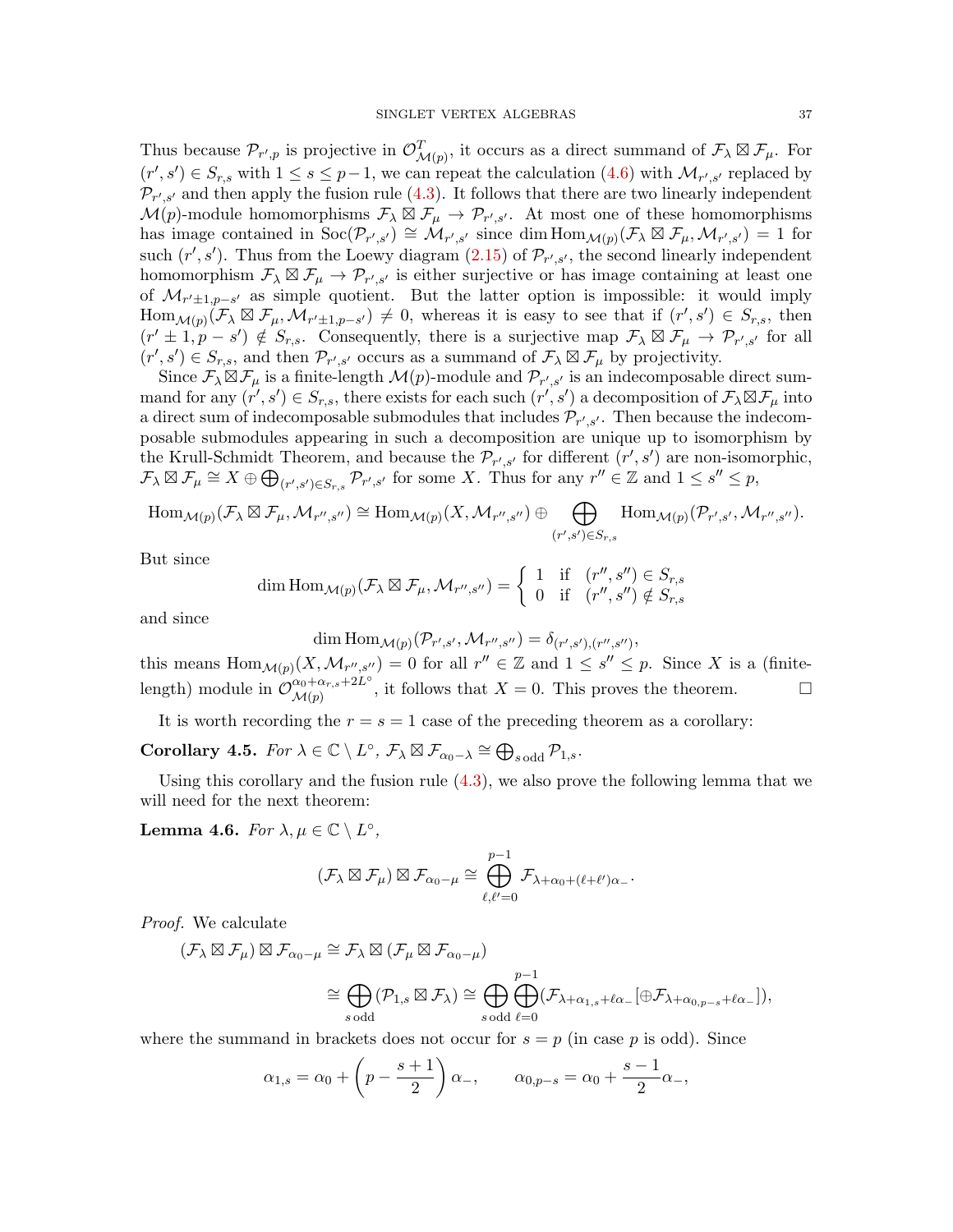we have

$$
\bigoplus_{s \text{ odd}} (\mathcal{F}_{\lambda + \alpha_{1,s} + \ell \alpha_{-}}[\oplus \mathcal{F}_{\lambda + \alpha_{0,p-s} + \ell \alpha_{-}}]) = \bigoplus_{\ell'=0}^{p-1} \mathcal{F}_{\lambda + \alpha_{0} + (\ell + \ell')\alpha_{-}}
$$

for all  $\ell$ , proving the lemma.

It remains to compute  $\mathcal{F}_{\lambda} \boxtimes \mathcal{F}_{\mu}$  when  $\lambda + \mu \notin L^{\circ}$ :

<span id="page-37-0"></span>**Theorem 4.7.** For  $\lambda, \mu \in \mathbb{C} \setminus L^{\circ}$  such that  $\lambda + \mu \in \mathbb{C} \setminus L^{\circ}$ ,

$$
\mathcal{F}_{\lambda} \boxtimes \mathcal{F}_{\mu} \cong \bigoplus_{\ell=0}^{p-1} \mathcal{F}_{\lambda+\mu+\ell\alpha_{-}}.
$$

Proof. First we claim that

$$
\mathcal{F}_{\lambda} \boxtimes \mathcal{F}_{\mu} \cong \bigoplus_{\ell=0}^{2(p-1)} a_{\ell}(\lambda,\mu) \mathcal{F}_{\lambda+\mu+\ell\alpha_{-}} \tag{4.8}
$$

for certain multiplicities  $a_{\ell}(\lambda, \mu)$ . The theorem will then reduce to showing that  $a_{\ell}(\lambda, \mu) = 1$ for  $\ell \in \{0, \ldots, p-1\}$  and vanishes otherwise. To prove the claim, note that Heisenberg fusion rules and projectivity of  $\mathcal{F}_{\lambda}$  in  $\mathcal{O}_{\mathcal{M}(p)}^T$  imply that  $\mathcal{F}_{\lambda}$  is a direct summand of  $\mathcal{F}_{\lambda+\mu-\alpha_0}\boxtimes\mathcal{F}_{\alpha_0-\mu}$ :

$$
\mathcal{F}_{\lambda+\mu-\alpha_0}\boxtimes \mathcal{F}_{\alpha_0-\mu}\cong \mathcal{F}_{\lambda}\oplus X
$$

for some  $X$ . Then using Lemma [4.6,](#page-36-0)

$$
(\mathcal{F}_{\lambda} \boxtimes \mathcal{F}_{\mu}) \oplus (X \boxtimes \mathcal{F}_{\mu}) \cong (\mathcal{F}_{\lambda + \mu - \alpha_0} \boxtimes \mathcal{F}_{\alpha_0 - \mu}) \boxtimes \mathcal{F}_{\mu} \cong \bigoplus_{\ell, \ell' = 0}^{p-1} \mathcal{F}_{\lambda + \mu + (\ell + \ell')\alpha_{-}},
$$

proving [\(4.8\)](#page-37-1). It remains to determine the coefficients  $a_{\ell}(\lambda, \mu)$ .

Each  $a_{\ell}(\lambda, \mu) \leq 1$  since  $\mathcal{F}_{\lambda}, \mathcal{F}_{\mu}$ , and  $\mathcal{F}_{\lambda+\mu+\ell\alpha_{-}}$  are simple Virasoro Verma modules, and thus dim  $I_{\mathcal{L}(p)}\binom{\mathcal{F}_{\lambda+\mu+\ell\alpha_{-}}}{\mathcal{F}_{\lambda}\mathcal{F}_{\mu}}$  = 1 (recall Remark [2.7\)](#page-11-2). Now by Lemma [4.6](#page-36-0) again,

$$
\bigoplus_{\ell,\ell'=0}^{p-1} \mathcal{F}_{\lambda+\alpha_0+(\ell+\ell')\alpha_-} \cong (\mathcal{F}_{\lambda} \boxtimes \mathcal{F}_{\mu}) \boxtimes \mathcal{F}_{\alpha_0-\mu}
$$
\n
$$
\cong \bigoplus_{\ell=0}^{2(p-1)} a_{\ell}(\lambda,\mu) (\mathcal{F}_{\lambda+\mu+\ell\alpha_-} \boxtimes \mathcal{F}_{\alpha_0-\mu})
$$
\n
$$
\cong \bigoplus_{\ell,\ell'=0}^{2(p-1)} a_{\ell}(\lambda,\mu) a_{\ell'}(\lambda+\mu+\ell\alpha_-,\alpha_0-\mu) \mathcal{F}_{\lambda+\alpha_0+(\ell+\ell')\alpha_-}.
$$
\n(4.9)

In particular, for  $0 \le n \le p-1$ , we get the identity

<span id="page-37-3"></span><span id="page-37-2"></span>
$$
\sum_{\ell+\ell'=n} a_{\ell}(\lambda,\mu) a_{\ell'}(\lambda+\mu+\ell\alpha_{-},\alpha_0-\mu) = n+1.
$$
 (4.10)

We prove that  $a_{\ell}(\lambda, \mu) = 1$  for  $\ell \in \{0, \ldots, p - 1\}$  by induction on  $\ell$ . The case  $\ell = 0$  follows from the  $n = 0$  case of [\(4.10\)](#page-37-2) (that is, from  $a_0(\lambda, \mu)a_0(\lambda + \mu, \alpha_0 - \mu) = 1$ ), or from the fact that there is a Heisenberg intertwining operator of type  $\binom{\mathcal{F}_{\lambda+\mu}}{\mathcal{F}_{\lambda}}$ . Now assume that

<span id="page-37-1"></span>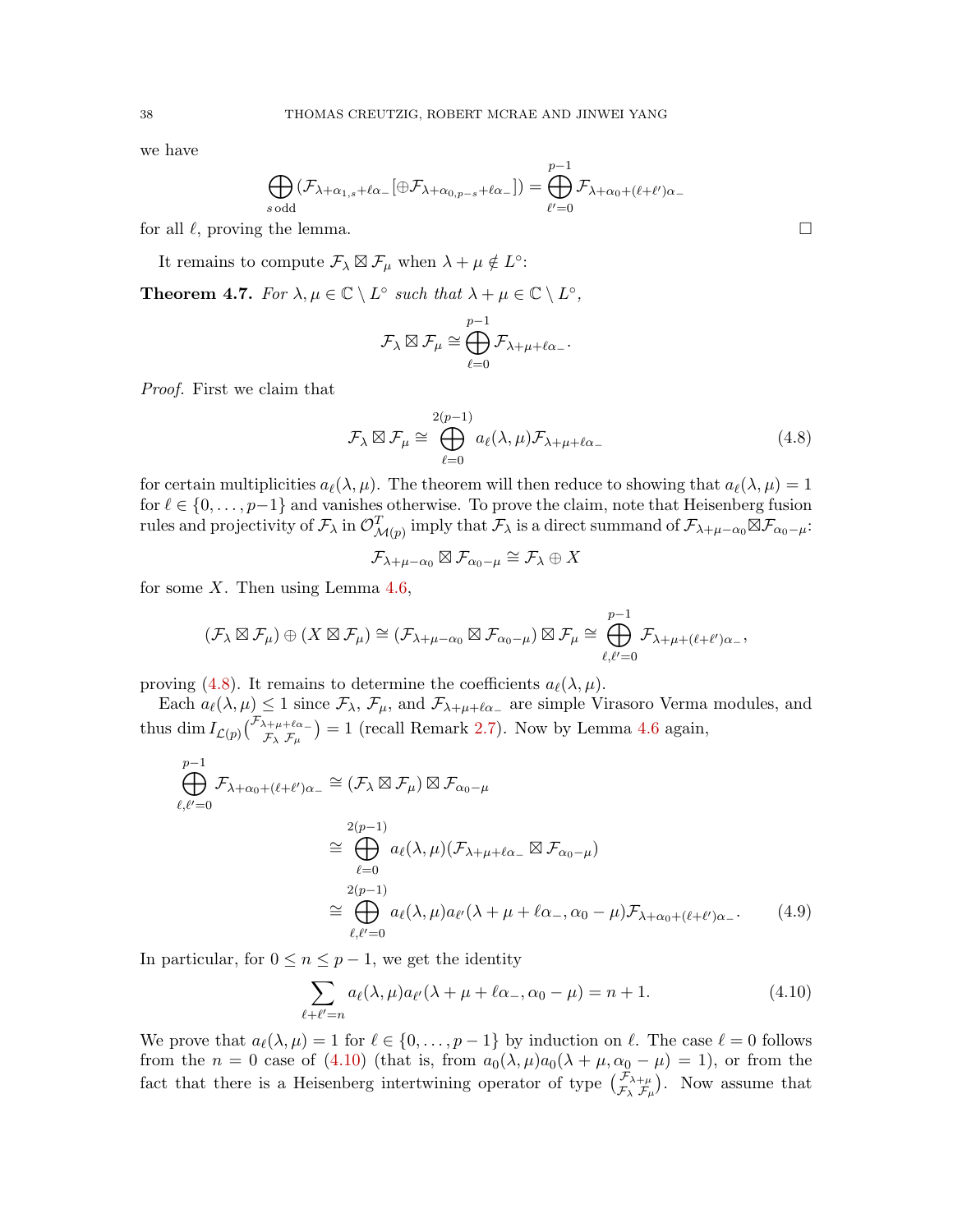$a_{\ell}(\lambda, \mu) = 1$  for  $\ell \in \{0, \ldots, n - 1\}$  and  $n \leq p - 1$ . Then [\(4.10\)](#page-37-2) together with the induction hypothesis and  $a_0(\lambda + \mu + n\alpha_-, \alpha_0 - \mu) = 1$  yields

$$
a_n(\lambda, \mu) + \sum_{\ell'=0}^{n-1} a_{\ell'}(\lambda + \mu + (n - \ell')\alpha_-, \alpha_0 - \mu) = n + 1.
$$

Since all coefficients are 0 or 1, the only possibility is  $a_n(\lambda, \mu) = 1 = a_{\ell'}(\lambda + \mu + \ell \alpha_-, \alpha_0 - \mu)$ . Thus  $a_{\ell}(\lambda, \mu) = 1$  for  $\ell \in \{0, \ldots, p-1\}$  and any  $\lambda, \mu$  such that  $\lambda, \mu, \lambda + \mu \notin L^{\circ}$ . In particular,  $a_{\ell}(\lambda+\mu+\ell\alpha_-, \alpha_0-\mu) = 1$  for  $\ell, \ell' \in \{0, \ldots, p-1\}$ . Thus [\(4.9\)](#page-37-3) can only hold if  $a_{\ell}(\lambda, \mu) = 0$ for  $\ell > p - 1$ .

### 5. Rigidity

<span id="page-38-0"></span>In this section, we show that the tensor categories  $\mathcal{O}_{\mathcal{M}(p)}$  and  $\mathcal{O}_{\mathcal{M}(p)}^T$  are rigid. Thanks to [\[CMY2,](#page-60-0) Theorem 4.4.1], it is enough to show that all simple  $\mathcal{M}(p)$ -modules are rigid. We already showed in [\[CMY2\]](#page-60-0) that the atypical irreducible modules  $\mathcal{M}_{r,s}$  for  $r \in \mathbb{Z}$ ,  $1 \leq s \leq p$ are rigid, so it remains to consider the typical Fock modules  $\mathcal{F}_{\lambda}$  for  $\lambda \in \mathbb{C} \setminus L^{\circ}$ . The idea is to choose evaluations  $e_{\lambda}: \mathcal{F}_{\alpha_0-\lambda} \boxtimes \mathcal{F}_{\lambda} \to \mathcal{M}_{1,1}$  and coevaluations  $i_{\lambda}: \mathcal{M}_{1,1} \to \mathcal{F}_{\lambda} \boxtimes \mathcal{F}_{\alpha_0-\lambda}$ in such a way that (at least one matrix coefficient of) the rigidity composition

$$
\mathcal{F}_{\lambda} \xrightarrow{l_{\mathcal{F}_{\lambda}}^{-1}} \mathcal{M}_{1,1} \boxtimes \mathcal{F}_{\lambda} \xrightarrow{i_{\lambda} \boxtimes \mathrm{Id}_{\mathcal{F}_{\lambda}}} (\mathcal{F}_{\lambda} \boxtimes \mathcal{F}_{\alpha_{0}-\lambda}) \boxtimes \mathcal{F}_{\lambda} \xrightarrow{\mathrm{Id}_{\mathcal{F}_{\lambda}} \boxtimes e_{\lambda}} \mathcal{F}_{\lambda} \xrightarrow{\mathrm{Id}_{\mathcal{F}_{\lambda}} \boxtimes e_{\lambda}} \mathcal{F}_{\lambda} \boxtimes \mathcal{M}_{1,1} \xrightarrow{r_{\mathcal{F}_{\lambda}}} \mathcal{F}_{\lambda}
$$

depends analytically on  $\lambda$ . Since this composition is non-zero for  $\lambda = \alpha_{r,p}, r \in \mathbb{Z}$ , it does not vanish identically and thus will be non-zero on a dense open set of  $\lambda$ . We will then use the fusion rules of the previous section to prove rigidity for all  $\lambda$ . We begin with the construction of suitable evaluation and coevaluation candidates.

<span id="page-38-1"></span>5.1. Evaluation and coevaluation for typical Fock modules. For all  $\lambda \in \mathbb{C}$ , we fix a non-zero lowest conformal weight vector  $v_{\lambda} \in \mathcal{F}_{\lambda}$  of conformal weight  $h_{\lambda} = \frac{1}{2}$  $\frac{1}{2}\lambda(\lambda-\alpha_0)$ , and we identify  $\mathcal{F}_{\alpha_0-\lambda}$  as the contragredient of  $\mathcal{F}_{\lambda}$  via the unique non-degenerate H-invariant bilinear form

<span id="page-38-2"></span>
$$
\langle \cdot, \cdot \rangle : \mathcal{F}_{\alpha_0 - \lambda} \times \mathcal{F}_\lambda \to \mathbb{C}
$$

such that  $\langle v_{\alpha_0-\lambda}, v_\lambda \rangle = 1$ . We will prove that  $\mathcal{F}_\lambda$  is a rigid  $\mathcal{M}(p)$ -module with dual  $\mathcal{F}_{\alpha_0-\lambda}$ .

We first need an evaluation  $e_{\lambda}: \mathcal{F}_{\alpha_0-\lambda} \boxtimes \mathcal{F}_{\lambda} \to \mathcal{M}_{1,1}$ . By intertwining operator symme-tries from [\[HLZ2,](#page-61-15) Equations 3.77 and 3.87], we get an intertwining operator  $A_0(\Omega_0(Y_{\mathcal{F}_{\alpha_0-\lambda}}))$ of type  $\binom{\mathcal{M}_{1,1}'}{\mathcal{F}_{\alpha_0-\lambda}\mathcal{F}_{\lambda}}$ . Identifying  $\mathcal{M}_{1,1}' \cong \mathcal{M}_{1,1}$  via the non-degenerate invariant bilinear form  $(\cdot, \cdot)$  such that  $(1, 1) = 1$ ,  $A_0(\Omega_0(Y_{\mathcal{F}_{\alpha_0-\lambda}}))$  becomes the intertwining operator of type  $\binom{\mathcal{M}_{1,1}}{\mathcal{F}_{\alpha_0-\lambda}\mathcal{F}_{\lambda}}$  such that

$$
(v, A_0(\Omega_0(Y_{\mathcal{F}_{\alpha_0-\lambda}}))(w', x)w) = \langle Y_{\mathcal{F}_{\alpha_0-\lambda}}(v, -x^{-1})e^{xL(1)}x^{-2L(0)}e^{\pi iL(0)}w', e^{xL(1)}w \rangle \qquad (5.1)
$$

for  $v \in M_{1,1}$ ,  $w \in \mathcal{F}_{\lambda}$ , and  $w' \in \mathcal{F}_{\alpha_0-\lambda}$ . To simplify the dependence on  $\lambda$ , we rescale by setting  $\mathcal{E}_{\lambda} = e^{-\pi i h_{\lambda}} A_0(\Omega_0(Y_{\mathcal{F}_{\alpha_0-\lambda}}))$ . Then from [\(5.1\)](#page-38-2) and the scaling  $(1, 1) = 1$ ,

<span id="page-38-3"></span>
$$
\mathcal{E}_{\lambda}(v_{\alpha_0-\lambda},x)v_{\lambda} \in x^{-2h_{\lambda}}\big(1+x\mathcal{M}_{1,1}[[x]]\big). \tag{5.2}
$$

Now the universal property of vertex algebraic tensor products yields a unique evaluation  $e_{\lambda}$ :  $\mathcal{F}_{\alpha_0-\lambda} \boxtimes \mathcal{F}_{\lambda} \to \mathcal{M}_{1,1}$  such that  $e_{\lambda} \circ \mathcal{Y}_{\alpha_0-\lambda} = \mathcal{E}_{\lambda}$ , where  $\mathcal{Y}_{\alpha_0-\lambda}$  denotes the tensor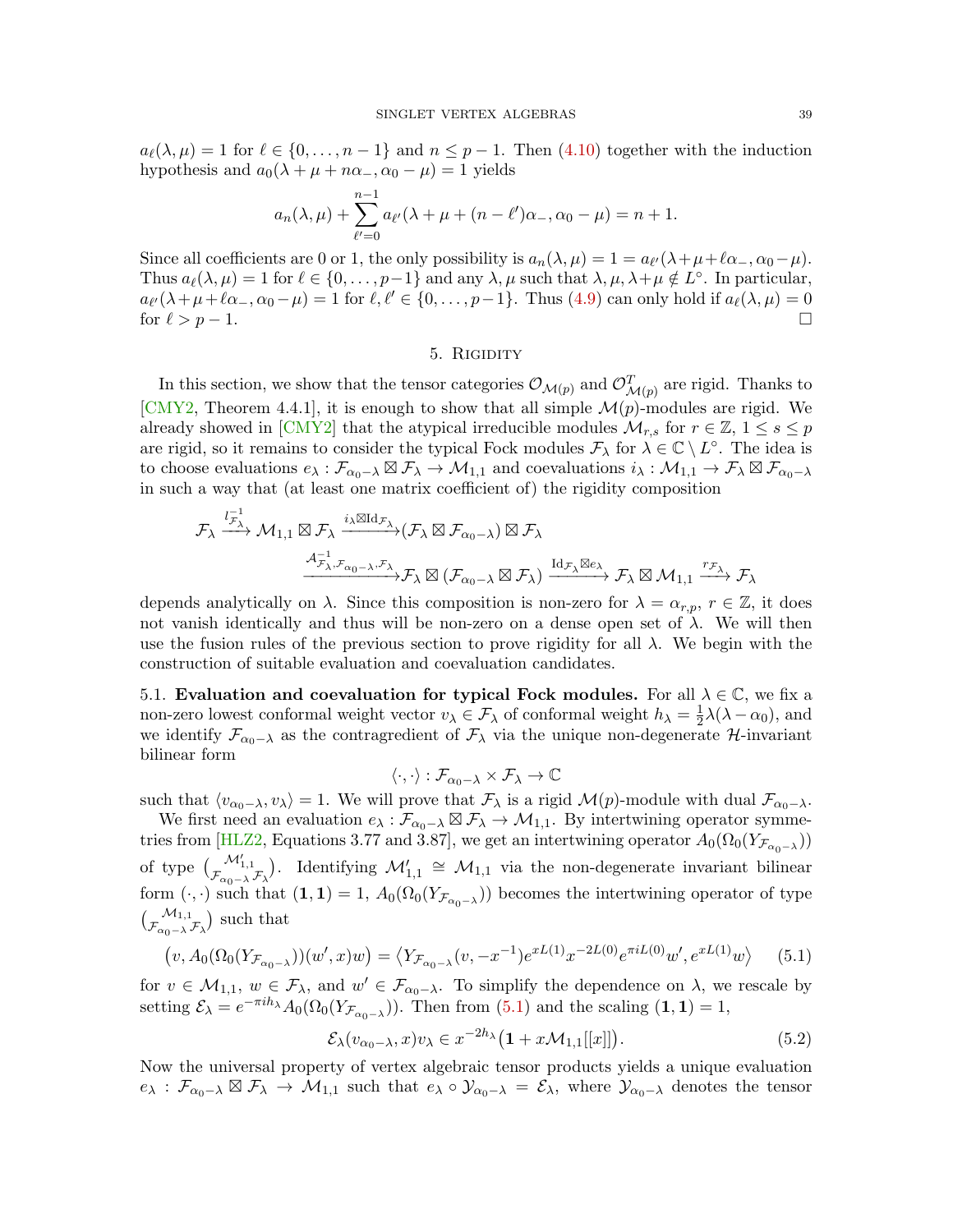product intertwining operator of type  $\binom{\mathcal{F}_{\alpha_0-\lambda}\boxtimes\mathcal{F}_{\lambda}}{\mathcal{F}}$  $\mathcal{F}_{\lambda}(\mathcal{F}_{\alpha_0-\lambda}^{\alpha_0-\lambda})$ . Likewise,  $\mathcal{Y}_{\lambda}$  denotes the tensor product intertwining operator of type  $\binom{\mathcal{F}_{\lambda} \boxtimes \mathcal{F}_{\alpha_0-\lambda}}{\mathcal{F}_{\alpha_0-\lambda}}$  $\mathcal{F}_{\lambda}$ ⊠ $\mathcal{F}_{\alpha_0-\lambda}$  $\left.\mathcal{F}_{\lambda}$   $\mathcal{F}_{\alpha_0-\lambda}\right)$ .

Next we construct a coevaluation  $i_{\lambda}: \mathcal{M}_{1,1} \to \mathcal{F}_{\lambda} \boxtimes \mathcal{F}_{\alpha_0-\lambda}$  in the case that  $\mathcal{F}_{\lambda}$  is simple as an  $\mathcal{M}(p)$ -module, that is,  $\lambda \in (\mathbb{C} \setminus L^{\circ}) \cup \{\alpha_{r,p} | r \in \mathbb{Z}\}$ . Certainly a unique (up to scale) non-zero such map exists because the fusion rule

$$
\mathcal{F}_\lambda \boxtimes \mathcal{F}_{\alpha_0-\lambda} \cong \bigoplus_{s \text{ odd}} \mathcal{P}_{1,s}
$$

of Corollary [4.5](#page-36-1) and the structure of  $\mathcal{P}_{1,1}$  as an  $\mathcal{M}(p)$ -module shows that  $\mathcal{F}_{\lambda} \boxtimes \mathcal{F}_{\alpha_0-\lambda}$  contains a unique submodule isomorphic to  $\mathcal{M}_{1,1}$ . (Corollary [4.5](#page-36-1) also holds for  $\lambda = \alpha_{r,p}, r \in \mathbb{Z}$ , by the  $r' = 2 - r$ ,  $s = s' = p$  case of the fusion rules in [\[CMY2,](#page-60-0) Theorem 5.2.1(1)].) However, we would like to choose  $i_{\lambda}$  in such a way that its dependence on  $\lambda$  is not too arbitrary. To choose a suitable  $i_{\lambda}$ , note first that

$$
L(0)(\mathcal{P}_{1,1})_{[0]} \subseteq \mathrm{Soc}(\mathcal{P}_{1,1})_{[0]} \cong (\mathcal{M}_{1,1})_{[0]} = \mathbb{C} \mathbf{1},
$$

so we might at first attempt to define  $i_\lambda$  such that  $i_\lambda(1)$  is the coefficient of  $x^{-2h_\lambda}$  in  $L(0)$  $\mathcal{Y}_\lambda(v_\lambda, x)v_{\alpha_0-\lambda}$  (since this coefficient is a vector in  $(\mathcal{F}_\lambda \boxtimes \mathcal{F}_{\alpha_0-\lambda})_{[0]}$ ). But this will not work because  $(\mathcal{P}_{1,s})_{[0]}$  might be non-zero for some  $s \neq 1$ , so that the coefficient of  $x^{-2h_\lambda}$  in  $\mathcal{Y}_{\lambda}(v_{\lambda},x)v_{\alpha_0-\lambda}$  might involve a contribution from such  $\mathcal{P}_{1,s}$ . The next lemma, whose proof uses the higher-level Zhu algebras  $A_N(\mathcal{M}(p))$  of [\[DLM\]](#page-61-14), provides a way to filter out such unwanted contributions; recall that for  $v \in \mathcal{M}(p)$ ,  $o(v)$  is the component of an  $\mathcal{M}(p)$ -module vertex operator that preserves conformal weights:

**Lemma 5.1.** There exists  $v \in \mathcal{M}(p)$ , independent of  $\lambda$ , such that for all  $\lambda \in (\mathbb{C} \setminus L^{\circ}) \cup$  $\{\alpha_{r,p} | r \in \mathbb{Z}\},\$ 

$$
o(v) \cdot \operatorname{Res}_{x} x^{2h_{\lambda}-1} \mathcal{Y}_{\lambda}(v_{\lambda}, x) v_{\alpha_0-\lambda} \in (\mathcal{F}_{\lambda} \boxtimes \mathcal{F}_{\alpha_0-\lambda})_{[0]}
$$

generates the unique submodule of  $\mathcal{F}_{\lambda} \boxtimes \mathcal{F}_{\alpha_0-\lambda}$  isomorphic to  $\mathcal{M}_{1,1}$ .

*Proof.* First,  $(\mathcal{F}_{\lambda} \boxtimes \mathcal{F}_{\alpha_0-\lambda})_{[0]}$  is an  $A_N(\mathcal{M}(p))$ -module for  $N = \left| \frac{(p-1)^2}{4p} \right|$  $\frac{(-1)^2}{4p}$  since  $h_{1,p} = -\frac{(p-1)^2}{4p}$ 4p is the minimum of all conformal weights  $h_{1,s}$ . By Corollary [4.5,](#page-36-1) there is an  $A_N(\mathcal{M}(p))$ module isomorphism

$$
f_{\lambda} : (\mathcal{F}_{\lambda} \boxtimes \mathcal{F}_{\alpha_0-\lambda})_{[0]} \longrightarrow \bigoplus_{s \text{ odd}} (\mathcal{P}_{1,s})_{[0]}.
$$

Then since

$$
L(0)(\mathcal{P}_{1,s})_{[0]} \subseteq \mathrm{Soc}(\mathcal{P}_{1,s})_{[0]} \cong (\mathcal{M}_{1,s})_{[0]},
$$

for each s, we have

$$
L(0) \cdot \operatorname{Res}_{x} x^{2h_{\lambda}-1} \mathcal{Y}_{\lambda}(v_{\lambda}, x) v_{\alpha_{0}-\lambda} \in S
$$

where S is an  $A_N(\mathcal{M}(p))$ -submodule of  $(\mathcal{F}_\lambda \boxtimes \mathcal{F}_{\alpha_0-\lambda})_{[0]}$  isomorphic to  $\bigoplus_{s \text{ odd}} (\mathcal{M}_{1,s})_{[0]}$ .

As each  $\mathcal{M}_{1,s}$  is a simple  $\mathcal{M}(p)$ -module, S is a semisimple  $A_N(\mathcal{M}(p))$ -module. Moreover, the distinct non-zero  $(\mathcal{M}_{1,s})_{[0]}$  are non-isomorphic  $A_N(\mathcal{M}(p))$ -modules: If  $(\mathcal{M}_{1,s})_{[0]} \cong$  $(\mathcal{M}_{1,s})_{[0]}$ , then  $\mathcal{M}_{1,s}$  and  $\mathcal{M}_{1,s'}$  are both simple quotients of the generalized Verma  $\mathcal{M}(p)$ module  $G_N((\mathcal{M}_{1,s})_{[0]})$ . So recalling from Subsection [2.1](#page-6-1) that  $G_N((\mathcal{M}_{1,s})_{[0]})$  has a unique simple quotient,  $\mathcal{M}_{1,s} \cong \mathcal{M}_{1,s'}$  as desired. Now by the Jacobson Density Theorem, there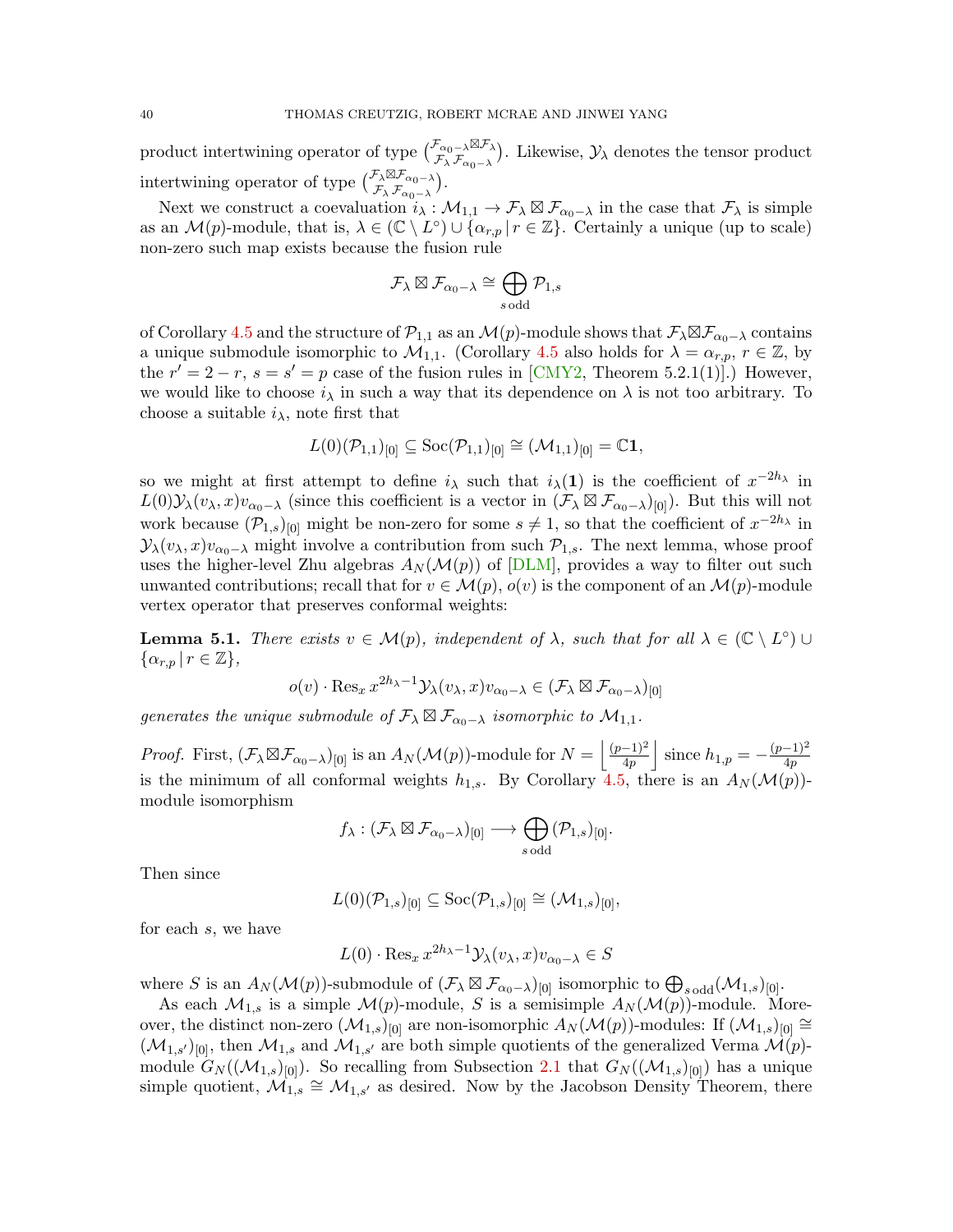exists  $[u] \in A_N(\mathcal{M}(p))$  (independent of  $\lambda$ ) such that  $o(u)$  acts on  $\bigoplus_{s \text{ odd}} (\mathcal{M}_{1,s})_{[0]}$  by  $\bigoplus_{s \text{ odd}} \delta_{s,1} \mathrm{Id}_{(\mathcal{M}_{1,s})_{[0]}}.$  So taking  $v \in \mathcal{M}(p)$  such that  $[v] = [u][\omega]$  in  $A_N(\mathcal{M}(p)),$ 

$$
o(v) \cdot \operatorname{Res}_x x^{2h_{\lambda}-1} \mathcal{Y}_{\lambda}(v_{\lambda}, x) v_{\alpha_0-\lambda} = o(u)L(0) \cdot \operatorname{Res}_x x^{2h_{\lambda}-1} \mathcal{Y}_{\lambda}(v_{\lambda}, x) v_{\alpha_0-\lambda}
$$
  

$$
= (f_{\lambda}^{-1} \circ o(u) \circ f_{\lambda}) \left( L(0) \cdot \operatorname{Res}_x x^{2h_{\lambda}-1} \mathcal{Y}_{\lambda}(v_{\lambda}, x) v_{\alpha_0-\lambda} \right)
$$
  

$$
= (f_{\lambda}^{-1} \circ p_1 \circ f_{\lambda}) \left( L(0) \cdot \operatorname{Res}_x x^{2h_{\lambda}-1} \mathcal{Y}_{\lambda}(v_{\lambda}, x) v_{\alpha_0-\lambda} \right)
$$

where  $p_1: \bigoplus_{s \text{ odd}} P_{1,s} \to P_{1,1}$  is the  $\mathcal{M}(p)$ -module projection. Consequently,

$$
o(v) \cdot \operatorname{Res}_{x} x^{2h_{\lambda}-1} \mathcal{Y}_{\lambda}(v_{\lambda}, x) v_{\alpha_0-\lambda}
$$

is a vector of conformal weight 0 in the  $\mathcal{M}(p)$ -submodule of  $\mathcal{F}_{\lambda} \boxtimes \mathcal{F}_{\alpha_0-\lambda}$  isomorphic to  $\mathcal{M}_{1,1}$ .

We still need to show that  $o(v) \cdot \text{Res}_x x^{2h_\lambda-1} \mathcal{Y}_\lambda(v_\lambda, x) v_{\alpha_0-\lambda} \neq 0$ . To do so, observe that

$$
e_{\alpha_0-\lambda}\left(\operatorname{Res}_x x^{2h_{\lambda}-1}\mathcal{Y}_{\lambda}(v_{\lambda},x)v_{\alpha_0-\lambda}\right)=\mathbf{1}\neq 0
$$

by [\(5.2\)](#page-38-3). Thus because  $f_{\lambda}^{-1}$  $\lambda^{-1}((\mathcal{P}_{1,s})_{[0]}) \subseteq \text{Ker }e_{\alpha_0-\lambda}$  for  $s > 1$ , we must have

$$
f_{\lambda}
$$
 $\left( Res_x x^{2h_{\lambda}-1} \mathcal{Y}_{\lambda}(v_{\lambda}, x) v_{\alpha_0-\lambda} \right) \notin \text{Ker } p_1.$ 

Moreover,  $(p_1 \circ f_\lambda)$   $(\text{Res}_x x^{2h_\lambda-1} \mathcal{Y}_\lambda(v_\lambda, x) v_{\alpha_0-\lambda})$  is not in the maximal proper submodule of  $\mathcal{P}_{1,1}$  because this submodule is contained in the kernel of any homomorphism to  $\mathcal{P}_{1,1} \rightarrow$  $\mathcal{M}_{1,1}$ . Thus by the structure of  $\mathcal{P}_{1,1}$ ,

$$
L(0)(p_1 \circ f_\lambda) \left( \operatorname{Res}_x x^{2h_\lambda - 1} \mathcal{Y}_\lambda(v_\lambda, x) v_{\alpha_0 - \lambda} \right) \neq 0,
$$

and then

$$
o(v) \cdot \operatorname{Res}_x x^{2h_{\lambda}-1} \mathcal{Y}_{\lambda}(v_{\lambda}, x) v_{\alpha_0-\lambda} = (f_{\lambda}^{-1} \circ p_1 \circ f_{\lambda}) \left( L(0) \cdot \operatorname{Res}_x x^{2h_{\lambda}-1} \mathcal{Y}_{\lambda}(v_{\lambda}, x) v_{\alpha_0-\lambda} \right)
$$
  
=  $f_{\lambda}^{-1} \left( L(0)(p_1 \circ f_{\lambda}) (\operatorname{Res}_x x^{2h_{\lambda}-1} \mathcal{Y}_{\lambda}(v_{\lambda}, x) v_{\alpha_0-\lambda}) \right) \neq 0$   
as well.

For  $\lambda \in (\mathbb{C} \setminus L^{\circ}) \cup \{\alpha_{r,p} | r \in \mathbb{Z}\},\$  we now have a non-zero coevaluation candidate

$$
i_{\lambda}: \mathcal{M}_{1,1} \to \mathcal{F}_{\lambda} \boxtimes \mathcal{F}_{\alpha_0 - \lambda}
$$

$$
\mathbf{1} \mapsto o(v) \cdot \operatorname{Res}_{x} x^{2h_{\lambda} - 1} \mathcal{Y}_{\lambda}(v_{\lambda}, x) v_{\alpha_0 - \lambda},
$$

with  $v \in \mathcal{M}(p)$  as in the preceding lemma. We can rewrite the formula for  $i_{\lambda}$  using the commutator formula [\(2.2\)](#page-8-1); for  $j \in \mathbb{N}$ , we use  $\pi_j$  to denote the projection from  $\mathcal{M}(p)$  to the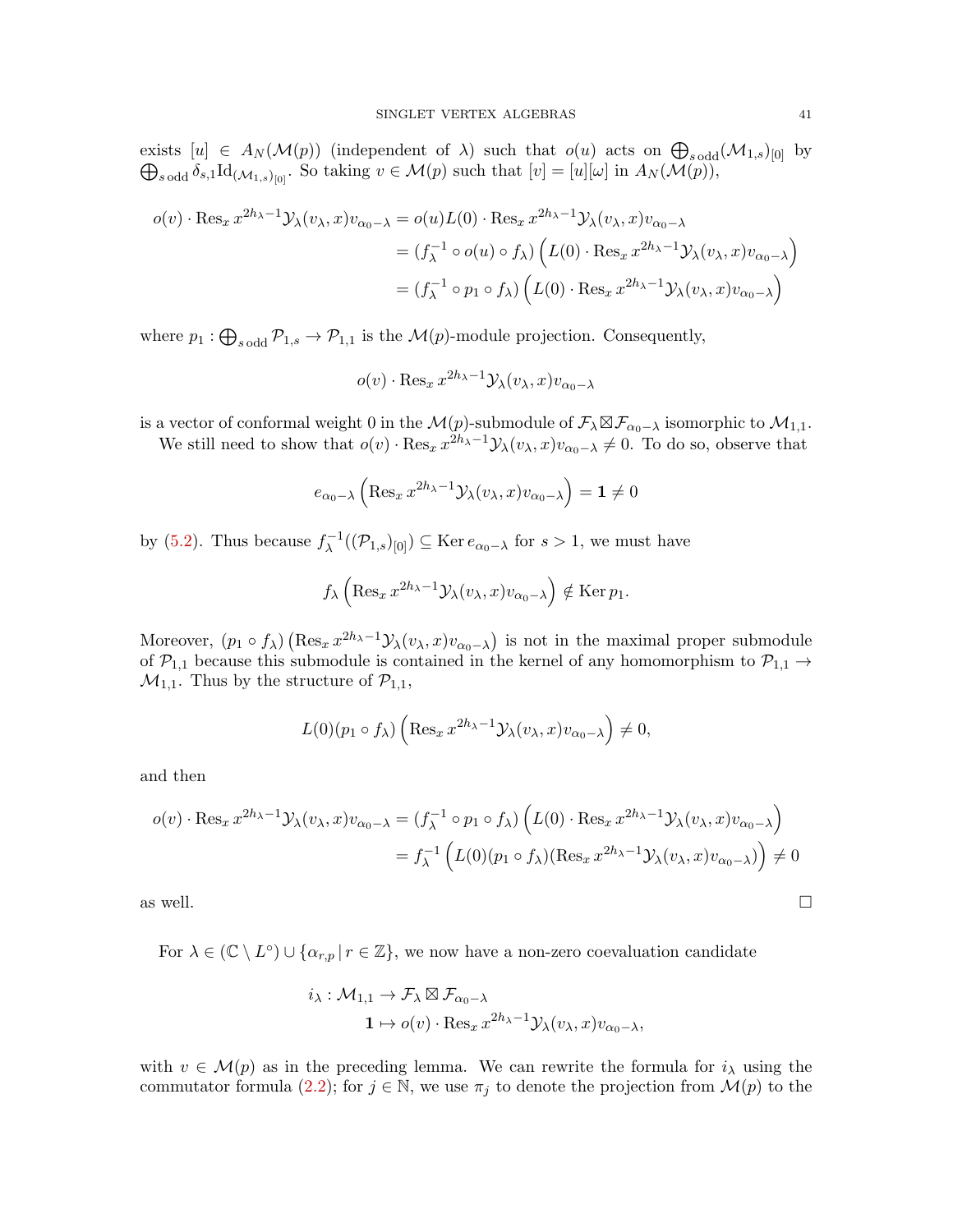conformal weight space  $\mathcal{M}(p)_{(j)}$ :

$$
i_{\lambda}(\mathbf{1}) = o(v) \cdot \text{Res}_{x} x^{2h_{\lambda} - 1} \mathcal{Y}_{\lambda}(v_{\lambda}, x) v_{\alpha_{0} - \lambda}
$$
  
\n
$$
= \text{Res}_{x} x^{2h_{\lambda} - 1} \left( \mathcal{Y}_{\lambda}(v_{\lambda}, x) o(v) v_{\alpha_{0} - \lambda} + \sum_{j \geq 0} \sum_{n \geq 0} {j-1 \choose n} x^{j-n-1} \mathcal{Y}_{\lambda}(\pi_{j}(v)_{n} v_{\lambda}, x) v_{\alpha_{0} - \lambda} \right)
$$
  
\n
$$
= \text{Res}_{x} x^{-1} \left( \mathcal{Y}_{\lambda}(x^{L(0)} v_{\lambda}, x) x^{L(0)} o(v) v_{\alpha_{0} - \lambda} + \sum_{j \geq 0} \sum_{n \geq 0} {j-1 \choose n} \mathcal{Y}_{\lambda}(x^{L(0)} \pi_{j}(v)_{n} v_{\lambda}, x) x^{L(0)} v_{\alpha_{0} - \lambda} \right)
$$
  
\n
$$
= \sum_{j=1}^{J} \text{Res}_{x} x^{L(0)-1} \mathcal{Y}_{\lambda}(u_{n_{j}}^{(j)} v_{\lambda}, 1) o(v^{(j)}) v_{\alpha_{0} - \lambda} \qquad (5.3)
$$

for suitable homogeneous  $u^{(j)}$ ,  $v^{(j)} \in \mathcal{M}(p)$  and  $n_j \in \mathbb{Z}$  (with  $u^{(j)}$ ,  $v^{(j)} = 1$  as appropriate), and the substitution  $x \mapsto 1$  in  $\mathcal{Y}_\lambda$  is accomplished using the branch of logarithm log  $1 = 0$ . Since the  $u^{(j)}$ ,  $v^{(j)}$ , and  $n_j$  are independent of  $\lambda$ , the right side of [\(5.3\)](#page-41-1) is defined for all  $\lambda \in \mathbb{C}$ , though it might vanish if  $\mathcal{F}_{\lambda}$  is not simple.

<span id="page-41-0"></span>5.2. The rigidity argument. In this subsection, we give the proof that all typical Fock modules, and indeed the entire categories  $\mathcal{O}_{\mathcal{M}(p)}$  and  $\mathcal{O}_{\mathcal{M}(p)}^T$ , are rigid, modulo some complex analytic results that we will prove in the next subsections.

To show that  $\mathcal{F}_{\lambda}$  is rigid for  $\lambda \in \mathbb{C} \setminus L^{\circ}$ , [\[CMY3,](#page-61-1) Corollary 4.2.2] shows that it is enough to prove that the rigidity composition  $\mathfrak{R}_{\lambda}$  given by

$$
\mathcal{F}_{\lambda} \xrightarrow{l_{\mathcal{F}_{\lambda}}^{-1}} \mathcal{M}_{1,1} \boxtimes \mathcal{F}_{\lambda} \xrightarrow{i_{\lambda} \boxtimes \mathrm{Id}_{\mathcal{F}_{\lambda}}} (\mathcal{F}_{\lambda} \boxtimes \mathcal{F}_{\alpha_{0}-\lambda}) \boxtimes \mathcal{F}_{\lambda} \xrightarrow{\mathrm{Id}_{\mathcal{F}_{\lambda}} \boxtimes \mathrm{Id}_{\mathcal{F}_{\lambda}}} \mathcal{A}_{\mathcal{F}_{\lambda},\mathcal{F}_{\alpha_{0}-\lambda},\mathcal{F}_{\lambda}} \boxtimes (\mathcal{F}_{\alpha_{0}-\lambda} \boxtimes \mathcal{F}_{\lambda}) \xrightarrow{\mathrm{Id}_{\mathcal{F}_{\lambda}} \boxtimes \mathrm{Id}_{\mathcal{F}_{\lambda}}} \mathcal{F}_{\lambda} \boxtimes \mathcal{M}_{1,1} \xrightarrow{r_{\mathcal{F}_{\lambda}}} \mathcal{F}_{\lambda}
$$

is non-zero. In particular, it is sufficient to show that

<span id="page-41-1"></span>
$$
\langle v_{\alpha_0 - \lambda}, \Re_{\lambda}(v_{\lambda}) \rangle = \langle v_{\alpha_0 - \lambda}, \mathcal{Y}(i_{\lambda}(1), 1)v_{\lambda} \rangle \neq 0, \tag{5.4}
$$

where

<span id="page-41-3"></span>
$$
\mathcal{Y}=r_{\mathcal{F}_{\lambda}}\circ (\mathrm{Id}_{\mathcal{F}_{\lambda}}\boxtimes e_{\lambda})\circ \mathcal{A}_{\mathcal{F}_{\lambda},\mathcal{F}_{\alpha_{0}-\lambda},\mathcal{F}_{\lambda}}^{-1}\circ \mathcal{Y}_{\boxtimes};
$$

here  $\mathcal{Y}_{\boxtimes}$  is the tensor product intertwining operator of type  $\begin{pmatrix} (\mathcal{F}_{\lambda}\boxtimes\mathcal{F}_{\alpha_0-\lambda})\boxtimes\mathcal{F}_{\lambda} \\ \mathcal{F}_{\lambda}\boxtimes\mathcal{F}_{\alpha_0-\lambda}\end{pmatrix}$  $\mathcal{F}_{\lambda} \boxtimes \mathcal{F}_{\alpha_0-\lambda} \boxtimes \mathcal{F}_{\lambda}$ . By  $(5.3)$ ,  $\mathcal{F}_{\lambda} \boxtimes \mathcal{F}_{\alpha_0-\lambda} \mathcal{F}_{\lambda}$ .  $\langle v_{\alpha_0-\lambda}, \mathfrak{R}_{\lambda}(v_{\lambda})\rangle$  is the constant term in the formal series

$$
\varphi(\lambda, x) = \sum_{j=1}^{J} \langle v_{\alpha_0 - \lambda}, \mathcal{Y}(x^{L(0)} \mathcal{Y}_{\lambda}(u_{n_j}^{(j)} v_{\lambda}, 1) o(v^{(j)}) v_{\alpha_0 - \lambda}, 1) v_{\lambda} \rangle.
$$
 (5.5)

By convergence of iterates of intertwining operators among  $C_1$ -cofinite  $\mathcal{M}(p)$ -modules (see [\[Hu1\]](#page-61-7) or [\[HLZ7,](#page-62-13) Section 11.2]), we can substitute  $x \mapsto \frac{1-z}{z}$  in this formal series (using any choice of branch of logarithm) and get an absolutely convergent series for  $|z| > |1 - z| > 0$ .

We always use log to denote the principal branch of logarithm on  $\mathbb{C} \setminus (-\infty, 0]$ :

<span id="page-41-2"></span>
$$
\log \zeta = \ln |\zeta| + i \arg \zeta
$$

where  $-\pi < \arg \zeta \leq \pi$ . For  $\zeta = \frac{1-z}{z}$  $\frac{-z}{z}$ , note that  $\log(\frac{1-z}{z})$  defines a single-valued analytic function on  $\mathbb{C}\setminus ((-\infty,0]\cup[1,\infty))$ , and that this function agrees with  $\log(1-z)-\log z$  since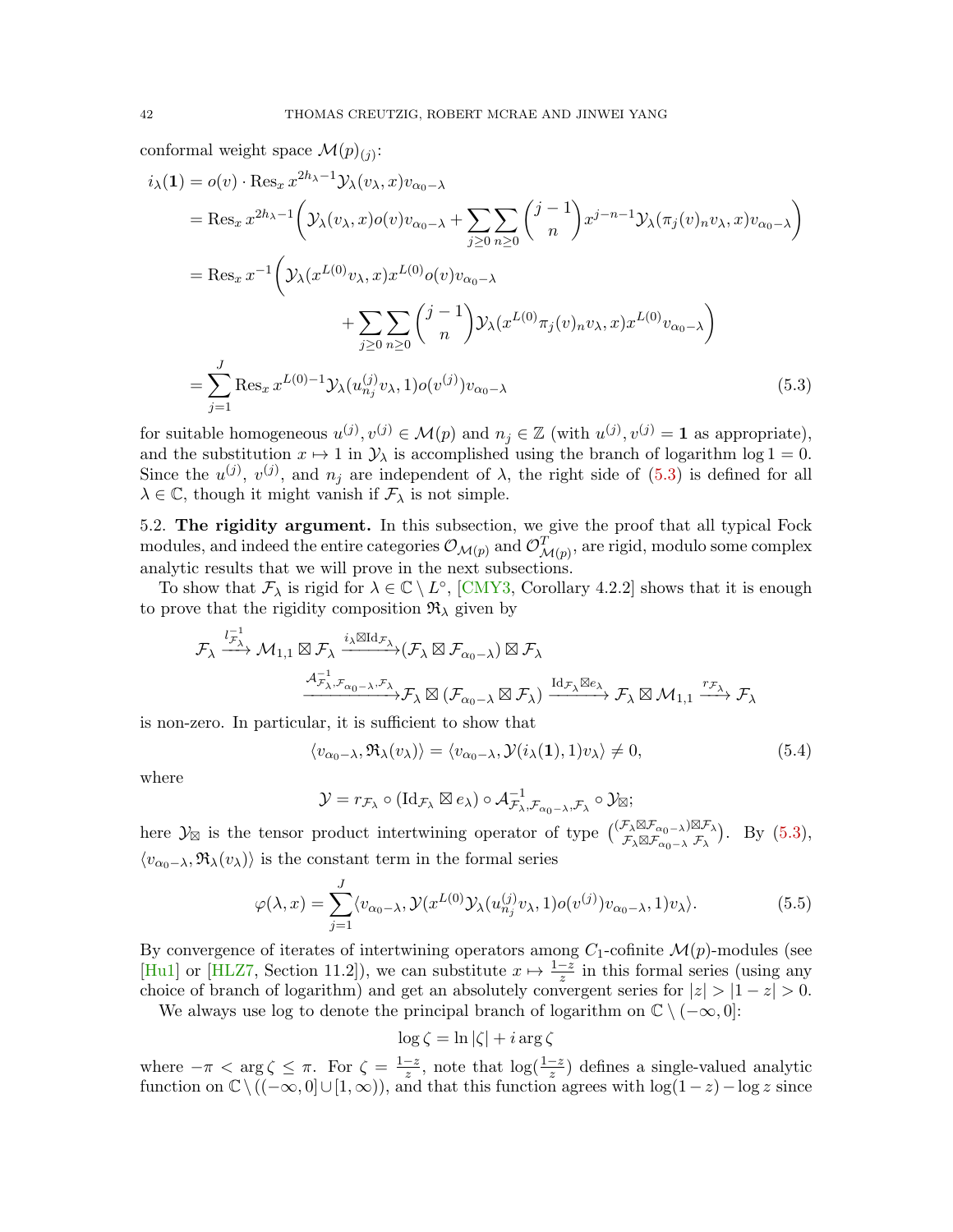both functions obviously agree on the real interval  $(0,1)$ . Thus substituting  $x \mapsto e^{\log(\frac{1-z}{z})}$ in  $(5.5)$  and using the definitions of  $\mathcal Y$  and of the unit and associativity isomorphisms in  $\mathcal{O}_{\mathcal{M}(p)}$  (see [\[HLZ8\]](#page-62-3) or the exposition in [\[CKM1,](#page-60-7) Section 3.3]), we get

$$
\sum_{j=1}^{J} \left\langle v_{\alpha_0-\lambda}, \mathcal{Y}(e^{\log(\frac{1-z}{z})L(0)} \mathcal{Y}_{\lambda}(u_{n_j}^{(j)} v_{\lambda}, 1) o(v^{(j)}) v_{\alpha_0-\lambda}, 1) v_{\lambda} \right\rangle
$$
\n
$$
= \sum_{j=1}^{J} (1-z)^{2h_{\lambda} + \text{wt } u^{(j)} - n_j - 1} \left\langle v_{\alpha_0-\lambda}, \mathcal{Y}(e^{-(\log z)L(0)} \mathcal{Y}_{\lambda}(u_{n_j}^{(j)} v_{\lambda}, e^{\log(1-z)}) o(v^{(j)}) v_{\alpha_0-\lambda}, 1) v_{\lambda} \right\rangle
$$
\n
$$
= \sum_{j=1}^{J} (1-z)^{2h_{\lambda} + \text{wt } u^{(j)} - n_j - 1}.
$$
\n
$$
\cdot \left\langle e^{-(\log z)L(0)} v_{\alpha_0-\lambda}, \mathcal{Y}(\mathcal{Y}_{\lambda}(u_{n_j}^{(j)} v_{\lambda}, e^{\log(1-z)}) o(v^{(j)}) v_{\alpha_0-\lambda}, e^{\log z}) e^{(\log z)L(0)} v_{\lambda} \right\rangle
$$
\n
$$
= \sum_{j=1}^{J} (1-z)^{2h_{\lambda} + \text{wt } u^{(j)} - n_j - 1} \left\langle v_{\alpha_0-\lambda}, \Omega_0(Y_{\mathcal{F}_{\lambda}})(u_{n_j}^{(j)} v_{\lambda}, 1) \mathcal{E}_{\lambda}(o(v^{(j)}) v_{\alpha_0-\lambda}, e^{\log z}) v_{\lambda} \right\rangle \qquad (5.6)
$$

for z such that both sides converge, that is,  $1 > |z| > |1 - z| > |0$ . For such z, the factors  $(1-z)^{2h_{\lambda}+wt u^{(j)}-n_j-1}$  agree with their binomial expansions as power series in z. Thus the right side of  $(5.6)$  is a series in powers of z which converges absolutely to a multivalued analytic function on the punctured disk  $B_1(0) \setminus \{0\}$  of radius 1 centered at 0, or to a single-valued analytic function on the simply-connected open set  $B_1(0) \setminus (-1, 0]$ .

To prove [\(5.4\)](#page-41-3) and thus show  $\mathcal{F}_{\lambda}$  is rigid, we will show that  $\langle v_{\alpha_0-\lambda}, \mathfrak{R}_{\lambda}(v_{\lambda})\rangle$  is an analytic function of  $\lambda$  which does not vanish identically, and thus is generically non-zero. For this, we need to enhance the analyticity in z of the right side of  $(5.6)$  to analyticity in both  $\lambda$  and  $z$ ; this is the content of the following theorem, which we will prove in the next subsection:

<span id="page-42-1"></span>**Theorem 5.2.** For any homogeneous  $u, v \in \mathcal{M}(p)$ ,  $n \in \mathbb{Z}$ , and analytic function  $r(\lambda)$  on  $\mathbb C$ , there is a finite set  $S \subseteq \mathbb C$  such that the series

$$
(1-z)^{r(\lambda)} \langle v_{\alpha_0-\lambda}, \Omega_0(Y_{\mathcal{F}_\lambda})(u_n v_\lambda, 1) \mathcal{E}_\lambda(o(v) v_{\alpha_0-\lambda}, e^{\log z}) v_\lambda \rangle \tag{5.7}
$$

converges absolutely to a function analytic in both  $\lambda$  and z on  $(\mathbb{C} \setminus S) \times (B_1(0) \setminus (-1, 0])$ . Moreover, this analytic function is the solution of a differential equation of the form

<span id="page-42-3"></span><span id="page-42-2"></span><span id="page-42-0"></span>
$$
\frac{d^N \varphi}{dz^N} = \sum_{n=0}^{N-1} a_n(\lambda, z) \frac{d^n \varphi}{dz^n}
$$
\n(5.8)

whose coefficient functions  $a_n(\lambda, z)$  are analytic in  $\lambda$  and  $z$  on  $(\mathbb{C} \setminus S) \times (\mathbb{C} \setminus \{0, 1\}).$ 

Recall that  $\langle v_{\alpha_0-\lambda}, \Re_\lambda(v_\lambda) \rangle$  is the constant term in the formal series  $\varphi(\lambda, x)$  of [\(5.5\)](#page-41-2). Substituting  $x \mapsto \zeta$  using the principal branch of logarithm log  $\zeta$  yields a function  $\varphi(\lambda, \zeta)$ which is analytic in  $\zeta$  for  $\zeta \in B_1(0) \setminus (-1, 0]$ . Moreover, the calculation [\(5.6\)](#page-42-0) shows that

$$
\varphi\left(\lambda, \frac{1-z}{z}\right) = \sum_{j=1}^{J} (1-z)^{2h_{\lambda} + \text{wt } u^{(j)} - n_j - 1} \cdot \langle v_{\alpha_0 - \lambda}, \Omega_0(Y_{\mathcal{F}_{\lambda}})(u_{n_j}^{(j)} v_{\lambda}, 1) \mathcal{E}_{\lambda}(o(v^{(j)}) v_{\alpha_0 - \lambda}, e^{\log z}) v_{\lambda} \rangle
$$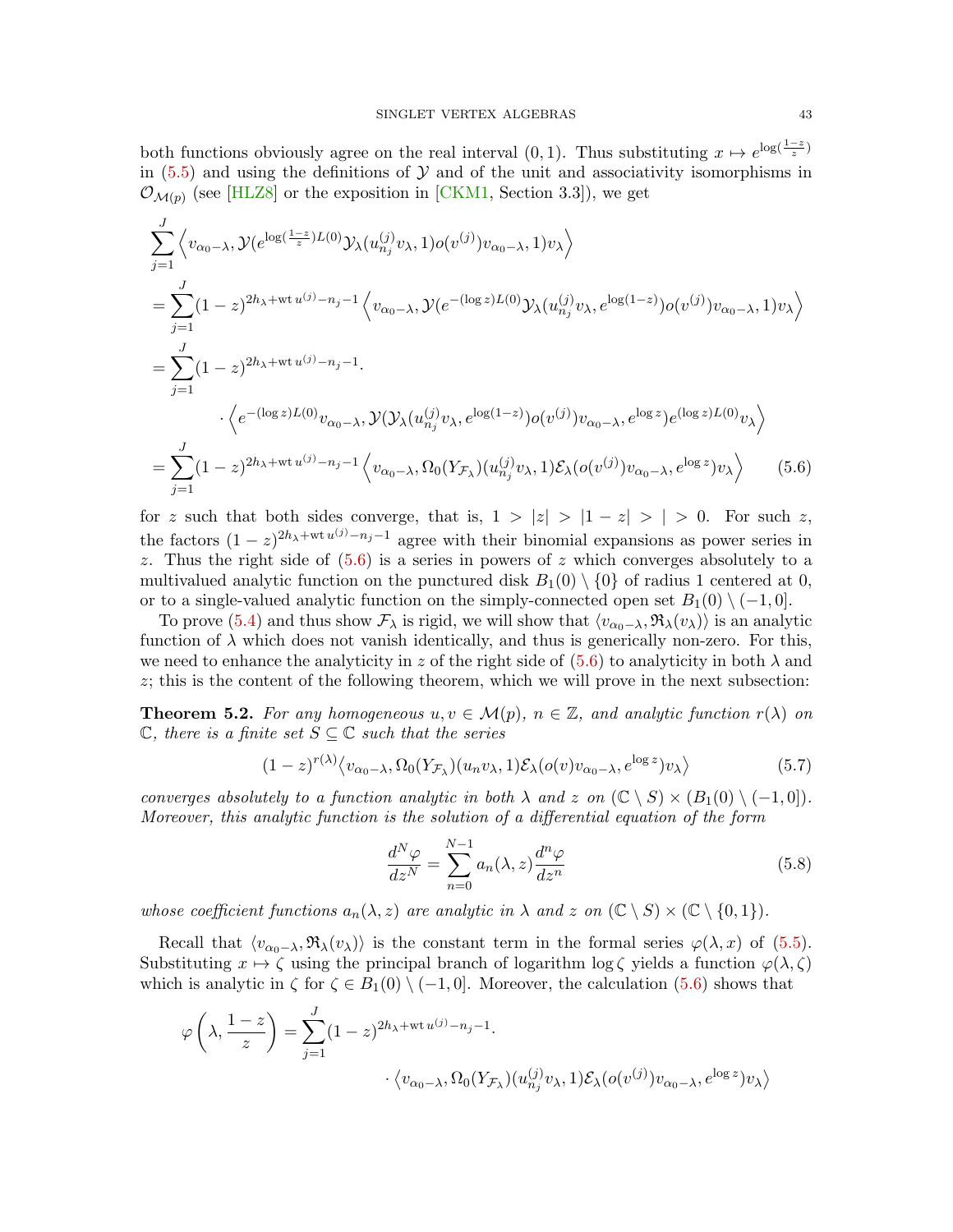for  $1 > |z| > |1-z| > 0$ . For  $1 \leq j \leq J$ , let  $S_j \subseteq \mathbb{C}$  be the finite set of Theorem [5.2](#page-42-1) corresponding to  $u^{(j)}$ ,  $v^{(j)} \in \mathcal{M}(p)$ ,  $n_j \in \mathbb{Z}$ , and the analytic function  $2h_{\lambda} + \text{wt } u^{(j)} - n_j - 1$ .

Now applying Theorem [5.2](#page-42-1) and the variable change  $z = (1 + \zeta)^{-1}$ ,  $\frac{d}{dz} = -(1 + \zeta)^2 \frac{d}{d\zeta}$ , we see that  $\varphi(\lambda, \zeta)$  is analytic in both  $\lambda$  and  $\zeta$  for  $\lambda \in \mathbb{C} \setminus S$ , where  $S = \bigcup_{j=1}^{J} S_j$ , and for  $\zeta$  such that  $|1 + \zeta| > 1 > |\zeta| > 0$  (a non-empty simply-connected open subset of  $B_1(0) \setminus (-1, 0]$ that we will call  $V_0$ ). Moreover, the analytic function  $\varphi(\lambda, \zeta)$  on  $(\mathbb{C} \setminus S) \times V_0$  is a finite sum of solutions to differential equations of the form

<span id="page-43-1"></span>
$$
\frac{d^N \varphi}{d\zeta^N} = \sum_{n=0}^{N-1} b_n(\lambda, \zeta) \frac{d^n \varphi}{d\zeta^n}
$$
\n(5.9)

whose coefficient functions  $b_n(\lambda, \zeta)$  are analytic for  $\lambda \in \mathbb{C} \setminus S$  and  $\zeta \in \mathbb{C} \setminus \{-1, 0\}$  (when changing variables from z to  $\zeta$  in the differential equation [\(5.8\)](#page-42-2), the singularities at  $z =$  $0, 1, \infty$  become singularities at  $\zeta = \infty, 0, -1$ , respectively).

Since each summand of  $\varphi(\lambda, \zeta)$  is analytic in  $\zeta$  for all  $\zeta \in B_1(0) \setminus (-1, 0]$  and also solves a differential equation with analytic coefficients for  $\zeta$  in the non-empty open subset  $V_0 \subseteq B_1(0) \setminus (-1,0],$  each summand of  $\varphi(\lambda,\zeta)$  is actually a solution to the differential equation on the entire connected set  $B_1(0) \setminus (-1,0]$ , for all  $\lambda \in \mathbb{C} \setminus S$ . It is not immediately evident that  $\varphi(\lambda, \zeta)$  is also analytic in  $\lambda$  at any  $\zeta \in B_1(0) \setminus (-1, 0]$  (outside of  $V_0$ ), but this is proved as part of the proof of the following theorem:

<span id="page-43-0"></span>**Theorem 5.3.** Suppose  $\varphi(\lambda, \zeta) = \sum_{m=1}^{M} \sum_{k=0}^{K} f_{m,k}(\lambda, \zeta) e^{h_m \log \zeta} (\log \zeta)^k$  is a series solution to a differential equation of the form [\(5.9\)](#page-43-1) such that:

- The  $h_m \in \mathbb{C}$  for  $1 \leq m \leq M$  are pairwise non-congruent mod  $\mathbb{Z}$ .
- For each m and k,  $f_{m,k}(\lambda,\zeta) = \sum_{n\in\mathbb{Z}} f_{m,k,n}(\lambda) \zeta^n$  is a Laurent series in  $\zeta$  whose coefficients are functions of  $\lambda$  defined on a non-empty open subset  $U \subseteq \mathbb{C}$ .
- The coefficient functions  $b_n(\lambda,\zeta)$  in [\(5.9\)](#page-43-1) are analytic in both  $\lambda$  and  $\zeta$  on the open set  $U \times (B_1(0) \setminus \{0\}).$
- The series  $\varphi(\lambda, \zeta)$  converges absolutely on  $U \times (B_1(0) \setminus (-1, 0])$ , and thus for any  $\lambda \in U$ ,  $\varphi(\lambda, \zeta)$  is analytic in  $\zeta$  on  $B_1(0) \setminus (-1, 0]$ .
- For some non-empty open subset  $V_0 \subseteq B_1(0) \setminus (-1,0], \varphi(\lambda,\zeta)$  is analytic in both  $\lambda$ and  $\zeta$  on  $U \times V_0$ .

Then for  $1 \leq m \leq M$ ,  $0 \leq k \leq K$ , and all  $n \in \mathbb{Z}$ , the function  $f_{m,k,n}(\lambda)$  is analytic on U.

We defer the proof of this theorem to Subsection [5.4.](#page-50-0) We take  $\varphi(\lambda,\zeta)$  in the theorem to be the individual summands of  $(5.5)$  (with  $x \mapsto e^{\log \zeta}$ ). Then the  $h_m \in \mathbb{C}$  for  $1 \le m \le M$  are a maximal set of  $h_{1,s}$ , s odd, that are pairwise non-congruent mod Z (since  $\mathcal{F}_{\lambda} \boxtimes \mathcal{F}_{\alpha_0-\lambda} \cong$  $\bigoplus_{s \text{ odd}} P_{1,s}$  and  $K = 1$  (since the nilpotent part of  $L(0)$  squares to 0 on any  $P_{1,s}$ ). The differential equation of the theorem is that of Theorem [5.2](#page-42-1) (with a change of variables from z to  $\zeta = \frac{1-z}{z}$  $\frac{-z}{z}$ , the open set U is  $\mathbb{C} \setminus S$ , and  $V_0 = \{ \zeta \in \mathbb{C} \mid |1 + \zeta| > 1 > |\zeta| > 0 \}$ . Thus taking  $h_1 = h_{1,1} = 0$ , Theorem [5.3](#page-43-0) implies that

$$
f_{1,0,0}(\lambda) = \langle v_{\alpha_0 - \lambda}, \mathfrak{R}_\lambda(v_\lambda) \rangle
$$

is analytic on  $U = \mathbb{C} \setminus S$ . (Although we explicitly defined  $\mathfrak{R}_{\lambda}$  only for  $\lambda$  such that  $\mathcal{F}_{\lambda}$  is simple, the function  $\varphi(\lambda, \zeta)$ , and thus also the coefficient function  $f_{1,0,0}(\lambda)$  is defined for all  $\lambda \in \mathbb{C}$ , as noted at the end of Subsection [5.1.](#page-38-1)) We can now prove:

**Theorem 5.4.** For all  $\lambda \in \mathbb{C}$ , the  $\mathcal{M}(p)$ -module  $\mathcal{F}_{\lambda}$  is rigid.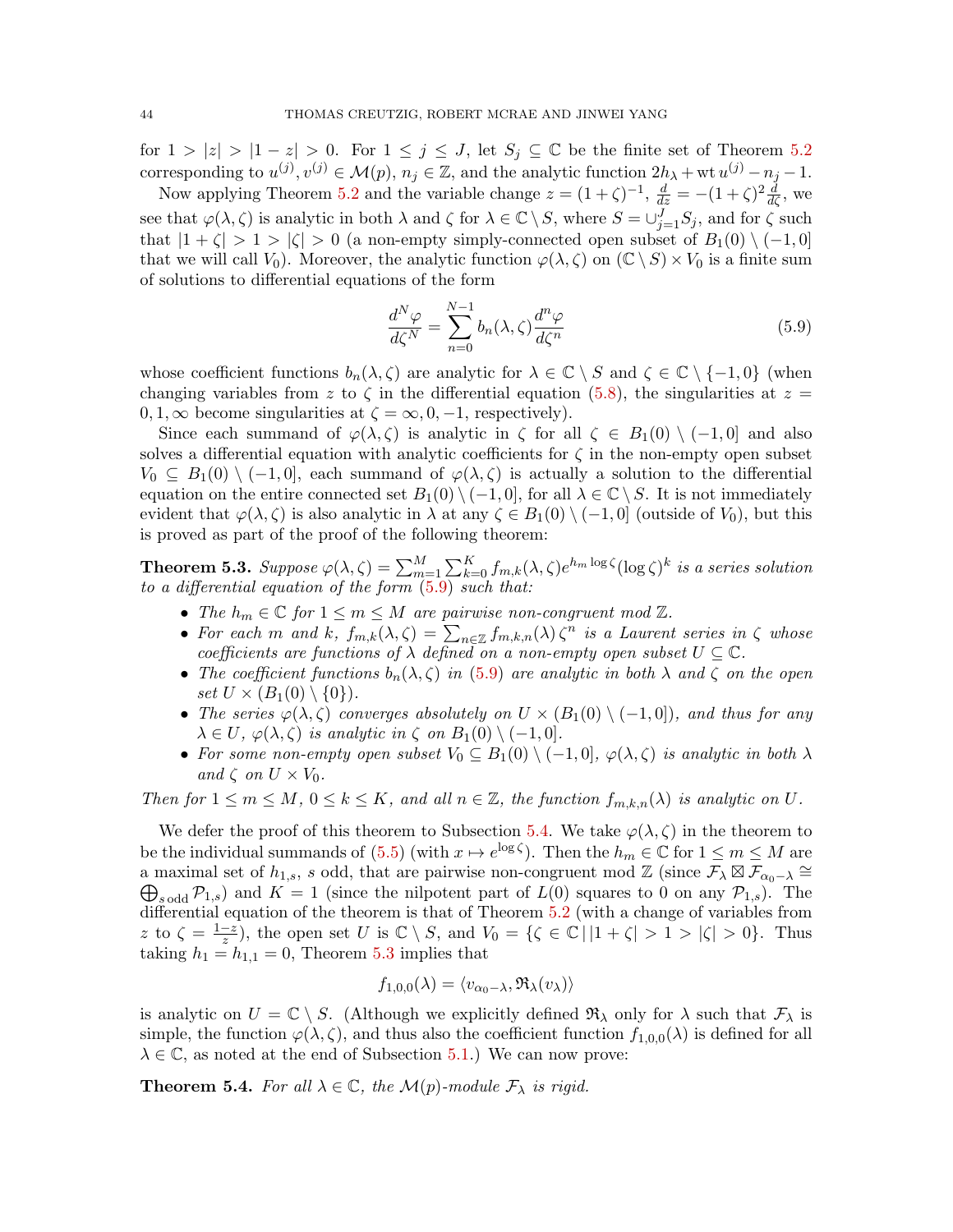*Proof.* Since  $\langle v_{\alpha_0-\lambda}, \Re_\lambda(v_\lambda) \rangle$  is analytic on the connected open set  $\mathbb{C} \setminus S$ , it is either identically 0 or its zeros form a discrete subset of  $\mathbb{C} \setminus S$ . We claim that  $\langle v_{\alpha_0-\lambda}, \mathfrak{R}_{\lambda}(v_{\lambda})\rangle$  is not identically 0: Indeed, it was shown in [\[CMY2\]](#page-60-0) that  $\mathcal{F}_{\alpha_{r,n}}$  for  $r \in \mathbb{Z}$  is rigid and therefore

$$
\text{Hom}_{\mathcal{M}(p)}(\mathcal{F}_{\alpha_{2-r},p} \boxtimes \mathcal{F}_{\alpha_{r,p}}, \mathcal{M}_{1,1}) \cong \text{End}_{\mathcal{M}(p)}(\mathcal{F}_{\alpha_{r,p}}) \cong \mathbb{C},
$$
  

$$
\text{Hom}_{\mathcal{M}(p)}(\mathcal{M}_{1,1}, \mathcal{F}_{\alpha_{r,p}} \boxtimes \mathcal{F}_{\alpha_{2-r,p}}) \cong \text{End}_{\mathcal{M}(p)}(\mathcal{F}_{\alpha_{r,p}}) \cong \mathbb{C}.
$$

Thus because  $e_{\alpha_{r,p}}$  and  $i_{\alpha_{r,p}}$  are non-zero, the actual evaluation and coevaluation for  $\mathcal{F}_{\alpha_{r,p}}$ have to be non-zero multiples of  $e_{\alpha_{r,p}}$  and  $i_{\alpha_{r,p}}$ , respectively. Consequently,  $\mathrm{Id}_{\mathcal{F}_{\alpha_{r,p}}}$  is a non-zero multiple of  $\mathfrak{R}_{\alpha_{r,p}}$ , so that  $\mathfrak{R}_{\alpha_{r,p}} \neq 0$  for  $r \in \mathbb{Z}$ . Since S is a finite set,  $\alpha_{r,p} \notin S$  for infinitely many  $r \in \mathbb{Z}$ , and therefore  $\langle v_{\alpha_0-\lambda}, \Re(\chi) \rangle \neq 0$  for infinitely many  $\lambda \in \mathbb{C} \setminus S$ .

The above argument combined with the analyticity of  $\langle v_{\alpha_0-\lambda}, \mathfrak{R}_{\lambda}(v_{\lambda})\rangle$  shows that there exists  $r \in \mathbb{Z}$  and  $\varepsilon > 0$  such that for all  $\lambda$  in the open ball  $B_{\varepsilon}(\alpha_{r,p})$  of radius  $\varepsilon$  around  $\alpha_{r,p}, \mathcal{F}_{\lambda}$ is rigid as an  $\mathcal{M}(p)$ -module (and we may assume  $\varepsilon$  is small enough so that  $\mathcal{F}_{\lambda}$  is simple for all  $\lambda \in B_{\varepsilon}(\alpha_{r,p})$ . Then for any  $\lambda$  such that  $0 < |\lambda| < \varepsilon$ , the tensor product  $\mathcal{F}_{\lambda+\alpha_{r,p}} \boxtimes \mathcal{F}_{\alpha_{2-r,p}}$ is also rigid and contains  $\mathcal{F}_{\lambda+\alpha_r,p+\alpha_{2-r,p}+(p-1)\alpha_-} = \mathcal{F}_{\lambda}$  as a direct summand by Theorem [4.2.](#page-33-0) Thus  $\mathcal{F}_{\lambda}$  is rigid for all  $\lambda \in B_{\varepsilon}(0)$ .

Now consider any  $\lambda \in \mathbb{C} \setminus L^{\circ}$  and any  $0 < \delta < \varepsilon$ . Since the zeros of  $\langle v_{\alpha_0-\lambda}, \Re_{\lambda}(v_{\lambda}) \rangle$  form a discrete set of  $\mathbb{C}\setminus S$ , the circle  $\{\lambda+\mu\in\mathbb{C}\mid |\mu|=\delta\}$  can contain infinitely many such zeros only if it contains one of the (finitely many) elements of S. Thus there is some  $\delta < \varepsilon$  and some  $\mu$  with  $|\mu| = \delta$  such that  $\lambda + \mu \in \mathbb{C} \setminus L^{\circ}$  and  $\mathfrak{R}_{\lambda+\mu} \neq 0$ . Thus  $\mathcal{F}_{\lambda+\mu} \boxtimes \mathcal{F}_{-\mu}$  is rigid and contains  $\mathcal{F}_{\lambda}$  as a direct summand, proving that  $\mathcal{F}_{\lambda}$  is rigid for any  $\lambda \in \mathbb{C} \setminus L^{\circ}$  (and rigidity of  $\mathcal{F}_{\lambda}$  for  $\lambda \in L^{\circ}$  was proved in [\[CMY2\]](#page-60-0)).

Combined with the rigidity results of [\[CMY2\]](#page-60-0), the preceding theorem shows that all simple objects of the tensor categories  $\mathcal{O}_{\mathcal{M}(p)}$  and  $\mathcal{O}_{\mathcal{M}(p)}^T$  are rigid. As every object of  $\mathcal{O}_{\mathcal{M}(p)}$  has finite length, [\[CMY2,](#page-60-0) Theorem 4.4.1] shows that all objects of  $\mathcal{O}_{\mathcal{M}(p)}$  are rigid:

<span id="page-44-1"></span>**Theorem 5.5.** The tensor category  $\mathcal{O}_{\mathcal{M}(p)}$  is rigid and ribbon, with duals given by contragredient modules and ribbon twist  $\theta = e^{2\pi i L(0)}$ .

<span id="page-44-2"></span>**Theorem 5.6.** The tensor category  $\mathcal{O}_{\mathcal{M}(p)}^T$  is rigid and ribbon.

*Proof.* We just need to check that  $\mathcal{O}_{\mathcal{M}(p)}^T$  is closed under contragredients. For the subcategory  $\mathcal{C}^0_{\mathcal{M}(p)} = \mathcal{O}^{0+2L^{\circ}}_{\mathcal{M}(p)} \oplus \mathcal{O}^{\alpha-/2+2L^{\circ}}_{\mathcal{M}(p)}$ , this was done in [\[CMY2,](#page-60-0) Corollary 4.4.3]. For  $\lambda \in \mathbb{C} \setminus L^{\circ}$ , all objects of  $\mathcal{O}_{\mathcal{M}(n)}^{\lambda+2L^{\circ}}$  $\mathcal{A}^{+2L^{\circ}}_{\mathcal{M}(p)}$  are direct sums of Fock modules  $\mathcal{F}_{\mu}$  such that  $\lambda - \mu \in 2L^{\circ}$ by Corollary [3.20,](#page-31-0) and the contragredient of such a direct sum is an object of  $\mathcal{O}_{M(n)}^{\alpha_0-\lambda+2L^{\circ}}$ by Proposition [3.16.](#page-28-0)  $\square$ 

<span id="page-44-0"></span>5.3. Generic Fock modules and differential equations. In this subsection, we prove Theorem [5.2.](#page-42-1) The idea is repeat Huang's derivation in [\[Hu1\]](#page-61-7) of regular-singular-point differential equations satisfied by products of intertwining operators such as [\(5.7\)](#page-42-3), but in such a way as to guarantee that the coefficient functions of the differential equation are analytic in the Heisenberg weight  $\lambda$ . To do so, we replace the Fock modules  $\mathcal{F}_{\lambda}$  and  $\mathcal{F}_{\alpha_0-\lambda}$ in the derivation of the differential equations with a generic Fock module  $\mathcal{F}_x$  on which the Heisenberg zero-mode  $h(0)$  acts by the monomial x. We define the generic Fock module more precisely as follows.

Recall that the Zhu algebra  $A(\mathcal{H})$  of the Heisenberg vertex operator algebra H is isomorphic to  $\mathbb{C}[x]$ . Thus  $\mathbb{C}[x]$  is the top level of the generic Fock H-module  $\mathcal{F}_x := G(\mathbb{C}[x])$ ; we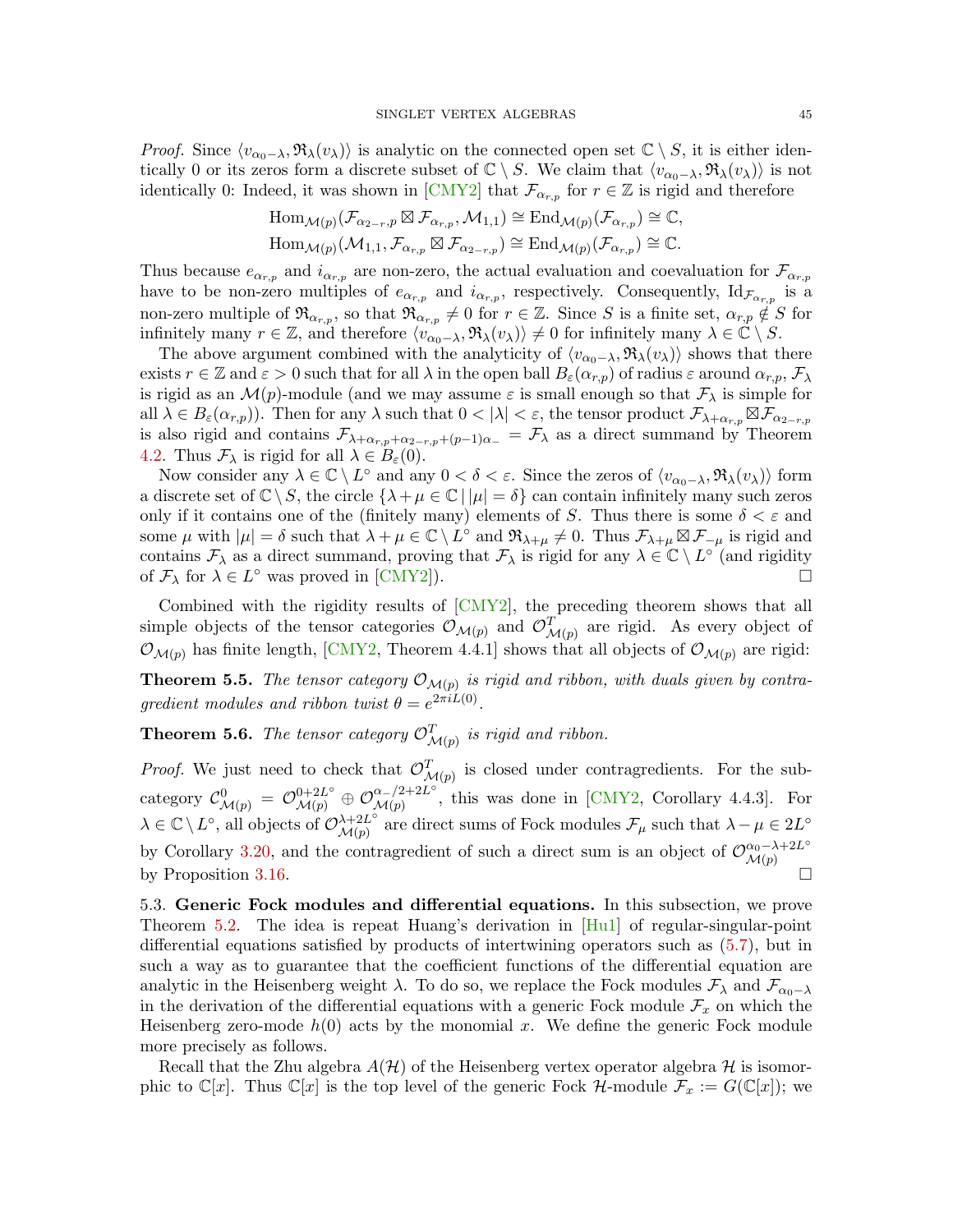identify  $1 \in \mathbb{C}[x]$  with a generating highest-weight vector  $v_x \in \mathcal{F}_x$  such that

$$
h(n)v_x = \delta_{n,0}x \cdot v_x
$$

for  $n \in \mathbb{N}$ . The operator  $h(0)$  gives  $\mathcal{F}_x$  the structure of a  $\mathbb{C}[x]$ -module, and each homogeneous space  $\mathcal{F}_x(n)$ ,  $n \in \mathbb{N}$ , in the natural N-grading of  $\mathcal{F}_x$  is a finitely-generated  $\mathbb{C}[x]$ -module (generated by vectors of the form

$$
h(-n_1)\cdots h(-n_k)v_x
$$

such that each  $n_i \in \mathbb{Z}_+$  and  $n_1 + \cdots + n_k = n$ .

For each  $\lambda \in \mathbb{C}$ , there is an  $A(\mathcal{H})$ -module homomorphism  $\mathbb{C}[x] \to \mathbb{C}v_{\lambda} \subseteq \mathcal{F}_{\lambda}$  sending  $p(x) \in \mathbb{C}[x]$  to  $p(\lambda)v_\lambda$ . The universal property of generalized Verma H-modules then induces a unique (and surjective) H-module homomorphism  $p_{\lambda}: \mathcal{F}_x \to \mathcal{F}_{\lambda}$  such that  $p_{\lambda}(v_x) = v_{\lambda}$ .

<span id="page-45-1"></span>**Lemma 5.7.** For each  $\lambda \in \mathbb{C}$ , Ker  $p_{\lambda} = (x - \lambda) \cdot \mathcal{F}_x$ .

*Proof.* From the definition of  $p_{\lambda}$ ,  $(x - \lambda) \cdot \mathcal{F}_x \subseteq \text{Ker } p_{\lambda}$ , so  $p_{\lambda}$  induces a surjective map

$$
\overline{p_{\lambda}}:\mathcal{F}_x/(x-\lambda)\cdot\mathcal{F}_x\longrightarrow\mathcal{F}_{\lambda}
$$

such that  $\overline{p_{\lambda}}(v_x + (x - \lambda) \cdot \mathcal{F}_x) = v_{\lambda}$  and  $\text{Ker } \overline{p_{\lambda}} = \text{Ker } p_{\lambda}/(x - \lambda) \cdot \mathcal{F}_x$ . Setting  $\overline{v_x} =$  $v_x + (x - \lambda) \cdot \mathcal{F}_x$ , note that  $\overline{v_x}$  is in the top level  $T(\mathcal{F}_x/(x - \lambda) \cdot \mathcal{F}_x)$ , and that  $h(0)\overline{v_x} = \lambda \overline{v_x}$ . Thus by the universal property of generalized Verma  $H$ -modules, there is an  $H$ -module homomorphism

<span id="page-45-0"></span>
$$
q_{\lambda} : \mathcal{F}_{\lambda} \longrightarrow \mathcal{F}_{x}/(x - \lambda) \cdot \mathcal{F}_{x}
$$

such that  $q_{\lambda}(v_{\lambda}) = \overline{v_x}$ . Then  $q_{\lambda} \circ \overline{p_{\lambda}} = \text{Id}_{\mathcal{F}_x/(x-\lambda)\cdot \mathcal{F}_x}$  since  $\overline{v_x}$  generates  $\mathcal{F}_x/(x-\lambda)\cdot \mathcal{F}_x$ . In particular,  $\overline{p_{\lambda}}$  is injective, which implies Ker  $p_{\lambda} = (x - \lambda) \cdot \mathcal{F}_x$ .

Using  $\mathcal{F}_x$  and the homomorphisms  $p_\lambda$ , we now prove that the coefficients of series similar to  $(5.7)$  depend polynomially on  $\lambda$ :

<span id="page-45-2"></span>**Proposition 5.8.** Fix homogeneous  $u, v \in \mathcal{M}(p)$  and  $n \in \mathbb{Z}$ . Then for all  $\lambda \in \mathbb{C}$ ,

$$
\langle v_{\alpha_0 - \lambda}, \Omega_0(Y_{\mathcal{F}_\lambda})(u_n v_\lambda, 1) \mathcal{E}_\lambda(o(v) v_{\alpha_0 - \lambda}, z) v_\lambda \rangle = \sum_{m \ge 0} q_m(\lambda) z^{-2h_\lambda + m}
$$
(5.10)

as formal series in powers of z, where  $q_m(\lambda) \in \mathbb{C}[\lambda]$  are polynomials depending only on u, v, and n.

*Proof.* Let  $\{v_i\}_{i\in I}$  be a basis of  $\mathcal{M}(p)$  consisting of homogeneous vectors, and let  $\{v_i'\}_{i\in I}$ be the dual basis with respect to the nondegenerate invariant bilinear form  $(\cdot, \cdot)$  such that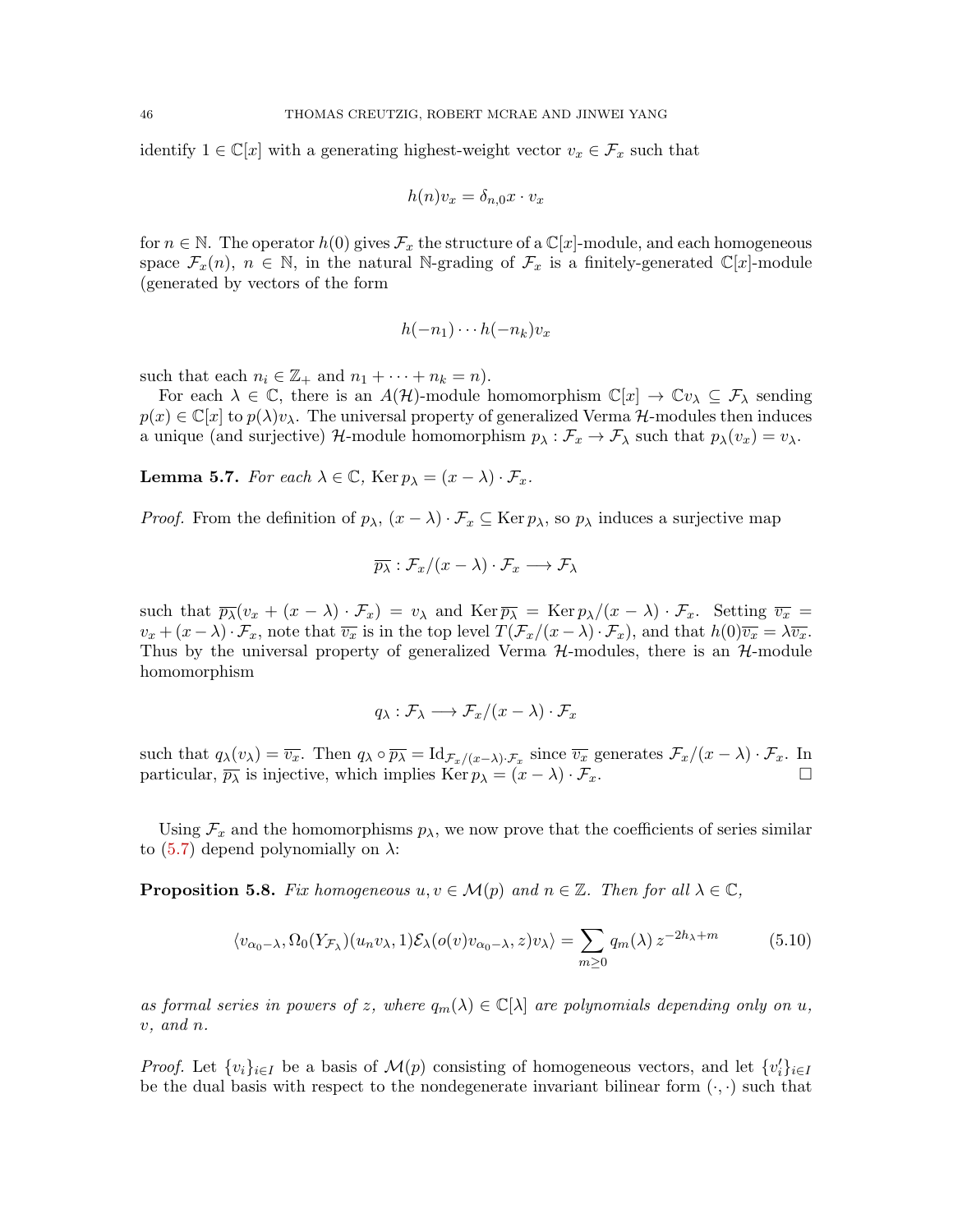$(1, 1) = 1$ . The definitions of  $\Omega_0(Y_{\mathcal{F}_\lambda})$  and  $\mathcal{E}_\lambda$  (recall in particular  $(5.1)$ ) yield

$$
\langle v_{\alpha_{0}-\lambda}, \Omega_{0}(Y_{\mathcal{F}_{\lambda}})(u_{n}v_{\lambda}, 1)\mathcal{E}_{\lambda}(o(v)v_{\alpha_{0}-\lambda}, z)v_{\lambda}\rangle
$$
  
\n
$$
= \sum_{i\in I} \langle v_{\alpha_{0}-\lambda}, \Omega_{0}(Y_{\mathcal{F}_{\lambda}})(u_{n}v_{\lambda}, 1)v_{i}\rangle \left(v'_{i}, \mathcal{E}_{\lambda}(o(v)v_{\alpha_{0}-\lambda}, z)v_{\lambda}\right)
$$
  
\n
$$
= \sum_{i\in I} \langle e^{L(1)}v_{\alpha_{0}-\lambda}, Y_{\mathcal{F}_{\lambda}}(v_{i}, -1)u_{n}v_{\lambda}\rangle e^{-\pi ih_{\lambda}}.
$$
  
\n
$$
\langle Y_{\mathcal{F}_{\alpha_{0}-\lambda}}(v'_{i}, -z^{-1})e^{zL(1)}z^{-2L(0)}e^{\pi iL(0)}o(v)v_{\alpha_{0}-\lambda}, e^{zL(1)}v_{\lambda}\rangle
$$
  
\n
$$
= \sum_{i\in I} z^{-2h_{\lambda}} \langle v_{\alpha_{0}-\lambda}, Y_{\mathcal{F}_{\lambda}}(v_{i}, -1)u_{n}p_{\lambda}(v_{x})\rangle \langle Y_{\mathcal{F}_{\alpha_{0}-\lambda}}(v'_{i}, -z^{-1})o(v)p_{\alpha_{0}-\lambda}(v_{x}), v_{\lambda}\rangle
$$
  
\n
$$
= \sum_{i\in I} z^{-2h_{\lambda}} \langle v_{\alpha_{0}-\lambda}, p_{\lambda}(Y_{\mathcal{F}_{x}}(v_{i}, -1)u_{n}v_{x})\rangle \langle p_{\alpha_{0}-\lambda}(Y_{\mathcal{F}_{x}}(v'_{i}, -z^{-1})o(v)v_{x}), v_{\lambda}\rangle.
$$

Now for each  $i \in I$ , the projection of  $Y_{\mathcal{F}_x}(v_i, -1)u_n v_x$  to the degree-0 space  $\mathcal{F}_x(0)$  has the form  $q_i^{(1)}$  $i^{(1)}(x)v_x$  for some  $q_i^{(1)}$  $i^{(1)}(x) \in \mathbb{C}[x]$  depending on  $v_i$ ,  $u$ , and  $n$ , so

$$
\langle v_{\alpha_0 - \lambda}, p_\lambda \left( Y_{\mathcal{F}_x}(v_i, -1) u_n v_x \right) \rangle = q_i^{(1)}(\lambda).
$$

Similarly,

$$
\langle p_{\alpha_0 - \lambda}(Y_{\mathcal{F}_x}(v_i', -z^{-1})o(v)v_x), v_\lambda \rangle = \sum_{k \in \mathbb{Z}} (-1)^{k+1} \langle p_{\alpha_0 - \lambda}((v_i')_k o(v)v_x), v_\lambda \rangle z^{k+1}
$$
  

$$
= (-1)^{\text{wt } v_i'} \langle p_{\alpha_0 - \lambda}(o(v_i')o(v)v_x), v_\lambda \rangle z^{\text{wt } v_i'}
$$
  

$$
= q_i^{(2)}(\alpha_0 - \lambda) z^{\text{wt } v_i'}
$$

where  $(-1)^{\text{wt } v'_i} o(v'_i) o(v) v_x = q_i^{(2)}$  $i^{(2)}(x)v_x$ . Thus [\(5.10\)](#page-45-0) holds with

$$
q_m(\lambda) = \sum_{\text{wt } v_i = m} q_i^{(1)}(\lambda) q_i^{(2)}(\alpha_0 - \lambda)
$$

for  $m \in \mathbb{N}$  (since wt  $v_i = \text{wt } v'_i$  for all  $i \in I$ ).

We now consider the generic Fock module  $\mathcal{F}_x$  as an  $\mathcal{M}(p)$ -module by restriction; recall the  $C_1$ -quotient  $\mathcal{F}_x/C_1(\mathcal{F}_x)$  where

$$
C_1(\mathcal{F}_x)=\text{span}\left\{v_{-1}w \mid w \in \mathcal{F}_x, v \in \mathcal{M}(p), \text{wt } v \geq 1\right\}.
$$

The natural N-grading on  $\mathcal{F}_x$  restricts to a grading on  $C_1(\mathcal{F}_x)$ , so each homogeneous space  $[\mathcal{F}_x/C_1(\mathcal{F}_x)](n) = \mathcal{F}_x(n)/[C_1(\mathcal{F}_x)](n), n \in \mathbb{N}$ , is a finitely-generated  $\mathbb{C}[x]$ -module. Although  $\mathcal{F}_x$  is certainly not a C<sub>1</sub>-cofinite N-gradable weak  $\mathcal{M}(p)$ -module, we do have:

**Lemma 5.9.** For any sufficiently large  $n \in \mathbb{N}$ , there is a non-zero polynomial  $d_n(x) \in \mathbb{C}[x]$ such that  $d_n(x) \cdot \mathcal{F}_x(n) \subseteq [C_1(\mathcal{F}_x)](n)$ . That is,  $[\mathcal{F}_x/C_1(\mathcal{F}_x)](n)$  is a torsion  $\mathbb{C}[x]$ -module.

*Proof.* Fix any  $\lambda \in \mathbb{C}$ . Since  $\mathcal{F}_{\lambda}$  is a  $C_1$ -cofinite  $\mathcal{M}(p)$ -module by [\[CMR,](#page-61-4) Theorem 13],  $\mathcal{F}_{\lambda}(n) = [C_1(\mathcal{F}_{\lambda})](n)$  for  $n \in \mathbb{N}$  sufficiently large. For such n and for any  $w \in \mathcal{F}_x(n)$ ,

$$
p_{\lambda}(w) = \sum v_{-1}^{(i)} w^{(i)} = \sum v_{-1}^{(i)} p_{\lambda}(\widetilde{w}^{(i)}) = \sum p_{\lambda}(v_{-1}^{(i)} \widetilde{w}^{(i)})
$$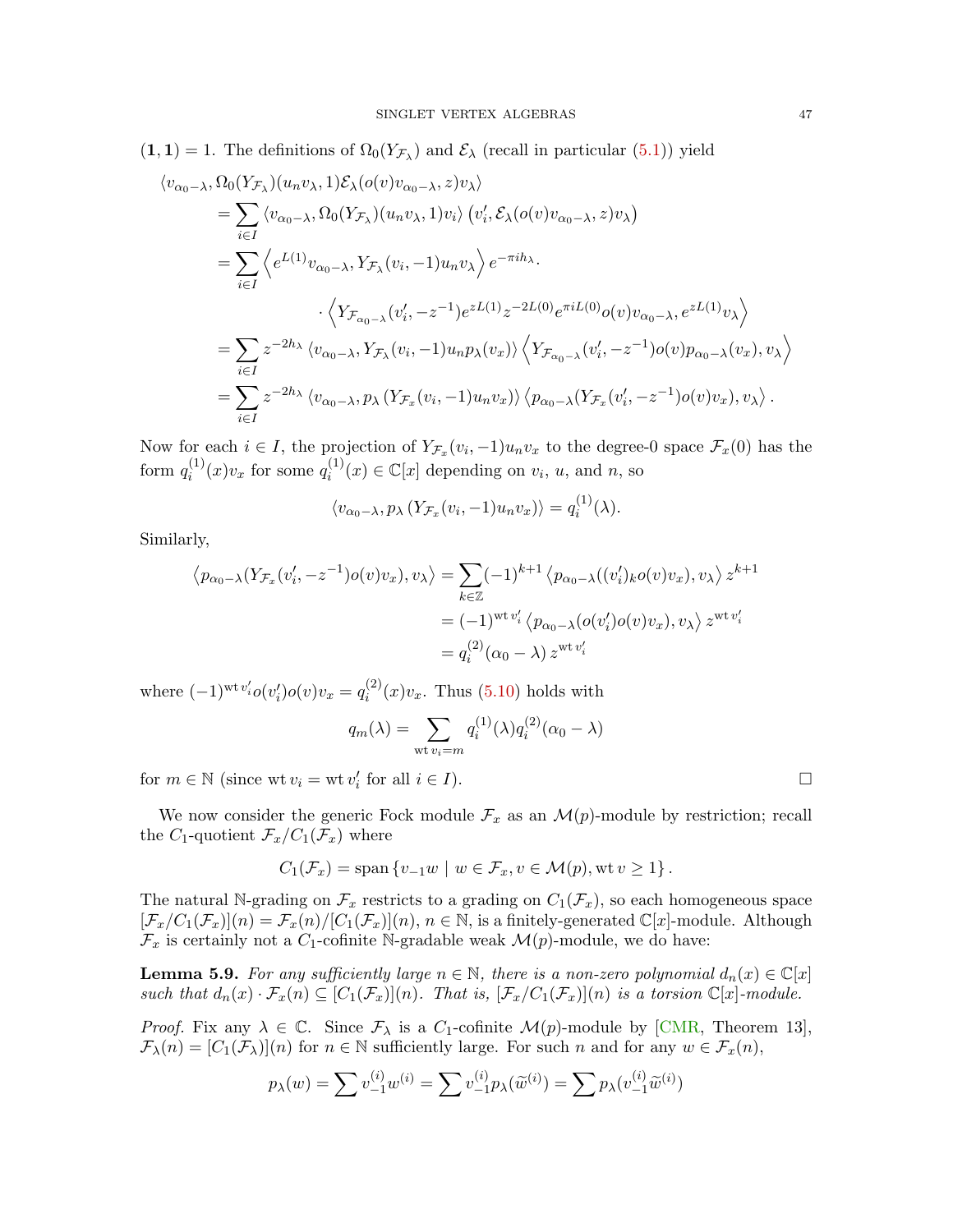for suitable  $v^{(i)} \in \mathcal{M}(p)$ ,  $w^{(i)} \in \mathcal{F}_{\lambda}$ , and  $\widetilde{w}^{(i)} \in \mathcal{F}_{x}$  such that  $p_{\lambda}(\widetilde{w}^{(i)}) = w^{(i)}$  (recall that  $p_{\lambda}$ <br>is surjective). Since no prosecules the N gradings of  $\mathcal{F}_{\lambda}$  and  $\mathcal{F}_{\lambda}$  we is surjective). Since  $p_{\lambda}$  preserves the N-gradings of  $\mathcal{F}_x$  and  $\mathcal{F}_{\lambda}$ , we may assume that each  $v_{-1}^{(i)}\tilde{w}^{(i)}$  has degree *n*, and thus

$$
\mathcal{F}_x(n) = [C_1(\mathcal{F}_x)](n) + (\text{Ker } p_\lambda)(n) = [C_1(\mathcal{F}_x)](n) + (x - \lambda) \cdot \mathcal{F}_x(n) \tag{5.11}
$$

for n sufficiently large, using Lemma [5.7.](#page-45-1)

Now as a finitely-generated  $\mathbb{C}[x]$ -module,  $\mathcal{F}_x(n) = \sum_{i=1}^I \mathbb{C}[x] \cdot w_i$  for certain  $w_i \in \mathcal{F}_x(n)$ . By  $(5.11)$ , each generator  $w_i$  satisfies

<span id="page-47-0"></span>
$$
w_i = c_i + (x - \lambda) \sum_{j=1}^{I} p_{ij}(x) \cdot w_j
$$

for suitable  $c_i \in [C_1(\mathcal{F}_x)](n)$  and  $p_{ij}(x) \in \mathbb{C}[x]$ . Equivalently,

$$
\begin{bmatrix}\n1-(x-\lambda)p_{11}(x) & -(x-\lambda)p_{12}(x) & \cdots & -(x-\lambda)p_{1I}(x) \\
-(x-\lambda)p_{21}(x) & 1-(x-\lambda)p_{22}(x) & \cdots & -(x-\lambda)p_{2I}(x) \\
\vdots & \vdots & \ddots & \vdots \\
-(x-\lambda)p_{I1}(x) & -(x-\lambda)p_{I2}(x) & \cdots & 1-(x-\lambda)p_{II}(x)\n\end{bmatrix}\n\begin{bmatrix}\nw_1 \\
w_2 \\
\vdots \\
w_I\n\end{bmatrix} =\n\begin{bmatrix}\nc_1 \\
c_2 \\
\vdots \\
c_I\n\end{bmatrix}.
$$

Multiplying both sides by the adjugate of the matrix on the left and noting that  $[C_1(\mathcal{F}_x)](n)$ is a  $\mathbb{C}[x]$ -submodule of  $\mathcal{F}_x(n)$  since x commutes with  $v_{-1}$  for any  $v \in \mathcal{M}(p)$ , we get

$$
d_n(x) \cdot w_i \in [C_1(\mathcal{F}_x)](n)
$$

for each i, where  $d_n(x)$  is the determinant of the matrix. This determinant is not identically 0 because  $d_n(\lambda) = 1$ . Since  $d_n(x) \cdot \mathcal{F}_x(n) \subseteq [C_1(\mathcal{F}_x)](n)$ , this proves the lemma.

We now fix non-zero polynomials  $d_n(x)$  for all  $n \in \mathbb{N}$ : for small n we choose  $d_n(x) = 1$ , and for all n sufficiently large we choose  $d_n(x)$  such that  $d_n(x) \cdot \mathcal{F}_x(n) \subseteq [C_1(\mathcal{F}_x)](n)$ . Then for all  $N \in \mathbb{N}$ , set  $p_N(x) = \prod_{n=0}^N d_n(x)$ ; by construction, these polynomials satisfy

<span id="page-47-1"></span>
$$
p_N(x) \cdot \mathcal{F}_x(n) \subseteq p_n(x) \cdot \mathcal{F}_x(n)
$$

whenever  $n \leq N$ . Finally, for  $N \in \mathbb{N}$ , set  $P_N(x) = \prod_{n=0}^N p_n(x)$ ; by construction, these polynomials have the property

$$
P_N(x) \cdot \mathcal{F}_x(n) \subseteq P_{N-1}(x) \cdot [C_1(\mathcal{F}_x)](n) \tag{5.12}
$$

whenever  $n \leq N$  is sufficiently large.

We can now begin proving that series such as  $(5.7)$  satisfy suitable differential equations. Since  $\mathcal{F}_{\lambda}$  and  $\mathcal{F}_{\alpha_0-\lambda}$  are  $C_1$ -cofinite  $\mathcal{M}(p)$ -modules, [\[Hu1,](#page-61-7) Theorems 1.4 and 2.3] already show that such series are solutions to differential equations with a regular singular point at  $z = 0$  and thus converge absolutely to multivalued analytic functions in z. However, we need these multivalued functions to be also analytic in  $\lambda$ , so here we adapt the methods of [\[Hu1\]](#page-61-7) using generic Fock modules to show that the coefficients of the differential equations may be taken to be analytic in  $\lambda$ . To shorten the discussion, we will follow a somewhat different exposition than [\[Hu1\]](#page-61-7) and derive the existence of the differential equations and the regularity of the singular point  $z = 0$  simultaneously.

Similar to [\[Hu1\]](#page-61-7), let  $R = \mathbb{C}[z,(1-z)^{-1}]$  be the (Noetherian) ring of suitable rational functions in z. Then take three generic Fock modules  $\mathcal{F}_{x_1}, \mathcal{F}_{x_2}, \mathcal{F}_{x_3}$  and consider

$$
T=R\otimes \mathcal{F}_{x_1}\otimes \mathcal{F}_{x_2}\otimes \mathcal{F}_{x_3},
$$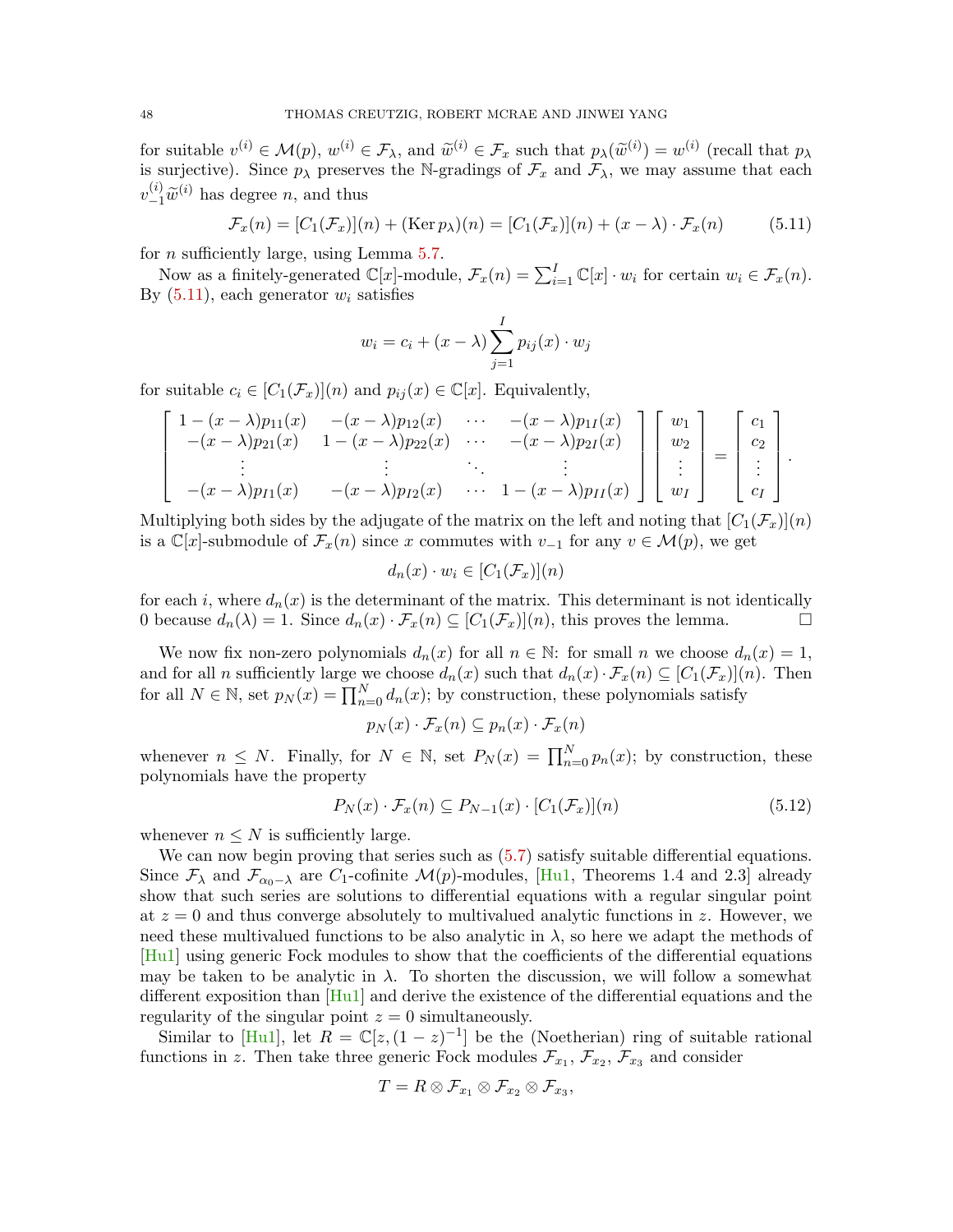which is an  $R[x_1, x_2, x_3]$ -module in the obvious way. The N-gradings of the generic Fock modules induce an  $\mathbb{N}$ -grading of  $T$ :

<span id="page-48-0"></span>
$$
T(n) = \bigoplus_{n_1+n_2+n_3=n} R \otimes \mathcal{F}_{x_1}(n_1) \otimes \mathcal{F}_{x_2}(n_2) \otimes \mathcal{F}_{x_3}(n_3).
$$
 (5.13)

As in  $[H<sub>u</sub>]<sub>l</sub>$ , we take the quotient of T by certain intertwining-operator-inspired relations. Our relations are simpler than in  $[H<sub>u</sub>1]$  because in series such as  $(5.7)$ , the leftmost insertion is always the lowest-conformal-weight vector  $v_{\alpha_0-\lambda}$ . So for  $v \in \mathcal{M}(p)$  with wt  $v > 0$  and homogeneous  $w_1 \in \mathcal{F}_{x_1}, w_2 \in \mathcal{F}_{x_2}$ , and  $w_3 \in \mathcal{F}_{x_3}$ , we define

$$
\mathcal{A}(v, w_1, w_2, w_3) = 1 \otimes v_{-1}w_1 \otimes w_2 \otimes w_3
$$
  
 
$$
- \sum_{k \geq 0} \left( (1-z)^{-k-1} \otimes w_1 \otimes v_k w_2 \otimes w_3 + 1 \otimes w_1 \otimes w_2 \otimes v_k w_3 \right),
$$

 $\mathcal{B}(v, w_1, w_2, w_3) = z^{\operatorname{wt} v + \deg w_3} \otimes w_1 \otimes v_{-1} w_2 \otimes w_3$ 

$$
+\sum_{k\geq 0} z^{\text{wt}\,v+\text{deg}\,w_3}\left((-1)^k(1-z)^{-k-1}\otimes v_kw_1\otimes w_2\otimes w_3-z^{-k-1}\otimes w_1\otimes w_2\otimes v_kw_3\right),
$$

 $\mathcal{C}(v, w_1, w_2, w_3) = z^{\operatorname{wt} v + \deg w_2} \otimes w_1 \otimes w_2 \otimes v_{-1}w_3$ 

$$
+\sum_{k\geq 0} (-1)^k z^{wt\,v+\deg w_2} \left(1\otimes v_k w_1\otimes w_2\otimes w_3 + z^{-k-1}\otimes w_1\otimes v_k w_2\otimes w_3\right).
$$

Since

$$
\deg v_k w = \operatorname{wt} v + \deg w - k - 1
$$

for homogeneous  $v \in \mathcal{M}(p)$  and  $w \in \mathcal{F}_x$ , the relations  $\mathcal{B}(v, w_1, w_2, w_3)$  and  $\mathcal{C}(v, w_1, w_2, w_3)$ are indeed elements of T.

Let J be the  $R[x_1, x_2, x_3]$ -submodule of T generated by  $\mathcal{A}(v, w_1, w_2, w_3)$ ,  $\mathcal{B}(v, w_1, w_2, w_3)$ , and  $\mathcal{C}(v, w_1, w_2, w_3)$  for all homogeneous  $w_1 \in \mathcal{F}_{x_1}, w_2 \in \mathcal{F}_{x_2}, w_3 \in \mathcal{F}_{x_3}$ , and  $v \in \mathcal{M}(p)$  such that wt  $v > 0$ . Somewhat differently from [\[Hu1\]](#page-61-7),  $T/J$  is not a finitely-generated  $R[x_1, x_2, x_3]$ module; we need to take a submodule instead. Recall the polynomials  $P_N(x) \in \mathbb{C}[x]$  chosen above; we define S to be the  $R[x_1, x_2, x_3]$ -submodule of  $T/J$  generated by all

$$
P_N(x_1)P_N(x_2)P_N(x_3)z^N\cdot w + J
$$

for  $N \in \mathbb{N}$  and  $w \in T(N)$ . Similar to [\[Hu1,](#page-61-7) Corollary 1.2], we have:

## **Proposition 5.10.** The  $R[x_1, x_2, x_3]$ -module S is finitely generated.

Proof. Since the homogeneous spaces of each generic Fock module are finitely-generated  $\mathbb{C}[x]$ -modules, each homogeneous space  $T(N)$  is a finitely-generated  $R[x_1, x_2, x_3]$ -module. Thus to prove the proposition, it is enough to show that when  $N$  is sufficiently large, any generator  $P_N(x_1)P_N(x_2)P_N(x_3)z^N \cdot w + J$  of S, where  $w \in T(N)$ , can be written as an  $R[x_1, x_2, x_3]$ -linear combination of generators  $P_n(x_1)P_n(x_2)P_n(x_3)z^n \cdot \tilde{w} + J$  where  $n < N$ <br>and  $\tilde{w} \in T(n)$ . Indeed (5.12) and (5.13) show that when N is large enough and  $w \in T(N)$ . and  $\widetilde{w} \in T(n)$ . Indeed, [\(5.12\)](#page-47-1) and [\(5.13\)](#page-48-0) show that when N is large enough and  $w \in T(N)$ ,

$$
P_N(x_1)P_N(x_2)P_N(x_3)z^N \cdot w \in P_{N-1}(x_1)P_{N-1}(x_2)P_{N-1}(x_3)z^N R \otimes \cdot
$$
  
 
$$
\cdot (C_1(\mathcal{F}_{x_1}) \otimes \mathcal{F}_{x_2} \otimes \mathcal{F}_{x_3} + \mathcal{F}_{x_1} \otimes C_1(\mathcal{F}_{x_2}) \otimes \mathcal{F}_{x_3} + \mathcal{F}_{x_1} \otimes \mathcal{F}_{x_2} \otimes C_1(\mathcal{F}_{x_3})).
$$

Then because for any homogeneous  $v \in \mathcal{M}(p)$ , vertex operator degrees satisfy

$$
\deg v_{-1} = \operatorname{wt} v > \operatorname{wt} v - k - 1 = \deg v_k
$$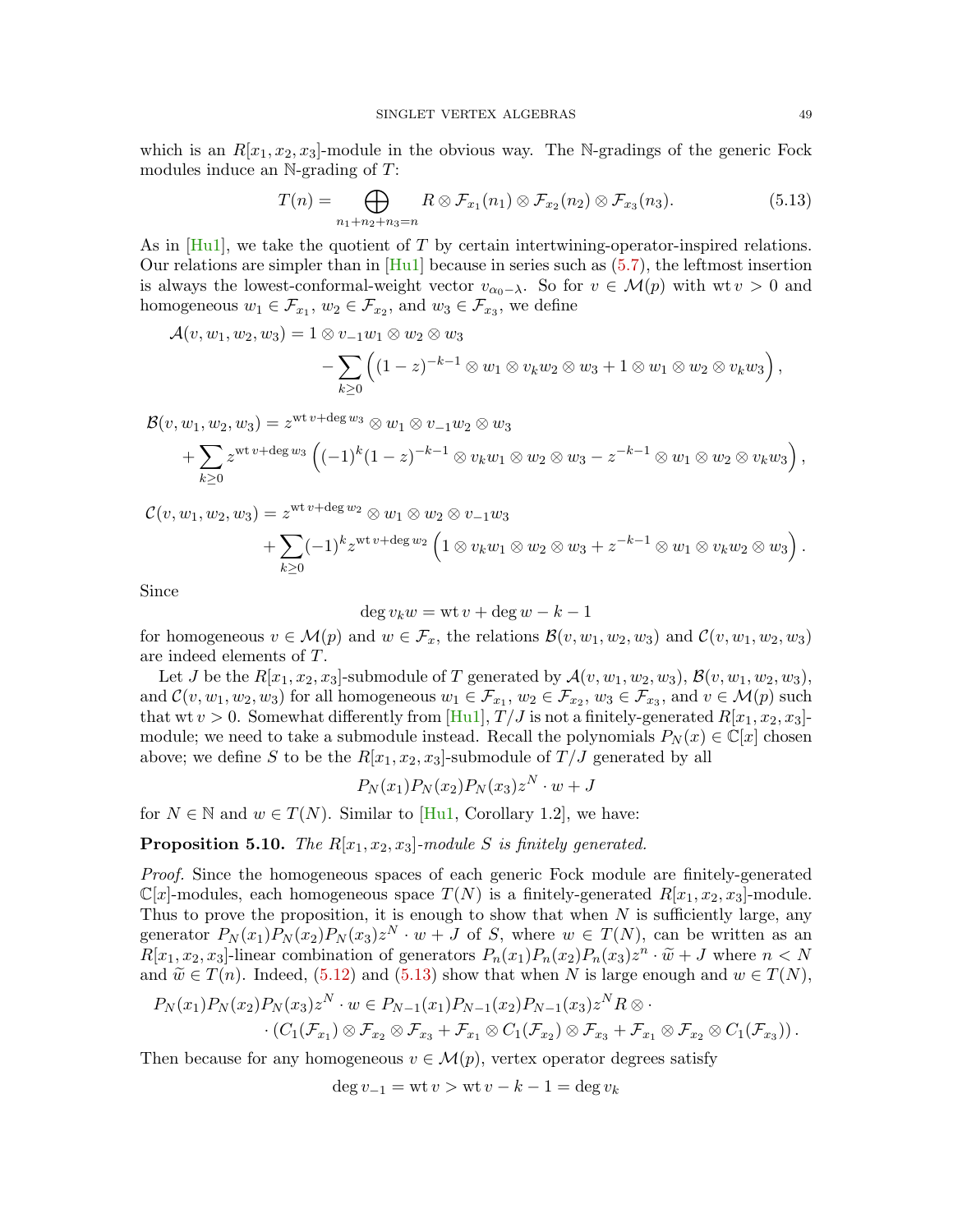for  $k \geq 0$ , the form of the generators  $\mathcal{A}(v, w_1, w_2, w_3)$ ,  $\mathcal{B}(v, w_1, w_2, w_3)$ ,  $\mathcal{C}(v, w_1, w_2, w_3)$  of J imply  $P_N(x_1)P_N(x_2)P_N(x_3)z^N \cdot w + J$  is in the  $R[x_1, x_2, x_3]$ -submodule of  $T/J$  generated by elements  $P_n(x_1)P_n(x_2)P_n(x_3)z^n \cdot \tilde{w} + J$  for  $n < N$  and  $\tilde{w} \in T(n)$ , as desired.

Now similar to  $[H<sub>u1</sub>, Corollary 1.3]$ , we get:

**Corollary 5.11.** For any homogeneous  $w_1 \in \mathcal{F}_{x_1}$ ,  $w_2 \in \mathcal{F}_{x_2}$ , and  $w_3 \in \mathcal{F}_{x_3}$ , there exist  $N \in \mathbb{Z}_+$  and elements  $a_n(z; x_1, x_2, x_3) \in R[x_1, x_2, x_3]$  for  $0 \le n \le N-1$  such that

$$
P_{N+\sigma}(x_1)P_{N+\sigma}(x_2)P_{N+\sigma}(x_3) \cdot (z^{N+\sigma} \otimes w_1 \otimes L(-1)^N w_2 \otimes w_3) + J
$$
  
= 
$$
\sum_{n=0}^{N-1} a_n(z; x_1, x_2, x_3) \cdot (z^{n+\sigma} \otimes w_1 \otimes L(-1)^n w_2 \otimes w_3) + J,
$$
 (5.14)

where  $\sigma = \deg w_1 + \deg w_2 + \deg w_3$ .

*Proof.* Since  $R[x_1, x_2, x_3]$  is a Noetherian ring by the Hilbert Basis Theorem, any submodule of the finitely-generated  $R[x_1, x_2, x_3]$ -module S is finitely generated. In particular, the submodule generated by

<span id="page-49-1"></span><span id="page-49-0"></span>
$$
\{P_{n+\sigma}(x_1)P_{n+\sigma}(x_2)P_{n+\sigma}(x_3)\cdot (z^{n+\sigma}\otimes w_1\otimes L(-1)^n w_2\otimes w_3) + J\}_{n\in\mathbb{N}}\tag{5.15}
$$

has a finite generating set. As each of these finitely many generators is a finite  $R[x_1, x_2, x_3]$ linear combination of elements from the generating set [\(5.15\)](#page-49-0), we may take the generating set to be finitely many of the elements in  $(5.15)$ . Consequently,  $(5.14)$  holds for N sufficiently large (where we have absorbed the factors  $P_{n+\sigma}(x_1)P_{n+\sigma}(x_2)P_{n+\sigma}(x_3)$  for  $n < N$  into the elements  $a_n(z; x_1, x_2, x_3)$ .

We can use the preceding corollary to obtain differential equations for products of intertwining operators. Thus suppose we have families of intertwining operators  $\mathcal{Y}_1^{\lambda}$  and  $\mathcal{Y}_2^{\lambda}$  for  $\lambda \in \mathbb{C}$  of types  $\begin{pmatrix} \mathcal{F}_{\lambda} \\ \mathcal{F}_{\lambda} \end{pmatrix}$  and  $\begin{pmatrix} W \\ \mathcal{F}_{\alpha_0-\lambda} \end{pmatrix}$ , respectively. Similar to the proof of [\[Hu1,](#page-61-7) Theorem 1.4], there is for each  $\lambda \in \mathbb{C}$  a linear map

$$
\phi_{\mathcal{Y}_1^{\lambda}, \mathcal{Y}_2^{\lambda}} : T \to \mathbb{C}[\log z] \{z\}
$$
  

$$
\frac{f(z)}{(1-z)^m} \otimes w_1 \otimes w_2 \otimes w_3 \mapsto \sum_{k \ge 0} (-1)^k \binom{-m}{k} z^k f(z) \cdot \langle v_{\alpha_0 - \lambda}, \mathcal{Y}_1^{\lambda}(p_\lambda(w_1), 1) \mathcal{Y}_2^{\lambda}(p_{\alpha_0 - \lambda}(w_2), z) p_\lambda(w_3) \rangle,
$$

where  $f(z) \in \mathbb{C}[z]$  and  $m \in \mathbb{N}$ . As in [\[Hu1\]](#page-61-7), the  $R[x_1, x_2, x_3]$ -submodule J is contained in the kernel of  $\phi_{\mathcal{Y}_1^{\lambda},\mathcal{Y}_2^{\lambda}}$ . This follows from the fact that  $v_{\alpha_0-\lambda}$  is a lowest-conformal-weight vector of  $\mathcal{F}_{\alpha_0-\lambda}$  together with the Jacobi identity commutator formula [\(2.2\)](#page-8-1) and the  $n = -1$ case of the iterate formula [\(2.3\)](#page-8-0). Thus  $\phi_{\mathcal{Y}_1^{\lambda},\mathcal{Y}_2^{\lambda}}$  descends to a well-defined linear map on  $T/J$ , which then restricts to a map  $S \to \mathbb{C}[\log z]\{z\}$ . If we apply this map to the relation [\(5.14\)](#page-49-1), multiply by  $(1-z)^{r(\lambda)}$  for some function  $r(\lambda)$ , use the L(-1)-derivative property for intertwining operators and the product rule, and then divide by  $z^{\sigma}$ , we get:

<span id="page-49-2"></span>**Theorem 5.12.** For any  $w_1 \in \mathcal{F}_{x_1}$ ,  $w_2 \in \mathcal{F}_{x_2}$ , and  $w_3 \in \mathcal{F}_{x_3}$ , there exist  $N \in \mathbb{Z}_+$  and elements  $a_n(z; x_1, x_2, x_3) \in R[x_1, x_2, x_3]$  for  $0 \le n \le N-1$  such that for any families  $\{\mathcal{Y}_1^{\lambda}\}_{\lambda \in \mathbb{C}}$ and  $\{\mathcal{Y}_2^{\lambda}\}_{{\lambda \in \mathbb{C}}}$  of  $\mathcal{M}(p)$ -module intertwining operators of types  $\begin{pmatrix} \mathcal{F}_{\lambda} \\ \mathcal{F}_{\lambda} W \end{pmatrix}$  and  $\begin{pmatrix} W \\ \mathcal{F}_{\alpha_0-\lambda} \mathcal{F}_{\lambda} \end{pmatrix}$ , respectively, and for any analytic function  $r(\lambda)$ , the series

$$
(1-z)^{r(\lambda)}\langle v_{\alpha_0-\lambda}, \mathcal{Y}_1^{\lambda}(p_\lambda(w_1), 1)\mathcal{Y}_2^{\lambda}(p_{\alpha_0-\lambda}(w_2), z)p_\lambda(w_3)\rangle \in \mathbb{C}[\log z]\{z\}
$$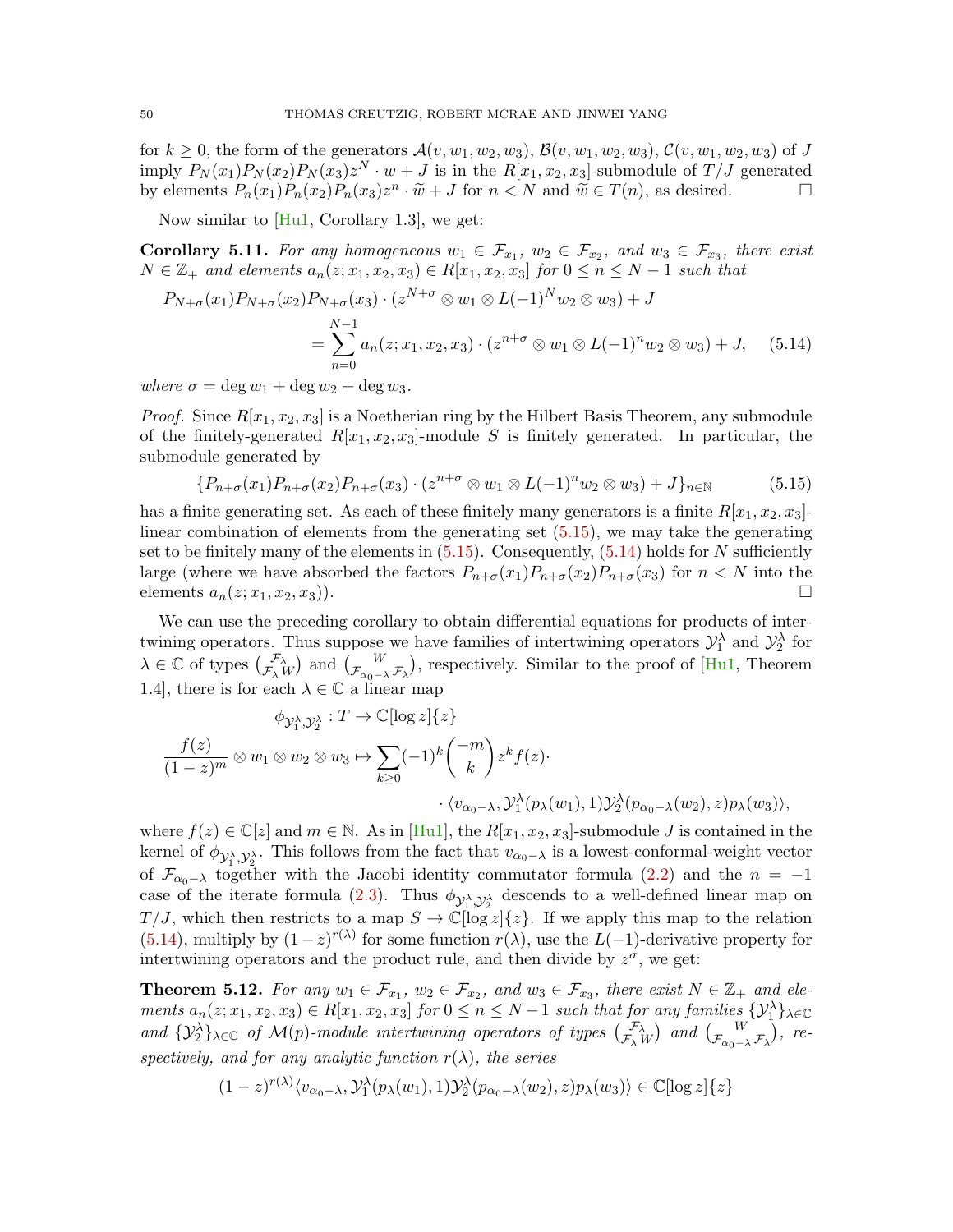is a formal solution to the differential equation

$$
P_N(\lambda)P_N(\alpha_0 - \lambda)P_N(\lambda)z^N \left(\frac{d}{dz} + \frac{r(\lambda)}{1-z}\right)^N \varphi(\lambda, z)
$$
  
= 
$$
\sum_{n=0}^{N-1} a_n(z; \lambda, \alpha_0 - \lambda, \lambda)z^n \left(\frac{d}{dz} + \frac{r(\lambda)}{1-z}\right)^n \varphi(\lambda, z).
$$

Since all the coefficient rational functions  $a_n(z; \lambda, \alpha_0 - \lambda, \lambda)$  in this theorem are analytic at  $z = 0$ , the differential equation has a regular singular point at  $z = 0$ . We will apply the theorem to  $\mathcal{Y}_1^{\lambda} = \Omega_0(Y_{\mathcal{F}_{\lambda}})$  and  $\mathcal{Y}_2^{\lambda} = \mathcal{E}_{\lambda}$  to prove Theorem [5.2;](#page-42-1) we will also use the following result from the theory of ordinary differential equations (see for example [\[McR2,](#page-62-14) Appendix A] for a proof):

<span id="page-50-2"></span>**Theorem 5.13.** Consider a regular-singular-point differential equation with parameter  $\lambda$ ,

$$
z^N \frac{d^N \varphi}{dz^N} = \sum_{n=0}^{N-1} a_n(\lambda, z) z^n \frac{d^n \varphi}{dz^n},
$$

where the coefficient functions  $a_n(\lambda, z)$  are analytic on  $U \times B_1(0)$  for U a non-empty open set of  $\lambda \in \mathbb{C}$  and  $B_1(0)$  the open ball of radius 1 centered at  $z = 0$ . Suppose moreover that

$$
\left\{\varphi(\lambda, z) = \sum_{m \ge 0} q_m(\lambda) z^{h(\lambda) + m} \right\}_{\lambda \in U}
$$

is a family of formal series which solve the differential equation for each  $\lambda \in U$ , where  $h(\lambda)$ and  $q_m(\lambda)$  are analytic on U. Then for each  $\lambda \in U$ , the series  $\varphi(\lambda, z)$  converges absolutely for each  $z \in B_1(0) \setminus \{0\}$ , and

$$
\varphi(\lambda, e^{\log z}) = e^{(\log z)h(\lambda)} \sum_{m \ge 0} q_m(\lambda) z^m
$$

defines a (single-valued) function which is analytic in both  $\lambda$  and z on  $U \times (B_1(0) \setminus (-1, 0])$ .

We can now complete the proof of Theorem  $5.2$ :

*Proof.* For any homogeneous  $u, v \in \mathcal{M}(p)$ ,  $n \in \mathbb{Z}$ , and analytic function  $r(\lambda)$  on  $\mathbb{C}$ , we take  $w_1 = u_n v_x$ ,  $w_2 = o(v)v_x$ , and  $w_3 = v_x$  in Theorem [5.12](#page-49-2) to conclude that

$$
(1-z)^{r(\lambda)} \langle v_{\alpha_0-\lambda}, \Omega_0(Y_{\mathcal{F}_\lambda})(u_n v_\lambda, 1) \mathcal{E}_\lambda(o(v) v_{\alpha_0-\lambda}, e^{\log z}) v_\lambda \rangle \tag{5.16}
$$

is a formal solution to a differential equation of the form [\(5.8\)](#page-42-2) whose coefficient functions are analytic for  $z \in \mathbb{C} \setminus \{0, 1\}$  and  $\lambda \in \mathbb{C} \setminus S$  where S is the finite set of roots of  $P_N(\lambda)P_N(\alpha_0-\lambda)$ . Moreover, this differential equation has a regular singular point at  $z = 0$ , and Proposition [5.8](#page-45-2) shows that [\(5.16\)](#page-50-1) satisfies the conditions of Theorem [5.13](#page-50-2) with  $h(\lambda) = -2h_{\lambda}$  and  $U = \mathbb{C} \setminus S$ . Thus [\(5.16\)](#page-50-1) converges absolutely to an analytic function in both  $\lambda$  and z on  $(\mathbb{C} \setminus S) \times (B_1(0) \setminus (-1,0]).$ 

<span id="page-50-0"></span>5.4. **Proof of Theorem [5.3.](#page-43-0)** Throughout this subsection, we use the notation  $B_r(z_0)$  for the open ball of radius r centered at  $z_0 \in \mathbb{C}$ . Recall the setting of Theorem [5.3:](#page-43-0) we have a series solution  $\varphi(\lambda,\zeta) = \sum_{m=1}^{M} \sum_{k=0}^{K} f_{m,k}(\lambda,\zeta) e^{h_m \log \zeta} (\log \zeta)^k$  to a differential equation

<span id="page-50-3"></span><span id="page-50-1"></span>
$$
\frac{d^N \varphi}{d\zeta^N} = \sum_{n=0}^{N-1} b_n(\lambda, \zeta) \frac{d^n \varphi}{d\zeta^n}
$$
\n(5.17)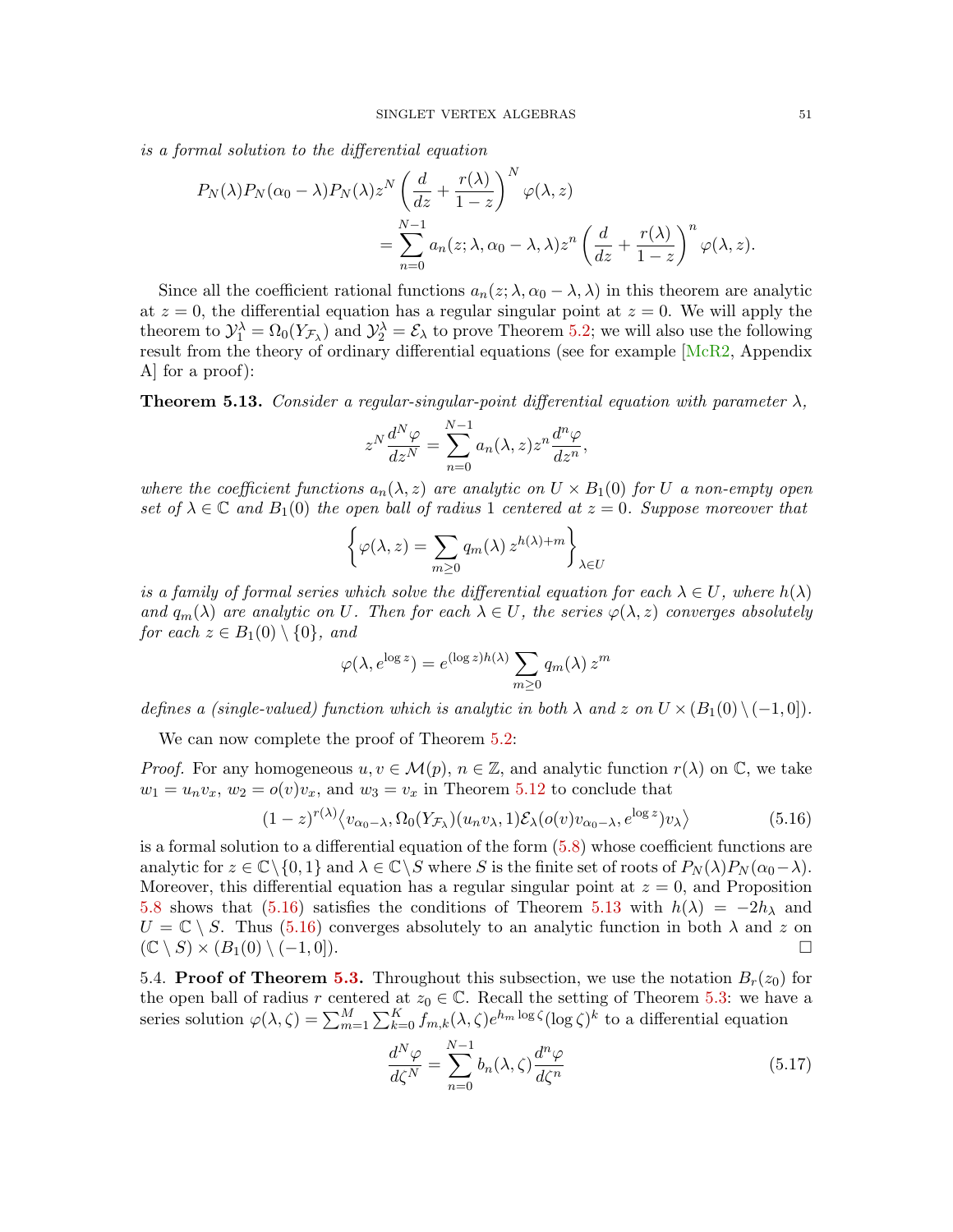whose coefficient functions  $b_n(\lambda, \zeta)$  are analytic in  $\lambda$  and  $\zeta$  on  $U \times (B_1(0) \setminus \{0\})$ , where U is a non-empty open subset of C. Moreover:

- The  $h_m \in \mathbb{C}$  for  $1 \leq m \leq M$  are pairwise non-congruent mod  $\mathbb{Z}$ .
- For each m and k,  $f_{m,k}(\lambda,\zeta) = \sum_{n\in\mathbb{Z}} f_{m,k,n}(\lambda) \zeta^n$  is a Laurent series in  $\zeta$  whose coefficients are functions of  $\lambda$  defined on U.
- The series  $\varphi(\lambda, \zeta)$  converges absolutely on  $U \times (B_1(0) \setminus (-1, 0])$ , and thus for any  $\lambda \in U, \varphi(\lambda, \zeta)$  is analytic in  $\zeta$  on  $B_1(0) \setminus (-1, 0]$ .
- For some non-empty open subset  $V_0 \subseteq B_1(0) \setminus (-1,0], \varphi(\lambda,\zeta)$  is analytic in both  $\lambda$ and  $\zeta$  on  $U \times V_0$ .

Our goal is to show that for  $1 \leq m \leq M$ ,  $0 \leq k \leq K$ , and  $n \in \mathbb{Z}$ , the coefficient functions  $f_{m,k,n}(\lambda)$  are analytic in  $\lambda$  on U.

First, since the series  $\varphi(\lambda, \zeta)$  is absolutely convergent for  $\lambda \in U$  and  $\zeta \in B_1(0) \setminus \{0\},$ so are the Laurent series  $f_{m,k}(\lambda,\zeta) = \sum_{n \in \mathbb{Z}} f_{m,k,n}(\lambda) \zeta^n$ . This means that for any simplyconnected open subset  $V \subseteq B_1(0) \setminus \{0\}$  and any single-valued branch of logarithm  $\ell(\zeta)$ defined on  $V$ , the series

$$
\sum_{m=1}^{M} \sum_{k=0}^{K} f_{m,k}(\lambda, \zeta) e^{h_m \ell(\zeta)} \ell(\zeta)^k
$$

also converges absolutely for all  $\lambda \in U$  to a function that is analytic in  $\zeta$  on V. We now show that this new series is also analytic in  $\lambda$ :

<span id="page-51-0"></span>**Lemma 5.14.** For any simply-connected open subset  $V \subseteq B_1(0)\setminus\{0\}$  and any single-valued branch of logarithm  $\ell(\zeta)$  defined on V, the function  $\sum_{m=1}^M\sum_{k=0}^K f_{m,k}(\lambda,\zeta) e^{h_m\ell(\zeta)}\ell(\zeta)^k$  is analytic in both  $\lambda$  and  $\zeta$  on  $U \times V$ .

*Proof.* Fix any  $\zeta_1 \in V$ ; we need to show that  $\varphi_V(\lambda, \zeta) = \sum_{m=1}^M \sum_{k=0}^K f_{m,k}(\lambda, \zeta) e^{h_m \ell(\zeta)} \ell(\zeta)^k$ is analytic in both  $\lambda$  and  $\zeta$  for  $\lambda \in U$  and  $\zeta$  contained in an open neighborhood of  $\zeta_1$ . Recall we are assuming that  $\varphi(\lambda,\zeta) = \sum_{m=1}^M \sum_{k=0}^K f_{m,k}(\lambda,\zeta) e^{h_m \log \zeta} (\log \zeta)^k$  is analytic in both  $\lambda$ and  $\zeta$  on  $U \times V_0$  for some non-empty open set  $V_0 \subseteq B_1(0) \setminus (-1, 0]$ . Then if we fix  $\zeta_0 \in V_0$ , we can obtain  $\varphi_V(\lambda, \zeta)$  on V (for any  $\lambda \in U$ ) by analytic continuation of  $\varphi(\lambda, \zeta)$  along some continuous path  $\gamma : [0,1] \to B_1(0) \setminus \{0\}$  such that  $\gamma(0) = \zeta_0$  and  $\gamma(1) = \zeta_1$ .

We can cover the image of the path  $\gamma$  with finitely many overlapping open disks  $B_r(\gamma(t_i))$ ,  $0 \leq i \leq I$ , as follows: First take  $r > 0$  to be no larger than the minimum distance from the image of  $\gamma$  to the compact set  $(B_1(0) \setminus B_1(0)) \cup \{0\}$ , so that  $B_r(\gamma(t)) \subseteq B_1(0) \setminus \{0\}$ for all  $t \in [0,1]$ . We then take  $t_0 = 0$  so that our first disk is  $B_r(\zeta_0)$ ; for convenience, we may assume r is small enough so that  $B_r(\zeta_0) \subseteq V_0$ . Now assuming we have chosen  $t_i$  for some  $i \geq 0$ , we choose  $t_{i+1}$  (if it exists) to be the minimum element of  $[t_i,1]$  such that  $|\gamma(t_{i+1}) - \gamma(t_i)| \geq \frac{r}{2}$ . This process terminates after finitely many steps: Since  $\gamma$  is (uniformly) continuous on the compact set [0, 1], there is a  $\delta > 0$  such that  $|\gamma(t) - \gamma(\tilde{t})| < \frac{r}{2}$ 2 if  $|t - \tilde{t}| < \delta$ ; consequently,  $t_{i+1} - t_i > \delta$  for all i such that  $t_{i+1}$  exists. At the end of the process, we have  $\zeta_1 = \gamma(1) \in B_{r/2}(\gamma(t_I))$  by construction.

We now prove by induction on i that the analytic continuation of  $\varphi(\lambda, \zeta)$  along the path  $\gamma$  is analytic in both  $\lambda$  and  $\zeta$  on  $U \times B_r(\gamma(t_i))$ . Since  $\zeta_1 \in B_r(\gamma(t_i))$ , this will prove the lemma. For  $i = 0$ , the analyticity claim holds by assumption since we are assuming  $B_r(\gamma(t_0)) = B_r(\zeta_0) \subseteq V_0$ . If we now assume the claim holds for some  $i \geq 0$ , then the analytic continuation to  $B_r(\gamma(t_{i+1}))$ , which we denote as  $\varphi_{i+1}(\lambda,\zeta)$ , is analytic in both  $\lambda$  and  $\zeta$  on  $U \times (B_r(\gamma(t_i)) \cap B_r(\gamma(t_{i+1})))$ . Since  $\gamma(t_{i+1}) \in B_r(\gamma(t_i)) \cap B_r(\gamma(t_{i+1}))$  by construction, we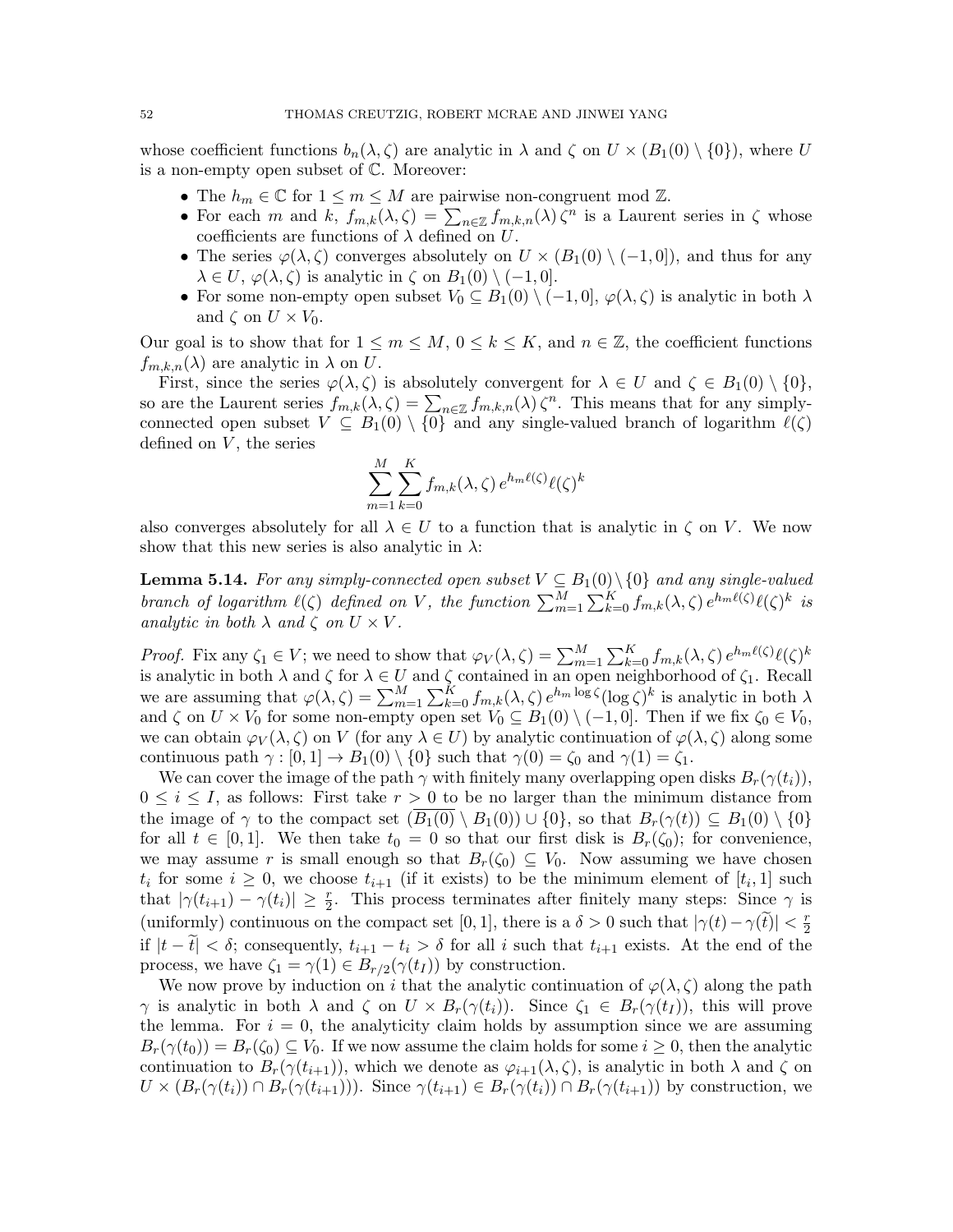can thus expand

<span id="page-52-0"></span>
$$
\varphi_{i+1}(\lambda,\zeta) = \sum_{n\geq 0} \varphi_{i+1,n}(\lambda)(\zeta - \gamma(t_{i+1}))^n
$$
\n(5.18)

for all  $\lambda \in U$  and  $\zeta \in B_{\varepsilon}(\gamma(t_{i+1}))$  for  $\varepsilon > 0$  sufficiently small, where the functions  $\varphi_{i+1,n}(\lambda)$ can be expanded as a power series about any  $\lambda \in U$  and thus are analytic functions on U.

We also know by induction that  $\varphi_{i+1}(\lambda, \zeta)$  is a solution to the differential equation [\(5.17\)](#page-50-3) on  $U \times B_r(\gamma(t_{i+1}))$ . Since  $\gamma(t_{i+1})$  is a regular point of the differential equation, since the coefficient functions  $b_n(\lambda, \zeta)$  in [\(5.17\)](#page-50-3) are analytic in both  $\lambda$  and  $\zeta$  on  $U \times B_r(\gamma(t_{i+1}))$ , and since the coefficient functions  $\varphi_{i+1,n}(\lambda)$  are analytic on U, it follows that the power series [\(5.18\)](#page-52-0) converges absolutely to a solution of [\(5.8\)](#page-42-2) on the entire domain  $U \times B_r(\gamma(t_{i+1}))$ , and that moreover this solution is analytic in both  $\lambda$  and  $\zeta$  on  $U \times B_r(\gamma(t_{i+1}))$  (recall the regular singular point generalization of this result in Theorem [5.13\)](#page-50-2). Thus  $\varphi_{i+1}(\lambda, \zeta)$  is analytic in both  $\lambda$  and  $\zeta$ , proving the inductive hypothesis and thus also the lemma.

We will use the preceding lemma to show that the functions  $f_{m,k}(\lambda,\zeta)$  are analytic in both  $\lambda$  and  $\zeta$ . To do so, we fix for any simply-connected open subset of  $V \subseteq B_1(0) \setminus \{0\}$  an analytic single-valued branch of logarithm  $\ell(\zeta)$  defined on V. Let  $\mathcal{S}(U, V)$  denote the set of all functions  $\psi(\lambda, \zeta)$  such that:

- $\psi(\lambda, \zeta)$  is analytic in both  $\lambda$  and  $\zeta$  on  $U \times V$ .
- $\psi(\lambda, \zeta)$  has the form

$$
\psi(\lambda,\zeta) = \sum_{m=1}^{M} \sum_{k=0}^{K} g_{m,k}(\lambda,\zeta) e^{h_m \ell(\zeta)} \ell(\zeta)^k
$$

for some  $M \in \mathbb{Z}_+$  and  $k \in \mathbb{N}$ , where the  $h_m \in \mathbb{C}$  are non-congruent mod  $\mathbb{Z}$  and each  $f_{m,k}(\lambda,\zeta) = \sum_{n\in\mathbb{Z}} f_{m,k,n}(\lambda)\zeta^n$  is an absolutely-convergent Laurent series for each  $\lambda \in U$ .

• Every single-valued branch

$$
\psi^{(n)}(\lambda,\zeta) = \sum_{m=1}^{M} \sum_{k=0}^{K} e^{2\pi i n h_m} g_{m,k}(\lambda,\zeta) e^{h_m \ell(\zeta)} (\ell(\zeta) + 2\pi i n)^k
$$

for  $n \in \mathbb{Z}$  is also analytic in both  $\lambda$  and  $\zeta$  on  $U \times V$ .

It is clear that every  $e^{h\ell(\zeta)}\mathbb{C}[\ell(\zeta)]$ -linear combination of functions in  $\mathcal{S}(U, V)$  is an element of  $\mathcal{S}(U,V)$ , for any  $h \in \mathbb{C}$ , and that if  $\psi \in \mathcal{S}(U,V)$ , then  $\psi^{(n)} \in \mathcal{S}(U,V)$  as well for any  $n \in \mathbb{Z}$ . By Lemma [5.14,](#page-51-0) our original series  $\varphi(\lambda, \zeta)$  is a function in  $\mathcal{S}(U, V)$  for any simply-connected open set  $V \subseteq B_1(0) \setminus \{0\}.$ 

**Lemma 5.15.** For any function  $\psi(\lambda,\zeta) = \sum_{m=1}^M \sum_{k=0}^K g_{m,k}(\lambda,\zeta) e^{h_m \ell(\zeta)} \ell(\zeta)^k \in \mathcal{S}(U,V)$ , the Laurent series  $g_{m,k}(\lambda,\zeta)$  are analytic in both  $\lambda$  and  $\zeta$  on  $U\times V$ , for all  $1\leq m\leq M$  and  $0 \leq k \leq K$ .

*Proof.* We prove the lemma by induction on K. When  $K = 0$ , and setting  $g_m = g_{m,0}$  for  $1 \leq m \leq M$ , we have

$$
\begin{bmatrix}\n1 & 1 & \cdots & 1 \\
e^{2\pi i h_1} & e^{2\pi i h_2} & \cdots & e^{2\pi i h_M} \\
\vdots & \vdots & \ddots & \vdots \\
e^{2\pi i (M-1)h_1} & e^{2\pi i (M-1)h_2} & \cdots & e^{2\pi i (M-1)h_M}\n\end{bmatrix}\n\begin{bmatrix}\ng_1(\lambda, \zeta)e^{h_1\ell(\zeta)} \\
g_2(\lambda, \zeta)e^{h_2\ell(\zeta)} \\
\vdots \\
g_M(\lambda, \zeta)e^{h_M\ell(\zeta)}\n\end{bmatrix} = \begin{bmatrix}\n\psi(\lambda, \zeta) \\
\psi^{(1)}(\lambda, \zeta) \\
\vdots \\
\psi^{(M-1)}(\lambda, \zeta)\n\end{bmatrix}
$$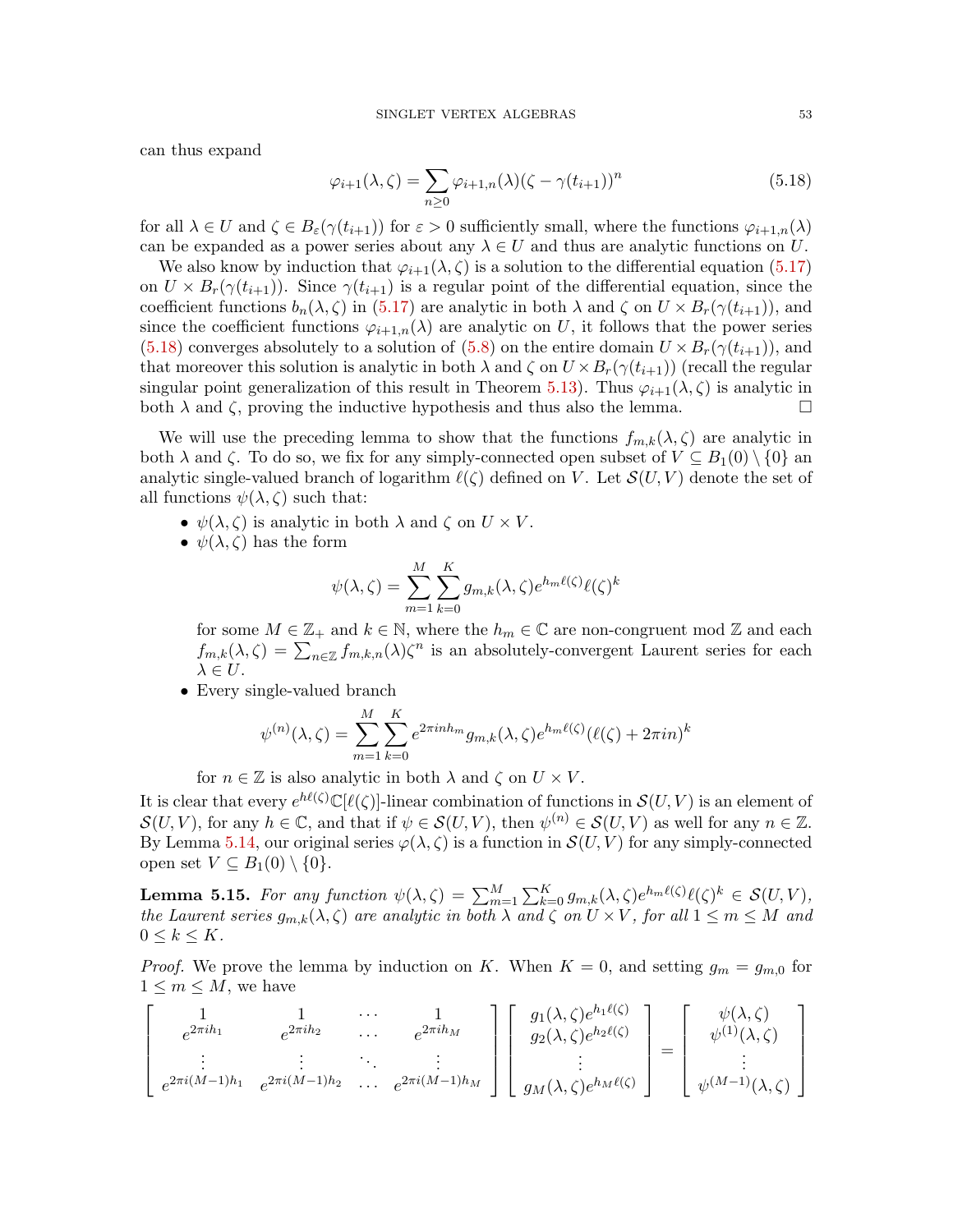Because the  $h_m$  are non-congruent mod  $\mathbb{Z}$ , the Vandermonde matrix is invertible and hence each  $g_m(\lambda, \zeta) e^{h_m \ell(\zeta)}$  is a C-linear combination of functions which are analytic in both  $\lambda$  and  $\zeta$  on  $U \times V$ . Thus each  $g_m(\lambda, \zeta)$  is also analytic on  $U \times V$ .

Now we prove the case  $K \geq 1$  by induction on the maximum  $\widetilde{m} \leq M$  such that  $g_{\widetilde{m},K}(\lambda,\zeta) \neq 0$ . We have

$$
\psi^{(1)}(\lambda,\zeta) - e^{2\pi i h_{\widetilde{m}}} \psi(\lambda,\zeta) = \sum_{m \neq \widetilde{m}} \sum_{k=0}^{K} g_{m,k}(\lambda,\zeta) e^{h_m \ell(\zeta)} \left( e^{2\pi i h_m} (\ell(\zeta) + 2\pi i)^k - e^{2\pi i h_{\widetilde{m}}} \ell(\zeta)^k \right)
$$

$$
+ e^{2\pi i h_{\widetilde{m}}} \sum_{k=0}^{K} g_{\widetilde{m},k}(\lambda,\zeta) e^{h_{\widetilde{m}} \ell(\zeta)} \left( (\ell(\zeta) + 2\pi i)^k - \ell(\zeta)^k \right)
$$

$$
= \sum_{m=1}^{M} \sum_{k=0}^{K} g'_{m,k}(\lambda,\zeta) e^{h_m \ell(\zeta)} \ell(\zeta)^k,
$$

where  $g'_{m,K}(\lambda, \zeta) = 0$  for  $m \geq \tilde{m}$  and

$$
g'_{\widetilde{m},K-1} = 2\pi i K e^{2\pi i h_{\widetilde{m}}} g_{\widetilde{m},K}(\lambda,\zeta).
$$

Since  $\psi^{(1)}(\lambda, \zeta) - e^{2\pi i \hbar} \psi(\lambda, \zeta) \in \mathcal{S}(U, V)$ , induction on  $\widetilde{m}$  implies that  $g_{\widetilde{m}, K}(\lambda, \zeta)$  is analytic<br>in hother and  $\zeta$  or  $U \times V$ . Then also a  $(\lambda, \zeta) h \in \ell(\zeta) \ell(\zeta) K \in \mathcal{S}(U, V)$  as that in both  $\lambda$  and  $\zeta$  on  $U \times V$ . Then also  $g_{\widetilde{m},K}(\lambda,\zeta)e^{h_{\widetilde{m}}\ell(\zeta)}\ell(\zeta)^K \in \mathcal{S}(U,V)$ , so that

$$
\psi(\lambda,\zeta) - g_{\widetilde{m},K}(\lambda,\zeta)e^{h_{\widetilde{m}}\ell(\zeta)}\ell(\zeta)^K \in \mathcal{S}(U,V)
$$

as well. Then by induction on  $\widetilde{m}$  again, this implies that  $g_{m,k}(\lambda,\zeta)$  is analytic in both  $\lambda$ and  $\zeta$  on  $U \times V$  for all m and K, completing the induction.

Note that this argument also works for the base case  $\tilde{m} = 1$  of the induction on  $\tilde{m}$ , since in this case  $K-1$  is the maximum power of  $\ell(\zeta)$  in  $\psi^{(1)}(\lambda,\zeta) - e^{2\pi i h_1}\psi(\lambda,\zeta)$ , and then the inductive hypothesis for the induction on K yields the desired analyticity of  $q_{1,K}(\lambda,\zeta)$ .

The preceding lemma implies that the coefficient functions  $f_{m,k}(\lambda,\zeta)$  of our original series  $\varphi(\lambda, \zeta)$  are analytic in both  $\lambda$  and  $\zeta$  on  $U \times (B_1(0) \setminus \{0\})$ . Thus each  $f_{m,k}$  has a Laurent series expansion

$$
f_{m,k}(\lambda,\zeta) = \sum_{n,n' \in \mathbb{Z}} c_{m,k,n,n'} (\lambda - \lambda_0)^{n'} \zeta^n
$$

about  $(\lambda_0, 0)$  for any  $\lambda_0 \in U$ , where

$$
c_{m,k,n,n'} = \frac{1}{(2\pi i)^2} \oint_{|\zeta|=r} \oint_{|\lambda-\lambda_0|=r'} \zeta^{-n-1} (\lambda-\lambda_0)^{-n'-1} f_{m,k}(\lambda,\zeta) d\lambda d\zeta
$$

for suitable  $r, r' > 0$ . Since  $f_{m,k}(\lambda, \zeta)$  is analytic in  $\lambda$  at  $\lambda_0$  for any  $\zeta$  such that  $|\zeta| = r$ , we get  $c_{m,k,n,n'} = 0$  for  $n' < 0$ . Thus by the uniqueness of Laurent series expansions, all coefficient functions  $f_{m,k,n}(\lambda)$  for  $n \in \mathbb{Z}$  have power series expansions about any  $\lambda_0 \in U$ and thus are analytic on U. This completes the proof of Theorem [5.3.](#page-43-0)

#### 6. Application to cyclic orbifolds of the triplet algebras

<span id="page-53-0"></span>The full automorphism group of the triplet vertex operator algebra  $\mathcal{W}(p)$ ,  $p > 1$ , is  $PSL(2,\mathbb{C})$  [\[ALM1\]](#page-60-5), and thus the (conjugacy classes of) finite automorphism groups of  $W(p)$  follow an ADE classification. For  $m \in \mathbb{Z}_+$ , the finite subgroup of  $PSL(2,\mathbb{C})$  of type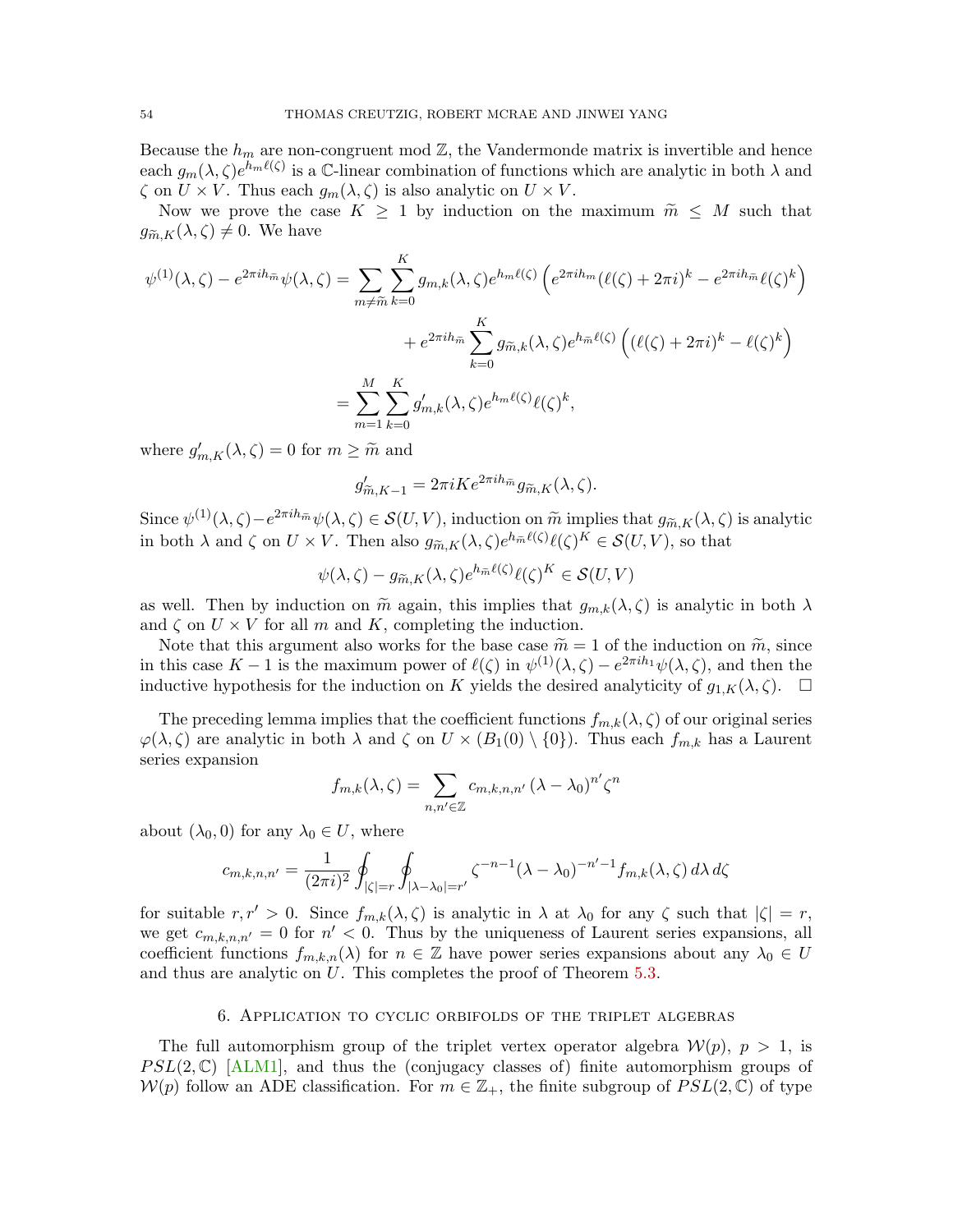$A_m$  is  $\mathbb{Z}/m\mathbb{Z}$ , and the vertex operator algebra  $\mathcal{W}(p)^{A_m}$  is the corresponding cyclic orbifold subalgebra of  $W(p)$ . It is a simple current extension of  $\mathcal{M}(p)$ :

<span id="page-54-0"></span>
$$
\mathcal{W}(p)^{A_m} = \bigoplus_{n \in \mathbb{Z}} \mathcal{M}_{2mn+1,1}.
$$
\n(6.1)

In [\[ALM1\]](#page-60-5), Adamović, Lin, and Milas proved that  $W(p)^{A_m}$  is  $C_2$ -cofinite and they constructed  $2pm^2$  distinct irreducible  $W(p)^{A_m}$ -modules, which they conjectured to be the full list of irreducible  $W(p)^{A_m}$ -modules [\[ALM1,](#page-60-5) Conjecture 4.10]. They verified this conjecture for small values of m and p in  $[ALM2]$ , and then in  $[AM4]$ , Adamović and Milas reduced the conjecture to [\[AM4,](#page-60-25) Conjecture 2.3], which amounts to the simple current property of the  $\mathcal{M}(p)$ -modules  $\mathcal{M}_{r,1}$ ,  $r \in \mathbb{Z}$ . Thus the fusion rules in Lemma [3.15](#page-27-1) and [\[CMY2,](#page-60-0) Theorem 5.2.1(1)] combined with  $[AM4, Theorem 2.5]$  $[AM4, Theorem 2.5]$  already complete the classification of irreducible  $W(p)^{A_m}$ -modules. In this section, we will use the tensor category structure on  $\mathcal{O}_{\mathcal{M}(p)}^T$  and the vertex operator algebra extension theory of [\[CKM1,](#page-60-7) [CMY1\]](#page-60-8) to quickly rederive this classification of irreducible  $W(p)^{A_m}$ -modules. We will also describe the projective covers of all irreducible  $W(p)^{A_m}$ -modules, compute all fusion rules involving irreducible  $W(p)^{A_m}$ -modules, and establish rigidity and non-degeneracy of the braided tensor category of  $W(p)^{A_m}$ -modules.

Before studying the representation theory of  $W(p)^{A_m}$  in more detail, we recall the direct limit completions of vertex tensor categories studied in [\[CMY1\]](#page-60-8). For any vertex operator algebra V and category  $\mathcal C$  of grading-restricted generalized V-modules, the direct limit completion, or Ind-category, of C is defined to be the category  $\text{Ind}(\mathcal{C})$  of generalized Vmodules (typically with infinite-dimensional conformal weight spaces) whose objects are the unions of their C-submodules. Equivalently, a generalized V-module  $X$  is an object of Ind(C) if and only if every vector  $b \in X$  generates a V-submodule which is an object of C. The main Theorem 1.1 of  $[CMY1]$  states that  $Ind(C)$  is a vertex algebraic braided tensor category (with structure as given in [\[HLZ1\]](#page-61-2)-[\[HLZ8\]](#page-62-3)) under the following conditions:

- The category  $\mathcal C$  is closed under submodules, quotients, and finite direct sums, and every module in  $\mathcal C$  is finitely generated.
- The vertex operator algebra V is an object of  $\mathcal{C}$ , and  $\mathcal{C}$  admits the vertex algebraic braided tensor category structure of [\[HLZ1\]](#page-61-2)-[\[HLZ8\]](#page-62-3).
- For any intertwining operator  $\mathcal Y$  of type  $\binom{X}{W_1 W_2}$  where  $W_1, W_2$  are objects of  $\mathcal C$  and X is an object of  $\text{Ind}(\mathcal{C})$ , the image  $\text{Im }\mathcal{Y} \subseteq X$  is an object of  $\mathcal{C}$ .

For the third condition above, recall that the image of an intertwining operator  $\mathcal Y$  of type  $\binom{X}{W_1 W_2}$  is the submodule of X spanned by coefficients of powers of x and log x in  $\mathcal{Y}(w_1, x)w_2$ for  $w_1 \in W_1$ ,  $w_2 \in W_2$ . In the case  $V = \mathcal{M}(p)$ , we have:

**Proposition 6.1.** The direct limit completions  $\text{Ind}(\mathcal{O}_{\mathcal{M}(p)})$  and  $\text{Ind}(\mathcal{O}_{\mathcal{M}(p)}^T)$  both admit the vertex algebraic braided tensor category structure of [\[HLZ8\]](#page-62-3).

*Proof.* For Ind( $\mathcal{O}_{\mathcal{M}(p)}$ ), the result follows from [\[CMY1,](#page-60-8) Theorem 7.1], which states that for any vertex operator algebra  $V$ , the category of  $C_1$ -cofinite grading-restricted generalized  $V$ modules satisfies the conditions of  $\lbrack \text{CMY1}, \text{ Theorem 1.1} \rbrack$  if it is closed under contragredient modules. For  $\text{Ind}(\mathcal{O}_{\mathcal{M}(p)}^T)$ , the intertwining operator condition is the only one left to check. If  $\mathcal Y$  is an intertwining operator of type  $\binom{X}{W_1\,W_2}$  where  $W_1$ ,  $W_2$  are objects of  $\mathcal O^T_{\mathcal M(p)}$  and  $X$ is an object of  $\text{Ind}(\mathcal{O}_{\mathcal{M}(p)}^T),$  then Im  $\mathcal Y$  is an object of  $\mathcal{O}_{\mathcal{M}(p)}$  since the category of  $C_1$ -cofinite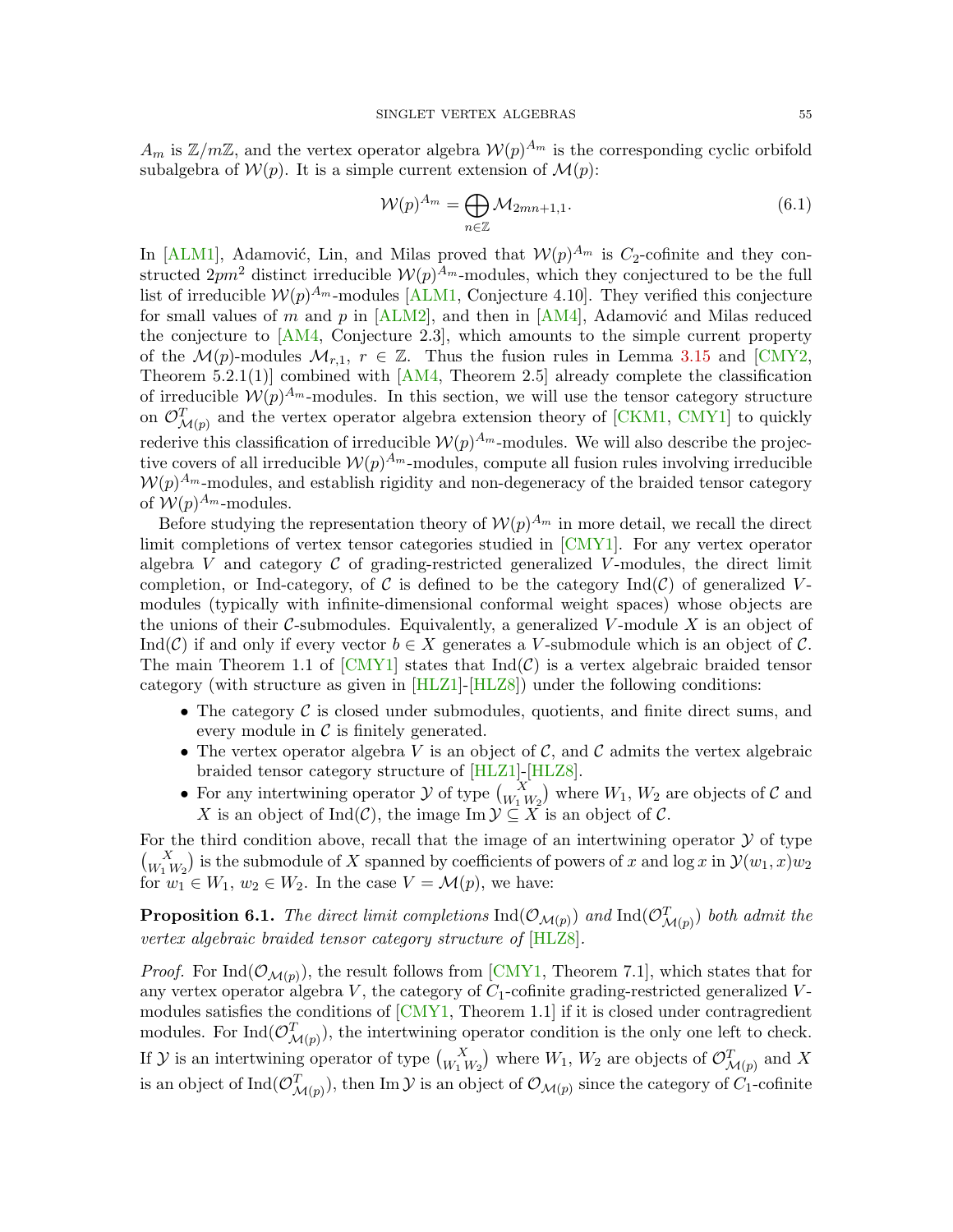$\mathcal{M}(p)$ -modules and its direct limit completion satisfy the conditions of  $\sqrt{\text{CMY1}}$ , Theorem 1.1. Thus by the universal property of tensor products in  $\mathcal{O}_{\mathcal{M}(p)}$ , Im  $\mathcal{Y}$  is a quotient of  $W_1 \boxtimes W_2$ . But since  $W_1 \boxtimes W_2$  is also the tensor product of  $W_1$  and  $W_2$  in  $\mathcal{O}_{\mathcal{M}(p)}^T$ , and since  $\mathcal{O}_{\mathcal{M}(p)}^T$  is closed under quotients, Im  $\mathcal{Y}$  is also an object of  $\mathcal{O}_{\mathcal{M}(p)}^T$ .

We also have:

<span id="page-55-0"></span>**Proposition 6.2.** Any grading-restricted generalized  $\mathcal{M}(p)$ -module is an object of the direct limit completion  $\text{Ind}(\mathcal{O}_{\mathcal{M}(p)})$ .

*Proof.* Let M be a grading-restricted generalized  $\mathcal{M}(p)$ -module. The grading-restriction conditions imply that

$$
M=\bigoplus_{\mu\in\mathbb{C}/\mathbb{Z}}\bigoplus_{n\in\mathbb{N}}M_{[h_\mu+n]},
$$

where for any coset  $\mu \in \mathbb{C}/\mathbb{Z}$ ,  $h_{\mu} \in \mu$  is chosen so that  $M_{[h_{\mu}-n]} = 0$  for  $n \in \mathbb{Z}_{+}$ . Moreover, each  $M_{[h_\mu+n]}$  is finite dimensional. To show that M is an object of  $\text{Ind}(\mathcal{O}_{\mathcal{M}(p)})$ , it is enough to show that each (grading-restricted) submodule  $M_{\mu} = \bigoplus_{n \in \mathbb{N}} M_{h_{\mu}+n}$  is an object of  $\text{Ind}(\mathcal{O}_{\mathcal{M}(p)})$  (since  $\text{Ind}(\mathcal{O}_{\mathcal{M}(p)})$  is closed under arbitrary direct sums).

Pick an irreducible  $A(\mathcal{M}(p))$ -submodule of the (finite-dimensional) lowest conformal weight space of  $M_{\mu}$ ; it generates an  $\mathcal{M}(p)$ -submodule  $M_1 \subseteq M_{\mu}$ . Then pick an irreducible  $A(\mathcal{M}(p))$ -submodule of the lowest conformal weight space of  $M/M_1$ ; it generates an  $\mathcal{M}(p)$ submodule  $M_2/M_1 \subseteq M_\mu/M_1$ . Continuing in this manner, we obtain a filtration

$$
0\subseteq M_1\subseteq M_2\subseteq\cdots\subseteq M_\mu,
$$

where each  $M_i/M_{i-1}$  is a homomorphic image of a generalized Verma  $\mathcal{M}(p)$ -module.

Since Theorems [3.1](#page-18-1) and [3.6](#page-23-0) show that all generalized Verma  $\mathcal{M}(p)$ -modules have finite length, each  $M_i$  has finite length and thus is an object of  $\mathcal{O}_{\mathcal{M}(p)}$ . Further, finitedimensionality of the weight spaces of  $M_\mu$  imply that  $M_\mu = \bigcup_{i=1}^\infty M_i$ , so each  $M_\mu$ , and thus also  $M = \bigoplus_{\mu \in \mathbb{C}/\mathbb{Z}} M_{\mu}$ , is the union of its  $\mathcal{O}_{\mathcal{M}(p)}$ -submodules. Thus M is an object of  $\text{Ind}(\mathcal{O}_{\mathcal{M}(p)}).$ ).  $\Box$ 

Now by [\(6.1\)](#page-54-0), the vertex operator algebra  $W(p)^{A_m}$  restricts to an  $\mathcal{M}(p)$ -module in Ind $(\mathcal{O}_{\mathcal{M}(p)})$  (and also in Ind $(\mathcal{O}_{\mathcal{M}(p)}^T)$ ). Thus by [\[HKL,](#page-61-21) Theorem 3.2] (or more precisely [\[CMY1,](#page-60-8) Theorem 7.5]),  $W(p)^{A_m}$  is a commutative algebra in the braided tensor category  $\text{Ind}(\mathcal{O}_{\mathcal{M}(p)})$  (or  $\text{Ind}(\mathcal{O}_{\mathcal{M}(p)}^T)$ ). We use Rep  $\mathcal{W}(p)^{A_m}$  to denote the tensor category of (possibly non-local)  $W(p)^{A_m}$ -modules (as in [\[KO,](#page-62-11) [HKL,](#page-61-21) [CKM1,](#page-60-7) [CMY1\]](#page-60-8)) which restrict to generalized  $\mathcal{M}(p)$ -modules in Ind $(\mathcal{O}_{\mathcal{M}(p)})$ . Then Rep<sup>0</sup>  $\mathcal{W}(p)^{A_m}$  is the braided tensor category of (local) generalized  $W(p)^{A_m}$ -modules in Ind $(\mathcal{O}_{\mathcal{M}(p)})$ . Let  $\mathcal{C}_{\mathcal{W}(p)^{A_m}}$  be the category of all gradingrestricted generalized  $W(p)^{A_m}$ -modules; it is a braided tensor category by [\[Hu3\]](#page-61-24). Since all objects of  $\mathcal{C}_{\mathcal{W}(p)^{A_m}}$  are also grading-restricted generalized  $\mathcal{M}(p)$ -modules, Proposition [6.2](#page-55-0) shows that  $\mathcal{C}_{\mathcal{W}(p)^{A_m}}$  is a subcategory of Rep<sup>0</sup>  $\mathcal{W}(p)^{A_m}$ ; indeed it is a braided tensor subcategory by  $\left[CKM1, Theorem 3.65\right]$  $\left[CKM1, Theorem 3.65\right]$  $\left[CKM1, Theorem 3.65\right]$  (or  $\left[CMY1, Theorem 7.7\right]$  $\left[CMY1, Theorem 7.7\right]$  $\left[CMY1, Theorem 7.7\right]$ ).

Let  $\mathcal{F}_{\mathcal{W}(p)^{Am}}: \mathcal{O}_{\mathcal{M}(p)} \to \text{Rep } \mathcal{W}(p)^{A_m}$  be the tensor functor of induction, defined on objects by  $\mathcal{F}_{\mathcal{W}(p)^{Am}}(M) = \mathcal{W}(p)^{A_m} \boxtimes M$  (where  $\boxtimes$  denotes the tensor product on  $\text{Ind}(\mathcal{O}_{\mathcal{M}(p)}))$ and on morphisms by  $\mathcal{F}_{W(p)^{Am}}(f) = \mathrm{Id}_{W(p)^{Am}} \boxtimes f$ . Induction is exact since  $\mathcal{O}_{\mathcal{M}(p)}$  is rigid (see for example the proof of [\[CMY2,](#page-60-0) Theorem 3.2.4]). Moreover,  $\mathcal{F}_{W(p)^{A_m}}$  maps simple objects in  $\mathcal{O}_{\mathcal{M}(p)}$  to simple objects in Rep  $\mathcal{W}(p)^{A_m}$  by [\[CKM1,](#page-60-7) Proposition 4.4]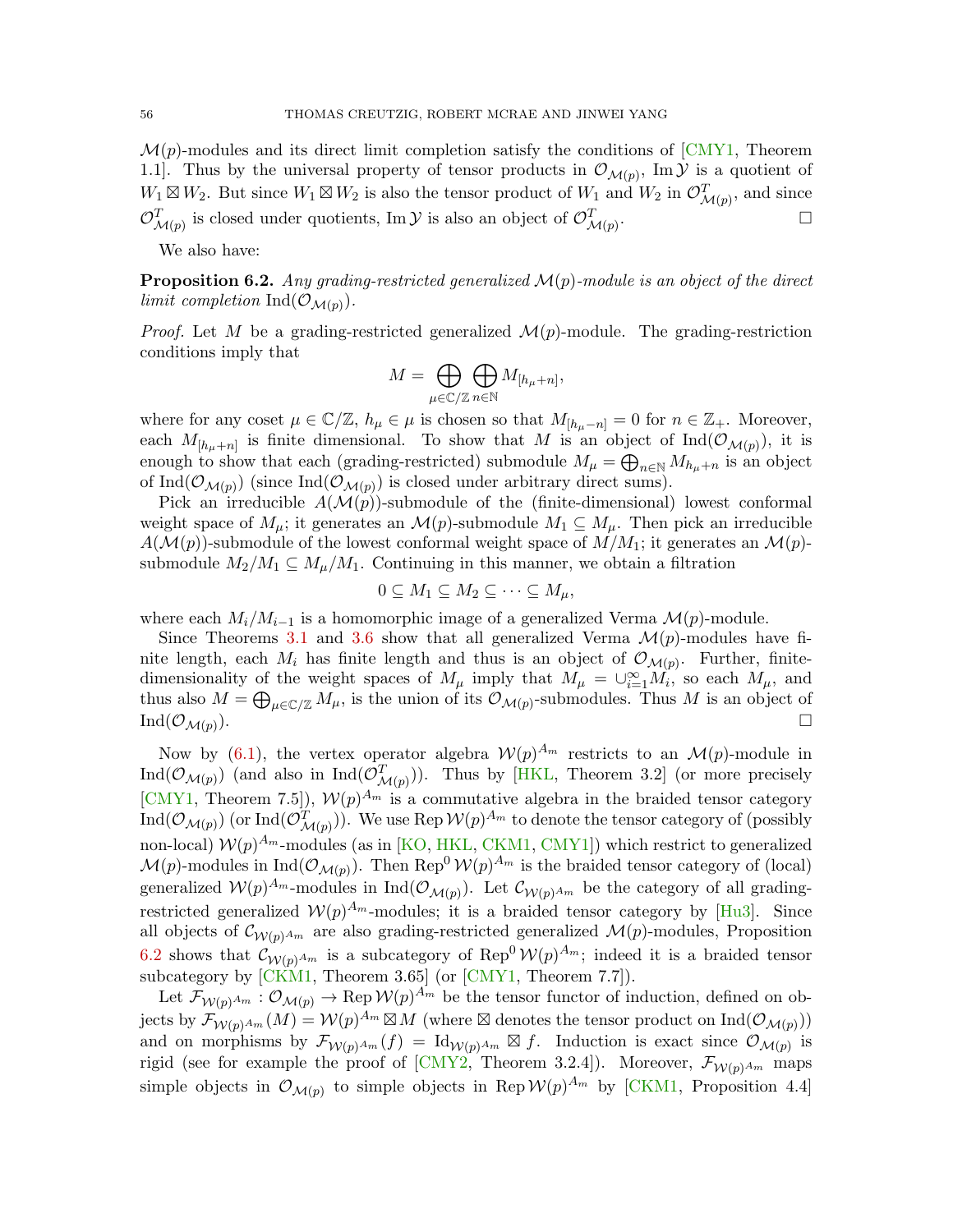(which applies because tensoring with  $\mathcal{M}_{2mn+1,1}$ ,  $n \neq 0$ , does not fix any simple object in  $\mathcal{O}_{\mathcal{M}(p)}$ ). Moreover, the argument of [\[CMY3,](#page-61-1) Proposition 5.0.4] shows that every simple object of Rep  $W(p)^{A_m}$  is isomorphic to the induction of a simple  $\mathcal{M}(p)$ -module in  $\mathcal{O}_{\mathcal{M}(p)}$ , and that  $\mathcal{F}_{\mathcal{W}(p)^{Am}}(M_1) \cong \mathcal{F}_{\mathcal{W}(p)^{Am}}(M_2)$  for simple modules  $M_1$  and  $M_2$  if and only if  $M_2 \cong \mathcal{M}_{2mn+1,1} \boxtimes M_1$  for some  $n \in \mathbb{Z}$ . This discussion shows that we can use induction to classify all irreducible  $W(p)^{A_m}$ -modules (see also [\[AM4,](#page-60-25) Theorem 2.5]):

<span id="page-56-0"></span>**Theorem 6.3.** The category  $\mathcal{C}_{\mathcal{W}(p)^{Am}}$  of grading-restricted generalized  $\mathcal{W}(p)^{A_m}$ -modules has precisely  $2pm^2$  distinct simple objects, given by

$$
\mathcal{W}_{\overline{r},s} := \mathcal{F}_{\mathcal{W}(p)^{Am}}(\mathcal{M}_{r,s}), \qquad \overline{r} = r + 2m\mathbb{Z} \in \mathbb{Z}/2m\mathbb{Z}, \ 1 \le s \le p
$$

and

$$
\mathcal{V}_{\lambda+mL} := \mathcal{F}_{\mathcal{W}(p)^{Am}}(\mathcal{F}_{\lambda}), \qquad \lambda + mL \in \left(\frac{1}{m}L^{\circ} \setminus L^{\circ}\right) / mL.
$$

*Proof.* Any simple generalized  $W(p)^{A_m}$ -module in Rep<sup>0</sup>  $W(p)^{A_m}$  is necessarily gradingrestricted since  $W(p)^{A_m}$  is C<sub>2</sub>-cofinite (see [\[ABD,](#page-59-6) Corollary 5.7]). Thus it is enough to determine all simple objects of  $\text{Rep}^0 \mathcal{W}(p)^{A_m}$ , and for this it is enough to determine which irreducible  $\mathcal{M}(p)$ -modules induce to local  $\mathcal{W}(p)^{A_m}$ -modules. As in the discussion preceding Lemma [2.10,](#page-17-1)  $\mathcal{F}_{\mathcal{W}(p)^{Am}}(M)$  is local if and only if  $\mathcal{R}^2_{\mathcal{M}_{2m+1,1},M} = \mathrm{Id}_{\mathcal{M}_{2m+1,1}} \boxtimes M$ . For simplicity of notation, we use  $\mathcal{M}_{\lambda}$  for any  $\lambda \in \mathbb{C}$  to denote the irreducible  $\mathcal{M}(p)$ -socle of  $\mathcal{F}_{\lambda}$ . Then similar calculations as in the proof of Proposition [3.16](#page-28-0) show that

$$
\begin{split} \mathcal{R}^2_{\mathcal{M}_{2m+1,1},\mathcal{M}_{\lambda}} &= \theta_{\mathcal{M}_{2m+1,1}} \boxtimes \mathcal{M}_{\lambda} \circ (\theta_{\mathcal{M}_{2m+1,1}}^{-1} \boxtimes \theta_{\mathcal{M}_{\lambda}}^{-1}) \\ &= e^{-2\pi i \alpha_{2m+1,1} \lambda} \mathrm{Id}_{\mathcal{M}_{2m+1,1}} \boxtimes \mathcal{M}_{\lambda} = e^{2\pi i m \alpha_{+} \lambda} \mathrm{Id}_{\mathcal{M}_{\alpha_{2m+1,1}}} \boxtimes \mathcal{M}_{\lambda} \end{split}
$$

so  $\mathcal{F}_{\mathcal{W}(p)^{Am}}(\mathcal{M}_{\lambda})$  is local if and only if  $\lambda \in \frac{1}{m}$  $\frac{1}{m}L^{\circ}.$ 

For  $\lambda_1, \lambda_2 \in \frac{1}{m}$  $\frac{1}{m}L^{\circ}$ , we also have  $\mathcal{F}_{\mathcal{W}(p)^{Am}}(\mathcal{M}_{\lambda_1}) \cong \mathcal{F}_{\mathcal{W}(p)^{Am}}(\mathcal{M}_{\lambda_2})$  if and only if

$$
\mathcal{M}_{\lambda_2}\cong\mathcal{M}_{2mn+1,1}\boxtimes\mathcal{M}_{\lambda_1}\cong\mathcal{M}_{\lambda_1+\alpha_{2mn+1,1}}
$$

for some  $n \in \mathbb{Z}$ . Since

 $\{\alpha_{2mn+1,1} \mid n \in \mathbb{Z}\} = -m\alpha_+\mathbb{Z} = mL,$ 

we see that  $W(p)^{A_m}$  has precisely  $2pm^2$  distinct irreducible modules parametrized by 1  $\frac{1}{m}L^{\circ}/mL \cong \frac{1}{m}$  $\frac{1}{m}\mathbb{Z}/2pm\mathbb{Z}$ . Moreover, the modules in the statement of the proposition give a complete list of isomorphism class representatives.

By  $[Hu3]$ , every simple module in  $\mathcal{C}_{W(p)A_m}$  has a projective cover. To determine these projective modules, we treat  $W(p)^{A_m}$  as a commutative algebra in  $\text{Ind}(\mathcal{O}_{\mathcal{M}(p)}^T)$ . First:

 $\bf{Proposition 6.4.}$  Every generalized  ${\cal W}(p)^{A_m}$  -module in  ${\rm Rep}^0 \, {\cal W}(p)^{A_m}$  restricts to an  ${\cal M}(p)$ module in  $\text{Ind}(\mathcal{O}_{\mathcal{M}(p)}^T)$ .

*Proof.* Let X be a generalized  $W(p)^{A_m}$ -module in Rep<sup>0</sup>  $W(p)^{A_m}$ . By definition, X is the union of its  $\mathcal{O}_{\mathcal{M}(p)}$ -submodules, so we just need to show that any finite-length  $\mathcal{M}(p)$ submodule  $M \subseteq X$  is an object of  $\mathcal{O}_{\mathcal{M}(p)}^T$ . We may assume that M is indecomposable, in which case we need to show that  $\mathcal{R}^2_{\mathcal{M}_{2,1},M}$  is a scalar multiple of the identity.

We first claim that  $\mathcal{R}_{\mathcal{M}_{2m+1,1},M}^2 = \text{Id}_{\mathcal{M}_{2m+1,1} \boxtimes M}$ . To prove this, let  $i : M \hookrightarrow X$  and  $j: \mathcal{M}_{2m+1,1} \hookrightarrow \mathcal{W}(p)^{A_m}$  denote the inclusions, and let  $\mu_X: \mathcal{W}(p)^{A_m} \boxtimes X \to X$  denote the morphism induced by the vertex operator  $Y_X: A \otimes X \to X((x))$  and the universal property

,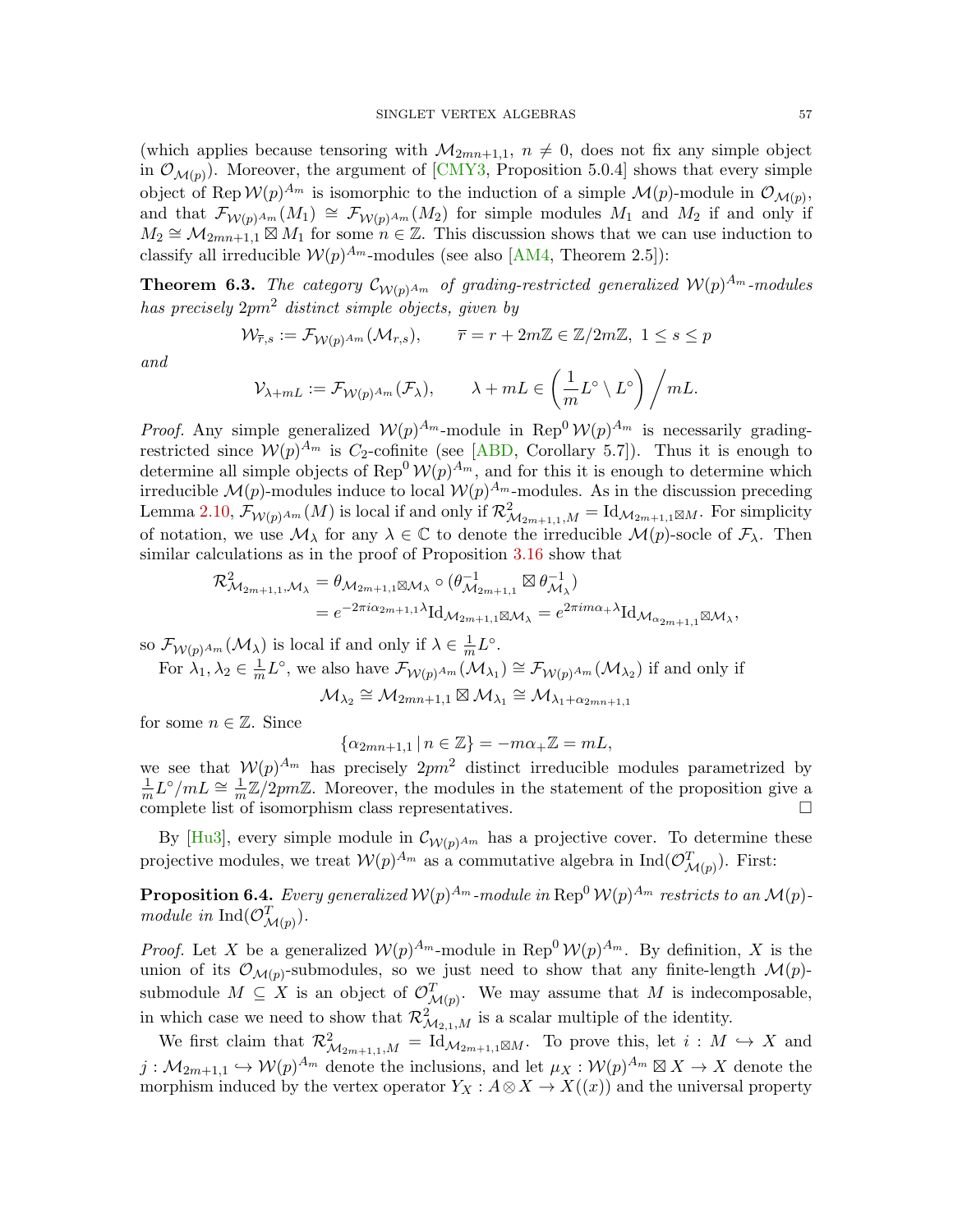of the tensor product in  $\text{Ind}(\mathcal{O}_{\mathcal{M}(p)})$ . By naturality of the monodromy isomorphisms in  $\text{Ind}(\mathcal{O}_{\mathcal{M}(p)})$ , the diagram



commutes, with  $\mathrm{Id}_{\mathcal{M}_{2m+1,1}} \boxtimes i$  injective by the exactness of  $\mathcal{M}_{2m+1,1} \boxtimes \bullet$  and  $j \boxtimes \mathrm{Id}_X$  injective because  $\mathcal{M}_{2m+1,1}$  is a direct summand of  $\mathcal{W}(p)^{A_m}$ . Now,  $\mu_X \circ \mathcal{R}_{\mathcal{W}(p)^{A_m},X}^2 = \mu_X$  by the definition of Rep<sup>0</sup>  $W(p)^{A_m}$  (as given in [\[KO,](#page-62-11) [CKM1\]](#page-60-7), for example), so

 $\mu_X|_{\mathcal{M}_{2m+1,1}\boxtimes X}\circ (\mathrm{Id}_{\mathcal{M}_{2m+1,1}}\boxtimes i)\circ \mathcal{R}_{\mathcal{M}_{2m+1,1},M}^2=\mu_X\circ(j\boxtimes i)=\mu_X|_{\mathcal{M}_{2m+1,1}\boxtimes X}\circ(\mathrm{Id}_{\mathcal{M}_{2m+1,1}}\boxtimes i).$ 

Because  $\mathrm{Id}_{\mathcal{M}_{2m+1,1}} \boxtimes i$  is injective, it is enough to show  $\mu_X|_{\mathcal{M}_{2m+1,1}} \boxtimes X$  is injective as well. In fact  $\mu_X|_{\mathcal{M}_{2m+1,1}\boxtimes X}$  is an isomorphism with inverse

$$
X \xrightarrow{l_X^{-1}} \mathcal{M}_{1,1} \boxtimes X \xrightarrow{(\mu_X|_{\mathcal{M}_{2m+1,1}} \boxtimes \mathcal{M}_{-2m+1,1})^{-1} \boxtimes \mathrm{Id}_X} (\mathcal{M}_{2m+1,1} \boxtimes \mathcal{M}_{-2m+1,1}) \boxtimes X
$$
  

$$
\xrightarrow{\mathcal{A}_{\mathcal{M}_{2m+1,1}}^{-1}, \mathcal{M}_{-2m+1,1}, X} \mathcal{M}_{2m+1,1} \boxtimes (\mathcal{M}_{-2m+1,1} \boxtimes X)
$$
  

$$
\xrightarrow{\mathrm{Id}_{\mathcal{M}_{2m+1,1}} \boxtimes \mu_X|_{\mathcal{M}_{-2m+1,1}} \boxtimes X} \mathcal{M}_{2m+1,1} \boxtimes X,
$$

since  $\mathcal{M}_{2m+1,1}$  is a simple current and the multiplication  $\mu_X$  is associative. This proves the claim.

Now we consider  $\mathcal{R}_{\mathcal{M}_{2,1},M}^2$ . Recall the open Hopf link map  $h_M$  defined in the proof of Theorem [3.13,](#page-26-1) as well as the standard open Hopf link  $\Phi_{\bullet,M}$  discussed in Remark [3.14.](#page-27-2) Since  $\Phi_{\bullet,M}$  defines a ring homomorphism from the Grothendieck ring of  $\mathcal{O}_{\mathcal{M}(p)}$  to  $\text{End}_{\mathcal{M}(p)}M$ (see for example the graphical proof in [\[CG,](#page-60-24) Section 3.1.3]), the relation between  $h_M$  and  $\Phi_{\mathcal{M}_{2,1},M}$  from Remark [3.14](#page-27-2) combined with  $\mathcal{R}_{\mathcal{M}_{2m+1,1},M}^2 = \text{Id}_{\mathcal{M}_{2m+1,1}}$  implies

$$
h_M^{2m} = \frac{\Phi_{\mathcal{M}_{2,1},M}^{2m}}{(\dim_{\mathcal{M}(p)} \mathcal{M}_{2,1})^{2m}} = \frac{\Phi_{\mathcal{M}_{2m+1,1},M}}{\dim_{\mathcal{M}(p)} \mathcal{M}_{2m+1,1}} = \mathrm{Id}_M.
$$

Thus  $h_M$  has finite order on all finite-dimensional conformal weight spaces of  $M$ , which means that  $h_M$  is diagonalizable on M with 2mth roots of unity as eigenvalues. Assuming as we may that M is indecomposable,  $h_M = e^{\pi i n/m} \mathrm{Id}_M$  for some  $n \in \{0, 1, ..., 2m - 1\}$ . It is now immediate from the definition of  $h_M$  that

$$
\mathrm{Id}_{\mathcal{M}_{0,1}} \boxtimes \mathcal{R}_{\mathcal{M}_{2,1},M}^2 = e^{\pi i n/m} \mathrm{Id}_{\mathcal{M}_{0,1} \boxtimes (\mathcal{M}_{2,1} \boxtimes M)}.
$$

Then by naturality of the unit and associativity isomorphisms,

$$
\mathcal{R}_{\mathcal{M}_{2,1},M}^2 = F \circ (\mathrm{Id}_{\mathcal{M}_{2,1}} \boxtimes (\mathrm{Id}_{\mathcal{M}_{0,1}} \boxtimes \mathcal{R}_{\mathcal{M}_{2,1},M}^2)) \circ F^{-1} = e^{\pi i n/m} \mathrm{Id}_{\mathcal{M}_{2,1} \boxtimes M}
$$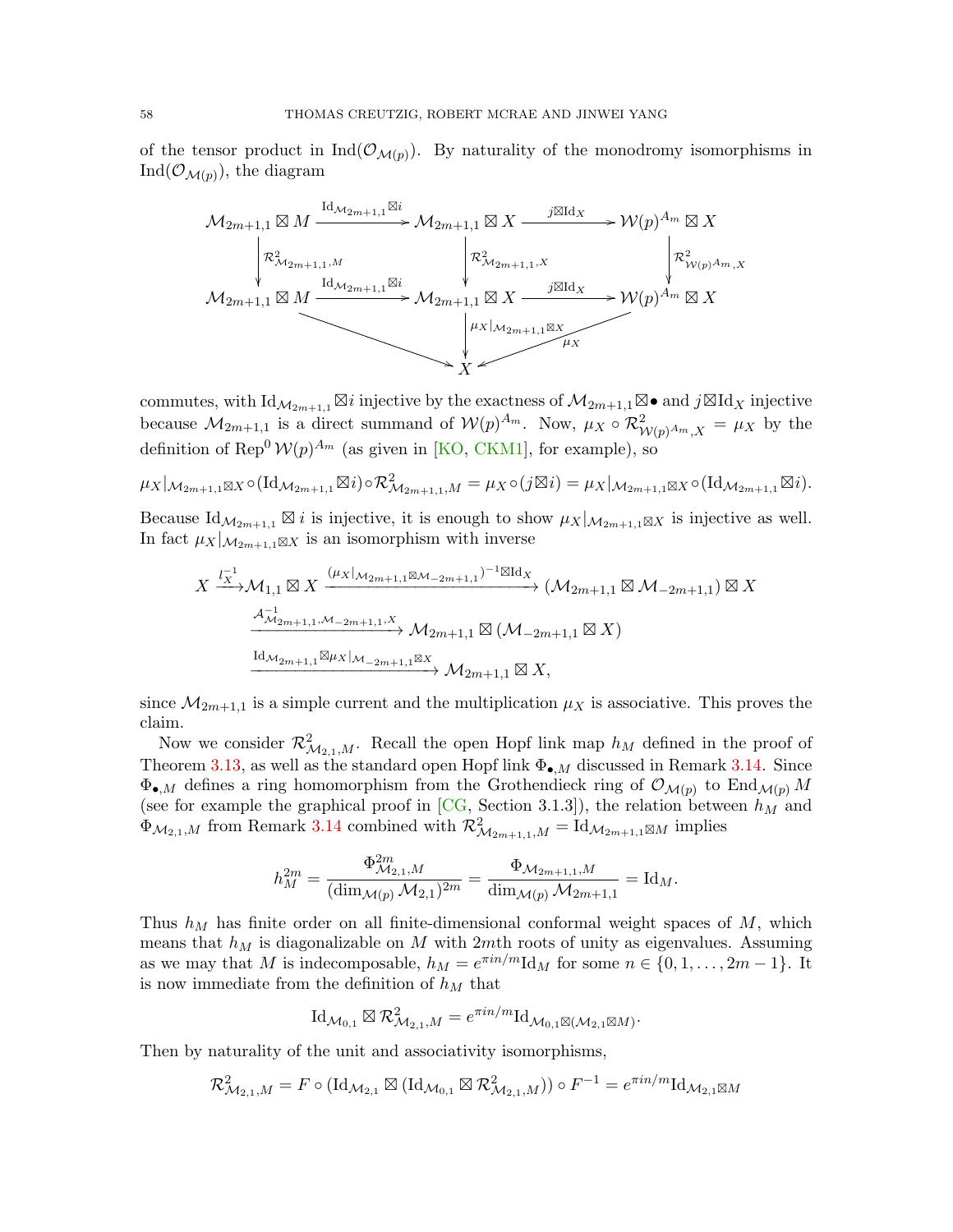where  $F$  is the composition

$$
\mathcal{M}_{2,1}\boxtimes (\mathcal{M}_{0,1}\boxtimes (\mathcal{M}_{2,1}\boxtimes M)) \xrightarrow{\mathcal{A}_{\mathcal{M}_{2,1},\mathcal{M}_{0,1},\mathcal{M}_{2,1}\boxtimes M} (\mathcal{M}_{2,1}\boxtimes \mathcal{M}_{0,1}) \boxtimes (\mathcal{M}_{2,1},\boxtimes M)
$$
  

$$
\xrightarrow{\widetilde{\mathsf{e}} \boxtimes \mathrm{Id}_{\mathcal{M}_{2,1}\boxtimes M}} \mathcal{M}_{1,1}\boxtimes (\mathcal{M}_{2,1}\boxtimes M) \xrightarrow{l_{\mathcal{M}_{2,1}\boxtimes M}} \mathcal{M}_{2,1}\boxtimes M
$$

and  $\tilde{e}: \mathcal{M}_{2,1} \boxtimes \mathcal{M}_{0,1} \to \mathcal{M}_{1,1}$  is any isomorphism. This proves the proposition.

By the preceding proposition,  $\text{Rep}^0 \mathcal{W}(p)^{A_m}$  is precisely the braided tensor category of generalized  $W(p)^{A_m}$ -modules which restrict to  $\mathcal{M}(p)$ -modules in  $\mathcal{O}_{\mathcal{M}(p)}^T$ . Since  $\mathcal{C}_{\mathcal{W}(p)^{A_m}}$  is a braided tensor subcategory, we can now identify the projective objects in  $\mathcal{C}_{\mathcal{W}(p)A_m}$  as the inductions of projective objects in  $\mathcal{O}_{\mathcal{M}(p)}^T$ :

**Theorem 6.5.** For  $\lambda + mL \in (\frac{1}{n})$  $\frac{1}{m}L^{\circ} \setminus L^{\circ}$   $\big/ mL$  and  $\overline{r} \in \mathbb{Z}/2m\mathbb{Z}$ , the irreducible  $\mathcal{W}(p)^{A_m}$ . modules  $\mathcal{V}_{\lambda+mL}$  and  $\mathcal{W}_{\overline{r},p}$  are projective in  $\mathcal{C}_{\mathcal{W}(p)^{A_m}}$ . For  $\overline{r} = r + 2m\mathbb{Z} \in \mathbb{Z}/2m\mathbb{Z}$  and  $1 \leq$  $s\leq p-1,$  the irreducible  $\mathcal{W}(p)^{A_m}$ -module  $\mathcal{W}_{\overline{r},s}$  has a projective cover  $\mathcal{R}_{\overline{r},s}:=\mathcal{F}_{\mathcal{W}(p)^{A_m}}(\mathcal{P}_{r,s})$ with Loewy diagram



*Proof.* For notational simplicity, let  $\mathcal{P}_{\lambda}$  for  $\lambda \in \mathbb{C}$  denote the projective cover in  $\mathcal{O}_{\mathcal{M}(p)}^T$  of the irreducible  $\mathcal{M}(p)$ -module  $\mathcal{M}_{\lambda} \subseteq \mathcal{F}_{\lambda}$ . Since  $\mathcal{O}_{\mathcal{M}(p)}^T$  is generated as a tensor category by its simple objects, [\[CKL,](#page-60-21) Theorem 1.4(1)] implies that the induced module  $\mathcal{F}_{\mathcal{W}(p)^{A_m}}(\mathcal{P}_{\lambda})$  is local if and only if  $\mathcal{F}_{\mathcal{W}(p)^{Am}}(\mathcal{M}_\lambda)$  is local. That is,  $\mathcal{F}_{\mathcal{W}(p)^{Am}}(\mathcal{P}_\lambda)$  is an object of  $\mathrm{Rep}^0 \, \mathcal{W}(p)^{Am}$ for  $\lambda \in \frac{1}{n}$  $\frac{1}{m}L^{\circ}$ , and then because  $\mathcal{P}_{\lambda}$  is projective in  $\mathcal{O}_{\mathcal{M}(p)}^T$ , the same argument as in [\[CMY3,](#page-61-1) Lemma 5.0.6] and [\[ACKR,](#page-60-9) Lemma 17] shows that  $\mathcal{F}_{W(p)^{Am}}(\mathcal{P}_\lambda)$  is projective in  $\text{Ind}(\mathcal{O}_{\mathcal{M}(p)}^T)$ and then also in  $\text{Rep}^0 \mathcal{W}(p)^{A_m}$ .

The proof that  $\mathcal{F}_{\mathcal{W}(p)^{Am}}(\mathcal{P}_{\lambda})$  for  $\lambda \in \frac{1}{m}$  $\frac{1}{m}L^{\circ}$  is a projective cover of  $\mathcal{F}_{\mathcal{W}(p)^{Am}}(\mathcal{M}_{\lambda})$  in  $\text{Rep}^0 \mathcal{W}(p)^{A_m}$  is the same as the proof of [\[CMY3,](#page-61-1) Proposition 5.0.7], so we omit it here. For  $\lambda \in \frac{1}{n}$  $\frac{1}{m}L^{\circ}\setminus L^{\circ}$  or  $\lambda=\alpha_{r,p},\,r\in\mathbb{Z},$  we have  $\mathcal{F}_{\mathcal{W}(p)^{Am}}(\mathcal{P}_{\lambda})=\mathcal{F}_{\mathcal{W}(p)^{Am}}(\mathcal{M}_{\lambda}),$  so  $\mathcal{F}_{\mathcal{W}(p)^{Am}}(\mathcal{M}_{\lambda})$ is a simple projective object in the subcategory  $\mathcal{C}_{\mathcal{W}(p)^{Am}}$ . For  $\lambda = \alpha_{r,s}$  with  $r \in \mathbb{Z}$ ,  $1 \leq s \leq$ p − 1, the Loewy diagram of  $\mathcal{R}_{\bar{r},s} = \mathcal{F}_{\mathcal{W}(p)^{A_m}}(\mathcal{P}_{r,s})$  can be derived using a similar argument as that in [\[MY,](#page-62-10) Theorem 7.9], using the Loewy diagram of  $\mathcal{P}_{r,s}$  from [\(2.15\)](#page-15-0), exactness of  $\mathcal{F}_{W(n)^{Am}}$ , and Frobenius reciprocity. In particular,  $\mathcal{R}_{\bar{r},s}$  has finite length and thus is a projective object in  $\mathcal{C}_{\mathcal{W}(p)^{Am}}$  as well as a projective cover of  $\mathcal{W}_{\overline{r},s}$ .

Since the induction functor  $\mathcal{F}_{W(p)^{A_m}}$  is monoidal, all tensor products of simple objects in  $\mathcal{C}_{\mathcal{W}(p)Am}$  follow immediately from the  $\mathcal{M}(p)$ -module fusion rules in [\[CMY2,](#page-60-0) Theorem 5.2.1(1)], Theorem [4.2,](#page-33-0) Theorem [4.4,](#page-35-1) and Theorem [4.7:](#page-37-0)

**Theorem 6.6.** Tensor products of simple modules in  $\mathcal{C}_{\mathcal{W}(p)A_m}$  are as follows: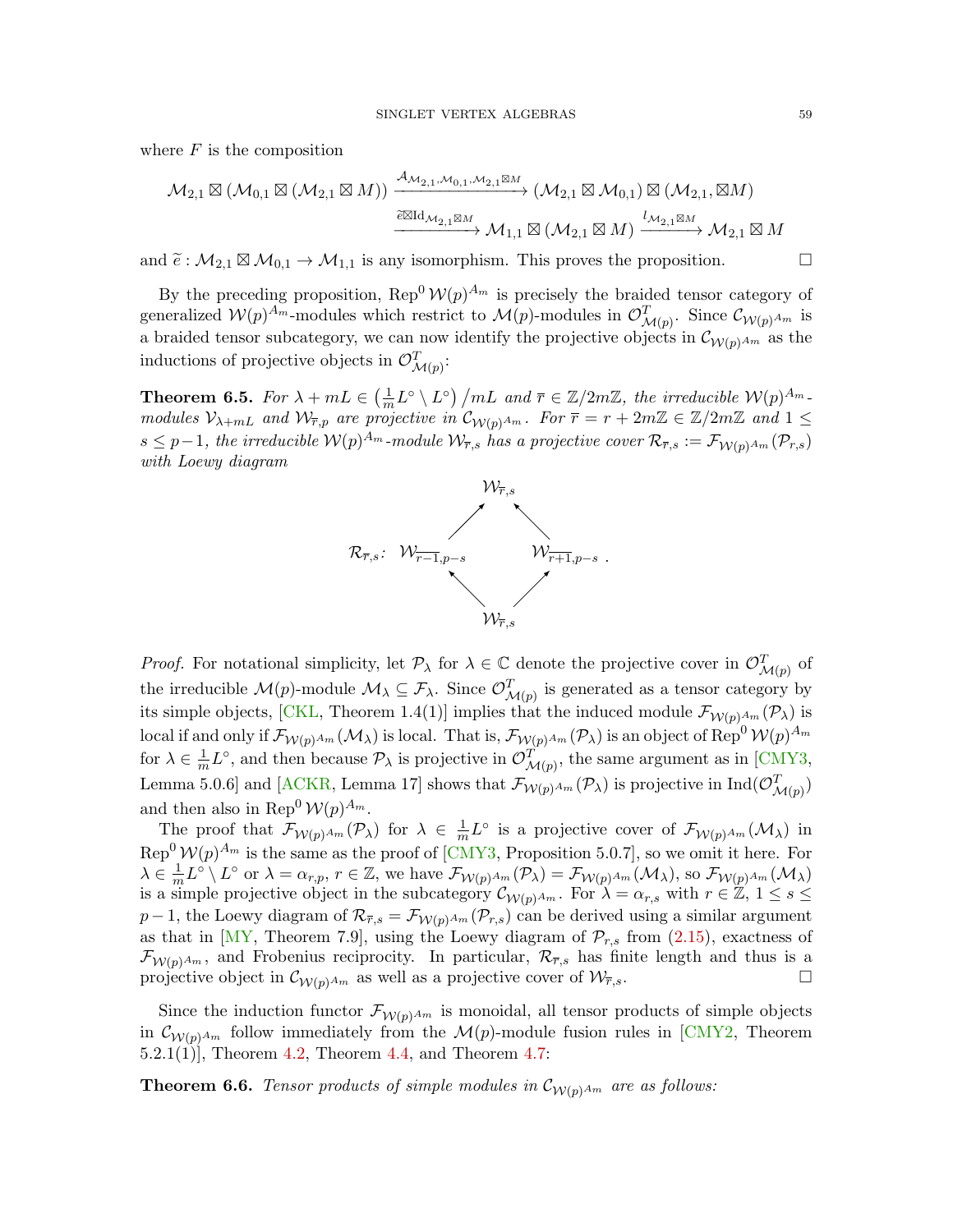(1) For 
$$
\overline{r}
$$
,  $\overline{r'} \in \mathbb{Z}/2m\mathbb{Z}$  and  $1 \leq s, s' \leq p$ ,

$$
\mathcal{W}_{\overline{r},s}\boxtimes\mathcal{W}_{\overline{r'},s'}\cong\bigoplus_{\substack{\ell=|s-s'|+1\\ \ell+s+s'\equiv 1\,(\mathrm{mod}\,2)}}^{\mathrm{min}(s+s'-1,2p-1-s-s')}\mathcal{W}_{\overline{r+r'-1},\ell}\oplus\bigoplus_{\substack{\ell=2p+1-s-s'\\ \ell+s+s'\equiv 1\,(\mathrm{mod}\,2)}}^\mathrm{p}\mathcal{R}_{\overline{r+r'-1},\ell},
$$

where sums are taken to be empty if the lower bound exceeds the upper bound, and we use the notation  $\mathcal{R}_{\overline{r},p} := \mathcal{W}_{\overline{r},p}$  for  $\overline{r} \in \mathbb{Z}/2m\mathbb{Z}$ .

(2) For  $\overline{r} \in \mathbb{Z}/2m\mathbb{Z}$ ,  $1 \leq s \leq p$ , and  $\lambda + mL \in \left(\frac{1}{m}\right)$  $\frac{1}{m} L^{\circ} \setminus L^{\circ} \big/ mL,$ 

$$
\mathcal{W}_{\overline{r},s} \boxtimes \mathcal{V}_{\lambda+mL} \cong \bigoplus_{\ell=0}^{s-1} \mathcal{V}_{\lambda+\alpha_{r,s}+\ell\alpha_{-}+mL}.
$$

(3) For  $\lambda + mL, \mu + mL \in \left(\frac{1}{n}\right)$  $\frac{1}{m}L^{\circ} \setminus L^{\circ}$   $\big/ mL$  such that  $\lambda + \mu \in \alpha_0 + \alpha_{r,s} + mL$  for some  $r \in \mathbb{Z}$  and  $1 \leq s \leq p$ ,

$$
\mathcal{V}_{\lambda+mL} \boxtimes \mathcal{V}_{\mu+mL} \cong \bigoplus_{\substack{\ell=s \\ \ell \equiv s \pmod 2}}^{p} \mathcal{R}_{\overline{r},\ell} \oplus \bigoplus_{\substack{\ell=p+2-s \\ \ell \equiv p-s \pmod 2}}^{p} \mathcal{R}_{\overline{r-1},\ell}.
$$

(4) For  $\lambda + mL, \mu + mL \in (\frac{1}{m})$  $\frac{1}{m}L^{\circ} \setminus L^{\circ}$  /mL such that  $\lambda + \mu \notin L^{\circ}$ ,

$$
\mathcal{V}_{\lambda+mL}\boxtimes\mathcal{V}_{\mu+mL}\cong\bigoplus_{\ell=0}^{p-1}\mathcal{V}_{\lambda+\mu+\ell\alpha_-+mL}.
$$

Finally, we establish the non-semisimple modularity of  $\mathcal{C}_{\mathcal{W}(p)^{A_m}}$ :

**Theorem 6.7.** The tensor category  $\mathcal{C}_{\mathcal{W}(p)^{Am}}$  of grading-restricted generalized  $\mathcal{W}(p)^{Am}$ modules is rigid and thus also ribbon, and its braiding is non-degenerate. That is,  $\mathcal{C}_{\mathcal{W}(p)A_m}$ is a non-semisimple modular tensor category.

Proof. By Theorem [6.3](#page-56-0) and because induction maps rigid objects to rigid objects, all simple  $W(p)^{A_m}$ -modules are rigid. Rigidity of  $\mathcal{C}_{W(p)^{A_m}}$  then follows from [\[CMY2,](#page-60-0) Theorem 4.4.1] since every object in  $\mathcal{C}_{\mathcal{W}(p)^{A_m}}$  has finite length. Non-degeneracy of the braiding follows from [\[McR2,](#page-62-14) Main Theorem 1] (alternatively, we could prove this through direct calculation of monodromies using the classification of simple  $W(p)^{A_m}$ -modules and the balancing equation, as in the proof of the  $m = 1$  case in [\[GN,](#page-61-3) Theorem 4.7]).

#### <span id="page-59-0"></span>**REFERENCES**

- <span id="page-59-6"></span>[ABD] T. Abe, G. Buhl and C. Dong, Rationality, regularity, and  $C_2$ -cofiniteness, *Trans. Amer. Math.* Soc. 356 (2004), no. 8, 3391-3402.
- <span id="page-59-3"></span>[Ad1] D. Adamović, Classification of irreducible modules of certain subalgebras of free boson vertex algebra, J. Algebra 270 (2003), no. 1, 115–132.
- <span id="page-59-4"></span>[Ad2] D. Adamović, A construction of admissible  $A_1^{(1)}$ -modules of level  $-\frac{4}{3}$ , J. Pure Appl. Algebra 196 (2005), no. 2-3, 119–134.
- <span id="page-59-1"></span>[Ad3] D. Adamović, Realizations of simple affine vertex algebras and their modules: The cases  $\widehat{sl(2)}$ and  $\widetilde{osp(1, 2)}$ , Comm. Math. Phys. 366 (2019) no.3, 1025–1067.
- <span id="page-59-2"></span>[ACG] D. Adamović, T. Creutzig and N. Genra, Relaxed and logarithmic modules of  $\widehat{\mathfrak{sl}_3}$ , arXiv:2110.15203.
- <span id="page-59-5"></span>[ACGY] D. Adamović, T. Creutzig, N. Genra and J. Yang, The vertex algebras  $\mathcal{R}^{(p)}$  and  $\mathcal{V}^{(p)}$ , Comm. Math. Phys. 383 (2021), no. 2, 1207–1241.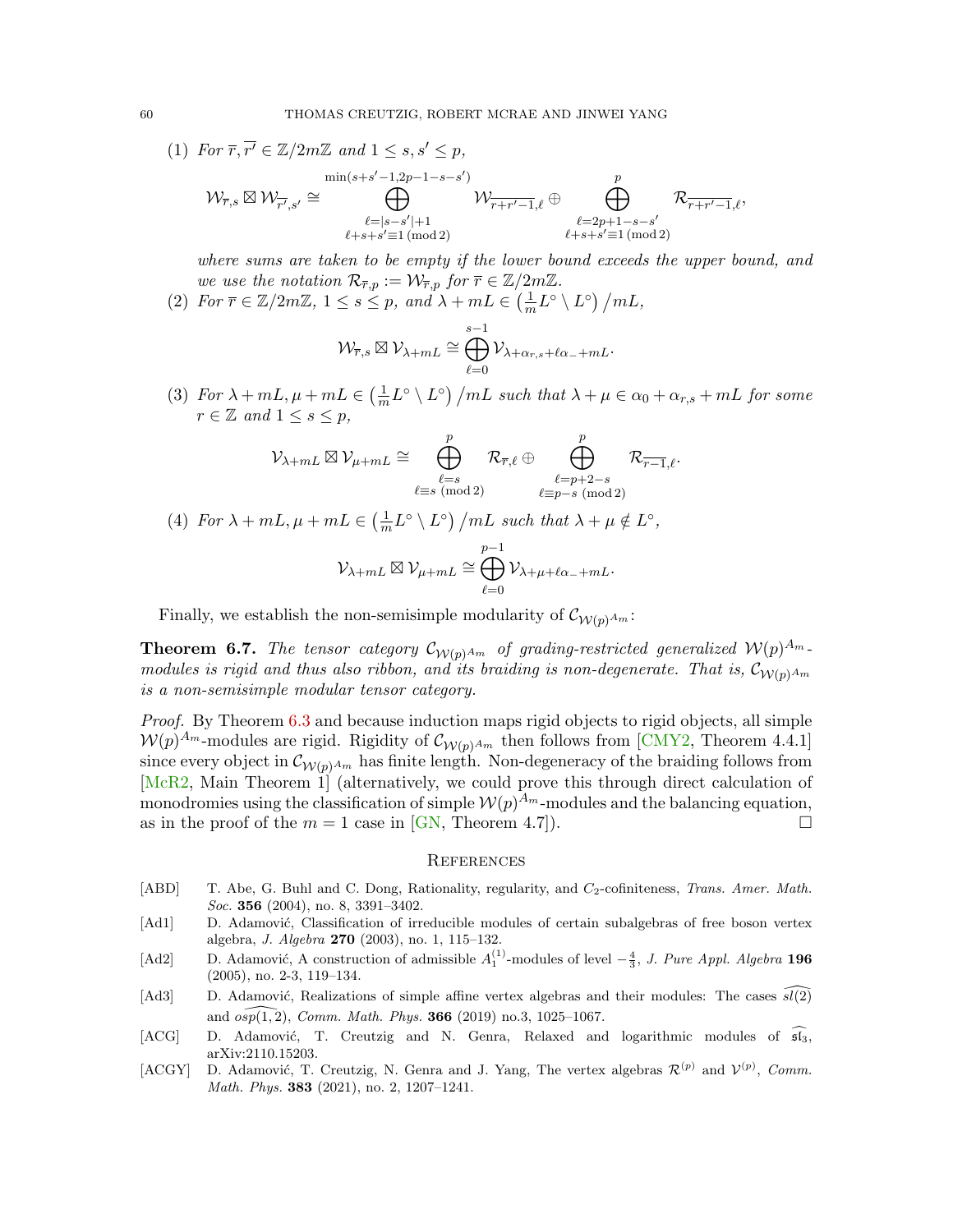- <span id="page-60-5"></span>[ALM1] D. Adamović, X. Lin and A. Milas, *ADE* subalgebras of the triplet vertex algebra  $W(p)$ : A-series, Commun. Contemp. Math. 15 (2013), no. 6, 1350028, 30 pp.
- <span id="page-60-6"></span>[ALM2] D. Adamović, X. Lin and A. Milas, Vertex algebras  $W(p)^{A_m}$  and  $W(p)^{D_m}$  and constant term identities, SIGMA Symmetry Integrability Geom. Methods Appl. 11 (2015), Paper 019, 16 pp.
- <span id="page-60-4"></span>[AM1] D. Adamović and A. Milas, On the triplet vertex algebra  $W(p)$ , Adv. Math. 217 (2008), no. 6, 2664–2699.
- <span id="page-60-20"></span>[AM2] D. Adamović and A. Milas, Lattice construction of logarithmic modules for certain vertex algebras, Selecta Math. (N.S.) 15 (2009), no. 4, 535–561.
- <span id="page-60-23"></span>[AM3] D. Adamović and A. Milas, The doublet vertex operator superalgebras  $\mathcal{A}(p)$  and  $\mathcal{A}_{2,p}$ , Recent Developments in Algebraic and Combinatorial Aspects of Representation Theory, 23–38, Contemp. Math., 602, Amer. Math. Soc., Providence, RI, 2013.
- <span id="page-60-25"></span>[AM4] D. Adamović and A. Milas, Some applications and constructions of intertwining operators in logarithmic conformal field theory. Lie Algebras, Vertex Operator Algebras, and Related Topics, 15–27, Contemp. Math., 695, Amer. Math. Soc., Providence, RI, 2017.
- <span id="page-60-1"></span>[AW] R. Allen and S. Wood, Bosonic ghostbusting – The bosonic ghost vertex algebra admits a logarithmic module category with rigid fusion, arXiv:2001.05986.
- <span id="page-60-9"></span>[ACKR] J. Auger, T. Creutzig, S. Kanade and M. Rupert, Braided tensor categories related to  $\mathcal{B}_p$  vertex algebras, Comm. Math. Phys. 378 (2020), no. 1, 219–260.
- <span id="page-60-19"></span> $[CF]$  N. Carqueville and M. Flohr, Nonmeromorphic operator product expansion and  $C_2$ -cofiniteness for a family of W-algebras, *J. Phys. A* **39** (2006), no. 4, 951–966.
- <span id="page-60-14"></span>[CCFGH] M. Cheng, S. Chun, F. Ferrari, S. Gukov and S. Harrison, 3d Modularity, J. High Energy Phys. 2019, no. 10, 010, 93 pp.
- <span id="page-60-15"></span>[CGP1] F. Costantino, N. Geer, B. Patureau-Mirand, Quantum invariants of 3-manifolds via link surgery presentations and non-semi-simple categories, J. Topol. 7 (2014), no. 4, 1005–1053.
- <span id="page-60-3"></span>[CGP2] F. Costantino, N. Geer, B. Patureau-Mirand, Some remarks on the unrolled quantum group of  $\mathfrak{sl}(2)$ , *J. Pure Appl. Algebra* 219 (2015), no. 8, 3238-3262.
- <span id="page-60-13"></span>[Cr] T. Creutzig W-algebras for Argyres-Douglas theories. Eur. J. Math. 3 (2017), no. 3, 659–690.
- <span id="page-60-16"></span>[CDGG] T. Creutzig, T. Dimofte, N. Garner and N. Geer, A QFT for non-semisimple TQFT, arXiv:2112.01559.
- <span id="page-60-17"></span>[CGR] T. Creutzig, A. Gainutdinov and I. Runkel, A quasi-Hopf algebra for the triplet vertex operator algebra, Commun. Contemp. Math. 22 (2020), no. 3, 1950024, 71 pp.
- <span id="page-60-24"></span>[CG] T. Creutzig and T. Gannon, Logarithmic conformal field theory, log-modular tensor categories and modular forms, J. Phys. A 50 (2017), no. 40, 404004, 37 pp.
- <span id="page-60-10"></span>[CGN] T. Creutzig, N. Genra and S. Nakatsuka, Duality of subregular W-algebras and principal Wsuperalgebras, Adv. Math.  $383$  (2021), Paper No. 107685, 52 pp.
- <span id="page-60-12"></span>[CGNS] T. Creutzig, N. Genra, S. Nakatsuka and R. Sato, Correspondences of categories for subregular W-algebras and principal W-superalgebras, to appear in Comm. Math. Phys., arXiv:2104.00942.
- <span id="page-60-2"></span>[CJORY] T. Creutzig, C. Jiang, F. Orosz Hunziker, D. Ridout and J. Yang, Tensor categories arising from the Virasoro algebra, Adv. Math. **380** (2021), 107601, 35 pp.
- <span id="page-60-21"></span>[CKL] T. Creutzig, S. Kanade and A. Linshaw, Simple current extensions beyond semi-simplicity, Commun. Contemp. Math. **22** (2020), no. 1, 1950001, 49 pp.
- <span id="page-60-22"></span>[CKLR] T. Creutzig, S. Kanade, A. Linshaw and D. Ridout, Schur-Weyl duality for Heisenberg cosets, Transform. Groups 24 (2019), no. 2, 301–354.
- <span id="page-60-7"></span>[CKM1] T. Creutzig, S. Kanade and R. McRae, Tensor categories for vertex operator superalgebra extensions, to appear in *Mem. Amer. Math. Soc.*, arXiv:1705.05017.
- [CKM2] T. Creutzig, S. Kanade and R. McRae, Gluing vertex algebras, Adv. Math. 396 (2022), Paper No. 108174, 72 pp.
- <span id="page-60-18"></span>[CLR] T. Creutzig, S. Lentner and M. Rupert, Characterizing braided tensor categories associated to logarithmic vertex operator algebras, arXiv:2104.13262.
- <span id="page-60-11"></span>[CL] T. Creutzig and A. Linshaw, Trialities of  $\mathcal{W}\text{-algebras}, \text{arXiv:}2005.10234.$
- <span id="page-60-8"></span>[CMY1] T. Creutzig, R. McRae and J. Yang, Direct limit completions of vertex tensor categories, Commun. Contemp. Math. (2021), 2150033, DOI: 10.1142/S0219199721500334.
- <span id="page-60-0"></span>[CMY2] T. Creutzig, R. McRae and J. Yang, On ribbon categories for singlet vertex algebras, Comm. Math. Phys. 387 (2021), no. 2, 865–925.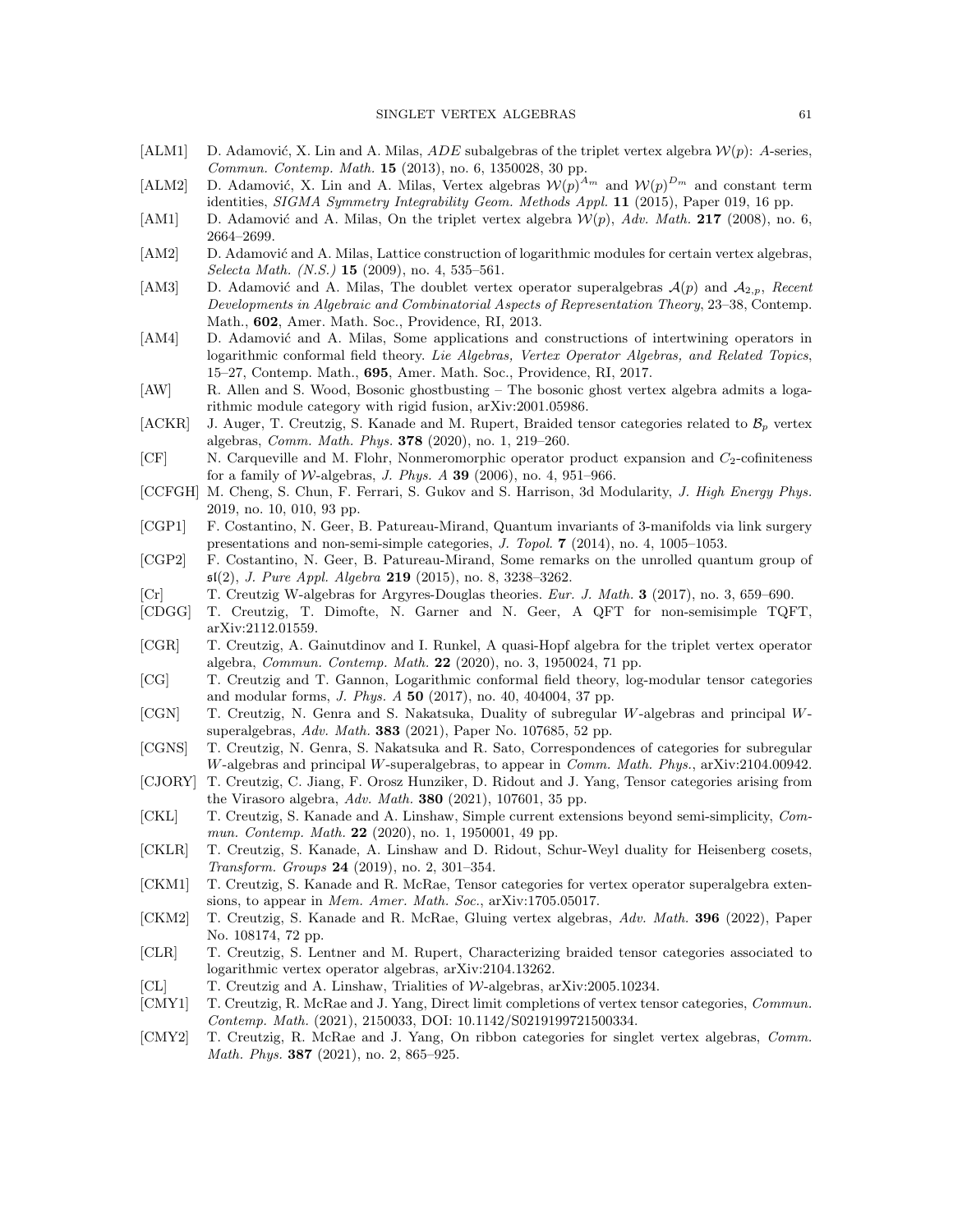- <span id="page-61-1"></span>[CMY3] T. Creutzig, R. McRae and J. Yang, Tensor structure on the Kazhdan-Lusztig category for affine  $\mathfrak{gl}(1|1)$ , *Int. Math. Res. Not. IMRN* 2021, rnab080, DOI: 10.1093/imrn/rnab080.
- <span id="page-61-6"></span>[CM] T. Creutzig and A. Milas, False theta functions and the Verlinde formula, Adv. Math. 262 (2014), 520–545.
- <span id="page-61-4"></span>[CMR] T. Creutzig, A. Milas and M. Rupert, Logarithmic link invariants of  $\overline{U}_q^H(\mathfrak{sl}_2)$  and asymptotic dimensions of singlet vertex algebras, J. Pure Appl. Algebra 222 (2018), no. 10, 3224-3247.
- <span id="page-61-8"></span>[CRW] T. Creutzig, D. Ridout and S. Wood, Coset constructions of logarithmic  $(1, p)$  models, Lett. Math. Phys. 104 (2014), no. 5, 553–583.
- <span id="page-61-5"></span>[CY] T. Creutzig and J. Yang, Tensor categories of affine Lie algebras beyond admissible levels, Math. Ann. 380 (2021), no. 3-4, 1991–2040.
- <span id="page-61-23"></span>[DL] C. Dong and J. Lepowsky, Generalized Vertex Algebras and Relative Vertex Operators, Progress in Mathematics,  $112$ , Birkhäuser Boston, Inc., Boston, MA, 1993.  $x+202$  pp.
- <span id="page-61-14"></span>[DLM] C. Dong, H. Li and G. Mason, Vertex operator algebras and associative algebras, J. Algebra 206 (1998), no. 1, 67–96.
- <span id="page-61-18"></span>[FF] B. Feigin and D. Fuchs, Representations of the Virasoro algebra, Representation of Lie Groups and Related Topics, 465–554, Adv. Stud. Contemp. Math., 7, Gordon and Breach, New York, 1990.
- <span id="page-61-10"></span>[FGST1] B. Feigin, A. Gainutdinov, A. Semikhatov and I. Tipunin, Modular group representations and fusion in logarithmic conformal field theories and in the quantum group center, Comm. Math. Phys. 265 (2006), no. 1, 47–93.
- <span id="page-61-11"></span>[FGST2] B. Feigin, A. Gainutdinov, A. Semikhatov and I. Tipunin, Logarithmic extensions of minimal models: characters and modular transformations, Nuclear Phys. B 757 (2006), no. 3, 303–343.
- <span id="page-61-9"></span>[FS] B. Feigin and A. Semikhatov,  $\mathcal{W}_n^{(2)}$  algebras, *Nuclear Phys. B* 698 (2004), no. 3, 409-449.
- <span id="page-61-17"></span>[FHL] I. Frenkel, Y.-Z. Huang and J. Lepowsky, On axiomatic approaches to vertex operator algebras and modules, Mem. Amer. Math. Soc.  $104$  (1993), no. 494, viii+64 pp.
- <span id="page-61-13"></span>[FLM] I. Frenkel, J. Lepowsky and A. Meurman, Vertex Operator Algebras and the Monster, Pure and Applied Mathematics, 134, Academic Press, Inc., Boston, MA, 1988, liv+508 pp.
- <span id="page-61-19"></span>[FZ1] I. Frenkel and Y. Zhu, Vertex operator algebras associated to representations of affine and Virasoro algebras, Duke Math. J. 66 (1992), no. 1, 123–168.
- <span id="page-61-20"></span>[FZ2] I. Frenkel and M. Zhu, Vertex algebras associated to modified regular representations of the Virasoro algebra, Adv. Math. 229 (2012), no. 6, 3468–3507.
- <span id="page-61-12"></span>[FHST] J. Fuchs, S. Hwang, A. Semikhatov and I. Tipunin, Nonsemisimple fusion algebras and the Verlinde formula, Comm. Math. Phys. 247 (2004), no. 3, 713–742.
- <span id="page-61-22"></span>[GR] M. Gaberdiel and I. Runkel, From boundary to bulk in logarithmic CFT, *J. Phys. A* 41 (2008), no. 7, 075402, 29 pp.
- <span id="page-61-3"></span>[GN] T. Gannon and C. Negron, Quantum  $SL(2)$  and logarithmic vertex operator algebras at  $(p, 1)$ central charge, arXiv:2104.12821.
- <span id="page-61-7"></span>[Hu1] Y.-Z. Huang, Differential equations and intertwining operators, Commun. Contemp. Math. 7 (2005), no. 3, 375–400.
- <span id="page-61-0"></span>[Hu2] Y.-Z. Huang, Rigidity and modularity of vertex tensor categories, *Commun. Contemp. Math.* 10 (2008), suppl. 1, 871–911.
- <span id="page-61-24"></span>[Hu3] Y.-Z. Huang, Cofiniteness conditions, projective covers and the logarithmic tensor product theory, J. Pure Appl. Algebra 213 (2009), no. 4, 458–475.
- <span id="page-61-21"></span>[HKL] Y.-Z. Huang, A. Kirillov, Jr. and J. Lepowsky, Braided tensor categories and extensions of vertex operator algebras, Comm. Math. Phys. 337 (2015), no. 3, 1143–1159.
- <span id="page-61-2"></span>[HLZ1] Y.-Z. Huang, J. Lepowsky and L. Zhang, Logarithmic tensor category theory for generalized modules for a conformal vertex algebra, I: Introduction and strongly graded algebras and their generalized modules, Conformal Field Theories and Tensor Categories, 169–248, Math. Lect. Peking Univ., Springer, Heidelberg, 2014.
- <span id="page-61-15"></span>[HLZ2] Y.-Z. Huang, J. Lepowsky and L. Zhang, Logarithmic tensor category theory for generalized modules for a conformal vertex algebra, II: Logarithmic formal calculus and properties of logarithmic intertwining operators, arXiv:1012.4196.
- <span id="page-61-16"></span>[HLZ3] Y.-Z. Huang, J. Lepowsky and L. Zhang, Logarithmic tensor category theory for generalized modules for a conformal vertex algebra, III: Intertwining maps and tensor product bifunctors, arXiv:1012.4197.